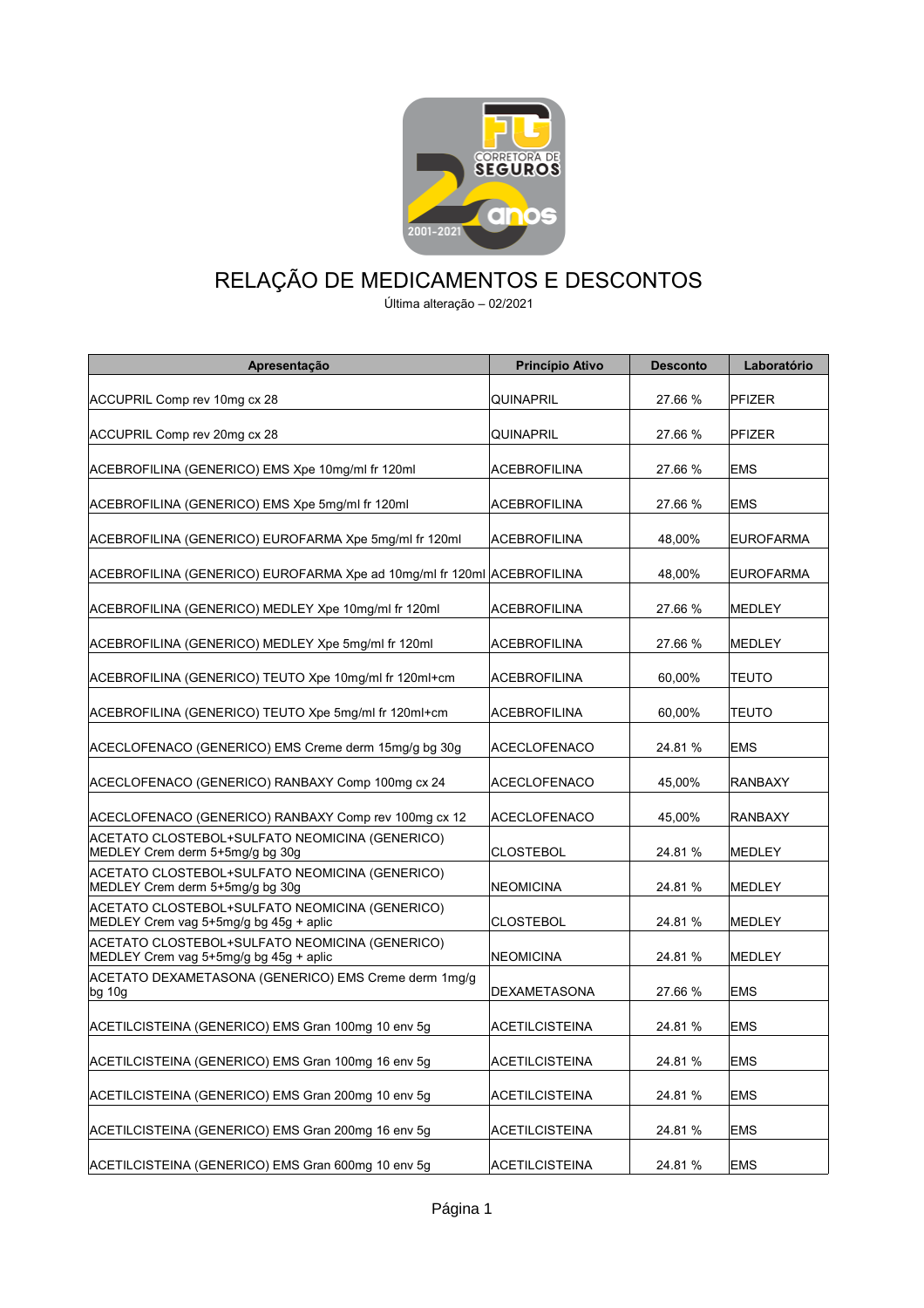| ACETILCISTEINA (GENERICO) EMS Gran 600mg 16 env 5g                       | ACETILCISTEINA                          | 24.81%  | <b>EMS</b>       |
|--------------------------------------------------------------------------|-----------------------------------------|---------|------------------|
| ACETILCISTEINA (GENERICO) EMS Xpe 20mg/ml fr 120ml                       | ACETILCISTEINA                          | 24.81 % | <b>EMS</b>       |
| ACETILCISTEINA (GENERICO) EMS Xpe 40mg/ml fr 120ml                       | ACETILCISTEINA                          | 24.81 % | <b>EMS</b>       |
| ACETILCISTEINA (GENERICO) EUROFARMA Gran 100mg sach cx 16 ACETILCISTEINA |                                         | 32,00%  | <b>EUROFARMA</b> |
| ACETILCISTEINA (GENERICO) EUROFARMA Gran 200mg 16 env 5g ACETILCISTEINA  |                                         | 32,00%  | <b>EUROFARMA</b> |
| ACETILCISTEINA (GENERICO) EUROFARMA Gran 600mg 16 env 5g ACETILCISTEINA  |                                         | 42,00%  | <b>EUROFARMA</b> |
| ACETILCISTEINA (GENERICO) EUROFARMA Xpe 20mg/ml fr 100ml                 | ACETILCISTEINA                          | 42,00%  | <b>EUROFARMA</b> |
| ACETILCISTEINA (GENERICO) EUROFARMA Xpe 20mg/ml fr 150ml                 | ACETILCISTEINA                          | 42,00%  | <b>EUROFARMA</b> |
| ACETILCISTEINA (GENERICO) MEDLEY Gran 100mg 16 env 5g                    | ACETILCISTEINA                          | 24.81%  | <b>MEDLEY</b>    |
| ACETILCISTEINA (GENERICO) MEDLEY Gran 100mg 60 env 5g                    | ACETILCISTEINA                          | 24.81 % | <b>MEDLEY</b>    |
| ACETILCISTEINA (GENERICO) MEDLEY Gran 200mg 16 env 5g                    | ACETILCISTEINA                          | 24.81%  | <b>MEDLEY</b>    |
| ACETILCISTEINA (GENERICO) MEDLEY Gran 200mg 60 env 5g                    | ACETILCISTEINA                          | 24.81 % | <b>MEDLEY</b>    |
| ACETILCISTEINA (GENERICO) MEDLEY Gran 600mg 16 env 5g                    | <b>ACETILCISTEINA</b>                   | 24.81 % | <b>MEDLEY</b>    |
| ACETILCISTEINA (GENERICO) MEDLEY Gran 600mg 50 env 5g                    | ACETILCISTEINA                          | 24.81 % | <b>MEDLEY</b>    |
| ACETONIDA TRIANCINOLONA (GENERICO) EMS Pom 1mg/g bg 10g TRIANCINOLONA    |                                         | 27.66 % | <b>EMS</b>       |
| ACETONIDA TRIANCINOLONA (GENERICO) EUROFARMA Pom<br>bucal 1,0mg bg 10g   | <b>TRIANCINOLONA</b>                    | 48,00%  | <b>EUROFARMA</b> |
| ACICLOVIR (GENERICO) EMS Creme derm 50mg/g bg 10g                        | <b>ACICLOVIR</b>                        | 24.81 % | <b>EMS</b>       |
| ACICLOVIR (GENERICO) EUROFARMA Comp 200mg cx 25                          | <b>ACICLOVIR</b>                        | 64,00%  | <b>EUROFARMA</b> |
| ACICLOVIR (GENERICO) MEDLEY Creme derm 50mg/g bg 10g                     | <b>ACICLOVIR</b>                        | 24.81 % | <b>MEDLEY</b>    |
| ACICLOVIR (GENERICO) RANBAXY Comp 200mg cx 10                            | ACICLOVIR                               | 55,00%  | <b>RANBAXY</b>   |
| ACICLOVIR (GENERICO) RANBAXY Comp 200mg cx 25                            | <b>ACICLOVIR</b>                        | 45,00%  | <b>RANBAXY</b>   |
| ACICLOVIR (GENERICO) RANBAXY Comp 400mg cx 10                            | <b>ACICLOVIR</b>                        | 45,00%  | <b>RANBAXY</b>   |
| ACICLOVIR (GENERICO) RANBAXY Comp 400mg cx 25                            | <b>ACICLOVIR</b>                        | 55,00%  | RANBAXY          |
| ACICLOVIR (GENERICO) SANDOZ Comp 200mg cx 25                             | <b>ACICLOVIR</b>                        | 57,00%  | SANDOZ           |
| ACICLOVIR (GENERICO) SANDOZ Comp 400mg cx 30                             | <b>ACICLOVIR</b>                        | 32,00%  | SANDOZ           |
| ACICLOVIR (GENERICO) TEUTO Comp 200mg cx 25                              | <b>ACICLOVIR</b>                        | 60,00%  | <b>TEUTO</b>     |
| ACICLOVIR (GENERICO) TEUTO Creme derm 50mg/g bg 10g                      | <b>ACICLOVIR</b>                        | 60,00%  | <b>TEUTO</b>     |
| ACIDO ACETILSALICILICO (GENERICO) EMS Comp 100mg cx 30                   | <b>ACIDO</b><br>ACETILSALICILICO        | 24.81%  | <b>EMS</b>       |
| ACIDO ACETILSALICILICO (GENERICO) EMS Comp rev 300mg cx 3<br>bl x 10     | <b>ACIDO</b><br><b>ACETILSALICILICO</b> | 24.81%  | <b>EMS</b>       |
| ACIDO FUSIDICO+BETAMETASONA (GENERICO) EMS Creme derm<br>20+1mg/g bg 15g | ACIDO FUSIDICO                          | 24.81%  | <b>EMS</b>       |
| ACIDO FUSIDICO+BETAMETASONA (GENERICO) EMS Creme derm                    |                                         |         |                  |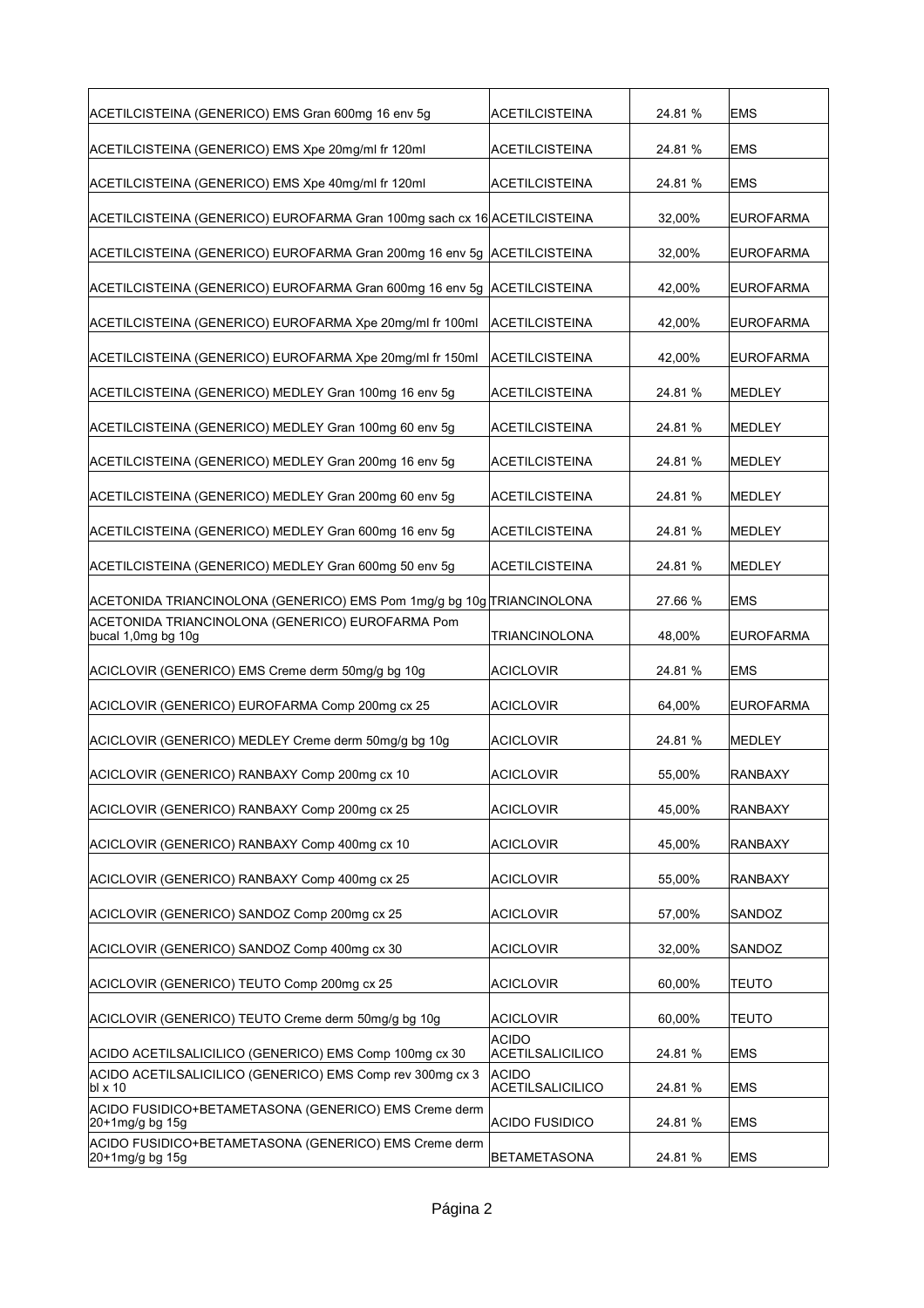| ACIDO MEFENAMICO (GENERICO) EMS Comp 500mg cx 24      | <b>ACIDO MEFENAMICO</b> | 27.66 % | <b>EMS</b>      |
|-------------------------------------------------------|-------------------------|---------|-----------------|
| ACIDO MEFENAMICO (GENERICO) MEDLEY Comp 500mg cx 12   | <b>ACIDO MEFENAMICO</b> | 27.66 % | MEDLEY          |
| ACIDO MEFENAMICO (GENERICO) MEDLEY Comp 500mg cx 24   | <b>ACIDO MEFENAMICO</b> | 27.66 % | <b>MEDLEY</b>   |
| ACIDO TRANEXAMICO (GENERICO) LEGRAND Comp 250mg cx 12 | ACIDO TRANEXANICO       | 24.81%  | LEGRAND         |
| ACTOS Comp 15mg cx 15                                 | PIOGLITAZONA            | 10,00%  | <b>ABBOTT</b>   |
| ACTOS Comp 30mg cx 15                                 | PIOGLITAZONA            | 10,00%  | <b>ABBOTT</b>   |
| ACTOS Comp 45mg cx 15                                 | PIOGLITAZONA            | 10,00%  | <b>ABBOTT</b>   |
| ADACNE CLIN Gel derm 1mg/g + 10mg/g bg 45g            | <b>ADAPALENO</b>        | 27.66 % | <b>GLENMARK</b> |
| ADACNE CLIN Gel derm 1mg/g + 10mg/g bg 45g            | <b>CLINDAMICINA</b>     | 27.66 % | <b>GLENMARK</b> |
| ADACNE Gel derm 0,1+1% bg 30g                         | <b>ADAPALENO</b>        | 27.66 % | <b>GLENMARK</b> |
| ADAPALENO (GENERICO) EMS Gel 1mg/g bg 30g             | <b>ADAPALENO</b>        | 24.81 % | <b>EMS</b>      |
| ADAPALENO (GENERICO) MEDLEY Gel 1mg/g bg 30g          | <b>ADAPALENO</b>        | 24.81 % | MEDLEY          |
| AEROCORT S Aerossol 50+100mcg/ds fr 200ds             | <b>BECLOMETASONA</b>    | 27.66 % | <b>GLENMARK</b> |
| AEROCORT S Aerossol 50+100mcg/ds fr 200ds             | SALBUTAMOL              | 27.66 % | <b>GLENMARK</b> |
| AERODINI Sol spray 100mcg/ds fr 200 doses             | SALBUTAMOL              | 60,00%  | <b>TEUTO</b>    |
| AERODIVENT Sol inal 0,25mg/ml fr 20ml                 | <b>IPRATROPIO</b>       | 54.3%   | <b>TEUTO</b>    |
| AEROGOLD Aerossol 100mcg/ds fr 200ds                  | SALBUTAMOL              | 27.66 % | <b>GLENMARK</b> |
| AFOPIC Comp rev 5mg cx 20                             | <b>ACIDO FOLICO</b>     | 60,00%  | <b>TEUTO</b>    |
| AKINETON Comp 2mg cx 80                               | <b>BIPERIDENO</b>       | 10,00%  | <b>BAGO</b>     |
| AKINETON Comp rev retard 4mg cx 30                    | <b>BIPERIDENO</b>       | 10,00%  | <b>BAGO</b>     |
| ALBENDAZOL (GENERICO) EMS Comp mast 200mg cx 2        | ALBENDAZOL              | 27.66 % | <b>EMS</b>      |
| ALBENDAZOL (GENERICO) EMS Comp mast 400mg cx 1        | ALBENDAZOL              | 27.66 % | <b>EMS</b>      |
| ALBENDAZOL (GENERICO) EMS Susp or 40mg/ml fr 10ml     | ALBENDAZOL              | 27.66 % | <b>EMS</b>      |
| ALBENDAZOL (GENERICO) MEDLEY Comp mast 400mg cx 1     | <b>ALBENDAZOL</b>       | 27.66 % | <b>MEDLEY</b>   |
| ALBENDAZOL (GENERICO) MEDLEY Susp or 40mg/ml fr 10ml  | ALBENDAZOL              | 27.66 % | <b>MEDLEY</b>   |
| ALBENDAZOL (GENERICO) TEUTO Susp or 40mg/ml fr 10ml   | <b>ALBENDAZOL</b>       | 60,00%  | <b>TEUTO</b>    |
| ALBENTEL Susp or 40mg/ml fr 10ml                      | ALBENDAZOL              | 60,00%  | <b>TEUTO</b>    |
| ALDACTONE Comp 100mg cx 16                            | <b>ESPIRONOLACTONA</b>  | 27.66 % | PFIZER          |
| ALDACTONE Comp 25mg cx 30                             | <b>ESPIRONOLACTONA</b>  | 27.66 % | PFIZER          |
|                                                       |                         |         |                 |
| ALDACTONE Comp 50mg cx 30                             | <b>ESPIRONOLACTONA</b>  | 27.66 % | PFIZER          |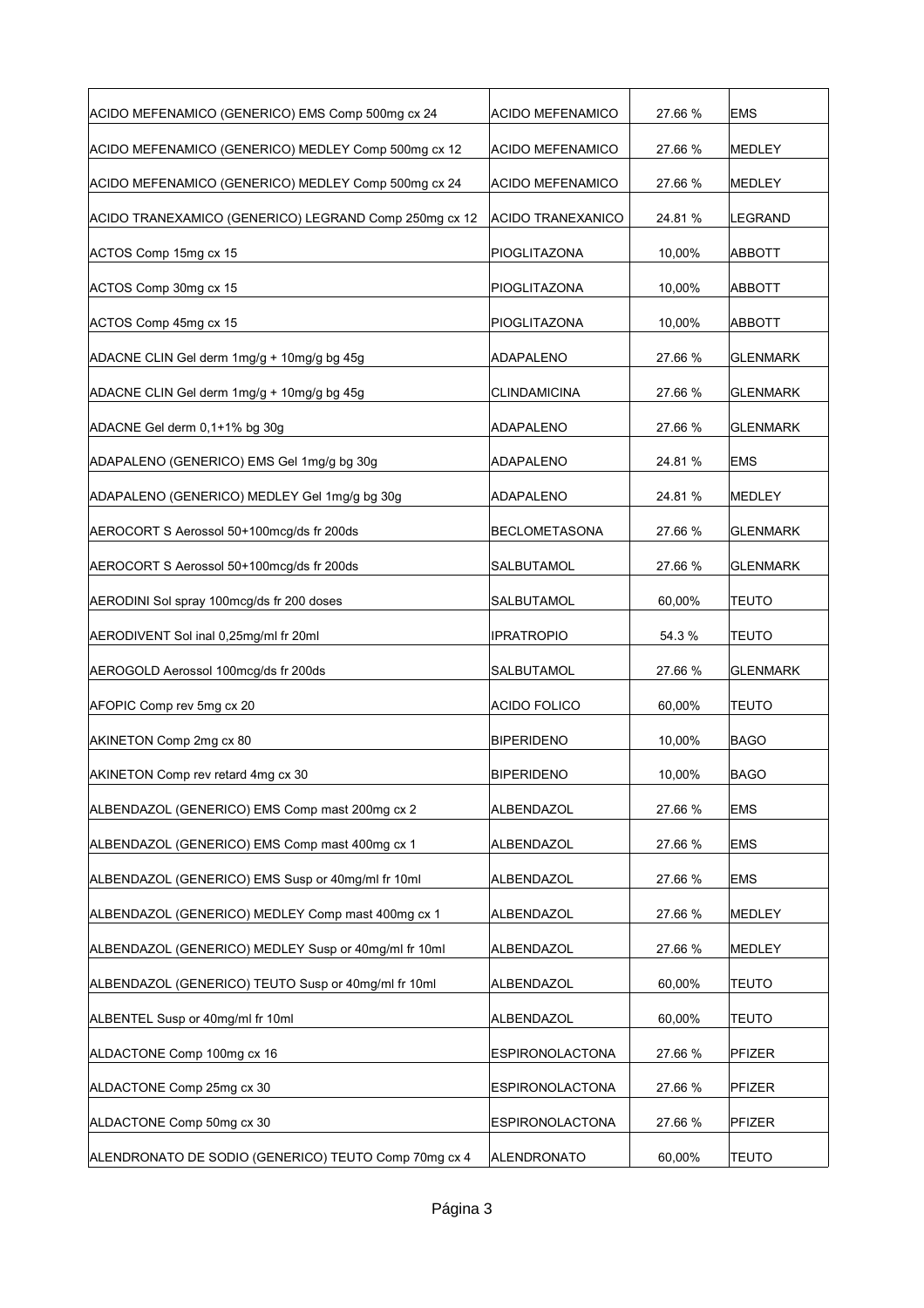| ALENDRONATO SODICO (GENERICO) EMS Comp 70mg cx 2                         | ALENDRONATO           | 27.66 % | <b>EMS</b>       |
|--------------------------------------------------------------------------|-----------------------|---------|------------------|
| ALENDRONATO SODICO (GENERICO) EMS Comp 70mg cx 4                         | ALENDRONATO           | 27.66 % | <b>EMS</b>       |
| ALENDRONATO SODICO (GENERICO) EUROFARMA Comp 70mg cx                     | ALENDRONATO           | 49,00%  | <b>EUROFARMA</b> |
| ALENDRONATO SODICO (GENERICO) SANDOZ Comp 70mg cx 4                      | ALENDRONATO           | 57,00%  | SANDOZ           |
| ALENDRONATO SODICO (GENERICO) SANDOZ Comp 70mg cx 8                      | ALENDRONATO           | 57,00%  | SANDOZ           |
| ALGESTONA+ESTRADIOL (GENERICO) EMS Sol inj 150+10mg/ml fa<br>lx 1ml      | ALGESTONA             | 27.66 % | <b>EMS</b>       |
| ALGESTONA+ESTRADIOL (GENERICO) EMS Sol inj 150+10mg/ml fa<br>x 1ml       | <b>ESTRADIOL</b>      | 27.66 % | <b>EMS</b>       |
| ALGESTONA+ESTRADIOL (GENERICO) EUROFARMA Sol inj<br>150+10mg/ml fa x 1ml | ALGESTONA             | 7,00%   | <b>EUROFARMA</b> |
| ALGESTONA+ESTRADIOL (GENERICO) EUROFARMA Sol inj<br>150+10mg/ml fa x 1ml | ESTRADIOL             | 7,00%   | <b>EUROFARMA</b> |
| ALGI TANDERIL Comp 30+125+50+300mg cx 30                                 | CAFEINA               | 24.81 % | <b>GLENMARK</b>  |
| ALGI TANDERIL Comp 30+125+50+300mg cx 30                                 | CARISOPRODOL          | 24.81 % | <b>GLENMARK</b>  |
| ALGI TANDERIL Comp 30+125+50+300mg cx 30                                 | DICLOFENACO<br>SODICO | 24.81%  | <b>GLENMARK</b>  |
| ALGI TANDERIL Comp 30+125+50+300mg cx 30                                 | PARACETAMOL           | 24.81%  | <b>GLENMARK</b>  |
|                                                                          |                       |         |                  |
| ALIVIDIP Sol or 500mg/ml fr 20ml                                         | DIPIRONA              | 60,00%  | <b>TEUTO</b>     |
| ALIVIDIP Sol or 50mg/ml fr 100ml                                         | DIPIRONA              | 60,00%  | TEUTO            |
| ALOPURINOL (GENERICO) MEDLEY Comp 100mg cx 30                            | ALOPURINOL            | 27.66 % | <b>MEDLEY</b>    |
| ALOPURINOL (GENERICO) MEDLEY Comp 300mg cx 30                            | ALOPURINOL            | 27.66 % | <b>MEDLEY</b>    |
| ALOPURINOL (GENERICO) SANDOZ Comp 300mg cx 30                            | ALOPURINOL            | 52,00%  | SANDOZ           |
| ALPRAZOLAM (GENERICO) EMS Comp 0,25mg cx 20                              | ALPRAZOLAM            | 27.66 % | <b>EMS</b>       |
| ALPRAZOLAM (GENERICO) EMS Comp 0,25mg cx 30                              | ALPRAZOLAM            | 27.66 % | <b>EMS</b>       |
| ALPRAZOLAM (GENERICO) EMS Comp 0,5mg cx 20                               | ALPRAZOLAM            | 27.66 % | <b>EMS</b>       |
| ALPRAZOLAM (GENERICO) EMS Comp 0,5mg cx 30                               | ALPRAZOLAM            | 27.66 % | <b>EMS</b>       |
| ALPRAZOLAM (GENERICO) EMS Comp 1mg cx 20                                 | ALPRAZOLAM            | 27.66 % | <b>EMS</b>       |
| ALPRAZOLAM (GENERICO) EMS Comp 1mg cx 30                                 | ALPRAZOLAM            | 27.66 % | <b>EMS</b>       |
| ALPRAZOLAM (GENERICO) EMS Comp 2mg cx 20                                 | ALPRAZOLAM            | 27.66 % | <b>EMS</b>       |
| ALPRAZOLAM (GENERICO) EMS Comp 2mg cx 30                                 | ALPRAZOLAM            | 27.66 % | <b>EMS</b>       |
| ALPRAZOLAM (GENERICO) EUROFARMA Comp 1mg bl 30                           | ALPRAZOLAM            | 48,00%  | EUROFARMA        |
| ALPRAZOLAM (GENERICO) MEDLEY Comp 0,25mg cx 20                           | ALPRAZOLAM            | 27.66 % | <b>MEDLEY</b>    |
| ALPRAZOLAM (GENERICO) MEDLEY Comp 0,25mg cx 30                           | ALPRAZOLAM            | 27.66 % | <b>MEDLEY</b>    |
| ALPRAZOLAM (GENERICO) MEDLEY Comp 0,5mg cx 20                            | ALPRAZOLAM            | 27.66 % | MEDLEY           |
| ALPRAZOLAM (GENERICO) MEDLEY Comp 0,5mg cx 30                            | ALPRAZOLAM            | 27.66 % | MEDLEY           |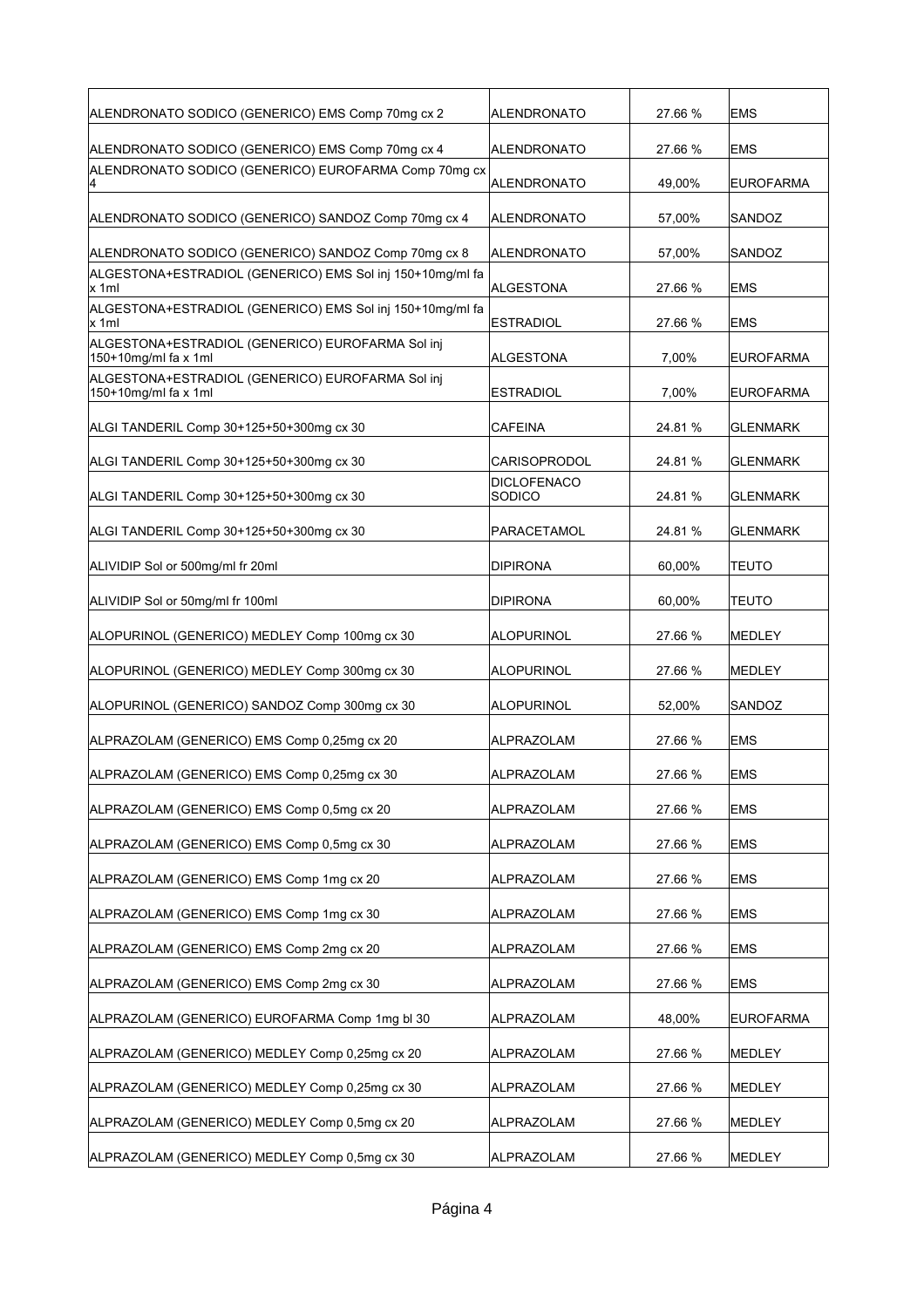| ALPRAZOLAM (GENERICO) MEDLEY Comp 1mg cx 20                                  | ALPRAZOLAM         | 27.66 % | <b>MEDLEY</b>    |
|------------------------------------------------------------------------------|--------------------|---------|------------------|
| ALPRAZOLAM (GENERICO) MEDLEY Comp 1mg cx 30                                  | <b>ALPRAZOLAM</b>  | 27.66 % | MEDLEY           |
| ALPRAZOLAM (GENERICO) MEDLEY Comp 2mg cx 30                                  | <b>ALPRAZOLAM</b>  | 27.66 % | <b>MEDLEY</b>    |
| ALPRAZOLAM (GENERICO) TEUTO Comp 0,5mg cx 30                                 | <b>ALPRAZOLAM</b>  | 60,00%  | <b>TEUTO</b>     |
| ALPRAZOLAM (GENERICO) TEUTO Comp 1mg cx 30                                   | ALPRAZOLAM         | 60,00%  | <b>TEUTO</b>     |
| ALPRAZOLAM (GENERICO) TEUTO Comp 2mg cx 30                                   | ALPRAZOLAM         | 60,00%  | <b>TEUTO</b>     |
| AMINOFILINA (GENERICO) TEUTO Comp 100mg cx 20                                | <b>AMINOFILINA</b> | 45.18 % | TEUTO            |
| AMINOFILINA (GENERICO) TEUTO Comp 200mg cx 20                                | AMINOFILINA        | 36.57 % | <b>TEUTO</b>     |
| AMLOVASC 10mg cx 30 comp                                                     | <b>ANLODIPINO</b>  | 37,00%  | SANDOZ           |
| AMLOVASC 5mg cx 30 comp                                                      | <b>ANLODIPINO</b>  | 37,00%  | SANDOZ           |
| AMOXICILINA (GENERICO) EMS BD Comp rev 875mg cx 14                           | <b>AMOXICILINA</b> | 27.66 % | <b>EMS</b>       |
| AMOXICILINA (GENERICO) EMS BD Po p/ Susp or 400mg fr 100ml                   | <b>AMOXICILINA</b> | 27.66 % | <b>EMS</b>       |
| AMOXICILINA (GENERICO) EMS Cap 500mg cx 15                                   | <b>AMOXICILINA</b> | 27.66 % | <b>EMS</b>       |
| AMOXICILINA (GENERICO) EMS Cap 500mg cx 21                                   | <b>AMOXICILINA</b> | 27.66 % | <b>EMS</b>       |
| AMOXICILINA (GENERICO) EMS Cap 500mg cx 30                                   | <b>AMOXICILINA</b> | 27.66 % | <b>EMS</b>       |
| AMOXICILINA (GENERICO) EMS Cap 500mg cx 72                                   | <b>AMOXICILINA</b> | 27.66 % | <b>EMS</b>       |
| AMOXICILINA (GENERICO) EMS Cap 875mg cx 30                                   | <b>AMOXICILINA</b> | 27.66 % | <b>EMS</b>       |
| AMOXICILINA (GENERICO) EMS Po susp or 100mg/ml fr 150ml                      | <b>AMOXICILINA</b> | 27.66 % | <b>EMS</b>       |
| AMOXICILINA (GENERICO) EMS Po susp or 50mg/ml fr 150ml                       | <b>AMOXICILINA</b> | 27.66 % | <b>EMS</b>       |
| AMOXICILINA (GENERICO) EUROFARMA Cap gel dura 500mg cx 21 AMOXICILINA        |                    | 42,00%  | <b>EUROFARMA</b> |
| AMOXICILINA (GENERICO) EUROFARMA Cap gel dura 500mg cx 30                    | AMOXICILINA        | 48,00%  | <b>EUROFARMA</b> |
| AMOXICILINA (GENERICO) EUROFARMA Comp rev 875mg cx 14                        | <b>AMOXICILINA</b> | 48,00%  | EUROFARMA        |
| AMOXICILINA (GENERICO) EUROFARMA Comp rev 875mg cx 20                        | <b>AMOXICILINA</b> | 42,00%  | <b>EUROFARMA</b> |
| AMOXICILINA (GENERICO) EUROFARMA Po susp or 100mg/ml fr<br>150ml             | <b>AMOXICILINA</b> | 42,00%  | <b>EUROFARMA</b> |
| AMOXICILINA (GENERICO) EUROFARMA Po susp or 50mg/ml fr<br>150ml              | <b>AMOXICILINA</b> | 42,00%  | <b>EUROFARMA</b> |
| AMOXICILINA (GENERICO) EUROFARMA Sus oral 400mg/5ml fr<br>$100ml + 1ser$ dos | <b>AMOXICILINA</b> | 48,00%  | <b>EUROFARMA</b> |
| AMOXICILINA (GENERICO) MEDLEY Cap 500mg cx 15                                | AMOXICILINA        | 27.66 % | MEDLEY           |
| AMOXICILINA (GENERICO) MEDLEY Cap 500mg cx 21                                | <b>AMOXICILINA</b> | 27.66 % | MEDLEY           |
| AMOXICILINA (GENERICO) MEDLEY Cap 500mg cx 30                                | <b>AMOXICILINA</b> | 27.66 % | MEDLEY           |
| AMOXICILINA (GENERICO) MEDLEY Po susp or 100mg/ml fr 150ml                   | AMOXICILINA        | 27.66 % | <b>MEDLEY</b>    |
| AMOXICILINA (GENERICO) MEDLEY Po susp or 200mg/5ml fr 100ml +<br>dos         | <b>AMOXICILINA</b> | 27.66 % | MEDLEY           |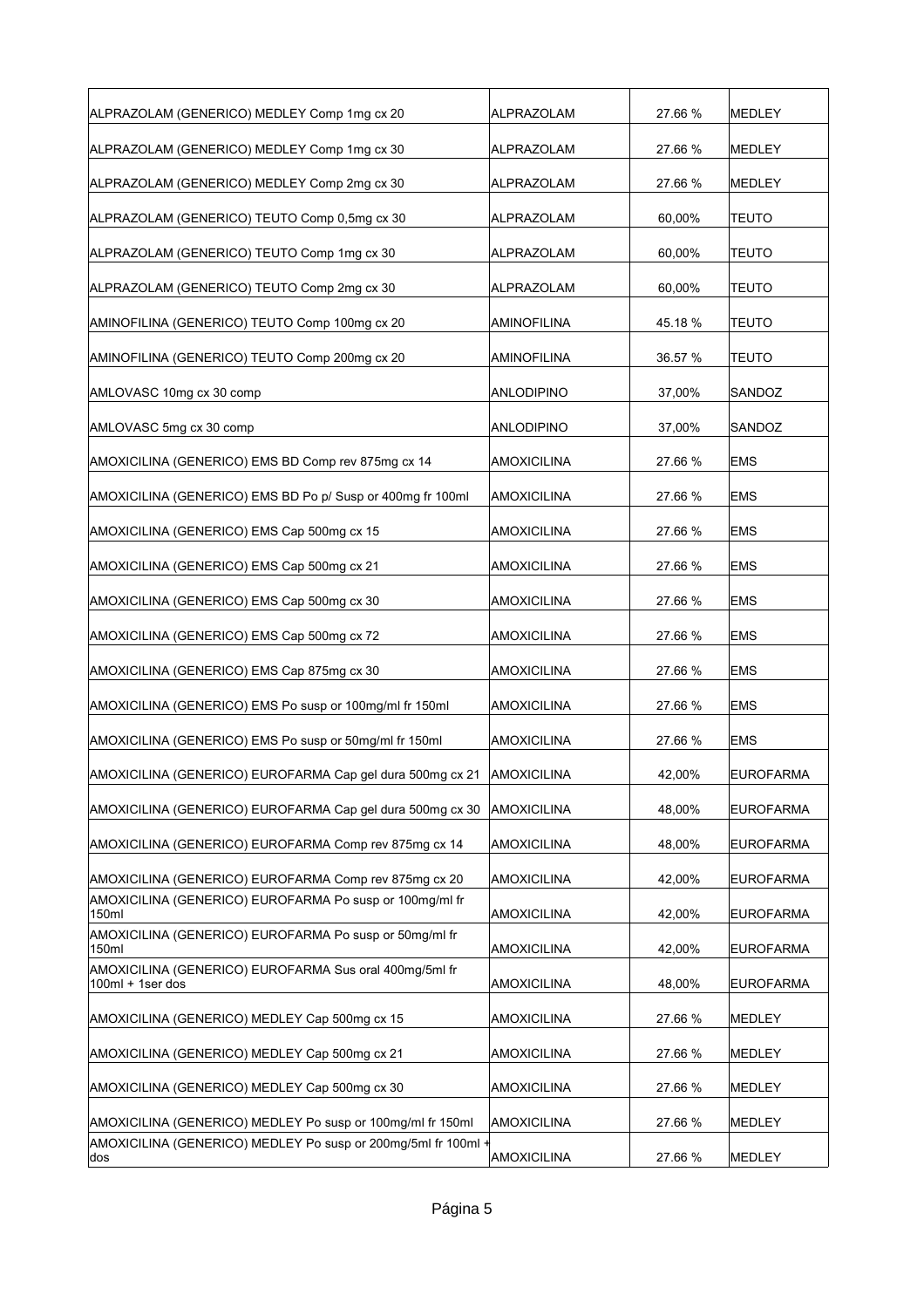| AMOXICILINA (GENERICO) MEDLEY Po susp or 25mg/ml fr 150ml                                  | AMOXICILINA        | 27.66 % | <b>MEDLEY</b>    |
|--------------------------------------------------------------------------------------------|--------------------|---------|------------------|
| AMOXICILINA (GENERICO) MEDLEY Po susp or 400mg fr 100ml + dos AMOXICILINA                  |                    | 27.66 % | <b>MEDLEY</b>    |
| AMOXICILINA (GENERICO) MEDLEY Po susp or 50mg/ml fr 150ml                                  | AMOXICILINA        | 27.66 % | <b>MEDLEY</b>    |
| AMOXICILINA (GENERICO) RANBAXY Cap 500mg cx 21                                             | AMOXICILINA        | 45,00%  | <b>RANBAXY</b>   |
| AMOXICILINA (GENERICO) SANDOZ Cap 500mg cx 21                                              | AMOXICILINA        | 52,00%  | SANDOZ           |
| AMOXICILINA (GENERICO) SANDOZ Cap 500mg cx 30                                              | AMOXICILINA        | 47.00%  | SANDOZ           |
| AMOXICILINA (GENERICO) TEUTO Cap 500mg cx 21                                               | AMOXICILINA        | 60,00%  | <b>TEUTO</b>     |
| AMOXICILINA (GENERICO) TEUTO Cap 500mg cx 30                                               | AMOXICILINA        | 60,00%  | <b>TEUTO</b>     |
| AMOXICILINA (GENERICO) TEUTO Caps 500mg cx 15                                              | AMOXICILINA        | 58.23 % | <b>TEUTO</b>     |
| AMOXICILINA (GENERICO) TEUTO Po sus or 250mg/5ml fr 60ml                                   | AMOXICILINA        | 35.72 % | <b>TEUTO</b>     |
| AMOXICILINA (GENERICO) TEUTO Po susp or 50mg/ml fr 150ml                                   | AMOXICILINA        | 35.49 % | <b>TEUTO</b>     |
| AMOXICILINA+CLAVULANATO POTASSIO (GENERICO) EMS Comp<br>rev 500+125mg cx 12                | <b>AMOXICILINA</b> | 27.66 % | <b>EMS</b>       |
| AMOXICILINA+CLAVULANATO POTASSIO (GENERICO) EMS Comp<br>rev 500+125mg cx 12                | <b>CLAVULANATO</b> | 27.66 % | <b>EMS</b>       |
| AMOXICILINA+CLAVULANATO POTASSIO (GENERICO) EMS Comp<br>rev 500+125mg cx 18                | AMOXICILINA        | 27.66 % | <b>EMS</b>       |
| AMOXICILINA+CLAVULANATO POTASSIO (GENERICO) EMS Comp<br>rev 500+125mg cx 18                | CLAVULANATO        | 27.66 % | <b>EMS</b>       |
| AMOXICILINA+CLAVULANATO POTASSIO (GENERICO) EMS Comp<br>rev 875+125mg cx 12                | <b>AMOXICILINA</b> | 27.66 % | <b>EMS</b>       |
| AMOXICILINA+CLAVULANATO POTASSIO (GENERICO) EMS Comp<br>rev 875+125mg cx 12                | CLAVULANATO        | 27.66 % | <b>EMS</b>       |
| AMOXICILINA+CLAVULANATO POTASSIO (GENERICO) EMS Comp<br>rev 875+125mg cx 14                | <b>AMOXICILINA</b> | 27.66 % | <b>EMS</b>       |
| AMOXICILINA+CLAVULANATO POTASSIO (GENERICO) EMS Comp<br>rev 875+125mg cx 14                | CLAVULANATO        | 27.66 % | <b>EMS</b>       |
| AMOXICILINA+CLAVULANATO POTASSIO (GENERICO) EMS Po<br>susp or 25+6,25mg/ml fr 75ml         | AMOXICILINA        | 27.66 % | <b>EMS</b>       |
| AMOXICILINA+CLAVULANATO POTASSIO (GENERICO) EMS Po<br>susp or 25+6,25mg/ml fr 75ml         | CLAVULANATO        | 27.66 % | <b>EMS</b>       |
| AMOXICILINA+CLAVULANATO POTASSIO (GENERICO) EMS Po<br>susp or 400+57mg/5ml fr 70ml         | AMOXICILINA        | 27.66 % | <b>EMS</b>       |
| AMOXICILINA+CLAVULANATO POTASSIO (GENERICO) EMS Po<br>susp or 400+57mg/5ml fr 70ml         | CLAVULANATO        | 27.66 % | <b>EMS</b>       |
| AMOXICILINA+CLAVULANATO POTASSIO (GENERICO) EMS Po<br>susp or 50+12,5mg/ml fr 75ml         | <b>AMOXICILINA</b> | 27.66 % | EMS              |
| AMOXICILINA+CLAVULANATO POTASSIO (GENERICO) EMS Po<br>susp or 50+12,5mg/ml fr 75ml         | CLAVULANATO        | 27.66 % | EMS              |
| AMOXICILINA+CLAVULANATO POTASSIO (GENERICO)<br>EUROFARMA Comp rev 875+125mg fr 14          | AMOXICILINA        | 48,00%  | <b>EUROFARMA</b> |
| AMOXICILINA+CLAVULANATO POTASSIO (GENERICO)<br>EUROFARMA Comp rev 875+125mg fr 14          | CLAVULANATO        | 48,00%  | <b>EUROFARMA</b> |
| AMOXICILINA+CLAVULANATO POTASSIO (GENERICO)<br>EUROFARMA Comp rev 875+125mg fr 20          | <b>AMOXICILINA</b> | 48,00%  | <b>EUROFARMA</b> |
| AMOXICILINA+CLAVULANATO POTASSIO (GENERICO)<br>EUROFARMA Comp rev 875+125mg fr 20          | CLAVULANATO        | 48,00%  | <b>EUROFARMA</b> |
| AMOXICILINA+CLAVULANATO POTASSIO (GENERICO)<br>EUROFARMA Po susp or 400+57,5mg/5ml fr 70ml | <b>AMOXICILINA</b> | 48,00%  | EUROFARMA        |
| AMOXICILINA+CLAVULANATO POTASSIO (GENERICO)<br>EUROFARMA Po susp or 400+57,5mg/5ml fr 70ml | CLAVULANATO        | 48,00%  | <b>EUROFARMA</b> |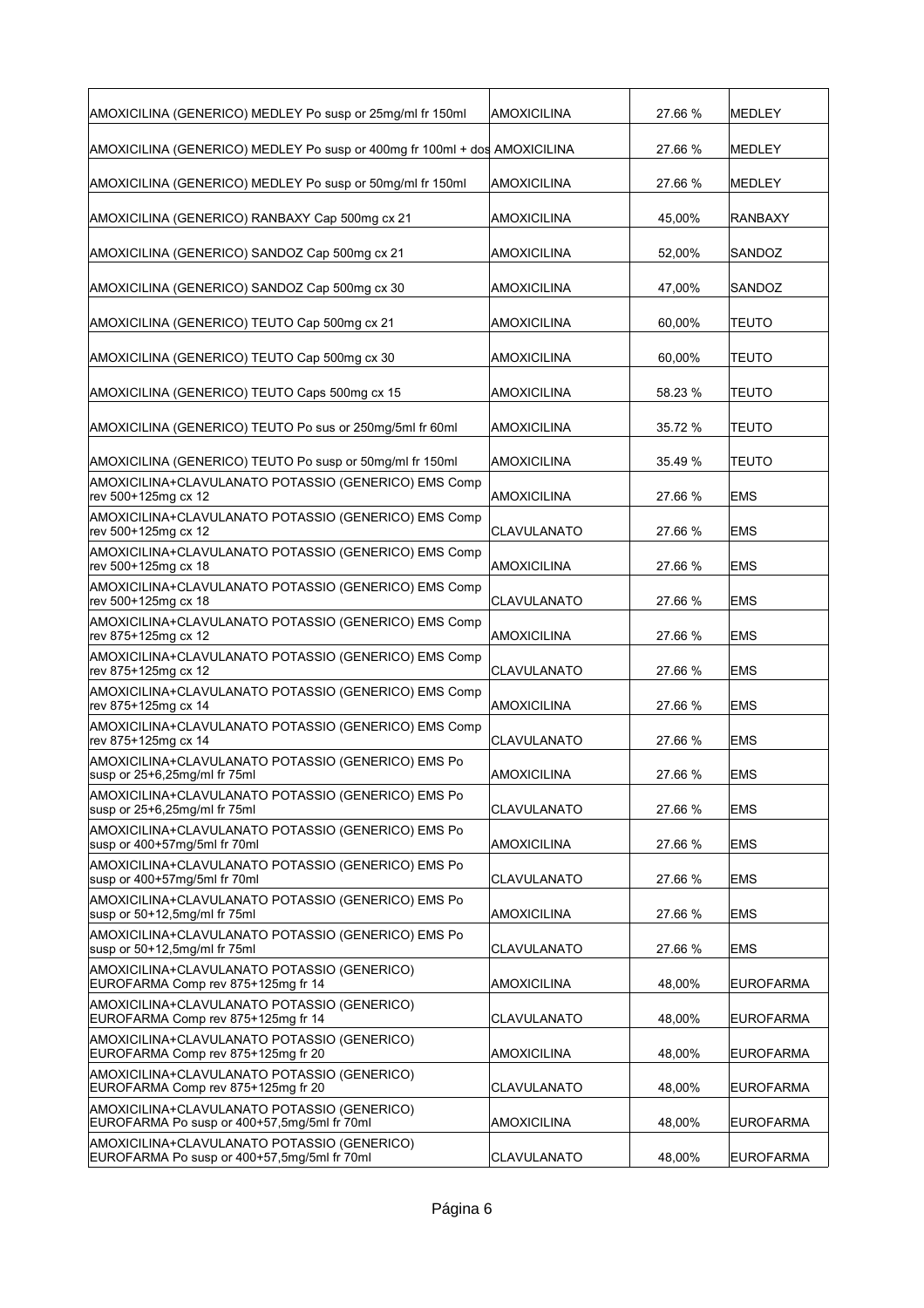| AMOXICILINA+CLAVULANATO POTASSIO (GENERICO) RANBAXY<br>Po susp or 400+57mg/5ml fr 70ml    | AMOXICILINA        | 45,00%  | <b>RANBAXY</b>   |
|-------------------------------------------------------------------------------------------|--------------------|---------|------------------|
| AMOXICILINA+CLAVULANATO POTASSIO (GENERICO) RANBAXY<br>Po susp or 400+57mg/5ml fr 70ml    | CLAVULANATO        | 45,00%  | <b>RANBAXY</b>   |
| AMOXICILINA+CLAVULANATO POTASSIO (GENERICO) RANBAXY<br>Comp rev 500+125mg cx 18           | AMOXICILINA        | 45,00%  | <b>RANBAXY</b>   |
| AMOXICILINA+CLAVULANATO POTASSIO (GENERICO) RANBAXY<br>Comp rev 500+125mg cx 18           | CLAVULANATO        | 45,00%  | <b>RANBAXY</b>   |
| AMOXICILINA+CLAVULANATO POTASSIO (GENERICO) RANBAXY<br>Po sus or 250+62,5mg/5ml fr 75ml   | AMOXICILINA        | 45,00%  | <b>RANBAXY</b>   |
| AMOXICILINA+CLAVULANATO POTASSIO (GENERICO) RANBAXY<br>Po sus or 250+62,5mg/5ml fr 75ml   | CLAVULANATO        | 45,00%  | <b>RANBAXY</b>   |
| AMOXICILINA+CLAVULANATO POTASSIO (GENERICO) SANDOZ<br>Comp rev 500+125mg cx 14            | AMOXICILINA        | 47,00%  | SANDOZ           |
| AMOXICILINA+CLAVULANATO POTASSIO (GENERICO) SANDOZ<br>Comp rev 500+125mg cx 14            | CLAVULANATO        | 47,00%  | SANDOZ           |
| AMOXICILINA+CLAVULANATO POTASSIO (GENERICO) SANDOZ<br>Comp rev 500+125mg cx 21            | <b>AMOXICILINA</b> | 47,00%  | SANDOZ           |
| AMOXICILINA+CLAVULANATO POTASSIO (GENERICO) SANDOZ<br>Comp rev 500+125mg cx 21            | CLAVULANATO        | 47,00%  | SANDOZ           |
| AMOXICILINA+CLAVULANATO POTASSIO (GENERICO) SANDOZ Po<br>sus or 250+62,5mg/5ml fr 75ml+cd | AMOXICILINA        | 47.00%  | SANDOZ           |
| AMOXICILINA+CLAVULANATO POTASSIO (GENERICO) SANDOZ Po<br>sus or 250+62,5mg/5ml fr 75ml+cd | CLAVULANATO        | 47,00%  | SANDOZ           |
| AMOXICILINA+CLAVULANATO POTASSIO (GENERICO) SANDOZ Po<br>susp or 80+11,4mg/ml fr 70ml     | AMOXICILINA        | 47,00%  | SANDOZ           |
| AMOXICILINA+CLAVULANATO POTASSIO (GENERICO) SANDOZ Po<br>susp or 80+11,4mg/ml fr 70ml     | CLAVULANATO        | 47,00%  | SANDOZ           |
| AMPICILINA (GENERICO) EMS Cap gel dura 500mg cx 12                                        | AMPICILINA         | 27.66 % | <b>EMS</b>       |
| AMPICILINA (GENERICO) EMS Cap gel dura 500mg cx 24                                        | AMPICILINA         | 27.66 % | <b>EMS</b>       |
|                                                                                           |                    |         |                  |
| AMPICILINA (GENERICO) EMS Cap gel dura 500mg cx 6                                         | AMPICILINA         | 27.66 % | <b>EMS</b>       |
| AMPICILINA (GENERICO) EMS Po susp or 250mg/5ml fr 150ml                                   | <b>AMPICILINA</b>  | 27.66 % | <b>EMS</b>       |
| AMPICILINA (GENERICO) EMS Po susp or 250mg/5ml fr 60ml                                    | <b>AMPICILINA</b>  | 27.66 % | <b>EMS</b>       |
| AMPICILINA (GENERICO) EUROFARMA Cap gel dura 500mg cx 12                                  | AMPICILINA         | 52,00%  | <b>EUROFARMA</b> |
| AMPICILINA (GENERICO) MEDLEY Po susp or 250mg/5ml fr 150ml                                | <b>AMPICILINA</b>  | 27.66 % | MEDLEY           |
| AMPICILINA (GENERICO) MEDLEY Po susp or 250mg/5ml fr 60ml                                 | AMPICILINA         | 27.66 % | MEDLEY           |
| AMPICILINA (GENERICO) SANDOZ Cap gel dura 500mg cx 12                                     | AMPICILINA         | 37,00%  | SANDOZ           |
| ANASTROZOL (GENERICO) EUROFARMA Comp rev 1mg cx 30                                        | ANASTROZOL         | 42,00%  | EUROFARMA        |
| ANDROFLOXIN 400mg cx c/14 comp                                                            | NORFLOXACINO       | 45,00%  | <b>TEUTO</b>     |
| ANTIDIN Comp 150mg cx 20                                                                  | <b>RANITIDINA</b>  | 60,00%  | <b>TEUTO</b>     |
| APRESOLINA Drag 25mg cx 20                                                                | HIDRALAZINA        | 30,00%  | NOVARTIS         |
| APRESOLINA Drag 25mg cx 20 al/al                                                          | HIDRALAZINA        | 30,00%  | NOVARTIS         |
| APRESOLINA Drag 50mg cx 20                                                                | HIDRALAZINA        | 30,00%  | NOVARTIS         |
| ASMOFEN Xpe 0,2mg/ml fr 120ml                                                             | <b>CETOTIFENO</b>  | 60,00%  | <b>TEUTO</b>     |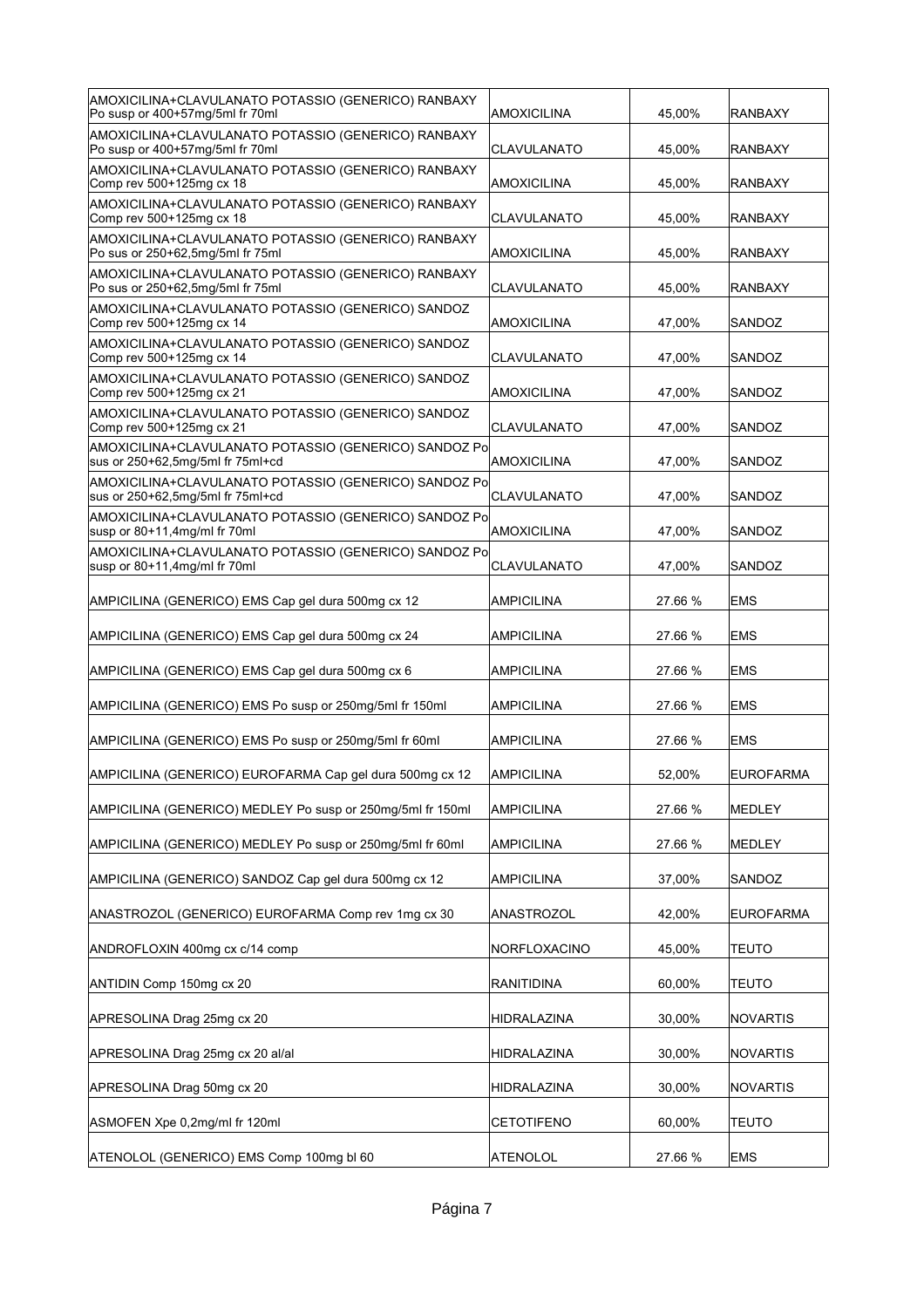| ATENOLOL (GENERICO) EMS Comp 100mg cx 30                       | ATENOLOL            | 27.66 % | <b>EMS</b>     |
|----------------------------------------------------------------|---------------------|---------|----------------|
| ATENOLOL (GENERICO) EMS Comp 25mg cx 30                        | ATENOLOL            | 27.66 % | <b>EMS</b>     |
| ATENOLOL (GENERICO) EMS Comp 25mg cx 60                        | ATENOLOL            | 27.66 % | <b>EMS</b>     |
| ATENOLOL (GENERICO) EMS Comp 50mg bl 60                        | ATENOLOL            | 27.66 % | <b>EMS</b>     |
| ATENOLOL (GENERICO) EMS Comp 50mg cx 30                        | ATENOLOL            | 27.66 % | <b>EMS</b>     |
| ATENOLOL (GENERICO) MEDLEY Comp 100mg cx 30                    | ATENOLOL            | 27.66 % | <b>MEDLEY</b>  |
| ATENOLOL (GENERICO) MEDLEY Comp 25mg cx 30                     | <b>ATENOLOL</b>     | 27.66 % | MEDLEY         |
| ATENOLOL (GENERICO) MEDLEY Comp 50mg cx 30                     | <b>ATENOLOL</b>     | 27.66 % | MEDLEY         |
| ATENOLOL (GENERICO) RANBAXY Comp 100mg cx 30                   | ATENOLOL            | 50,00%  | <b>RANBAXY</b> |
| ATENOLOL (GENERICO) RANBAXY Comp 25mg cx 30                    | ATENOLOL            | 50,00%  | RANBAXY        |
| ATENOLOL (GENERICO) RANBAXY Comp 50mg cx 30                    | <b>ATENOLOL</b>     | 50,00%  | <b>RANBAXY</b> |
| ATENOLOL (GENERICO) SANDOZ Comp 100mg cx 30                    | <b>ATENOLOL</b>     | 52,00%  | SANDOZ         |
| ATENOLOL (GENERICO) SANDOZ Comp 100mg cx 60                    | ATENOLOL            | 42,00%  | SANDOZ         |
| ATENOLOL (GENERICO) SANDOZ Comp 25mg cx 30                     | <b>ATENOLOL</b>     | 57,00%  | SANDOZ         |
| ATENOLOL (GENERICO) SANDOZ Comp 25mg cx 60                     | <b>ATENOLOL</b>     | 47,00%  | SANDOZ         |
| ATENOLOL (GENERICO) SANDOZ Comp 50mg cx 30                     | ATENOLOL            | 57,00%  | SANDOZ         |
| ATENOLOL (GENERICO) SANDOZ Comp 50mg cx 60                     | ATENOLOL            | 47,00%  | SANDOZ         |
| ATENOLOL (GENERICO) TEUTO Comp 50mg cx 30                      | ATENOLOL            | 60,00%  | <b>TEUTO</b>   |
| ATENOLOL (GENERICO) TEUTO Comp 50mg cx 60                      | <b>ATENOLOL</b>     | 60,00%  | <b>TEUTO</b>   |
| ATENOLOL+CLORTALIDONA (GENERICO) EMS Comp 100+25mg cx<br>30    | <b>ATENOLOL</b>     | 27.66 % | <b>EMS</b>     |
| ATENOLOL+CLORTALIDONA (GENERICO) EMS Comp 100+25mg cx<br>30    | <b>CLORTALIDONA</b> | 27.66 % | <b>EMS</b>     |
| ATENOLOL+CLORTALIDONA (GENERICO) EMS Comp 100+25mg cx<br> 90   | <b>ATENOLOL</b>     | 27.66 % | <b>EMS</b>     |
| ATENOLOL+CLORTALIDONA (GENERICO) EMS Comp 100+25mg cx<br> 90   | CLORTALIDONA        | 27.66 % | <b>EMS</b>     |
| ATENOLOL+CLORTALIDONA (GENERICO) EMS Comp 50+12,5mg cx<br>30   | <b>ATENOLOL</b>     | 27.66 % | <b>EMS</b>     |
| ATENOLOL+CLORTALIDONA (GENERICO) EMS Comp 50+12,5mg cx<br>30   | CLORTALIDONA        | 27.66 % | EMS            |
| ATENOLOL+CLORTALIDONA (GENERICO) EMS Comp 50+12,5mg cx<br>90   | ATENOLOL            | 27.66 % | <b>EMS</b>     |
| ATENOLOL+CLORTALIDONA (GENERICO) EMS Comp 50+12,5mg cx<br>90   | CLORTALIDONA        | 27.66 % | <b>EMS</b>     |
| ATENOLOL+CLORTALIDONA (GENERICO) MEDLEY Comp<br>100+25mg cx 30 | <b>ATENOLOL</b>     | 27.66 % | MEDLEY         |
| ATENOLOL+CLORTALIDONA (GENERICO) MEDLEY Comp<br>100+25mg cx 30 | CLORTALIDONA        | 27.66 % | MEDLEY         |
| ATENOLOL+CLORTALIDONA (GENERICO) MEDLEY Comp<br>100+25mg cx 60 | <b>ATENOLOL</b>     | 27.66 % | MEDLEY         |
| ATENOLOL+CLORTALIDONA (GENERICO) MEDLEY Comp<br>100+25mg cx 60 | CLORTALIDONA        | 27.66 % | MEDLEY         |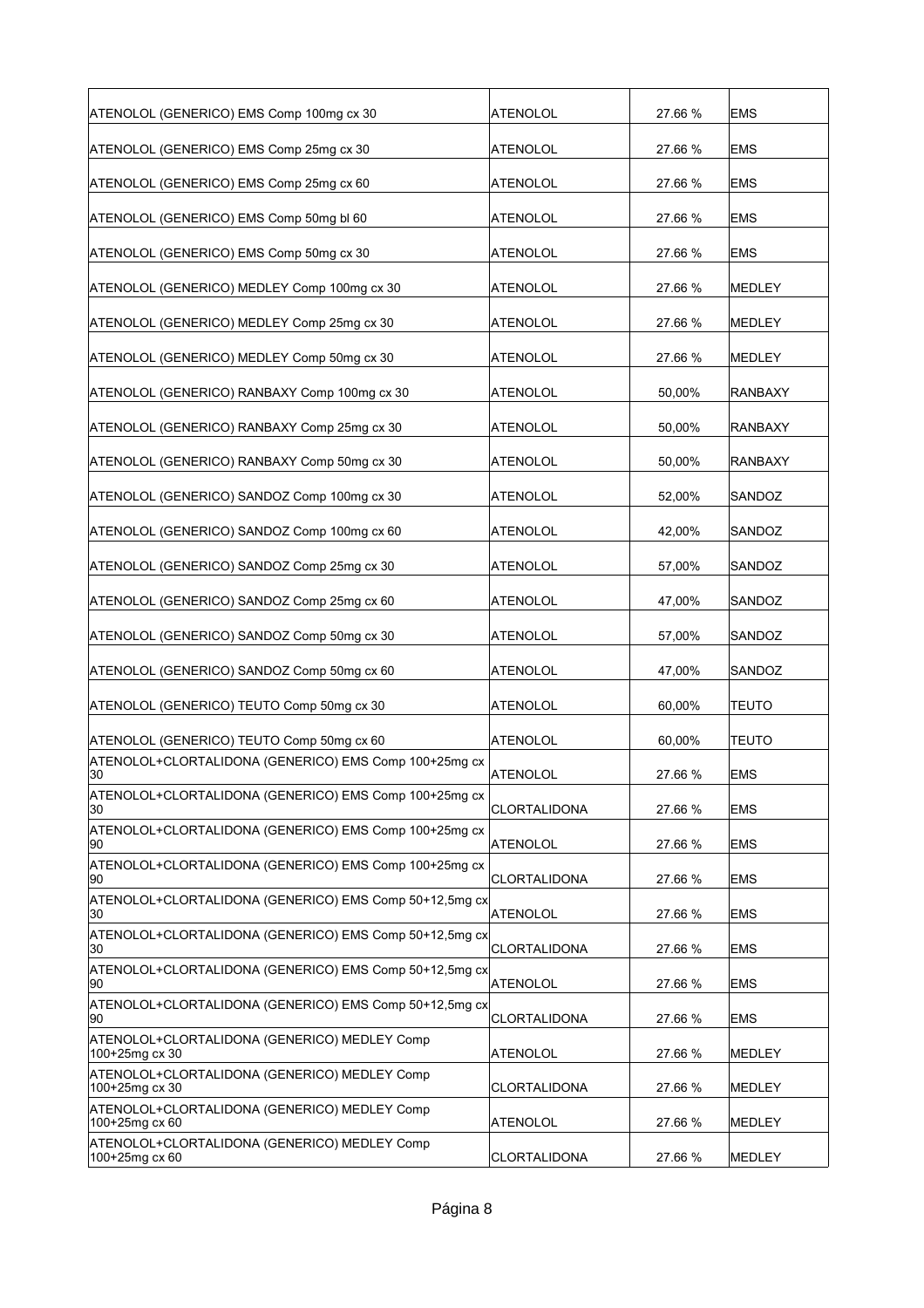| ATENOLOL+CLORTALIDONA (GENERICO) MEDLEY Comp<br>50+12,5mg cx 30 | <b>ATENOLOL</b>      | 27.66 % | <b>MEDLEY</b>    |
|-----------------------------------------------------------------|----------------------|---------|------------------|
| ATENOLOL+CLORTALIDONA (GENERICO) MEDLEY Comp<br>50+12,5mg cx 30 | CLORTALIDONA         | 27.66 % | <b>MEDLEY</b>    |
| ATENOLOL+CLORTALIDONA (GENERICO) MEDLEY Comp<br>50+12,5mg cx 60 | ATENOLOL             | 27.66 % | <b>MEDLEY</b>    |
| ATENOLOL+CLORTALIDONA (GENERICO) MEDLEY Comp<br>50+12,5mg cx 60 | <b>CLORTALIDONA</b>  | 27.66 % | <b>MEDLEY</b>    |
| ATENOPRESS Comp 100mg cx 30                                     | ATENOLOL             | 47,00%  | SANDOZ           |
| ATENOPRESS Comp 25mg cx 30                                      | ATENOLOL             | 37,00%  | SANDOZ           |
| ATENOPRESS Comp 50mg cx 30                                      | ATENOLOL             | 57,00%  | SANDOZ           |
| ATORVASTATINA (GENERICO) EMS Comp rev 10mg cx 3bl x 10          | ATORVASTATINA        | 27.66 % | <b>EMS</b>       |
| ATORVASTATINA (GENERICO) EMS Comp rev 10mg cx 6bl x 10          | <b>ATORVASTATINA</b> | 27.66 % | <b>EMS</b>       |
| ATORVASTATINA (GENERICO) EMS Comp rev 20mg cx 3 bl x 10         | <b>ATORVASTATINA</b> | 27.66 % | <b>EMS</b>       |
| ATORVASTATINA (GENERICO) EMS Comp rev 20mg cx 6 bl x 10         | <b>ATORVASTATINA</b> | 27.66 % | <b>EMS</b>       |
| ATORVASTATINA (GENERICO) EMS Comp rev 40mg cx 3 bl x 10         | <b>ATORVASTATINA</b> | 27.66 % | <b>EMS</b>       |
| ATORVASTATINA (GENERICO) EMS Comp rev 40mg cx 6 bl x 10         | ATORVASTATINA        | 27.66 % | <b>EMS</b>       |
| ATORVASTATINA (GENERICO) EMS Comp rev 80mg cx 5 bl x 6          | ATORVASTATINA        | 27.66 % | <b>EMS</b>       |
| ATORVASTATINA (GENERICO) EUROFARMA Comp rev 10mg cx 30          | ATORVASTATINA        | 48,00%  | <b>EUROFARMA</b> |
|                                                                 |                      |         |                  |
| ATORVASTATINA (GENERICO) EUROFARMA Comp rev 20mg cx 30          | ATORVASTATINA        | 48,00%  | <b>EUROFARMA</b> |
| ATORVASTATINA (GENERICO) EUROFARMA Comp rev 40mg bl 30          | ATORVASTATINA        | 48,00%  | <b>EUROFARMA</b> |
| ATORVASTATINA CALCICA (GENERICO) MEDLEY Comp rev 10mg bl<br>30  | <b>ATORVASTATINA</b> | 27.66 % | <b>MEDLEY</b>    |
| ATORVASTATINA CALCICA (GENERICO) MEDLEY Comp rev 20mg bl<br>30  | <b>ATORVASTATINA</b> | 27.66 % | <b>MEDLEY</b>    |
| ATORVASTATINA CALCICA (GENERICO) MEDLEY Comp rev 40mg bl<br>30  | ATORVASTATINA        | 27.66 % | MEDLEY           |
| ATORVASTATINA CALCICA (GENERICO) MEDLEY Comp rev 80mg bl<br>30  | <b>ATORVASTATINA</b> | 27.66 % | MEDLEY           |
| ATORVASTATINA CALCICA (GENERICO) TEUTO Comp rev 10mg bl<br>30   | <b>ATORVASTATINA</b> | 45,00%  | <b>TEUTO</b>     |
| ATORVASTATINA CALCICA (GENERICO) TEUTO Comp rev 10mg bl<br>60   | <b>ATORVASTATINA</b> | 45,00%  | <b>TEUTO</b>     |
| ATORVASTATINA CALCICA (GENERICO) TEUTO Comp rev 20mg bl<br>30   | <b>ATORVASTATINA</b> | 45,00%  | <b>TEUTO</b>     |
| ATORVASTATINA CALCICA (GENERICO) TEUTO Comp rev 20mg bl<br>60   | <b>ATORVASTATINA</b> | 45,00%  | TEUTO            |
| AXETIL CEFUROXIMA (GENERICO) RANBAXY Comp rev 250mg cx<br>10    | CEFUROXIMA           | 35,00%  | RANBAXY          |
| AXETIL CEFUROXIMA (GENERICO) RANBAXY Comp rev 500mg cx<br>10    | CEFUROXIMA           | 35,00%  | <b>RANBAXY</b>   |
| AZITROMICINA (GENERICO) EMS Comp rev 500mg cx 2                 | <b>AZITROMICINA</b>  | 27.66 % | <b>EMS</b>       |
| AZITROMICINA (GENERICO) EMS Comp rev 500mg cx 3                 | <b>AZITROMICINA</b>  | 27.66 % | <b>EMS</b>       |
| AZITROMICINA (GENERICO) EMS Comp rev 500mg cx 30                | <b>AZITROMICINA</b>  | 27.66 % | <b>EMS</b>       |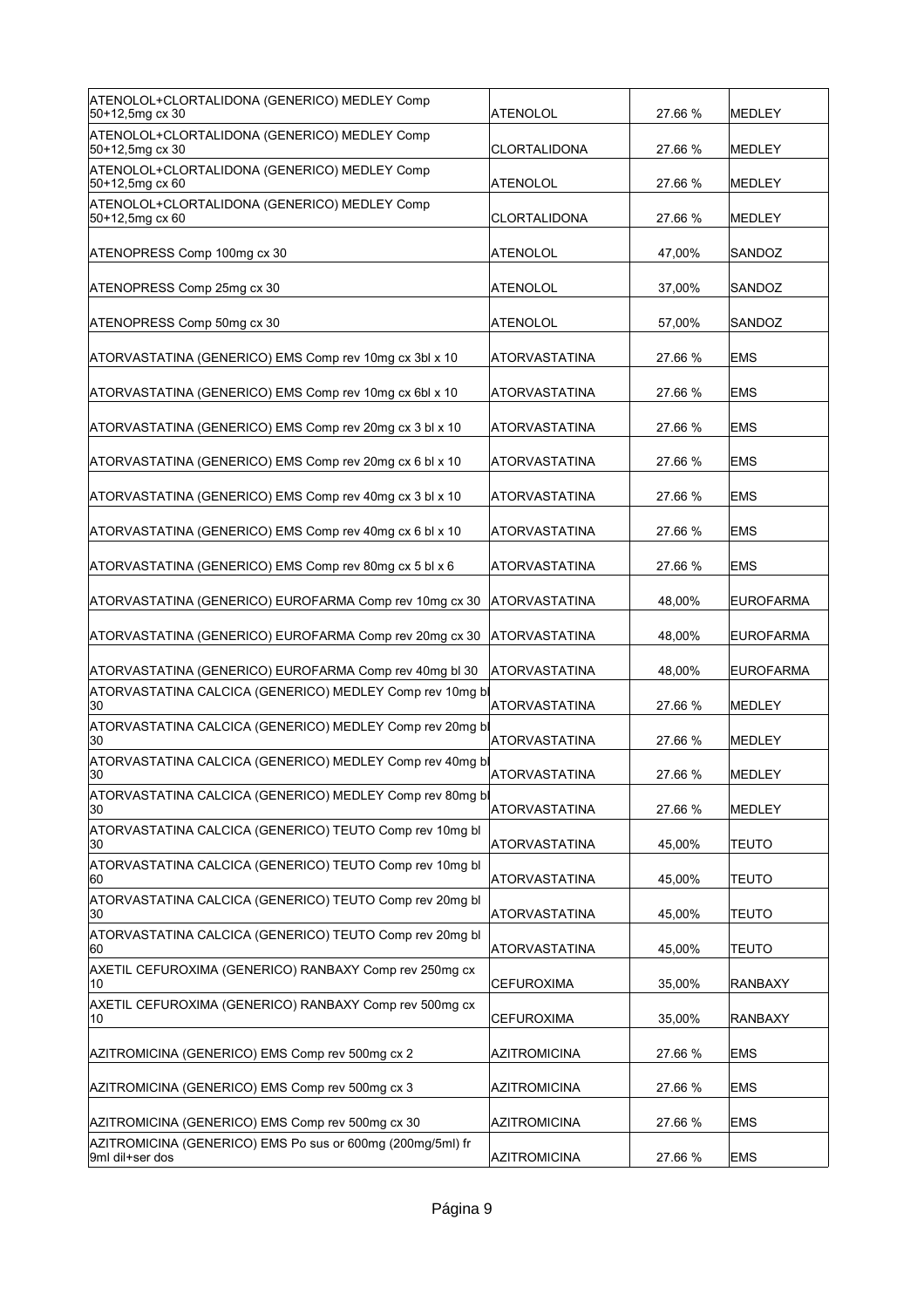| AZITROMICINA (GENERICO) EMS Po sus or 900mg (200mg/5ml) fr<br>12ml dil+ser dos | <b>AZITROMICINA</b>            | 27.66 % | EMS              |
|--------------------------------------------------------------------------------|--------------------------------|---------|------------------|
| AZITROMICINA (GENERICO) EUROFARMA Comp rev 500mg bl 5                          | <b>AZITROMICINA</b>            | 48,00%  | <b>EUROFARMA</b> |
| AZITROMICINA (GENERICO) EUROFARMA Comp rev 500mg cx 3                          | AZITROMICINA                   | 48,00%  | <b>EUROFARMA</b> |
| AZITROMICINA (GENERICO) EUROFARMA Comp rev 500mg cx 60                         | AZITROMICINA                   | 48,00%  | <b>EUROFARMA</b> |
| AZITROMICINA (GENERICO) EUROFARMA Po sus or 1500mg + dil<br>22ml + ser dos     | AZITROMICINA                   | 48,00%  | <b>EUROFARMA</b> |
| AZITROMICINA (GENERICO) EUROFARMA Po sus or 600mg + dil 9ml<br>+ ser dos       | <b>AZITROMICINA</b>            | 48,00%  | <b>EUROFARMA</b> |
| AZITROMICINA (GENERICO) EUROFARMA Po sus or 900mg + dil<br>$12ml + ser$ dos    | AZITROMICINA                   | 48,00%  | <b>EUROFARMA</b> |
| AZITROMICINA (GENERICO) MEDLEY Comp rev 500mg cx 2                             | AZITROMICINA                   | 27.66 % | <b>MEDLEY</b>    |
| AZITROMICINA (GENERICO) MEDLEY Comp rev 500mg cx 3                             | AZITROMICINA                   | 27.66 % | MEDLEY           |
| AZITROMICINA (GENERICO) MEDLEY Comp rev 500mg cx 5                             | AZITROMICINA                   | 27.66 % | MEDLEY           |
| AZITROMICINA (GENERICO) SANDOZ Comp rev 500mg bl 5                             | AZITROMICINA                   | 27,00%  | SANDOZ           |
| AZITROMICINA (GENERICO) SANDOZ Comp rev 500mg cx 3                             | <b>AZITROMICINA</b>            | 42,00%  | SANDOZ           |
| AZITROMICINA (GENERICO) TEUTO Comp rev 500mg bl 5                              | <b>AZITROMICINA</b>            | 60,00%  | <b>TEUTO</b>     |
| AZITROMICINA (GENERICO) TEUTO Comp rev 500mg cx 3                              | AZITROMICINA                   | 60,00%  | <b>TEUTO</b>     |
| AZOPT Sus oft 1% fr 5ml                                                        | <b>BRINZOLAMIDA</b>            | 15,00%  | <b>ALCON</b>     |
| AZORGA Sus oft 10+6,8mg/ml fr 5ml                                              | BRINZOLAMIDA                   | 15,00%  | <b>ALCON</b>     |
| AZORGA Sus oft 10+6,8mg/ml fr 5ml                                              | TIMOLOL                        | 15,00%  | <b>ALCON</b>     |
| AZORGA Sus oft 10+6,8mg/ml fr 6ml                                              | BRINZOLAMIDA                   | 15,00%  | <b>ALCON</b>     |
| AZORGA Sus oft 10+6,8mg/ml fr 6ml                                              | TIMOLOL                        | 15,00%  | <b>ALCON</b>     |
| BACLOFEN Comp 10mg cx 20                                                       | <b>BACLOFENO</b>               | 60,00%  | <b>TEUTO</b>     |
| BACLOFENO (GENERICO) TEUTO Comp 10mg cx 20                                     | <b>BACLOFENO</b>               | 60,00%  | <b>TEUTO</b>     |
| BACTERACIN Comp 400+80mg bl 20                                                 | SULFAMETOXAZOL                 | 60,00%  | <b>TEUTO</b>     |
| BACTERACIN Comp 400+80mg bl 20                                                 | <b>TRIMETOPRIMA</b>            | 60,00%  | <b>TEUTO</b>     |
| BACTERACIN F Comp 800+160mg bl 10                                              | SULFAMETOXAZOL                 | 45,00%  | <b>TEUTO</b>     |
| BACTERACIN F Comp 800+160mg bl 10                                              | <b>TRIMETOPRIMA</b>            | 45,00%  | <b>TEUTO</b>     |
| BACTERACIN Sus oral 200+40mg/5ml fr 100ml+cp                                   | SULFAMETOXAZOL                 | 54.05 % | <b>TEUTO</b>     |
| BACTERACIN Sus oral 200+40mg/5ml fr 100ml+cp                                   | <b>TRIMETOPRIMA</b>            | 54.05 % | TEUTO            |
| BENEUM Comp 300mg cx 30                                                        | VITAMINA B1<br>(TIAMINA)       | 48.63%  | <b>TEUTO</b>     |
| BENEVAT Crem derm 1mg/g bg 30g                                                 | <b>BETAMETASONA</b>            | 60,00%  | <b>TEUTO</b>     |
| BENZOILMETRONIDAZOL (GENERICO) EMS Susp or 40mg/ml fr<br>120ml                 | <b>BENZOILMETRONIDAZ</b><br>OL | 27.66 % | <b>EMS</b>       |
| BENZOILMETRONIDAZOL (GENERICO) TEUTO Susp or 40mg/ml fr<br>100ml               | <b>BENZOILMETRONIDAZ</b><br>OL | 45,00%  | <b>TEUTO</b>     |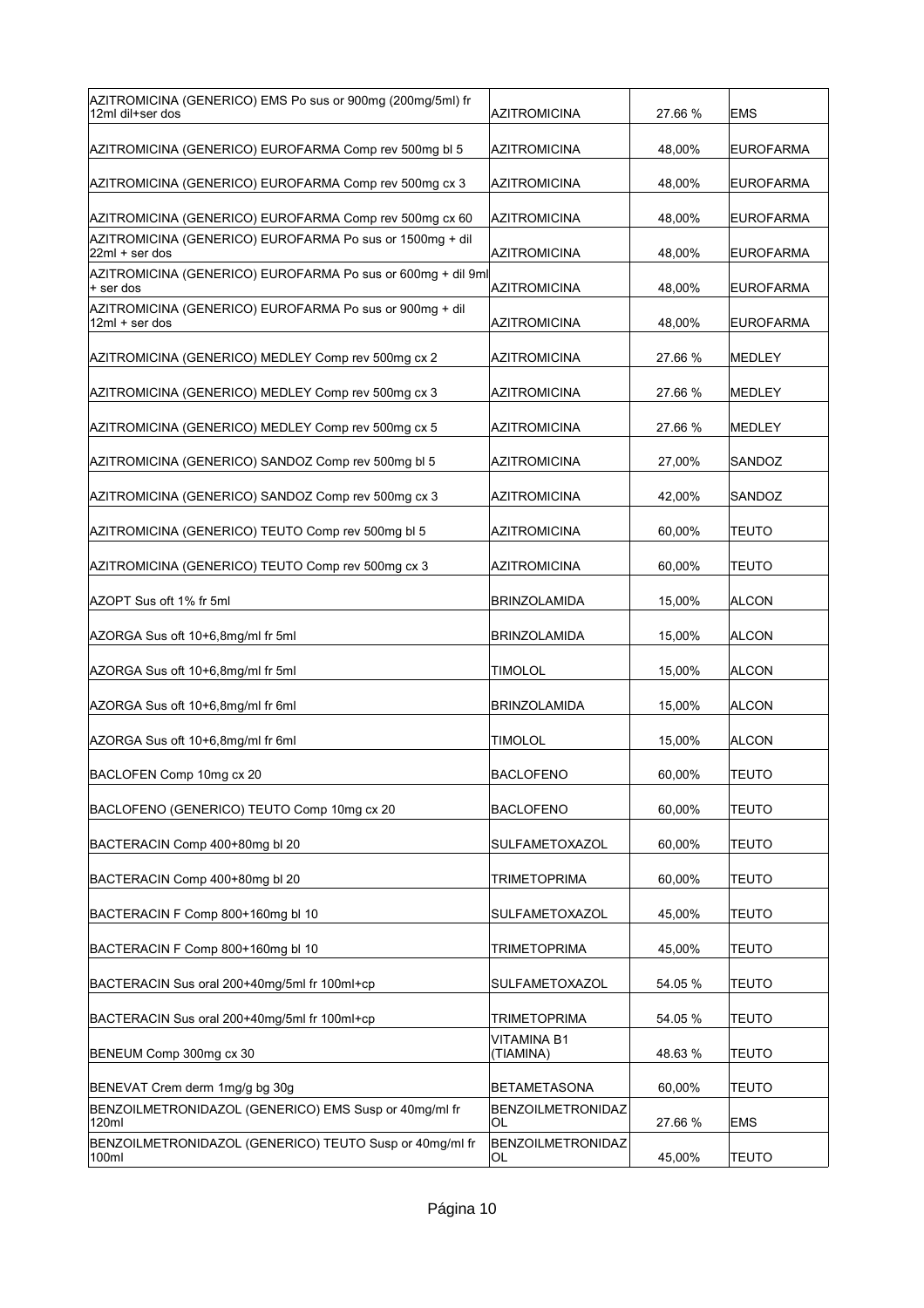| BENZOILMETRONIDAZOL+NISTATINA+CL BENZALCONIO                                                      |                                             |         |                  |
|---------------------------------------------------------------------------------------------------|---------------------------------------------|---------|------------------|
| (GENERICO) MEDL Creme vag bg 40g + 10 aplic                                                       | <b>BACITRACINA ZINCICA</b>                  | 24.81 % | MEDLEY           |
| BENZOILMETRONIDAZOL+NISTATINA+CL BENZALCONIO<br>(GENERICO) MEDL Creme vag bg 40g + 10 aplic       | <b>BENZOILMETRONIDAZ</b><br>OL              | 24.81%  | MEDLEY           |
| BENZOILMETRONIDAZOL+NISTATINA+CL BENZALCONIO<br>(GENERICO) MEDL Creme vag bg 40g + 10 aplic       | <b>NISTATINA</b>                            | 24.81%  | MEDLEY           |
| BEPEBEN Po sus inj 1200000 fa ct + dil 4ml                                                        | <b>BENZILPENICILINA</b><br><b>BENZATINA</b> | 7.41%   | TEUTO            |
| BEPEBEN Po sus inj 1200000 fa ct + dil 4ml                                                        | PENICILINA G<br><b>BENZATINA</b>            | 7.41%   | <b>TEUTO</b>     |
| BESILATO ANLODIPINO (GENERICO) EMS Comp 10mg cx 30                                                | ANLODIPINO                                  | 27.66 % | <b>EMS</b>       |
| BESILATO ANLODIPINO (GENERICO) EMS Comp 10mg cx 90                                                | ANLODIPINO                                  | 27.66 % | <b>EMS</b>       |
| BESILATO ANLODIPINO (GENERICO) EMS Comp 5mg cx 30                                                 | ANLODIPINO                                  | 27.66 % | <b>EMS</b>       |
| BESILATO ANLODIPINO (GENERICO) EMS Comp 5mg cx 90                                                 | ANLODIPINO                                  | 27.66 % | <b>EMS</b>       |
| BESILATO ANLODIPINO (GENERICO) MEDLEY Comp 10mg cx 20                                             | <b>ANLODIPINO</b>                           | 27.66 % | MEDLEY           |
| BESILATO ANLODIPINO (GENERICO) MEDLEY Comp 10mg cx 30                                             | ANLODIPINO                                  | 27.66 % | MEDLEY           |
| BESILATO ANLODIPINO (GENERICO) MEDLEY Comp 5mg cx 20                                              | ANLODIPINO                                  | 27.66 % | MEDLEY           |
| BESILATO ANLODIPINO (GENERICO) MEDLEY Comp 5mg cx 30                                              | ANLODIPINO                                  | 27.66 % | MEDLEY           |
| BESILATO ANLODIPINO (GENERICO) SANDOZ Comp 10mg cx 30                                             | ANLODIPINO                                  | 47,00%  | SANDOZ           |
| BESILATO ANLODIPINO (GENERICO) SANDOZ Comp 5mg cx 30                                              | ANLODIPINO                                  | 47,00%  | SANDOZ           |
| BESILATO ANLODIPINO (GENERICO) TEUTO Comp 10mg cx 30                                              | ANLODIPINO                                  | 60,00%  | TEUTO            |
| BESILATO ANLODIPINO (GENERICO) TEUTO Comp 5mg cx 20                                               | ANLODIPINO                                  | 45,00%  | TEUTO            |
| BESILATO ANLODIPINO (GENERICO) TEUTO Comp 5mg cx 30                                               | <b>ANLODIPINO</b>                           | 60,00%  | <b>TEUTO</b>     |
| BETAMETASONA (DIPROPIONATO+FOSFATO) (GENERICO)<br>EUROFARMA Susp inj 5+2mg/ml 1 fa 1ml + sga      | <b>BETAMETASONA</b>                         | 48,00%  | <b>EUROFARMA</b> |
| BETAMETASONA (DIPROPIONATO+FOSFATO) (GENERICO)<br>EUROFARMA Susp inj 5+2mg/ml 6 fa 1ml            | BETAMETASONA                                | 48,00%  | EUROFARMA        |
| BETAMETASONA (GENERICO) EMS Comp 0,5mg cx 20                                                      | <b>BETAMETASONA</b>                         | 35,00%  | <b>EMS</b>       |
| BETAMETASONA (GENERICO) EMS Comp 0,5mg cx 90                                                      | <b>BETAMETASONA</b>                         | 27.66 % | <b>EMS</b>       |
| BETAMETASONA (GENERICO) EMS Comp 2mg cx 10                                                        | <b>BETAMETASONA</b>                         | 35,00%  | <b>EMS</b>       |
| BETAMETASONA (GENERICO) EMS Comp 2mg cx 90                                                        | <b>BETAMETASONA</b>                         | 27.66 % | <b>EMS</b>       |
| BETAMETASONA (GENERICO) EMS Elixir 0,5ml/5ml fr 120ml                                             | <b>BETAMETASONA</b>                         | 35,00%  | <b>EMS</b>       |
| BETAMETASONA (GENERICO) MEDLEY Elixir 0,5mg/5ml fr 120ml                                          | BETAMETASONA                                | 27.66 % | MEDLEY           |
| BETAMETASONA+GENTAMICINA+TOLNAF+CLIOQUINOL<br>(GENERICO) EURO Creme derm 0,5+1+10+10mg/g bg 20g   | <b>BETAMETASONA</b>                         | 48,00%  | <b>EUROFARMA</b> |
| BETAMETASONA+GENTAMICINA+TOLNAF+CLIOQUINOL<br>(GENERICO) EURO Creme derm 0,5+1+10+10mg/g bg 20g   | <b>CLIOQUINOL</b>                           | 48,00%  | <b>EUROFARMA</b> |
| BETAMETASONA+GENTAMICINA+TOLNAF+CLIOQUINOL<br>(GENERICO) EURO Creme derm 0,5+1+10+10mg/g bg 20g   | <b>GENTAMICINA</b>                          | 48,00%  | <b>EUROFARMA</b> |
| BETAMETASONA+GENTAMICINA+TOLNAF+CLIOQUINOL<br>(GENERICO) EURO Creme derm 0,5+1+10+10mg/g bg 20g   | TOLNAFTATO                                  | 48,00%  | <b>EUROFARMA</b> |
| BETAMETASONA+GENTAMICINA+TOLNAF+CLIOQUINOL<br>(GENERICO) MEDLEY Creme derm 0,5+1+10+10mg/g bg 20g | BETAMETASONA                                | 24.81%  | <b>MEDLEY</b>    |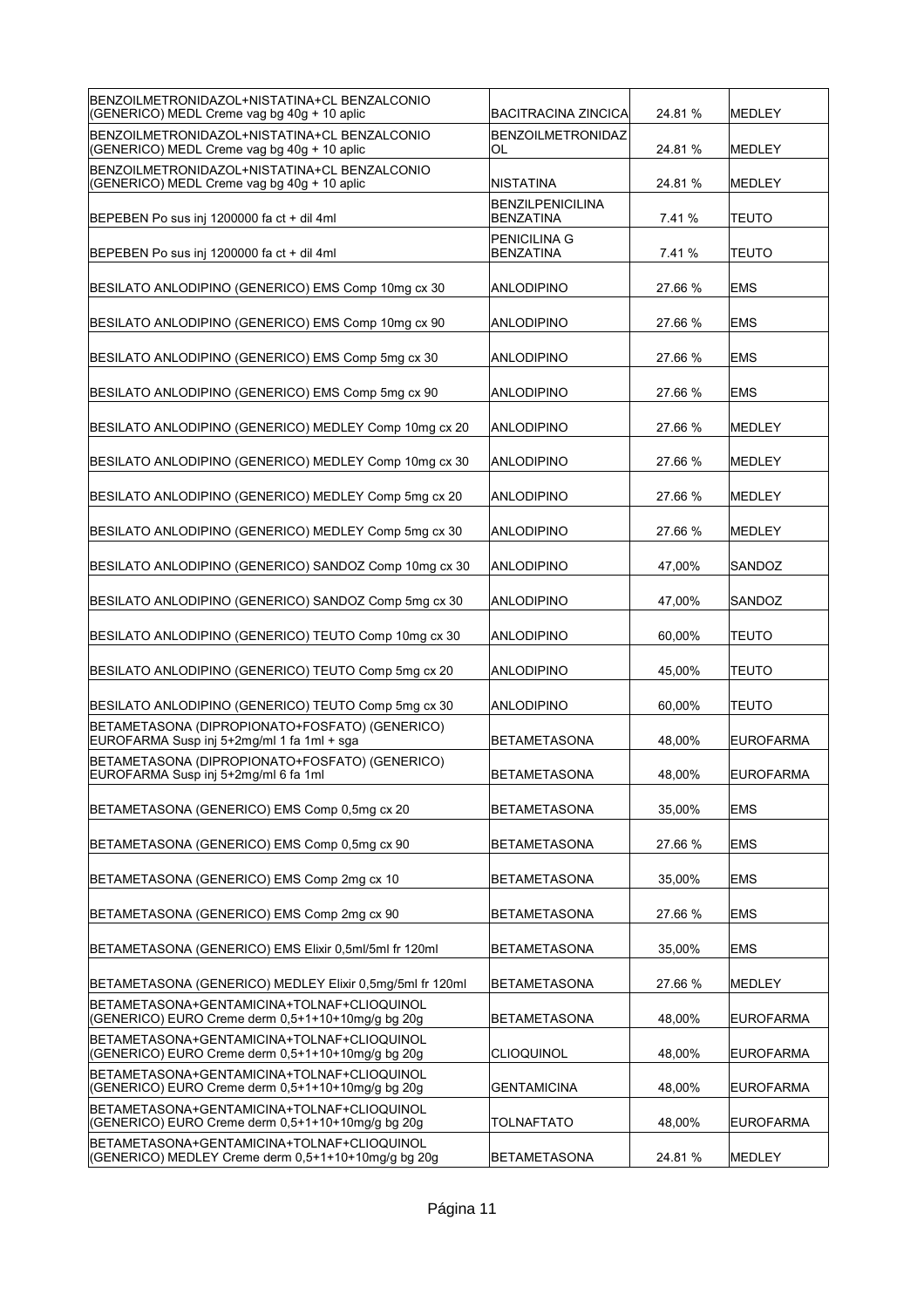| BETAMETASONA+GENTAMICINA+TOLNAF+CLIOQUINOL<br>(GENERICO) MEDLEY Creme derm 0,5+1+10+10mg/g bg 20g | CLIOQUINOL          | 24.81%  | MEDLEY                     |
|---------------------------------------------------------------------------------------------------|---------------------|---------|----------------------------|
| BETAMETASONA+GENTAMICINA+TOLNAF+CLIOQUINOL<br>(GENERICO) MEDLEY Creme derm 0,5+1+10+10mg/g bg 20g | <b>GENTAMICINA</b>  | 24.81%  | <b>MEDLEY</b>              |
| BETAMETASONA+GENTAMICINA+TOLNAF+CLIOQUINOL<br>(GENERICO) MEDLEY Creme derm 0,5+1+10+10mg/g bg 20g | <b>TOLNAFTATO</b>   | 24.81 % | <b>MEDLEY</b>              |
| BETAMETASONA+GENTAMICINA+TOLNAF+CLIOQUINOL<br>(GENERICO) MEDLEY Pom derm 0,5+1+10+10mg/g bg 20g   | <b>BETAMETASONA</b> | 24.81 % | <b>MEDLEY</b>              |
| BETAMETASONA+GENTAMICINA+TOLNAF+CLIOQUINOL<br>(GENERICO) MEDLEY Pom derm 0,5+1+10+10mg/g bg 20g   | CLIOQUINOL          | 24.81 % | <b>MEDLEY</b>              |
| BETAMETASONA+GENTAMICINA+TOLNAF+CLIOQUINOL<br>(GENERICO) MEDLEY Pom derm 0,5+1+10+10mg/g bg 20g   | <b>GENTAMICINA</b>  | 24.81 % | <b>MEDLEY</b>              |
| BETAMETASONA+GENTAMICINA+TOLNAF+CLIOQUINOL<br>(GENERICO) MEDLEY Pom derm 0,5+1+10+10mg/g bg 20g   | TOLNAFTATO          | 24.81 % | MEDLEY                     |
| BETAMETASONA+GENTAMICINA+TOLNAF+CLIOQUINOL<br>(GENERICO) TEUTO Creme derm 0,5+1+10+10mg/g bg 20g  | BETAMETASONA        | 60,00%  | <b>TEUTO</b>               |
| BETAMETASONA+GENTAMICINA+TOLNAF+CLIOQUINOL<br>(GENERICO) TEUTO Creme derm 0.5+1+10+10mg/g bg 20g  | CLIOQUINOL          | 60,00%  | <b>TEUTO</b>               |
| BETAMETASONA+GENTAMICINA+TOLNAF+CLIOQUINOL<br>(GENERICO) TEUTO Creme derm 0,5+1+10+10mg/g bg 20g  | <b>GENTAMICINA</b>  | 60.00%  | <b>TEUTO</b>               |
| BETAMETASONA+GENTAMICINA+TOLNAF+CLIOQUINOL<br>(GENERICO) TEUTO Creme derm 0,5+1+10+10mg/g bg 20g  | TOLNAFTATO          | 60,00%  | TEUTO                      |
| BETAMETASONA+GENTAMICINA+TOLNAFTATO+CLIOQUINOL<br>(GENERICO) EM Creme derm 0,5+1+10+10mg/g bg 20g | <b>BETAMETASONA</b> | 24.81%  | <b>EMS</b>                 |
| BETAMETASONA+GENTAMICINA+TOLNAFTATO+CLIOQUINOL<br>(GENERICO) EM Creme derm 0,5+1+10+10mg/g bg 20g | CLIOQUINOL          | 24.81 % | <b>EMS</b>                 |
| BETAMETASONA+GENTAMICINA+TOLNAFTATO+CLIOQUINOL<br>(GENERICO) EM Creme derm 0,5+1+10+10mg/g bg 20g | <b>GENTAMICINA</b>  | 24.81 % | <b>EMS</b>                 |
| BETAMETASONA+GENTAMICINA+TOLNAFTATO+CLIOQUINOL<br>(GENERICO) EM Creme derm 0,5+1+10+10mg/g bg 20g | TOLNAFTATO          | 24.81 % | <b>EMS</b>                 |
| BETAMETASONA+GENTAMICINA+TOLNAFTATO+CLIOQUINOL<br>(GENERICO) EM Pom derm 0,5+1+10+10mg/g bg 20g   | BETAMETASONA        | 24.81 % | <b>EMS</b>                 |
|                                                                                                   |                     |         |                            |
| BETAMETASONA+GENTAMICINA+TOLNAFTATO+CLIOQUINOL<br>(GENERICO) EM Pom derm 0,5+1+10+10mg/g bg 20g   | CLIOQUINOL          | 24.81 % | <b>EMS</b>                 |
| BETAMETASONA+GENTAMICINA+TOLNAFTATO+CLIOQUINOL<br>(GENERICO) EM Pom derm 0,5+1+10+10mg/g bg 20g   | <b>GENTAMICINA</b>  | 24.81 % | <b>EMS</b>                 |
| BETAMETASONA+GENTAMICINA+TOLNAFTATO+CLIOQUINOL<br>(GENERICO) EM Pom derm 0,5+1+10+10mg/g bg 20g   | <b>TOLNAFTATO</b>   | 24.81 % | <b>EMS</b>                 |
| BETASERC Comp 16mg cx 30                                                                          | BETAISTINA          | 10,00%  | <b>SOLVAY FARMA</b>        |
| BETASERC Comp 24mg cx 30                                                                          | <b>BETAISTINA</b>   | 10,00%  | <b>SOLVAY FARMA</b>        |
| BETASERC Comp 24mg cx 60                                                                          | <b>BETAISTINA</b>   | 10,00%  | <b>SOLVAY FARMA</b>        |
| BEZAFIBRATO (GENERICO) EMS Comp rev 200mg cx 20                                                   | <b>BEZAFIBRATO</b>  | 27.66 % | <b>EMS</b>                 |
| BICALUTAMIDA (GENERICO) EUROFARMA Comp rev 50mg cx 30                                             | <b>BICALUTAMIDA</b> | 7,00%   | <b>EUROFARMA</b>           |
| BIMATOPROSTA (GENERICO) EMS Sol oft 0.3mg/ml fr 3ml                                               | <b>BIMATOPROSTA</b> | 27.66 % | <b>EMS</b>                 |
| BIMATOPROSTA (GENERICO) EMS Sol oft 0,3mg/ml fr 5ml                                               | <b>BIMATOPROSTA</b> | 27.66 % | EMS                        |
| BISSULFATO CLOPIDOGREL (GENERICO) AUROBINDO Comp rev<br>75 mg cx 30                               | <b>CLOPIDOGREL</b>  | 60,00%  | <b>AUROBINDO</b><br>PHARMA |
| BISSULFATO CLOPIDOGREL (GENERICO) EMS Comp rev 75mg 2bl<br>cx 7                                   | <b>CLOPIDOGREL</b>  | 27.66 % | <b>EMS</b>                 |
| BISSULFATO CLOPIDOGREL (GENERICO) EMS Comp rev 75mg 4 bl                                          | <b>CLOPIDOGREL</b>  | 27.66 % | <b>EMS</b>                 |
| BISSULFATO CLOPIDOGREL (GENERICO) EUROFARMA Comp rev<br>75mg bl 30                                | <b>CLOPIDOGREL</b>  | 48,00%  | <b>EUROFARMA</b>           |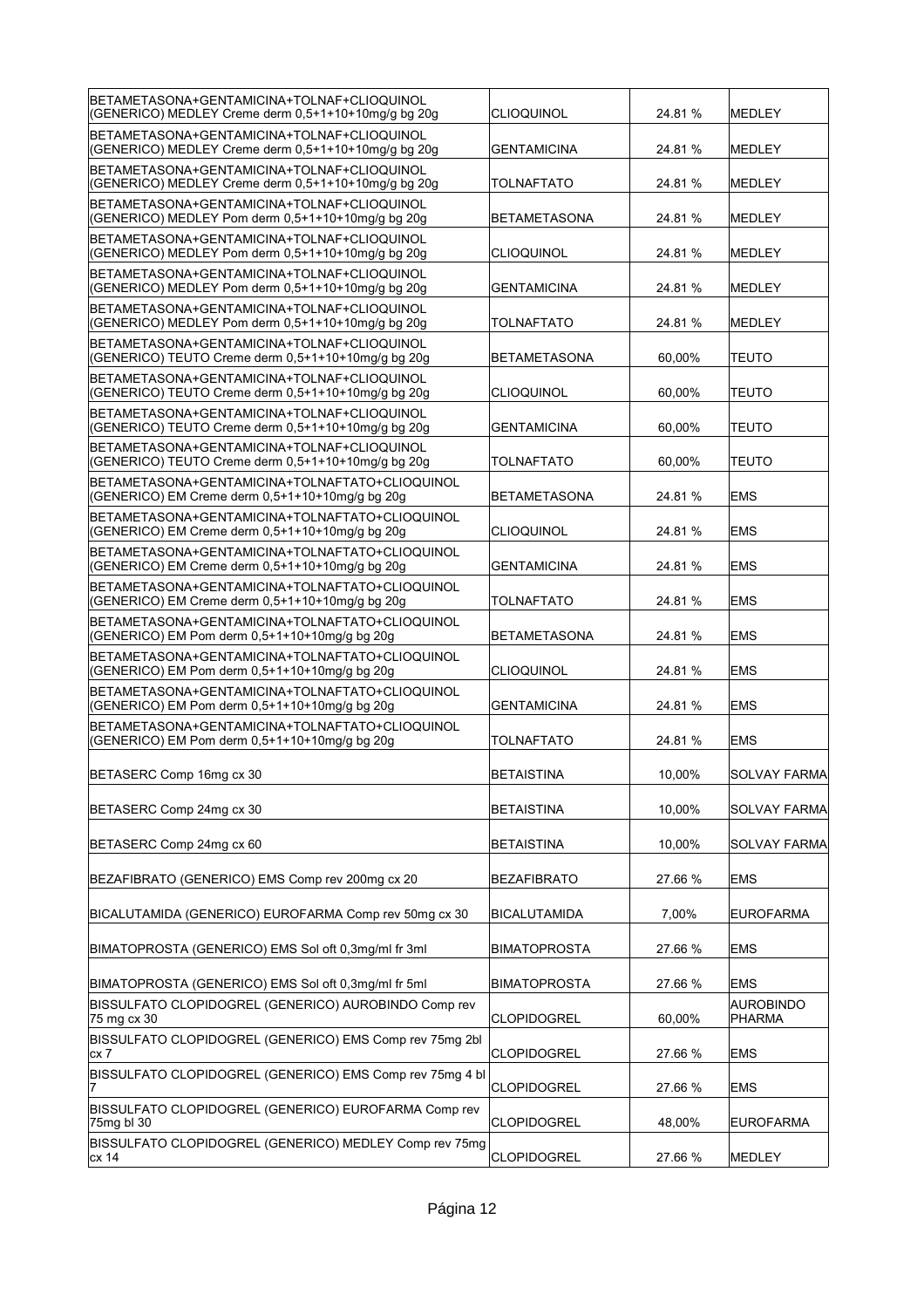| BISSULFATO CLOPIDOGREL (GENERICO) MEDLEY Comp rev 75mg<br>cx 28        | <b>CLOPIDOGREL</b> | 27.66 % | MEDLEY        |
|------------------------------------------------------------------------|--------------------|---------|---------------|
| BISSULFATO CLOPIDOGREL (GENERICO) RANBAXY Comp rev<br>75mg cx 14       | <b>CLOPIDOGREL</b> | 50,00%  | RANBAXY       |
| BISSULFATO CLOPIDOGREL (GENERICO) RANBAXY Comp rev<br>75mg cx 28       | <b>CLOPIDOGREL</b> | 50,00%  | RANBAXY       |
| BISSULFATO CLOPIDOGREL (GENERICO) SANDOZ Comp 75mg cx<br>14            | <b>CLOPIDOGREL</b> | 27,00%  | SANDOZ        |
| BISSULFATO CLOPIDOGREL (GENERICO) SANDOZ Comp rev 75mg<br>cx 28        | <b>CLOPIDOGREL</b> | 37,00%  | SANDOZ        |
| BLOPRESS Comp 16mg bl 30                                               | CANDESARTAN        | 10.00%  | ABBOTT        |
| BLOPRESS Comp 8mg bl 30                                                | CANDESARTAN        | 10,00%  | ABBOTT        |
| BONEPREV 70mg cx 4 comp rev                                            | <b>ALENDRONATO</b> | 47,00%  | SANDOZ        |
| BROMAZEPAM (GENERICO) EMS Comp 3mg cx 20                               | <b>BROMAZEPAM</b>  | 27.66 % | <b>EMS</b>    |
| BROMAZEPAM (GENERICO) EMS Comp 3mg cx 30                               | <b>BROMAZEPAM</b>  | 27.66 % | <b>EMS</b>    |
| BROMAZEPAM (GENERICO) EMS Comp 6mg cx 20                               | <b>BROMAZEPAM</b>  | 27.66 % | <b>EMS</b>    |
| BROMAZEPAM (GENERICO) EMS Comp 6mg cx 30                               | <b>BROMAZEPAM</b>  | 27.66 % | <b>EMS</b>    |
| BROMAZEPAM (GENERICO) EMS Sol or 2,5mg fr 20ml                         | <b>BROMAZEPAM</b>  | 27.66 % | <b>EMS</b>    |
| BROMAZEPAM (GENERICO) MEDLEY Comp 3mg cx 20                            | <b>BROMAZEPAM</b>  | 27.66 % | <b>MEDLEY</b> |
| BROMAZEPAM (GENERICO) MEDLEY Comp 3mg cx 30                            | <b>BROMAZEPAM</b>  | 27.66 % | MEDLEY        |
|                                                                        |                    |         |               |
| BROMAZEPAM (GENERICO) MEDLEY Comp 6mg cx 20                            | <b>BROMAZEPAM</b>  | 27.66 % | MEDLEY        |
| BROMAZEPAM (GENERICO) MEDLEY Comp 6mg cx 30                            | BROMAZEPAM         | 27.66 % | MEDLEY        |
| BROMAZEPAM (GENERICO) TEUTO Comp 3mg cx 30                             | <b>BROMAZEPAM</b>  | 60.00%  | TEUTO         |
| BROMAZEPAM (GENERICO) TEUTO Comp 6mg cx 30                             | <b>BROMAZEPAM</b>  | 60,00%  | <b>TEUTO</b>  |
| BROMETO DE PINAVERIO (GENERICO) TEUTO Comp rev 100mg cx<br>30          | PINAVERIO          | 45,00%  | <b>TEUTO</b>  |
| BROMETO DE PINAVERIO (GENERICO) TEUTO Comp rev 100mg cx<br>60          | <b>PINAVERIO</b>   | 45,00%  | TEUTO         |
| BROMETO DE PINAVERIO (GENERICO) TEUTO Comp rev 50mg cx<br>10           | <b>PINAVERIO</b>   | 45,00%  | <b>TEUTO</b>  |
| BROMETO DE PINAVERIO (GENERICO) TEUTO Comp rev 50mg cx<br>20           | <b>PINAVERIO</b>   | 45,00%  | TEUTO         |
| BROMETO DE PINAVERIO (GENERICO) TEUTO Comp rev 50mg cx<br>30           | <b>PINAVERIO</b>   | 45,00%  | <b>TEUTO</b>  |
| BROMETO DE PINAVERIO (GENERICO) TEUTO Comp rev 50mg cx<br>60           | <b>PINAVERIO</b>   | 45,00%  | <b>TEUTO</b>  |
| BROMETO IPRATROPIO (GENERICO) EMS Sol inal 0,25mg/ml fr 20m(IPRATROPIO |                    | 27.66 % | <b>EMS</b>    |
| BROMETO IPRATROPIO (GENERICO) TEUTO Sol nas 0,25mg/ml fr<br>20ml       | <b>IPRATROPIO</b>  | 54.23 % | <b>TEUTO</b>  |
| BROMIDRATO FENOTEROL (GENERICO) EMS Gts 5mg/ml fr 20ml                 | FENOTEROL          | 27.66 % | <b>EMS</b>    |
| BROMIDRATO FENOTEROL (GENERICO) TEUTO Sol or 5mg/ml fr<br>20ml+cgt     | <b>FENOTEROL</b>   | 45,00%  | <b>TEUTO</b>  |
| BROMOPRIDA (GENERICO) EMS Cap gel dura 10mg cx 2bl x 10                | <b>BROMOPRIDA</b>  | 24.81 % | <b>EMS</b>    |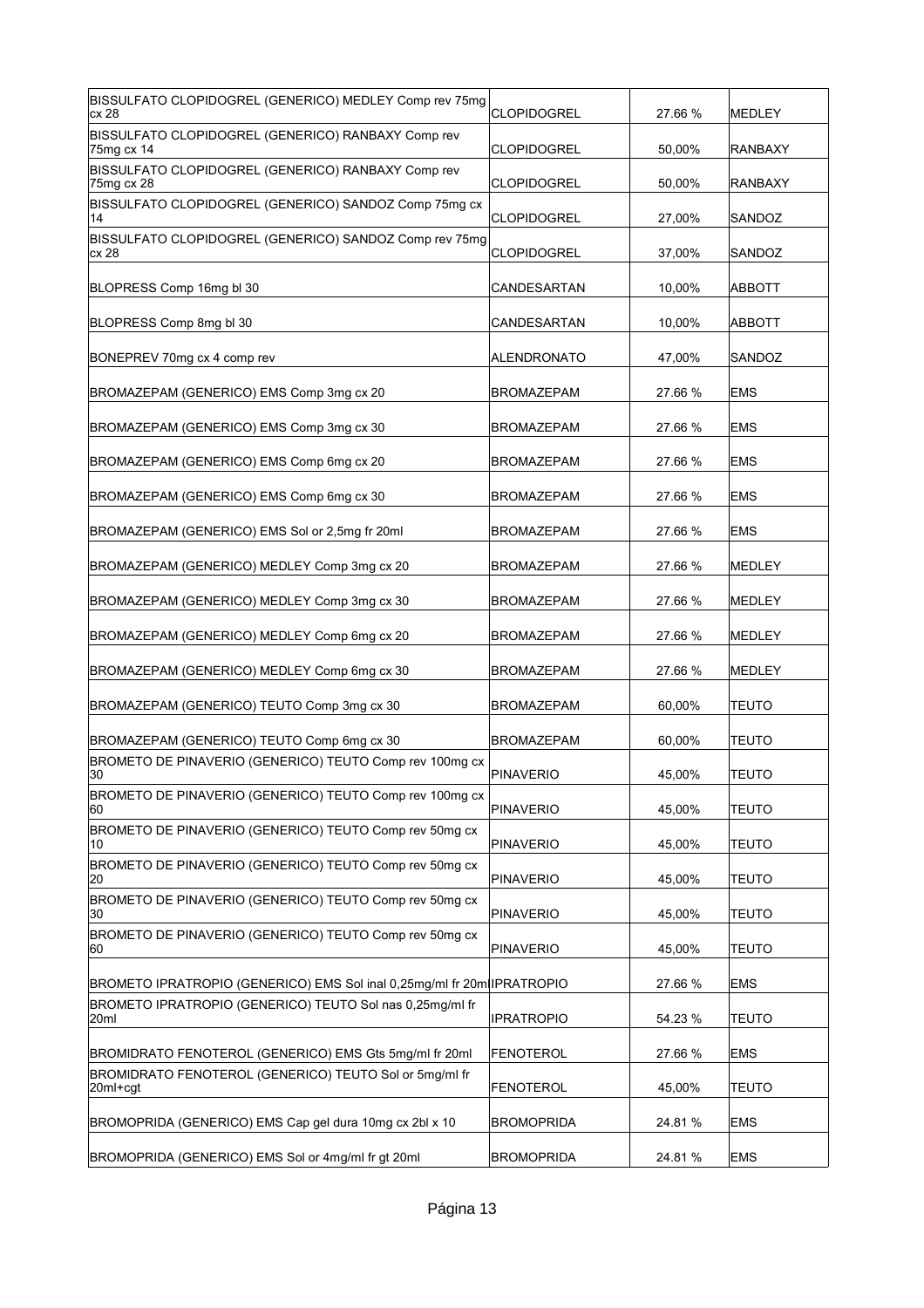| BROMOPRIDA (GENERICO) MEDLEY Cap gel dura 10mg cx 20                                | <b>BROMOPRIDA</b>        | 24.81 % | <b>MEDLEY</b> |
|-------------------------------------------------------------------------------------|--------------------------|---------|---------------|
| BROMOPRIDA (GENERICO) MEDLEY Sol or 1mg/ml fr 120ml                                 | <b>BROMOPRIDA</b>        | 24.81 % | <b>MEDLEY</b> |
| BROMOPRIDA (GENERICO) MEDLEY Sol or 4mg/ml fr gt 20ml                               | BROMOPRIDA               | 24.81 % | <b>MEDLEY</b> |
| BROMOPRIDA (GENERICO) TEUTO Sol or 4mg/ml fr gt 20ml                                | <b>BROMOPRIDA</b>        | 60,00%  | <b>TEUTO</b>  |
| BURINAX Comp 1mg cx 20                                                              | BUMETANIDA               | 10,00%  | <b>ABBOTT</b> |
| BUTILBROMETO ESCOPOLAMINA (GENERICO) EMS Sol or 10mg/ml<br>fr 20ml                  | <b>ESCOPOLAMINA</b>      | 60,00%  | <b>EMS</b>    |
| BUTILBROMETO ESCOPOLAMINA+DIPIRONA SODICA (GENERICO)<br>EMS Sol or fr 20ml          | DIPIRONA                 | 24.81 % | <b>EMS</b>    |
| BUTILBROMETO ESCOPOLAMINA+DIPIRONA SODICA (GENERICO)<br>EMS Sol or fr 20ml          | <b>ESCOPOLAMINA</b>      | 24.81 % | <b>EMS</b>    |
| BUTILBROMETO ESCOPOLAMINA+DIPIRONA SODICA (GENERICO)<br>MEDLEY Gts fr 20ml          | <b>DIPIRONA</b>          | 24.81 % | <b>MEDLEY</b> |
| BUTILBROMETO ESCOPOLAMINA+DIPIRONA SODICA (GENERICO)<br>MEDLEY Gts fr 20ml          | <b>ESCOPOLAMINA</b>      | 24.81 % | <b>MEDLEY</b> |
| CADUET Comp 10mg+10mg bl 30                                                         | ANLODIPINO               | 20,00%  | <b>PFIZER</b> |
| CADUET Comp 10mg+10mg bl 30                                                         | ATORVASTATINA            | 20,00%  | <b>PFIZER</b> |
| CADUET Comp 10mg+20mg bl 30                                                         | ANLODIPINO               | 20.00%  | <b>PFIZER</b> |
| CADUET Comp 10mg+20mg bl 30                                                         | ATORVASTATINA            | 20,00%  | <b>PFIZER</b> |
| CADUET Comp 5mg+10mg 1 bl 10                                                        | <b>ANLODIPINO</b>        | 20,00%  | <b>PFIZER</b> |
| CADUET Comp 5mg+10mg 1 bl 10                                                        | ATORVASTATINA            | 20,00%  | <b>PFIZER</b> |
| CADUET Comp 5mg+10mg bl 30                                                          | ANLODIPINO               | 20,00%  | <b>PFIZER</b> |
| CADUET Comp 5mg+10mg bl 30                                                          | <b>ATORVASTATINA</b>     | 20,00%  | <b>PFIZER</b> |
| CADUET Comp 5mg+20mg bl 30                                                          | ANLODIPINO               | 20,00%  | <b>PFIZER</b> |
| CADUET Comp 5mg+20mg bl 30                                                          | ATORVASTATINA            | 20,00%  | PFIZER        |
| CANDESARTANA CILEXETILA (GENERICO) SANDOZ Comp 16mg cx<br>30                        | CANDESARTAN              | 27,00%  | SANDOZ        |
| CANDESARTANA CILEXETILA (GENERICO) SANDOZ Comp 8mg cx<br>30                         | CANDESARTAN              | 27,00%  | SANDOZ        |
| CANDESARTANA CILEXETILA+HIDROCLOROTIAZIDA (GENERICO)<br>SANDOZ Comp 16+12,5mg cx 30 | CANDESARTAN              | 47,00%  | SANDOZ        |
| CANDESARTANA CILEXETILA+HIDROCLOROTIAZIDA (GENERICO)<br>SANDOZ Comp 16+12,5mg cx 30 | <b>HIDROCLOROTIAZIDA</b> | 47,00%  | SANDOZ        |
| CANDITRAT Creme vag 25.000UI/g bg 60g+14 aplic                                      | <b>NISTATINA</b>         | 54.58 % | TEUTO         |
| CANDITRAT Sus or 100000ui/ml fr 50ml                                                | NISTATINA                | 60,00%  | TEUTO         |
| CAPTOPRIL (GENERICO) EMS Comp 12,5mg cx 30                                          | <b>CAPTOPRIL</b>         | 27.66 % | <b>EMS</b>    |
| CAPTOPRIL (GENERICO) EMS Comp 12,5mg cx 90                                          | CAPTOPRIL                | 27.66 % | <b>EMS</b>    |
| CAPTOPRIL (GENERICO) EMS Comp 25mg cx 30                                            | CAPTOPRIL                | 27.66 % | <b>EMS</b>    |
| CAPTOPRIL (GENERICO) EMS Comp 25mg cx 60                                            | CAPTOPRIL                | 27.66 % | <b>EMS</b>    |
| CAPTOPRIL (GENERICO) EMS Comp 25mg cx 90                                            | <b>CAPTOPRIL</b>         | 27.66 % | <b>EMS</b>    |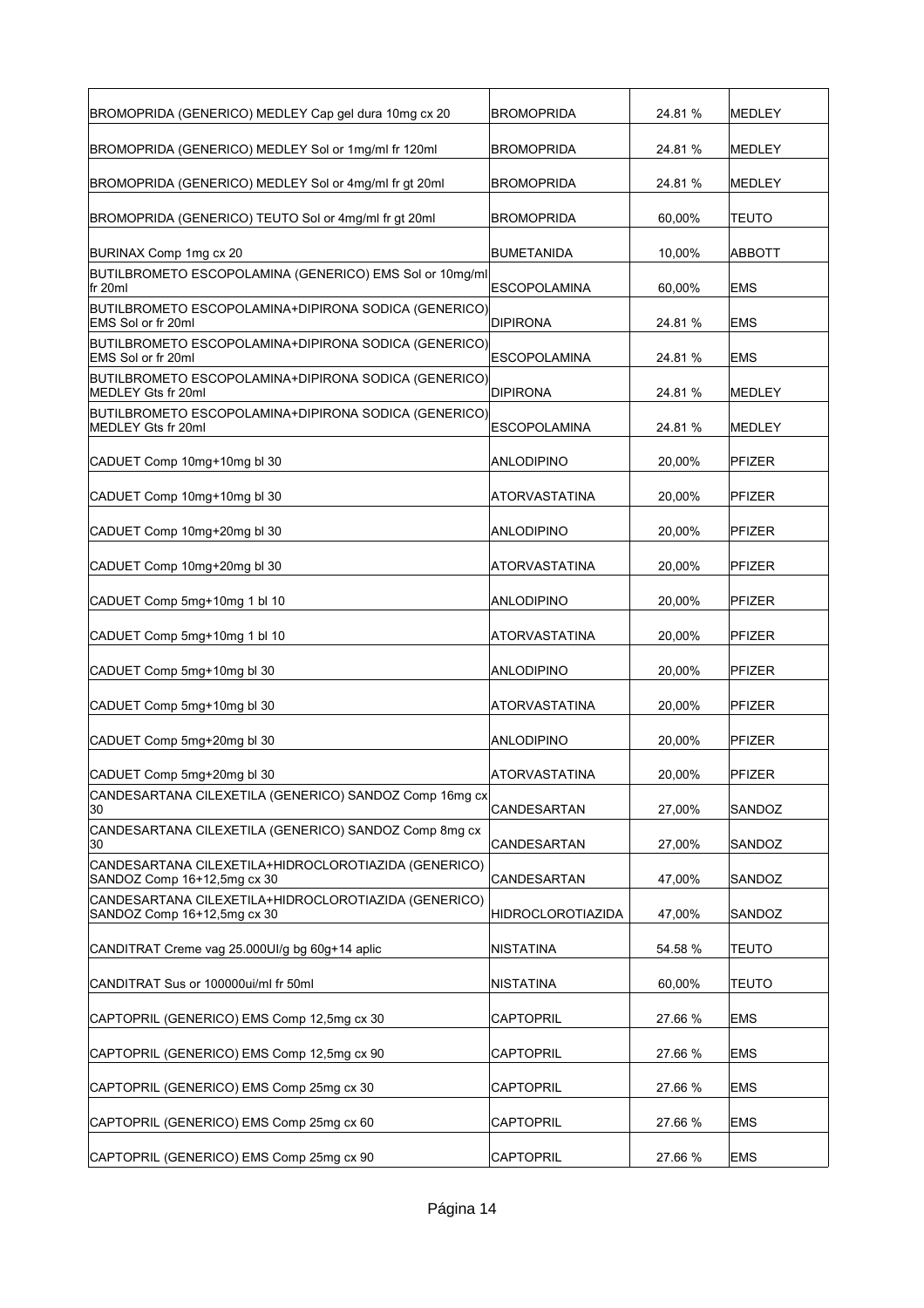| CAPTOPRIL (GENERICO) EMS Comp 50mg cx 30                            | CAPTOPRIL            | 27.66 % | <b>EMS</b>     |
|---------------------------------------------------------------------|----------------------|---------|----------------|
| CAPTOPRIL (GENERICO) EMS Comp 50mg cx 60                            | CAPTOPRIL            | 27.66 % | <b>EMS</b>     |
| CAPTOPRIL (GENERICO) EMS Comp 50mg cx 90                            | CAPTOPRIL            | 27.66 % | <b>EMS</b>     |
| CAPTOPRIL (GENERICO) MEDLEY Comp 12,5mg cx 30                       | CAPTOPRIL            | 27.66 % | MEDLEY         |
| CAPTOPRIL (GENERICO) MEDLEY Comp 12,5mg cx 60                       | CAPTOPRIL            | 27.66 % | MEDLEY         |
| CAPTOPRIL (GENERICO) MEDLEY Comp 12,5mg cx 90                       | CAPTOPRIL            | 27.66 % | MEDLEY         |
| CAPTOPRIL (GENERICO) MEDLEY Comp 25mg cx 30                         | CAPTOPRIL            | 27.66 % | MEDLEY         |
| CAPTOPRIL (GENERICO) MEDLEY Comp 25mg cx 60                         | CAPTOPRIL            | 27.66 % | MEDLEY         |
| CAPTOPRIL (GENERICO) MEDLEY Comp 25mg cx 90                         | CAPTOPRIL            | 27.66 % | MEDLEY         |
| CAPTOPRIL (GENERICO) MEDLEY Comp 50mg cx 30                         | CAPTOPRIL            | 27.66 % | MEDLEY         |
| CAPTOPRIL (GENERICO) MEDLEY Comp 50mg cx 60                         | <b>CAPTOPRIL</b>     | 27.66 % | MEDLEY         |
| CAPTOPRIL (GENERICO) TEUTO Comp 12,5mg cx 30                        | CAPTOPRIL            | 45,00%  | <b>TEUTO</b>   |
| CAPTOPRIL (GENERICO) TEUTO Comp 25mg cx 30                          | CAPTOPRIL            | 55.38 % | <b>TEUTO</b>   |
| CAPTOPRIL (GENERICO) TEUTO Comp 25mg cx 60                          | CAPTOPRIL            | 5.01%   | <b>TEUTO</b>   |
| CAPTOPRIL (GENERICO) TEUTO Comp 50mg cx 30                          | CAPTOPRIL            | 60,00%  | <b>TEUTO</b>   |
| CAPTOPRIL+HIDROCLOROTIAZIDA (GENERICO) EMS Comp<br>50+25mg cx 30    | CAPTOPRIL            | 27.66 % | <b>EMS</b>     |
| CAPTOPRIL+HIDROCLOROTIAZIDA (GENERICO) EMS Comp<br>50+25mg cx 30    | HIDROCLOROTIAZIDA    | 27.66 % | <b>EMS</b>     |
| CAPTOPRIL+HIDROCLOROTIAZIDA (GENERICO) EMS Comp<br>50+25mg cx 90    | CAPTOPRIL            | 27.66 % | <b>IEMS</b>    |
| CAPTOPRIL+HIDROCLOROTIAZIDA (GENERICO) EMS Comp<br>50+25mg cx 90    | HIDROCLOROTIAZIDA    | 27.66 % | <b>EMS</b>     |
| CAPTOPRIL+HIDROCLOROTIAZIDA (GENERICO) MEDLEY Comp<br>50+25mg cx 16 | CAPTOPRIL            | 27.66 % | <b>IMEDLEY</b> |
| CAPTOPRIL+HIDROCLOROTIAZIDA (GENERICO) MEDLEY Comp<br>50+25mg cx 16 | HIDROCLOROTIAZIDA    | 27.66 % | MEDLEY         |
| CAPTOPRIL+HIDROCLOROTIAZIDA (GENERICO) MEDLEY Comp<br>50+25mg cx 30 | <b>CAPTOPRIL</b>     | 27.66 % | MEDLEY         |
| CAPTOPRIL+HIDROCLOROTIAZIDA (GENERICO) MEDLEY Comp<br>50+25mg cx 30 | HIDROCLOROTIAZIDA    | 27.66 % | MEDLEY         |
| CAPTOPRIL+HIDROCLOROTIAZIDA (GENERICO) MEDLEY Comp<br>50+25mg cx 60 | <b>CAPTOPRIL</b>     | 27.66 % | MEDLEY         |
| CAPTOPRIL+HIDROCLOROTIAZIDA (GENERICO) MEDLEY Comp<br>50+25mg cx 60 | HIDROCLOROTIAZIDA    | 27.66 % | MEDLEY         |
| CARBAMAZEPINA (GENERICO) EMS Comp 200mg cx 20                       | CARBAMAZEPINA        | 27.66 % | <b>EMS</b>     |
| CARBAMAZEPINA (GENERICO) EMS Comp 400mg cx 20                       | CARBAMAZEPINA        | 27.66 % | <b>EMS</b>     |
| CARBAMAZEPINA (GENERICO) MEDLEY Comp 200mg cx 20                    | <b>CARBAMAZEPINA</b> | 27.66 % | MEDLEY         |
| CARBAMAZEPINA (GENERICO) MEDLEY Comp 200mg cx 200                   | CARBAMAZEPINA        | 27.66 % | MEDLEY         |
| CARBAMAZEPINA (GENERICO) MEDLEY Comp 200mg cx 30                    | CARBAMAZEPINA        | 27.66 % | MEDLEY         |
| CARBAMAZEPINA (GENERICO) MEDLEY Comp 200mg cx 60                    | <b>CARBAMAZEPINA</b> | 27.66 % | MEDLEY         |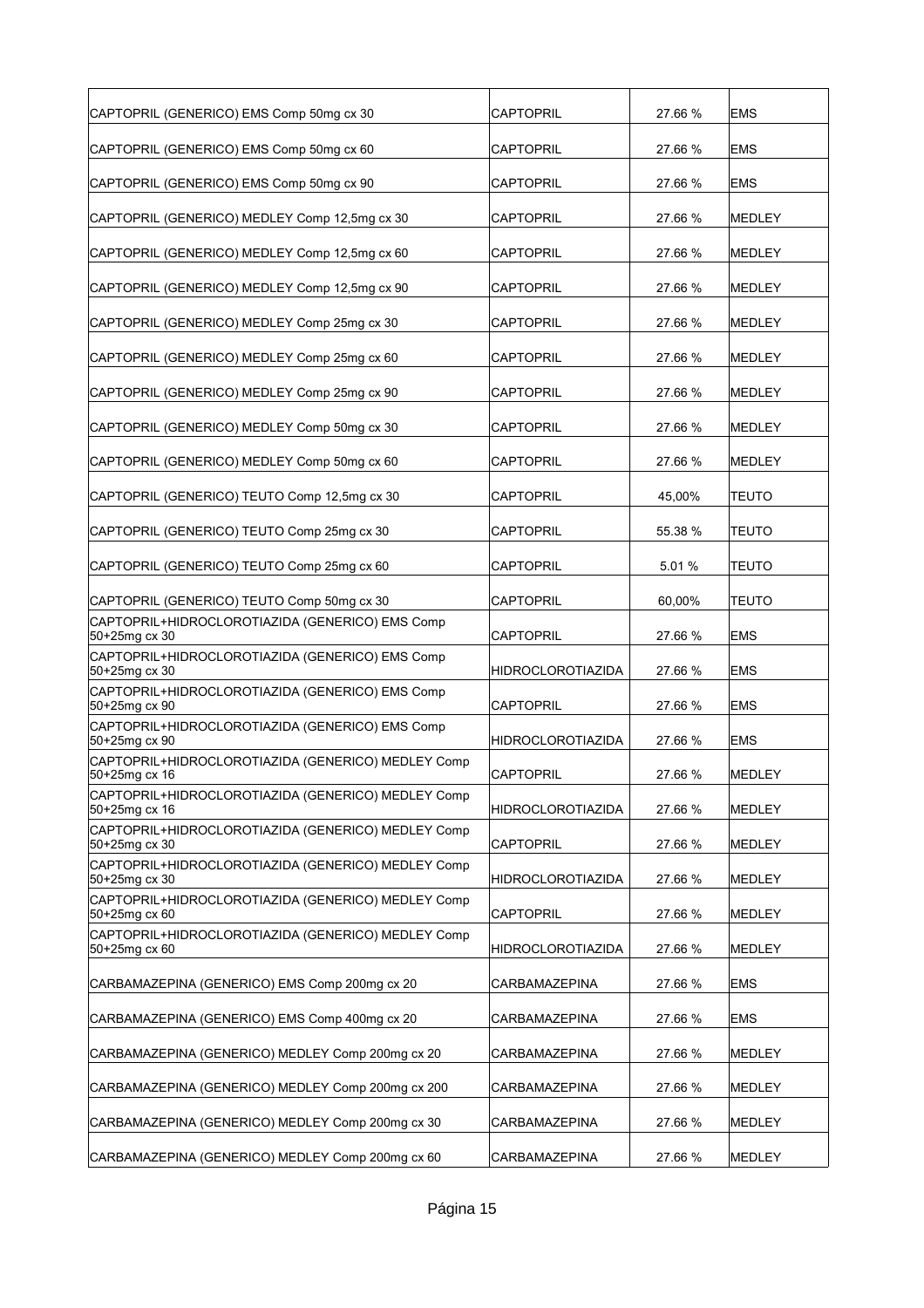| CARBAMAZEPINA (GENERICO) MEDLEY Comp 400mg cx 20         | CARBAMAZEPINA                   | 27.66 % | MEDLEY        |
|----------------------------------------------------------|---------------------------------|---------|---------------|
| CARBAMAZEPINA (GENERICO) MEDLEY Comp 400mg cx 30         | CARBAMAZEPINA                   | 27.66 % | MEDLEY        |
| CARBAMAZEPINA (GENERICO) MEDLEY Susp or 20mg/ml fr 100ml | <b>CARBAMAZEPINA</b>            | 27.66 % | <b>MEDLEY</b> |
| CARBAMAZEPINA (GENERICO) TEUTO Comp 200mg cx 20          | CARBAMAZEPINA                   | 45,00%  | <b>TEUTO</b>  |
| CARBAMAZEPINA (GENERICO) TEUTO Comp 400mg cx 20          | CARBAMAZEPINA                   | 45,00%  | <b>TEUTO</b>  |
| CARBIDOL Comp 25+250mg cx 30                             | CARBIDOPA                       | 45,00%  | <b>TEUTO</b>  |
| CARBIDOL Comp 25+250mg cx 30                             | <b>LEVODOPA</b>                 | 45,00%  | TEUTO         |
| CARBOCISTEINA (GENERICO) EMS Sol or 50mg/ml fr 20ml      | <b>CARBOCISTEINA</b>            | 50,00%  | EMS           |
| CARBOCISTEINA (GENERICO) EMS Xpe ad 50mg/ml fr 100ml     | <b>CARBOCISTEINA</b>            | 50,00%  | <b>EMS</b>    |
| CARBOCISTEINA (GENERICO) EMS Xpe ped 20mg/ml fr 100ml    | CARBOCISTEINA                   | 50,00%  | EMS           |
| CARBOCISTEINA (GENERICO) MEDLEY Sol or 50mg/ml fr 20ml   | <b>CARBOCISTEINA</b>            | 24.81%  | <b>MEDLEY</b> |
| CARBOCISTEINA (GENERICO) MEDLEY Xpe ad 50mg/ml fr 100ml  | <b>CARBOCISTEINA</b>            | 24.81%  | <b>MEDLEY</b> |
| CARBOCISTEINA (GENERICO) MEDLEY Xpe ped 20mg/ml fr 100ml | <b>CARBOCISTEINA</b>            | 24.81 % | <b>MEDLEY</b> |
| CARBOCISTEINA (GENERICO) TEUTO Xpe ad 50mg/ml fr 100ml   | CARBOCISTEINA                   | 60,00%  | TEUTO         |
| CARBOCISTEINA (GENERICO) TEUTO Xpe ped 20mg/ml fr 100ml  | <b>CARBOCISTEINA</b>            | 60,00%  | TEUTO         |
| CARDCOR Comp 0,25mg cx 20                                | <b>DIGOXINA</b>                 | 60,00%  | <b>TEUTO</b>  |
| CARDURAN XL Comp lib control 4mg cx 30                   | DOXAZOSINA                      | 27.66 % | PFIZER        |
| CARTRAX Creme vag 20+30mg/g tb 35g+7 aplic               | TINIDAZOL                       | 24.81%  | PFIZER        |
| CARTRAX Creme vag 20+30mg/g tb 35g+7 aplic               | TIOCONAZOL                      | 24.81%  | PFIZER        |
| CARVEDILOL (GENERICO) MEDLEY Comp 12,5mg bl x 15         | <b>CARVEDILOL</b>               | 27.66 % | MEDLEY        |
| CARVEDILOL (GENERICO) MEDLEY Comp 12,5mg bl x 30         | CARVEDILOL                      | 27.66 % | MEDLEY        |
| CARVEDILOL (GENERICO) MEDLEY Comp 25mg bl x 15           | <b>CARVEDILOL</b>               | 27.66 % | MEDLEY        |
| CARVEDILOL (GENERICO) MEDLEY Comp 25mg bl x 30           | CARVEDILOL                      | 27.66 % | MEDLEY        |
| CARVEDILOL (GENERICO) MEDLEY Comp 25mg bl x 60           | <b>CARVEDILOL</b>               | 27.66 % | MEDLEY        |
| CARVEDILOL (GENERICO) MEDLEY Comp 3,125mg cx 15          | CARVEDILOL                      | 27.66 % | MEDLEY        |
| CARVEDILOL (GENERICO) MEDLEY Comp 3,125mg cx 30          | <b>CARVEDILOL</b>               | 27.66 % | <b>MEDLEY</b> |
| CARVEDILOL (GENERICO) MEDLEY Comp 3,125ml cx 60          | CARVEDILOL                      | 27.66 % | MEDLEY        |
| CARVEDILOL (GENERICO) MEDLEY Comp 6,25mg bl x 15         | CARVEDILOL                      | 27.66 % | MEDLEY        |
| CARVEDILOL (GENERICO) MEDLEY Comp 6,25mg bl x 30         | <b>CARVEDILOL</b>               | 27.66 % | MEDLEY        |
| CATAFLAM D Comp 50mg bl 20                               | <b>DICLOFENACO</b><br>POTASSICO | 30,00%  | NOVARTIS      |
| CATAFLAM Drag 50mg cx 10                                 | <b>DICLOFENACO</b><br>POTASSICO | 30,00%  | NOVARTIS      |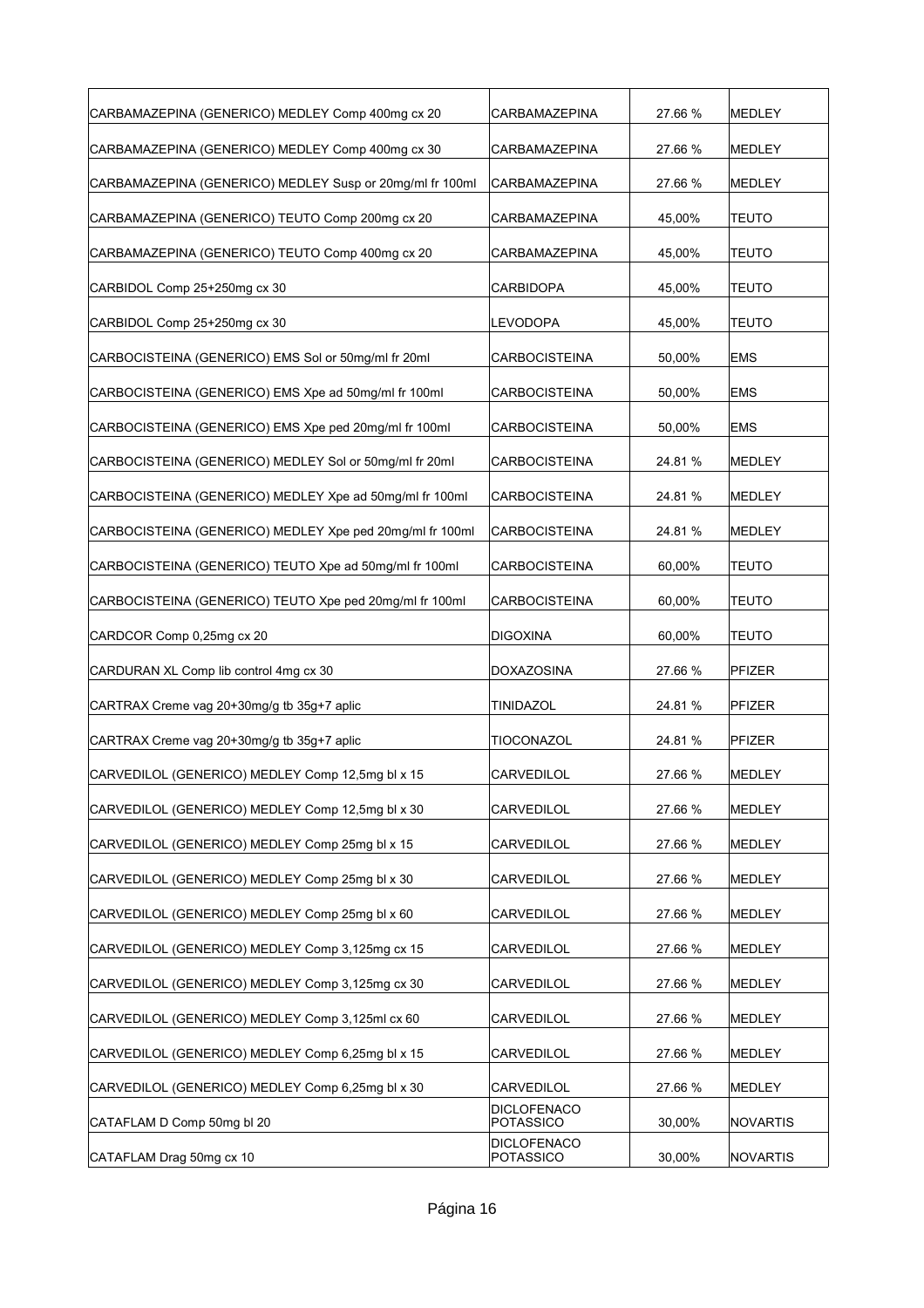| CATAFLAM Drag 50mg cx 20                                        | <b>DICLOFENACO</b><br><b>POTASSICO</b> | 30,00%  | NOVARTIS         |
|-----------------------------------------------------------------|----------------------------------------|---------|------------------|
| CEDUR RETARD Comp 400mg cx 30                                   | <b>BEZAFIBRATO</b>                     | 27.66 % | <b>GLENMARK</b>  |
| CEFACLOR (GENERICO) EMS Cap 500mg cx 10                         | CEFACLOR                               | 27.66 % | <b>EMS</b>       |
| CEFACLOR (GENERICO) EMS Susp or 250mg/5ml fr 80ml               | <b>CEFACLOR</b>                        | 27.66 % | <b>EMS</b>       |
| CEFACLOR (GENERICO) EMS Susp or 375mg/5ml fr 80ml               | <b>CEFACLOR</b>                        | 27.66 % | <b>EMS</b>       |
| CEFACLOR (GENERICO) MEDLEY Cap 500mg cx 10                      | CEFACLOR                               | 27.66 % | <b>MEDLEY</b>    |
| CEFACLOR (GENERICO) MEDLEY Susp or 250mg/5ml fr 80ml            | CEFACLOR                               | 27.66 % | MEDLEY           |
| CEFACLOR (GENERICO) MEDLEY Susp or 375mg/5ml fr 80ml            | <b>CEFACLOR</b>                        | 27.66 % | <b>MEDLEY</b>    |
| CEFADROXIL (GENERICO) EMS Cap 500mg cx 60                       | <b>CEFADROXIL</b>                      | 27.66 % | <b>EMS</b>       |
| CEFADROXIL (GENERICO) EMS Cap 500mg cx 8                        | CEFADROXIL                             | 27.66 % | <b>EMS</b>       |
| CEFADROXIL (GENERICO) EMS Po sus or 250mg/5ml fr 100ml          | CEFADROXIL                             | 27.66 % | <b>EMS</b>       |
| CEFADROXIL (GENERICO) EMS Po susp or 100mg/ml fr 100ml          | <b>CEFADROXIL</b>                      | 27.66 % | <b>EMS</b>       |
| CEFADROXIL (GENERICO) EUROFARMA Cap 500mg cx 8                  | CEFADROXIL                             | 48,00%  | <b>EUROFARMA</b> |
| CEFADROXIL (GENERICO) EUROFARMA Po sus or 250mg/5ml fr<br>100ml | <b>CEFADROXIL</b>                      | 48,00%  | <b>EUROFARMA</b> |
| CEFADROXIL (GENERICO) MEDLEY Cap 500mg cx 8                     | <b>CEFADROXIL</b>                      | 27.66 % | MEDLEY           |
| CEFADROXIL (GENERICO) MEDLEY Po susp or 100mg/ml fr 100ml       | <b>CEFADROXIL</b>                      | 27.66 % | MEDLEY           |
| CEFADROXIL (GENERICO) MEDLEY Po susp or 50mg/ml fr 100ml        | <b>CEFADROXIL</b>                      | 27.66 % | <b>MEDLEY</b>    |
| CEFADROXIL (GENERICO) SANDOZ Cap 500mg cx 8                     | <b>CEFADROXIL</b>                      | 37,00%  | SANDOZ           |
| CEFADROXIL (GENERICO) SANDOZ Po susp or 250mg/5ml fr 100ml      | <b>CEFADROXIL</b>                      | 37,00%  | SANDOZ           |
| CEFADROXIL (GENERICO) TEUTO Cap 500mg cx 8                      | <b>CEFADROXIL</b>                      | 60,00%  | <b>TEUTO</b>     |
| CEFALEXINA (GENERICO) EMS Comp rev 1g cx 8                      | <b>CEFALEXINA</b>                      | 27.66 % | <b>EMS</b>       |
| CEFALEXINA (GENERICO) EMS Comp rev 500mg cx 10                  | CEFALEXINA                             | 27.66 % | <b>EMS</b>       |
| CEFALEXINA (GENERICO) EMS Comp rev 500mg cx 8                   | CEFALEXINA                             | 27.66 % | <b>EMS</b>       |
| CEFALEXINA (GENERICO) EMS Po sus or 250mg/5ml fr 100ml          | <b>CEFALEXINA</b>                      | 27.66 % | <b>EMS</b>       |
| CEFALEXINA (GENERICO) EUROFARMA Po sus or 250mg/5ml fr<br>100ml | <b>CEFALEXINA</b>                      | 42,00%  | <b>EUROFARMA</b> |
| CEFALEXINA (GENERICO) MEDLEY Comp 500mg cx 40                   | CEFALEXINA                             | 27.66 % | MEDLEY           |
| CEFALEXINA (GENERICO) MEDLEY Comp rev 500mg cx 10               | CEFALEXINA                             | 27.66 % | MEDLEY           |
| CEFALEXINA (GENERICO) MEDLEY Comp rev 500mg cx 8                | CEFALEXINA                             | 27.66 % | MEDLEY           |
| CEFALEXINA (GENERICO) MEDLEY Po sus or 500mg/5ml fr 100ml       | CEFALEXINA                             | 27.66 % | MEDLEY           |
| CEFALEXINA (GENERICO) TEUTO Comp rev 500mg cx 10                | <b>CEFALEXINA</b>                      | 60,00%  | <b>TEUTO</b>     |
| CEFALEXINA (GENERICO) TEUTO Comp rev 500mg cx 40                | CEFALEXINA                             | 60,00%  | <b>TEUTO</b>     |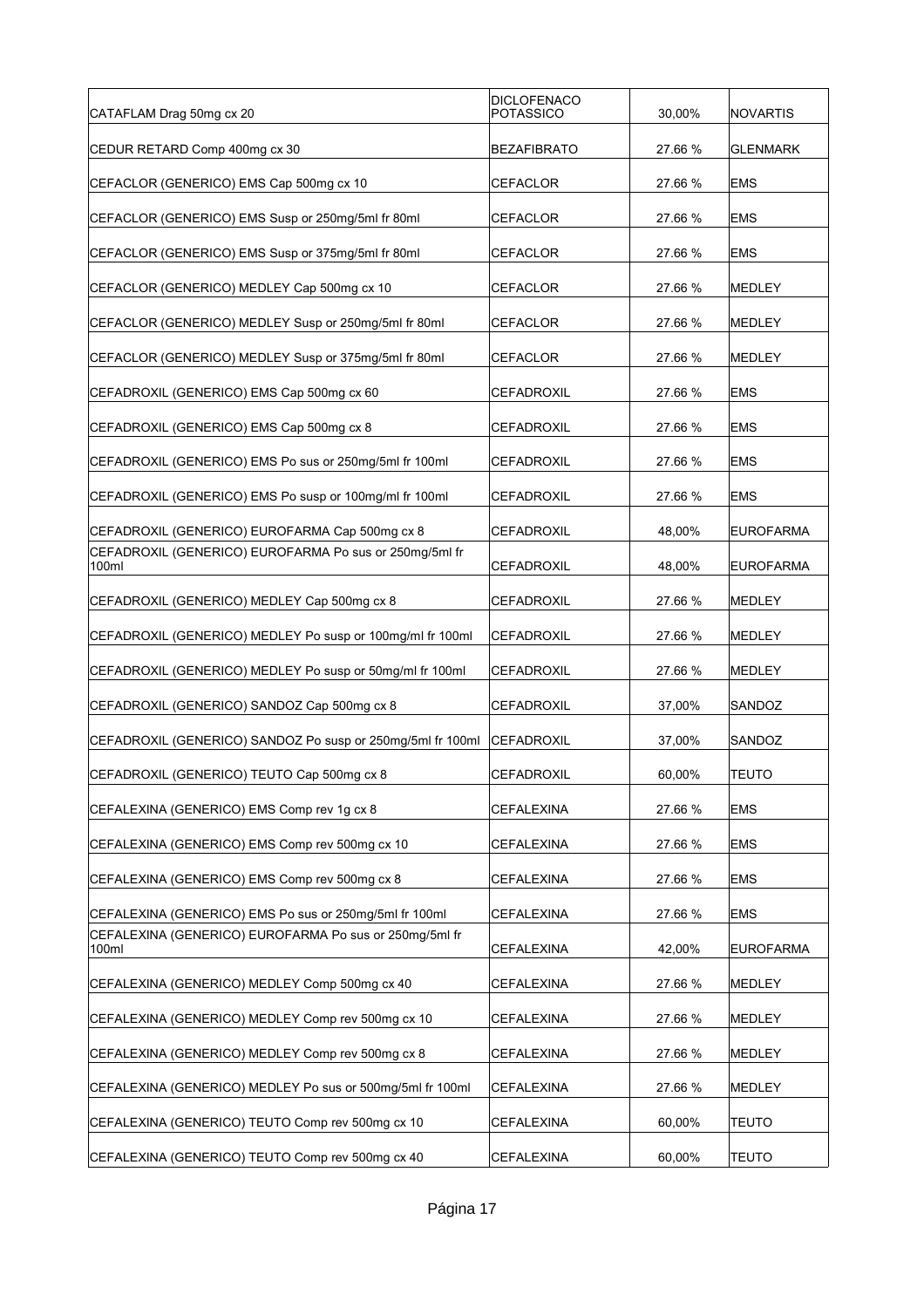| CEFALEXINA (GENERICO) TEUTO Comp rev 500mg cx 8                            | CEFALEXINA         | 60,00%  | TEUTO            |
|----------------------------------------------------------------------------|--------------------|---------|------------------|
| CEFALEXINA (GENERICO) TEUTO Po sus or 250mg/5ml fr 100ml                   | CEFALEXINA         | 60,00%  | <b>TEUTO</b>     |
| CEFTRIAXONA DISSODICA (GENERICO) TEUTO Po sol inj 1g IM 1 fa<br>+dil 3,5mL | CEFTRIAXONA        | 59.01 % | <b>TEUTO</b>     |
| CEFTRIAXONA SODICA (GENERICO) EMS Po liof 1g fa 10ml + dil                 | CEFTRIAXONA        | 27.66 % | <b>EMS</b>       |
| CEFTRIAXONA SODICA (GENERICO) EMS Po sol inj 500mg 1 fa 2ml                | <b>CEFTRIAXONA</b> | 27.66 % | <b>EMS</b>       |
| CEFTRIAXONA SODICA (GENERICO) EUROFARMA Po liof 1g 5fa +<br>5dil 3,5ml     | CEFTRIAXONA        | 48,00%  | <b>EUROFARMA</b> |
| CEFTRIAXONA SODICA (GENERICO) EUROFARMA Po liof 1g fa<br>$10ml + dil$      | CEFTRIAXONA        | 48,00%  | <b>EUROFARMA</b> |
| CEFTRIAXONA SODICA (GENERICO) EUROFARMA Po liof 500mg fa<br>5ml + dil      | <b>CEFTRIAXONA</b> | 48,00%  | <b>EUROFARMA</b> |
| CELAMINA Ultra shampoo fr 150ml                                            | <b>CICLOPIROX</b>  | 27.66 % | <b>GLENMARK</b>  |
| CELAMINA Zinco shampoo fr 150ml                                            | <b>CICLOPIROX</b>  | 27.66 % | <b>GLENMARK</b>  |
| CELEBRA Cap 200mg cx 10                                                    | CELECOXIB          | 20,00%  | <b>PFIZER</b>    |
| CELEBRA Cap 200mg cx 30                                                    | CELECOXIB          | 20,00%  | <b>PFIZER</b>    |
| CELEBRA Cap gel dura 100mg cx 20                                           | CELECOXIB          | 20,00%  | <b>PFIZER</b>    |
| CELEBRA Cap gel dura 200mg cx 4                                            | CELECOXIB          | 20,00%  | <b>PFIZER</b>    |
| CELECOXIBE (GENERICO) EUROFARMA Cap gel dura 200mg cx 10                   | CELECOXIB          | 49,00%  | <b>EUROFARMA</b> |
| CELECOXIBE (GENERICO) TEUTO Comp 100mg cx 20                               | CELECOXIB          | 45,00%  | <b>TEUTO</b>     |
| CELECOXIBE (GENERICO) TEUTO Comp 200mg cx 15                               | CELECOXIB          | 45,00%  | <b>TEUTO</b>     |
| CELECOXIBE (GENERICO) TEUTO Comp 200mg cx 30                               | <b>CELECOXIB</b>   | 45,00%  | <b>TEUTO</b>     |
| CETIHEXAL 10mg cx 12 comp                                                  | <b>CETIRIZINA</b>  | 57,00%  | SANDOZ           |
| CETOCONAZOL (GENERICO) EMS Comp 200mg cx 10                                | CETOCONAZOL        | 27.66 % | <b>EMS</b>       |
| CETOCONAZOL (GENERICO) EMS Comp 200mg cx 30                                | CETOCONAZOL        | 27.66 % | <b>EMS</b>       |
| CETOCONAZOL (GENERICO) EMS Comp 200mg cx 60                                | CETOCONAZOL        | 27.66 % | <b>EMS</b>       |
| CETOCONAZOL (GENERICO) EMS Creme 20mg/g bg 30g                             | CETOCONAZOL        | 24.81 % | <b>EMS</b>       |
| CETOCONAZOL (GENERICO) EMS Shampoo 20mg/ml fr 100ml                        | CETOCONAZOL        | 24.81 % | <b>EMS</b>       |
| CETOCONAZOL (GENERICO) MEDLEY Comp 200mg cx 10                             | CETOCONAZOL        | 27.66 % | MEDLEY           |
| CETOCONAZOL (GENERICO) MEDLEY Comp 200mg cx 30                             | CETOCONAZOL        | 27.66 % | MEDLEY           |
| CETOCONAZOL (GENERICO) MEDLEY Creme 20mg/g bg 30g                          | CETOCONAZOL        | 24.81%  | MEDLEY           |
| CETOCONAZOL (GENERICO) MEDLEY Shampoo 20mg/ml fr 100ml                     | CETOCONAZOL        | 24.81%  | MEDLEY           |
| CETOCONAZOL (GENERICO) TEUTO Comp 200mg bl 10                              | CETOCONAZOL        | 60,00%  | <b>TEUTO</b>     |
| CETOCONAZOL (GENERICO) TEUTO Comp 200mg bl 30                              | CETOCONAZOL        | 60,00%  | <b>TEUTO</b>     |
| CETOCONAZOL (GENERICO) TEUTO Comp 200mg cx 10                              | CETOCONAZOL        | 45,00%  | <b>TEUTO</b>     |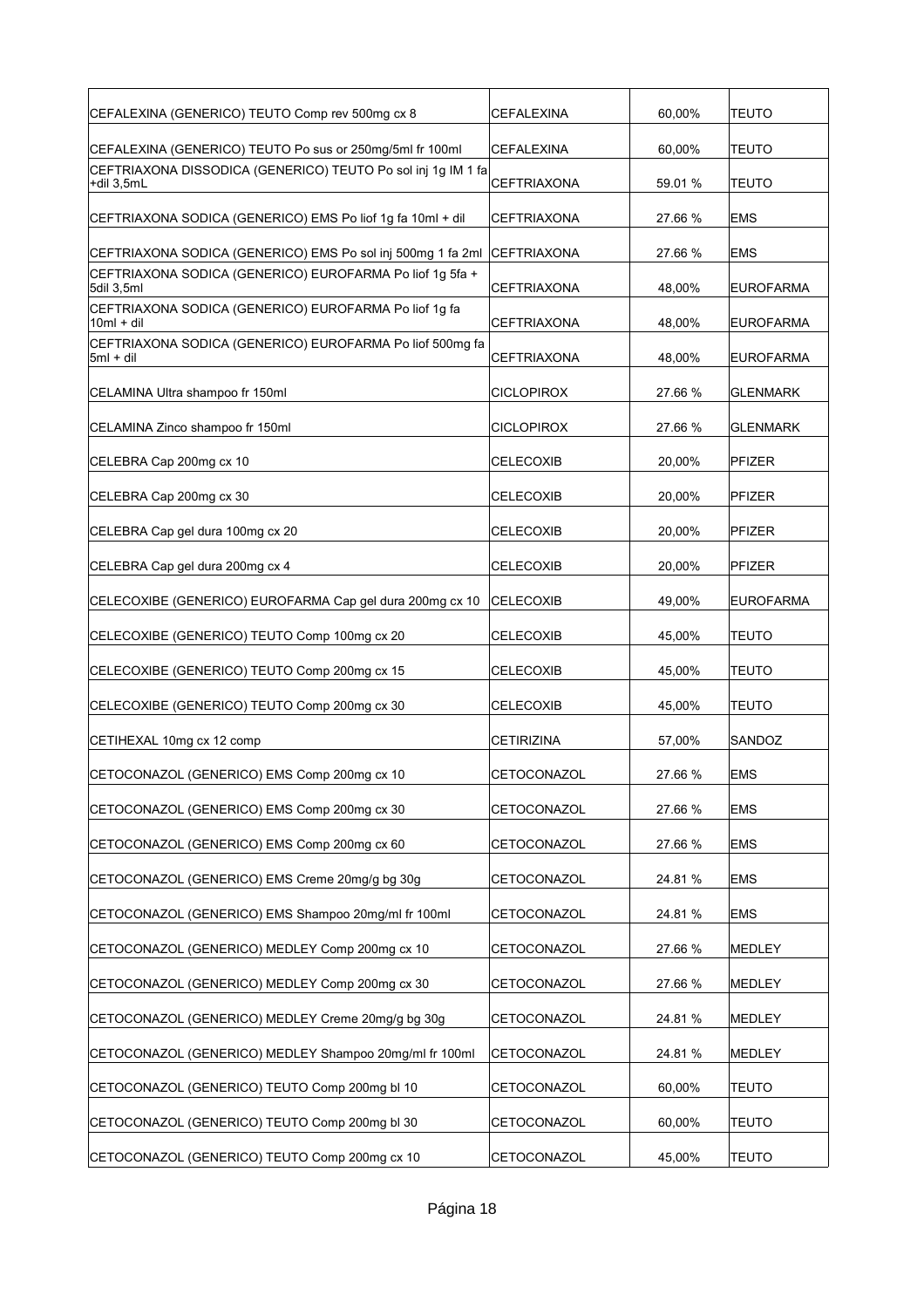| CETOCONAZOL (GENERICO) TEUTO Comp 200mg cx 30<br>CETOCONAZOL<br>45,00%<br><b>TEUTO</b>                                                          |  |
|-------------------------------------------------------------------------------------------------------------------------------------------------|--|
| CETOCONAZOL (GENERICO) TEUTO Creme 20mg/g bg 30g<br>CETOCONAZOL<br>60,00%<br><b>TEUTO</b>                                                       |  |
| CETOCONAZOL (GENERICO) TEUTO Shampoo 20mg/g fa 100ml<br>CETOCONAZOL<br>56.65 %<br><b>TEUTO</b>                                                  |  |
| CETOCONAZOL+BETAMETASONA+NEOMICINA (GENERICO) EMS<br>Creme derm 20+0,5+2,5mg/g bg 30g<br><b>IBETAMETASONA</b><br>24.81 %<br><b>EMS</b>          |  |
| CETOCONAZOL+BETAMETASONA+NEOMICINA (GENERICO) EMS<br>Creme derm 20+0,5+2,5mg/g bg 30g<br><b>CETOCONAZOL</b><br>24.81 %<br><b>EMS</b>            |  |
| CETOCONAZOL+BETAMETASONA+NEOMICINA (GENERICO) EMS<br>Creme derm 20+0,5+2,5mg/g bg 30g<br>NEOMICINA<br>24.81 %<br><b>EMS</b>                     |  |
| CETOCONAZOL+BETAMETASONA+NEOMICINA (GENERICO) EMS<br>Pom derm 20+0,5+2,5mg/g bg 30g<br>BETAMETASONA<br>24.81 %<br>EMS                           |  |
| CETOCONAZOL+BETAMETASONA+NEOMICINA (GENERICO) EMS<br>Pom derm 20+0,5+2,5mg/g bg 30g<br>CETOCONAZOL<br>24.81 %<br><b>EMS</b>                     |  |
| CETOCONAZOL+BETAMETASONA+NEOMICINA (GENERICO) EMS<br>Pom derm 20+0,5+2,5mg/g bg 30g<br><b>INEOMICINA</b><br>24.81 %<br><b>EMS</b>               |  |
| CETOCONAZOL+BETAMETASONA+NEOMICINA (GENERICO)<br>EUROFARMA Creme derm 20+0,5+2,5mg/g bg 30g<br>BETAMETASONA<br>48,00%<br><b>EUROFARMA</b>       |  |
| CETOCONAZOL+BETAMETASONA+NEOMICINA (GENERICO)<br>EUROFARMA Creme derm 20+0,5+2,5mg/g bg 30g<br><b>CETOCONAZOL</b><br>48,00%<br><b>EUROFARMA</b> |  |
| CETOCONAZOL+BETAMETASONA+NEOMICINA (GENERICO)<br>EUROFARMA Creme derm 20+0,5+2,5mg/g bg 30g<br>NEOMICINA<br>48.00%<br><b>EUROFARMA</b>          |  |
| CETOCONAZOL+BETAMETASONA+NEOMICINA (GENERICO)<br>EUROFARMA Pom derm 20+0,5+2,5mg/g bg 30g<br> BETAMETASONA<br>48,00%<br><b>EUROFARMA</b>        |  |
| CETOCONAZOL+BETAMETASONA+NEOMICINA (GENERICO)<br>EUROFARMA Pom derm 20+0,5+2,5mg/g bg 30g<br><b>CETOCONAZOL</b><br>48,00%<br><b>EUROFARMA</b>   |  |
| CETOCONAZOL+BETAMETASONA+NEOMICINA (GENERICO)<br>EUROFARMA Pom derm 20+0,5+2,5mg/g bg 30g<br>NEOMICINA<br>48,00%<br><b>EUROFARMA</b>            |  |
| CETOCONAZOL+BETAMETASONA+NEOMICINA (GENERICO)<br>MEDLEY Creme derm 20+0,5+2,5mg/g bg 30g<br>24.81 %<br><b>MEDLEY</b><br> BETAMETASONA           |  |
| CETOCONAZOL+BETAMETASONA+NEOMICINA (GENERICO)<br>MEDLEY Creme derm 20+0,5+2,5mg/g bg 30g<br>CETOCONAZOL<br>24.81 %<br><b>IMEDLEY</b>            |  |
| CETOCONAZOL+BETAMETASONA+NEOMICINA (GENERICO)<br>MEDLEY Creme derm 20+0,5+2,5mg/g bg 30g<br>NEOMICINA<br>24.81 %<br><b>IMEDLEY</b>              |  |
| CETOCONAZOL+BETAMETASONA+NEOMICINA (GENERICO)<br>MEDLEY Pom derm 20+0,5+2,5mg/g bg 30g<br>BETAMETASONA<br>24.81 %<br>MEDLEY                     |  |
| CETOCONAZOL+BETAMETASONA+NEOMICINA (GENERICO)<br>MEDLEY Pom derm 20+0,5+2,5mg/g bg 30g<br><b>CETOCONAZOL</b><br>24.81 %<br>MEDLEY               |  |
| CETOCONAZOL+BETAMETASONA+NEOMICINA (GENERICO)<br>MEDLEY Pom derm 20+0,5+2,5mg/g bg 30g<br>NEOMICINA<br>24.81%<br>MEDLEY                         |  |
| CETOCONAZOL+BETAMETASONA+NEOMICINA (GENERICO)<br>RANBAXY Creme derm 20+0,5+2,5mg/g bg 30g<br>BETAMETASONA<br>45,00%<br><b>RANBAXY</b>           |  |
| CETOCONAZOL+BETAMETASONA+NEOMICINA (GENERICO)<br>RANBAXY Creme derm 20+0,5+2,5mg/g bg 30g<br>CETOCONAZOL<br>45,00%<br>RANBAXY                   |  |
| CETOCONAZOL+BETAMETASONA+NEOMICINA (GENERICO)<br>RANBAXY Creme derm 20+0,5+2,5mg/g bg 30g<br>NEOMICINA<br>45,00%<br><b>RANBAXY</b>              |  |
| CETOCONAZOL+BETAMETASONA+NEOMICINA (GENERICO)<br>TEUTO Creme derm 20+0,5+2,5mg/g bg 30g<br>60,00%<br>BETAMETASONA<br><b>TEUTO</b>               |  |
| CETOCONAZOL+BETAMETASONA+NEOMICINA (GENERICO)<br>TEUTO Creme derm 20+0,5+2,5mg/g bg 30g<br>CETOCONAZOL<br>60,00%<br>TEUTO                       |  |
| CETOCONAZOL+BETAMETASONA+NEOMICINA (GENERICO)<br>TEUTO Creme derm 20+0,5+2,5mg/g bg 30g<br>NEOMICINA<br>60,00%<br><b>TEUTO</b>                  |  |
| CETOCONAZOL+BETAMETASONA+NEOMICINA (GENERICO)<br>60,00%<br>TEUTO Pom derm 20+0,5+2,5mg/g bg 30g<br>BETAMETASONA<br><b>TEUTO</b>                 |  |
| CETOCONAZOL+BETAMETASONA+NEOMICINA (GENERICO)<br>TEUTO Pom derm 20+0,5+2,5mg/g bg 30g<br>CETOCONAZOL<br>60,00%<br><b>TEUTO</b>                  |  |
| CETOCONAZOL+BETAMETASONA+NEOMICINA (GENERICO)<br>TEUTO Pom derm 20+0,5+2,5mg/g bg 30g<br>NEOMICINA<br>60,00%<br><b>TEUTO</b>                    |  |
| CETOCONAZOL+DIPROPIONATO BETAMETASONA (GENERICO)<br>EMS Creme derm 20+0,5mg/g bg 30g<br>24.81 %<br>BETAMETASONA<br><b>EMS</b>                   |  |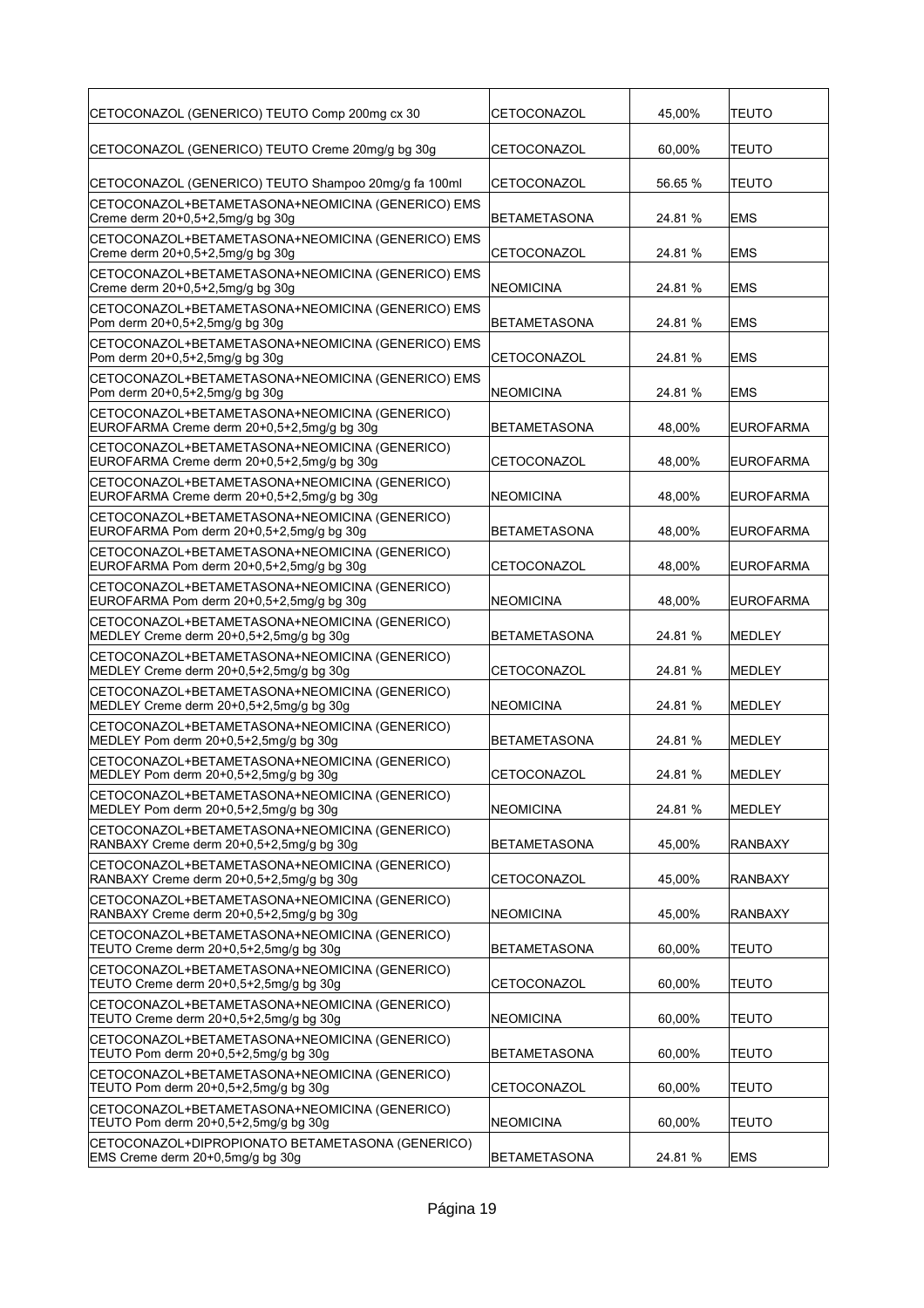| CETOCONAZOL+DIPROPIONATO BETAMETASONA (GENERICO)<br>EMS Creme derm 20+0,5mg/g bg 30g  | CETOCONAZOL         | 24.81 % | <b>EMS</b>       |
|---------------------------------------------------------------------------------------|---------------------|---------|------------------|
| CETOCONAZOL+DIPROPIONATO BETAMETASONA (GENERICO)<br>EMS Pom 20+0,5mg/g bg 30g         | <b>BETAMETASONA</b> | 24.81 % | <b>EMS</b>       |
| CETOCONAZOL+DIPROPIONATO BETAMETASONA (GENERICO)<br>EMS Pom 20+0,5mg/g bg 30g         | CETOCONAZOL         | 24.81 % | <b>EMS</b>       |
| CETOCONAZOL+DIPROPIONATO BETAMETASONA (GENERICO)<br>EUROFARMA Creme 20+0,5mg/g bg 30g | <b>BETAMETASONA</b> | 48,00%  | <b>EUROFARMA</b> |
| CETOCONAZOL+DIPROPIONATO BETAMETASONA (GENERICO)<br>EUROFARMA Creme 20+0,5mg/g bg 30g | CETOCONAZOL         | 48,00%  | <b>EUROFARMA</b> |
| CETOCONAZOL+DIPROPIONATO BETAMETASONA (GENERICO)<br>EUROFARMA Pom 20+0,5mg/g bg 30g   | <b>BETAMETASONA</b> | 48,00%  | <b>EUROFARMA</b> |
| CETOCONAZOL+DIPROPIONATO BETAMETASONA (GENERICO)<br>EUROFARMA Pom 20+0,5mg/g bg 30g   | CETOCONAZOL         | 48,00%  | <b>EUROFARMA</b> |
| CETOCONAZOL+DIPROPIONATO BETAMETASONA (GENERICO)<br>MEDLEY Creme 20+0,5mg/g bg 30g    | <b>BETAMETASONA</b> | 24.81 % | MEDLEY           |
| CETOCONAZOL+DIPROPIONATO BETAMETASONA (GENERICO)<br>MEDLEY Creme 20+0,5mg/g bg 30g    | CETOCONAZOL         | 24.81 % | MEDLEY           |
| CETOCONAZOL+DIPROPIONATO BETAMETASONA (GENERICO)<br>MEDLEY Pom 20+0,5mg/g bg 30g      | <b>BETAMETASONA</b> | 24.81%  | <b>MEDLEY</b>    |
| CETOCONAZOL+DIPROPIONATO BETAMETASONA (GENERICO)<br>MEDLEY Pom 20+0,5mg/g bg 30g      | CETOCONAZOL         | 24.81 % | <b>MEDLEY</b>    |
| CETOCONAZOL+DIPROPIONATO BETAMETASONA (GENERICO)<br>RANBAXY Creme 20+0,5mg/g bg 30g   | <b>BETAMETASONA</b> | 45,00%  | RANBAXY          |
| CETOCONAZOL+DIPROPIONATO BETAMETASONA (GENERICO)<br>RANBAXY Creme 20+0,5mg/g bg 30g   | CETOCONAZOL         | 45,00%  | <b>RANBAXY</b>   |
| CETOCONAZOL+DIPROPIONATO BETAMETASONA (GENERICO)<br>TEUTO Creme 20+0,5mg/g bg 30g     | <b>BETAMETASONA</b> | 60,00%  | <b>TEUTO</b>     |
| CETOCONAZOL+DIPROPIONATO BETAMETASONA (GENERICO)<br>TEUTO Creme 20+0,5mg/g bg 30g     | CETOCONAZOL         | 60,00%  | <b>TEUTO</b>     |
| CETOCONAZOL+DIPROPIONATO BETAMETASONA (GENERICO)<br>TEUTO Pom 20+0,5mg/g bg 30g       | <b>BETAMETASONA</b> | 60,00%  | TEUTO            |
| CETOCONAZOL+DIPROPIONATO BETAMETASONA (GENERICO)<br>TEUTO Pom 20+0,5mg/g bg 30g       | CETOCONAZOL         | 60,00%  | <b>TEUTO</b>     |
| CETOCORT Crem 20mg/g+0,5mg/g bg 30g                                                   | <b>BETAMETASONA</b> | 60.00%  | <b>TEUTO</b>     |
| CETOCORT Crem 20mg/g+0,5mg/g bg 30g                                                   | <b>CETOCONAZOL</b>  | 60,00%  | <b>TEUTO</b>     |
| CETOCORT N Crem derm 20+0,64+2,5mg/g bg 30g                                           | BETAMETASONA        | 60,00%  | <b>TEUTO</b>     |
| CETOCORT N Crem derm 20+0,64+2,5mg/g bg 30g                                           | CETOCONAZOL         | 60,00%  | TEUTO            |
| CETOCORT N Crem derm 20+0,64+2,5mg/g bg 30g                                           | NEOMICINA           | 60,00%  | <b>TEUTO</b>     |
| CETOCORT Pom 20mg/g+0,5mg/g bg 30g                                                    | <b>BETAMETASONA</b> | 60,00%  | <b>TEUTO</b>     |
| CETOCORT Pom 20mg/g+0,5mg/g bg 30g                                                    | CETOCONAZOL         | 60,00%  | <b>TEUTO</b>     |
| CETOFENID Gel 25mg/g bg 30g                                                           | <b>CETOPROFENO</b>  | 60,00%  | <b>TEUTO</b>     |
| CETOFENID Sol or 20mg/ml fr 20ml                                                      | <b>CETOPROFENO</b>  | 60,00%  | TEUTO            |
| CETOPROFENO (GENERICO) EMS Cap gel dura 50mg cx 24                                    | CETOPROFENO         | 60,00%  | <b>EMS</b>       |
| CETOPROFENO (GENERICO) EMS Cap gel dura 50mg cx 60                                    | CETOPROFENO         | 27.66 % | <b>EMS</b>       |
| CETOPROFENO (GENERICO) EMS Gel 25mg/g bg 30g                                          | <b>CETOPROFENO</b>  | 60,00%  | <b>EMS</b>       |
| CETOPROFENO (GENERICO) EUROFARMA Comp rev lib prol 150mg                              |                     |         |                  |
| bl 10                                                                                 | <b>CETOPROFENO</b>  | 48,00%  | <b>EUROFARMA</b> |
| CETOPROFENO (GENERICO) EUROFARMA Sol or 20mg/ml fr 20ml                               | CETOPROFENO         | 49,00%  | <b>EUROFARMA</b> |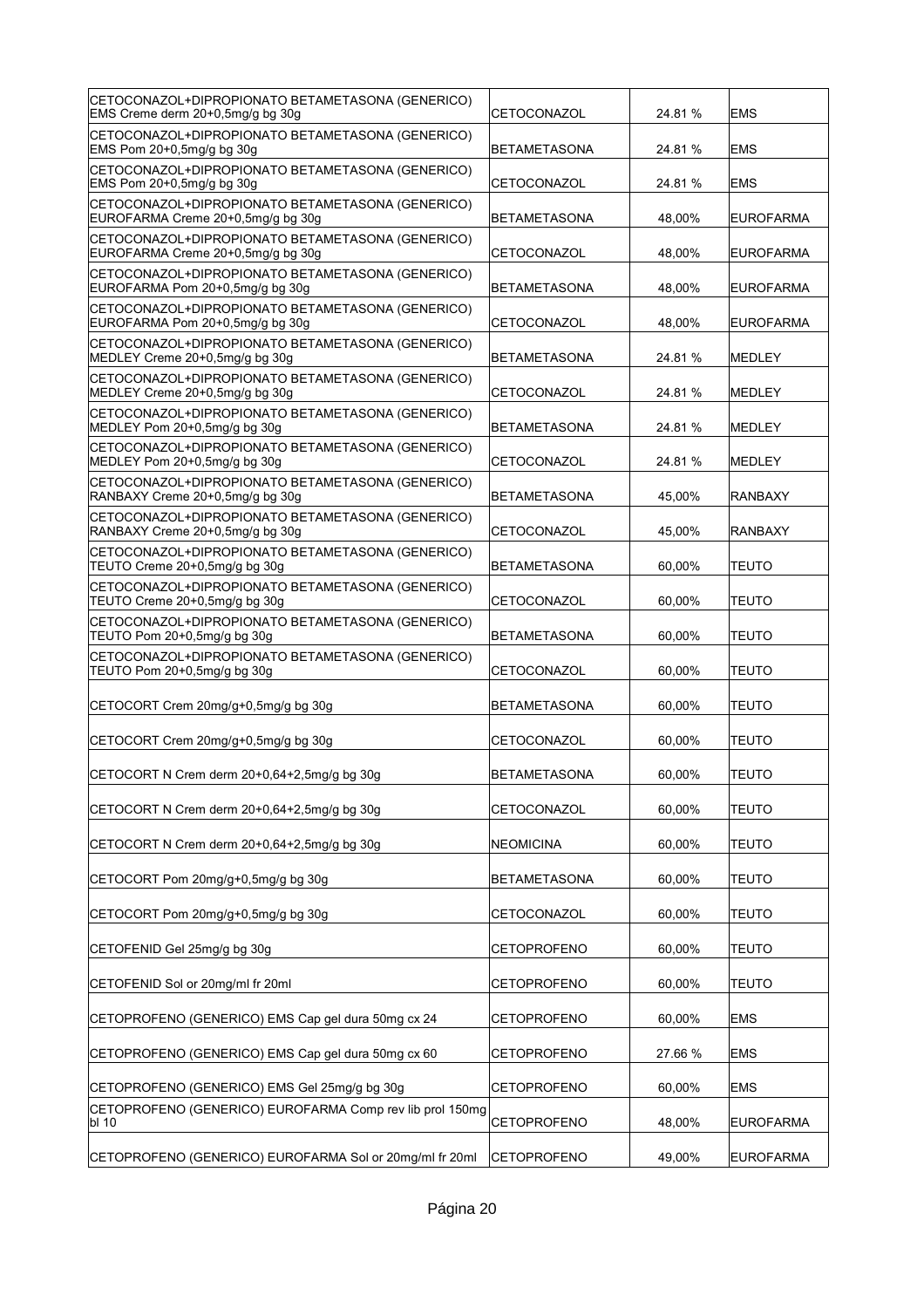| CETOPROFENO (GENERICO) MEDLEY Cap gel dura 50mg cx 24            | <b>CETOPROFENO</b>  | 27.66 % | MEDLEY           |
|------------------------------------------------------------------|---------------------|---------|------------------|
| CETOPROFENO (GENERICO) MEDLEY Comp rev 100mg cx 20               | <b>CETOPROFENO</b>  | 27.66 % | MEDLEY           |
| CETOPROFENO (GENERICO) MEDLEY Gel 25mg/g bg 30g                  | <b>CETOPROFENO</b>  | 24.81 % | <b>MEDLEY</b>    |
| CETOPROFENO (GENERICO) MEDLEY Sol or 20mg/ml fr gt 20ml          | CETOPROFENO         | 27.66 % | <b>MEDLEY</b>    |
| CETOPROFENO (GENERICO) TEUTO Gel 25mg bg 30g                     | <b>CETOPROFENO</b>  | 55.87 % | <b>TEUTO</b>     |
| CETOPROFENO (GENERICO) TEUTO Sol or 20mg/ml fr gt 20ml           | <b>CETOPROFENO</b>  | 60,00%  | <b>TEUTO</b>     |
| CETOROLACO TROMETAMINA (GENERICO) EMS Comp 10mg fr 10            | <b>CETOROLACO</b>   | 27.66 % | <b>EMS</b>       |
| CETOROLACO TROMETAMINA (GENERICO) EMS Sol oft 5mg/ml 1 fr<br>5ml | CETOROLACO          | 27.66 % | <b>EMS</b>       |
| CHAMPIX 0,5+1mg cx 11+154 comp rev kit trat completo             | VARENICLINA         | 20,00%  | <b>PFIZER</b>    |
| CICLOPIROX OLAMINA (GENERICO) EMS Sol top 10mg/ml fr 15ml        | <b>CICLOPIROX</b>   | 27.66 % | <b>EMS</b>       |
| CICLOPIROX OLAMINA (GENERICO) MEDLEY Creme derm 10mg/g<br>bg 20g | <b>CICLOPIROX</b>   | 24.81 % | <b>MEDLEY</b>    |
| CICLOPIROX OLAMINA (GENERICO) MEDLEY Sol top 10mg/ml fr<br>15ml  | <b>CICLOPIROX</b>   | 24.81 % | MEDLEY           |
| CILOSTAZOL (GENERICO) EUROFARMA Comp 100mg cx 30                 | CILOSTAZOL          | 48,00%  | <b>EUROFARMA</b> |
| CILOSTAZOL (GENERICO) EUROFARMA Comp 100mg cx 60                 | CILOSTAZOL          | 22,00%  | <b>EUROFARMA</b> |
| CILOSTAZOL (GENERICO) EUROFARMA Comp 50mg cx 30                  | CILOSTAZOL          | 48,00%  | <b>EUROFARMA</b> |
| CILOSTAZOL (GENERICO) EUROFARMA Comp 50mg cx 60                  | <b>CILOSTAZOL</b>   | 22,00%  | <b>EUROFARMA</b> |
| CIMETIDINA (GENERICO) TEUTO Comp rev 200mg cx 10                 | CIMETIDINA          | 60,00%  | <b>TEUTO</b>     |
| CIMETIDINA (GENERICO) TEUTO Comp rev 200mg cx 20                 | CIMETIDINA          | 60,00%  | <b>TEUTO</b>     |
| CIMETIDINA (GENERICO) TEUTO Comp rev 400mg cx 16                 | <b>CIMETIDINA</b>   | 60,00%  | TEUTO            |
| CINARIZINA (GENERICO) RANBAXY Comp 25mg cx 30                    | CINARIZINA          | 50,00%  | <b>RANBAXY</b>   |
| CINARIZINA (GENERICO) RANBAXY Comp 75mg cx 30                    | <b>CINARIZINA</b>   | 50,00%  | <b>RANBAXY</b>   |
| CIPROFIBRATO (GENERICO) EUROFARMA Comp 100mg cx 30               | <b>CIPROFIBRATO</b> | 49,00%  | EUROFARMA        |
| CITALOPRAM (GENERICO) EMS Comp rev 20mg cx 14                    | <b>CITALOPRAM</b>   | 27.66 % | <b>EMS</b>       |
| CITALOPRAM (GENERICO) EMS Comp rev 20mg cx 2 bl x 14             | <b>CITALOPRAM</b>   | 27.66 % | <b>EMS</b>       |
| CITALOPRAM (GENERICO) EMS Comp rev 20mg cx 2 bl x 15             | <b>CITALOPRAM</b>   | 27.66 % | <b>EMS</b>       |
| CITALOPRAM (GENERICO) MEDLEY Comp 20mg cx 30                     | CITALOPRAM          | 27.66 % | <b>MEDLEY</b>    |
| CITALOPRAM (GENERICO) MEDLEY Comp rev 20mg cx 15                 | CITALOPRAM          | 27.66 % | <b>MEDLEY</b>    |
| CITALOPRAM (GENERICO) RANBAXY Comp 20mg cx 30                    | <b>CITALOPRAM</b>   | 50,00%  | <b>RANBAXY</b>   |
| CITALOPRAM (GENERICO) SANDOZ Comp rev 20mg cx 30                 | <b>CITALOPRAM</b>   | 57,00%  | SANDOZ           |
| CITALOR Comp rev 10mg cx 30                                      | ATORVASTATINA       | 20,00%  | PFIZER           |
| CITALOR Comp rev 20mg cx 30                                      | ATORVASTATINA       | 20,00%  | PFIZER           |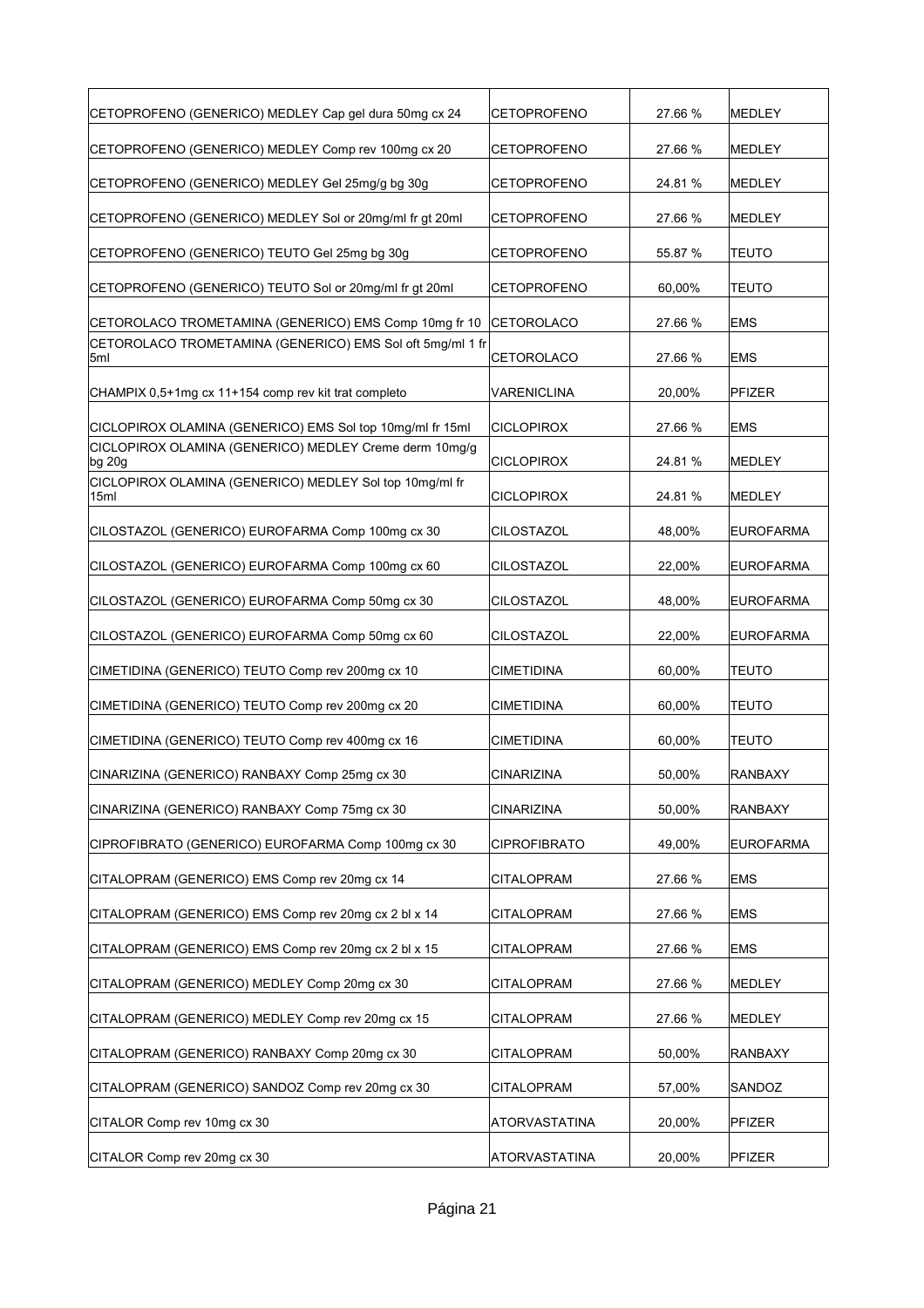| CITALOR Comp rev 40mg cx 30                                                            | ATORVASTATINA | 20,00%  | <b>PFIZER</b>    |
|----------------------------------------------------------------------------------------|---------------|---------|------------------|
|                                                                                        |               |         |                  |
| CITALOR Comp rev 80mg cx 30<br>CITRATO DE SILDENAFILA (GENERICO) MEDLEY Comp rev 100mg | ATORVASTATINA | 20,00%  | <b>PFIZER</b>    |
| bl 1                                                                                   | SILDENAFIL    | 24.81%  | <b>MEDLEY</b>    |
| CITRATO DE SILDENAFILA (GENERICO) MEDLEY Comp rev 100mg<br>lbl 2                       | SILDENAFIL    | 24.81%  | <b>MEDLEY</b>    |
| CITRATO DE SILDENAFILA (GENERICO) MEDLEY Comp rev 100mg<br>lbl 4                       | SILDENAFIL    | 24.81%  | <b>MEDLEY</b>    |
| CITRATO DE SILDENAFILA (GENERICO) MEDLEY Comp rev 25mg bl                              | SILDENAFIL    | 24.81%  | MEDLEY           |
| CITRATO DE SILDENAFILA (GENERICO) MEDLEY Comp rev 25mg bl                              | SILDENAFIL    | 24.81%  | MEDLEY           |
| CITRATO DE SILDENAFILA (GENERICO) MEDLEY Comp rev 50mg bl                              | SILDENAFIL    | 24.81%  | MEDLEY           |
| CITRATO DE SILDENAFILA (GENERICO) MEDLEY Comp rev 50mg bl                              | SILDENAFIL    | 24.81%  | MEDLEY           |
| CITRATO DE SILDENAFILA (GENERICO) MEDLEY Comp rev 50mg bl<br>4                         | SILDENAFIL    | 24.81%  | MEDLEY           |
| CITRATO DE SILDENAFILA (GENERICO) MEDLEY Comp rev 50mg bl<br>8                         | SILDENAFIL    | 24.81%  | MEDLEY           |
| CITRATO DE SILDENAFILA (GENERICO) TEUTO Comp rev 50mg bl 1 SILDENAFIL                  |               | 45,00%  | <b>TEUTO</b>     |
| CITRATO DE SILDENAFILA (GENERICO) TEUTO Comp rev 50mg bl 2 SILDENAFIL                  |               | 45,00%  | <b>TEUTO</b>     |
| CITRATO DE SILDENAFILA (GENERICO) TEUTO Comp rev 50mg bl 4 SILDENAFIL                  |               | 45,00%  | <b>TEUTO</b>     |
| CITRATO DE SILDENAFILA (GENERICO) TEUTO Comp rev 50mg bl 8 SILDENAFIL                  |               | 45,00%  | <b>TEUTO</b>     |
| CITRATO SILDENAFILA (GENERICO) EMS Comp rev 100mg cx 1                                 | SILDENAFIL    | 24.81%  | <b>EMS</b>       |
| CITRATO SILDENAFILA (GENERICO) EMS Comp rev 100mg cx 2                                 | SILDENAFIL    | 24.81%  | <b>EMS</b>       |
| CITRATO SILDENAFILA (GENERICO) EMS Comp rev 100mg cx 4                                 | SILDENAFIL    | 24.81%  | <b>EMS</b>       |
| CITRATO SILDENAFILA (GENERICO) EMS Comp rev 25mg cx 1                                  | SILDENAFIL    | 24.81%  | <b>EMS</b>       |
| CITRATO SILDENAFILA (GENERICO) EMS Comp rev 25mg cx 2                                  | SILDENAFIL    | 24.81 % | <b>EMS</b>       |
| CITRATO SILDENAFILA (GENERICO) EMS Comp rev 25mg cx 4                                  | SILDENAFIL    | 24.81%  | <b>EMS</b>       |
| CITRATO SILDENAFILA (GENERICO) EMS Comp rev 50mg cx 1                                  | SILDENAFIL    | 24.81%  | <b>EMS</b>       |
| CITRATO SILDENAFILA (GENERICO) EMS Comp rev 50mg cx 12                                 | SILDENAFIL    | 24.81 % | <b>EMS</b>       |
| CITRATO SILDENAFILA (GENERICO) EMS Comp rev 50mg cx 2                                  | SILDENAFIL    | 24.81%  | <b>EMS</b>       |
| CITRATO SILDENAFILA (GENERICO) EMS Comp rev 50mg cx 4                                  | SILDENAFIL    | 24.81 % | <b>EMS</b>       |
| CITRATO SILDENAFILA (GENERICO) EMS Comp rev 50mg cx 8                                  | SILDENAFIL    | 24.81 % | <b>EMS</b>       |
| CITRATO SILDENAFILA (GENERICO) EUROFARMA Comp rev 50mg<br>cx2                          | SILDENAFIL    | 75,00%  | <b>EUROFARMA</b> |
| CITRATO SILDENAFILA (GENERICO) EUROFARMA Comp rev 50mg<br>cx 4                         | SILDENAFIL    | 78,00%  | <b>EUROFARMA</b> |
| CITRATO SILDENAFILA (GENERICO) EUROFARMA Comp rev 50mg<br>cx 8                         | SILDENAFIL    | 78,00%  | EUROFARMA        |
| CITRATO SILDENAFILA (GENERICO) SANDOZ Comp rev 100mg cx 4 SILDENAFIL                   |               | 57,00%  | SANDOZ           |
| CITRATO SILDENAFILA (GENERICO) SANDOZ Comp rev 25mg cx 4 SILDENAFIL                    |               | 57,00%  | SANDOZ           |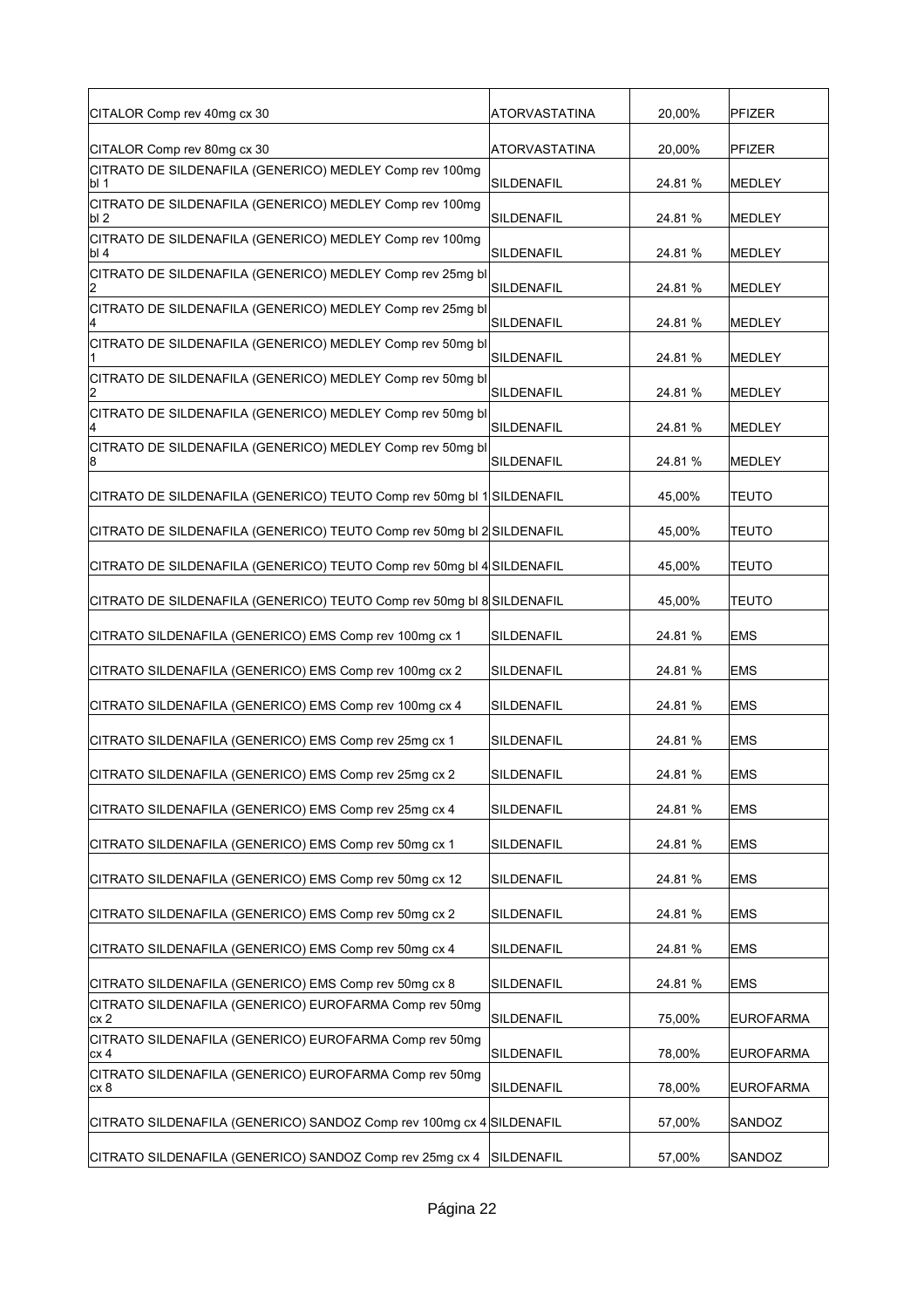| CITRATO SILDENAFILA (GENERICO) SANDOZ Comp rev 50mg cx 1                                             | SILDENAFIL                     | 57,00%           | SANDOZ                     |
|------------------------------------------------------------------------------------------------------|--------------------------------|------------------|----------------------------|
| CITRATO SILDENAFILA (GENERICO) SANDOZ Comp rev 50mg cx 2                                             | SILDENAFIL                     | 57,00%           | SANDOZ                     |
| CITRATO SILDENAFILA (GENERICO) SANDOZ Comp rev 50mg cx 4                                             | SILDENAFIL                     | 57,00%           | SANDOZ                     |
| CITRATO SILDENAFILA (GENERICO) SANDOZ Comp rev 50mg cx 8                                             | SILDENAFIL                     | 57,00%           | SANDOZ                     |
| CLARILERG 10mg cx 12 comp                                                                            | <b>LORATADINA</b>              | 27,00%           | SANDOZ                     |
| CLARITROMICINA (GENERICO) EMS Comp rev 500mg cx 10                                                   | CLARITROMICINA                 | 27.66 %          | <b>EMS</b>                 |
| CLARITROMICINA (GENERICO) EMS Comp rev 500mg cx 14                                                   | CLARITROMICINA                 | 27.66 %          | EMS                        |
| CLARITROMICINA (GENERICO) EMS Comp rev 500mg cx 30                                                   | CLARITROMICINA                 | 27.66 %          | EMS                        |
| CLARITROMICINA (GENERICO) EMS Gran p/ Susp or 50mg/ml fr 60mlCLARITROMICINA                          |                                | 27.66 %          | <b>EMS</b>                 |
| CLARITROMICINA (GENERICO) EMS Gran susp ped 125mg/5ml fr 60<br>ml                                    | CLARITROMICINA                 | 27.66 %          | <b>EMS</b>                 |
| CLARITROMICINA (GENERICO) MEDLEY Comp rev 250mg cx 10                                                | CLARITROMICINA                 | 27.66 %          | MEDLEY                     |
| CLARITROMICINA (GENERICO) MEDLEY Comp rev 250mg cx 14                                                | <b>CLARITROMICINA</b>          | 27.66 %          | MEDLEY                     |
| CLARITROMICINA (GENERICO) MEDLEY Comp rev 500mg cx 10                                                | CLARITROMICINA                 | 27.66 %          | <b>MEDLEY</b>              |
| CLARITROMICINA (GENERICO) MEDLEY Comp rev 500mg cx 14                                                | CLARITROMICINA                 | 27.66 %          | <b>MEDLEY</b>              |
| CLINDAMIN C Cap 300mg cx 16                                                                          | <b>CLINDAMICINA</b>            | 49.14 %          | TEUTO                      |
| CLONAZEPAM (GENERICO) EMS Comp 2mg cx 30                                                             | CLONAZEPAM                     | 27.66 %          | EMS                        |
| CLONAZEPAM (GENERICO) EMS Sol or 2,5mg/ml fr 20ml                                                    | CLONAZEPAM                     | 27.66 %          | <b>EMS</b>                 |
| CLONAZEPAM (GENERICO) EUROFARMA Comp 2mg cx 30                                                       | CLONAZEPAM                     | 48,00%           | <b>EUROFARMA</b>           |
| CLONAZEPAM (GENERICO) MEDLEY Comp 0,5mg cx 20                                                        | CLONAZEPAM                     | 27.66 %          | <b>MEDLEY</b>              |
| CLONAZEPAM (GENERICO) MEDLEY Comp 0,5mg cx 30                                                        | <b>CLONAZEPAM</b>              | 27.66 %          | <b>MEDLEY</b>              |
| CLONAZEPAM (GENERICO) MEDLEY Comp 0,5mg cx 60                                                        | CLONAZEPAM                     | 27.66 %          | <b>MEDLEY</b>              |
| CLONAZEPAM (GENERICO) MEDLEY Comp 2mg cx 20                                                          | <b>CLONAZEPAM</b>              | 27.66 %          | MEDLEY                     |
| CLONAZEPAM (GENERICO) MEDLEY Comp 2mg cx 30                                                          | CLONAZEPAM                     | 27.66 %          | MEDLEY                     |
| CLONAZEPAM (GENERICO) MEDLEY Comp 2mg cx 60                                                          | CLONAZEPAM                     |                  |                            |
| CLONAZEPAM (GENERICO) MEDLEY Sol or 2,5mg/ml fr 20ml                                                 |                                | 27.66 %          | MEDLEY                     |
|                                                                                                      | CLONAZEPAM                     | 27.66 %          | MEDLEY                     |
| CLONAZEPAM (GENERICO) RANBAXY Comp 2mg cx 20                                                         | CLONAZEPAM                     | 50,00%           | RANBAXY                    |
| CLONAZEPAM (GENERICO) RANBAXY Comp 2mg cx 30                                                         | CLONAZEPAM                     | 50,00%           | <b>RANBAXY</b>             |
| CLONAZEPAM (GENERICO) TEUTO Sol or 2,5mg/ml fr gts 20ml                                              | CLONAZEPAM                     | 60,00%           | <b>TEUTO</b>               |
|                                                                                                      |                                |                  |                            |
| CLORDOX Comp 100mg cx 15<br>CLORIDRATO AMBROXOL (GENERICO) EMS Xpe ad 6mg/ml fr<br>120ml (s/ acucar) | <b>DOXICICLINA</b><br>AMBROXOL | 60,00%<br>24.81% | <b>TEUTO</b><br><b>EMS</b> |
| CLORIDRATO AMBROXOL (GENERICO) EMS Xpe ped 3mg/ml fr<br>120ml (s/ acucar)                            | AMBROXOL                       | 24.81 %          | <b>EMS</b>                 |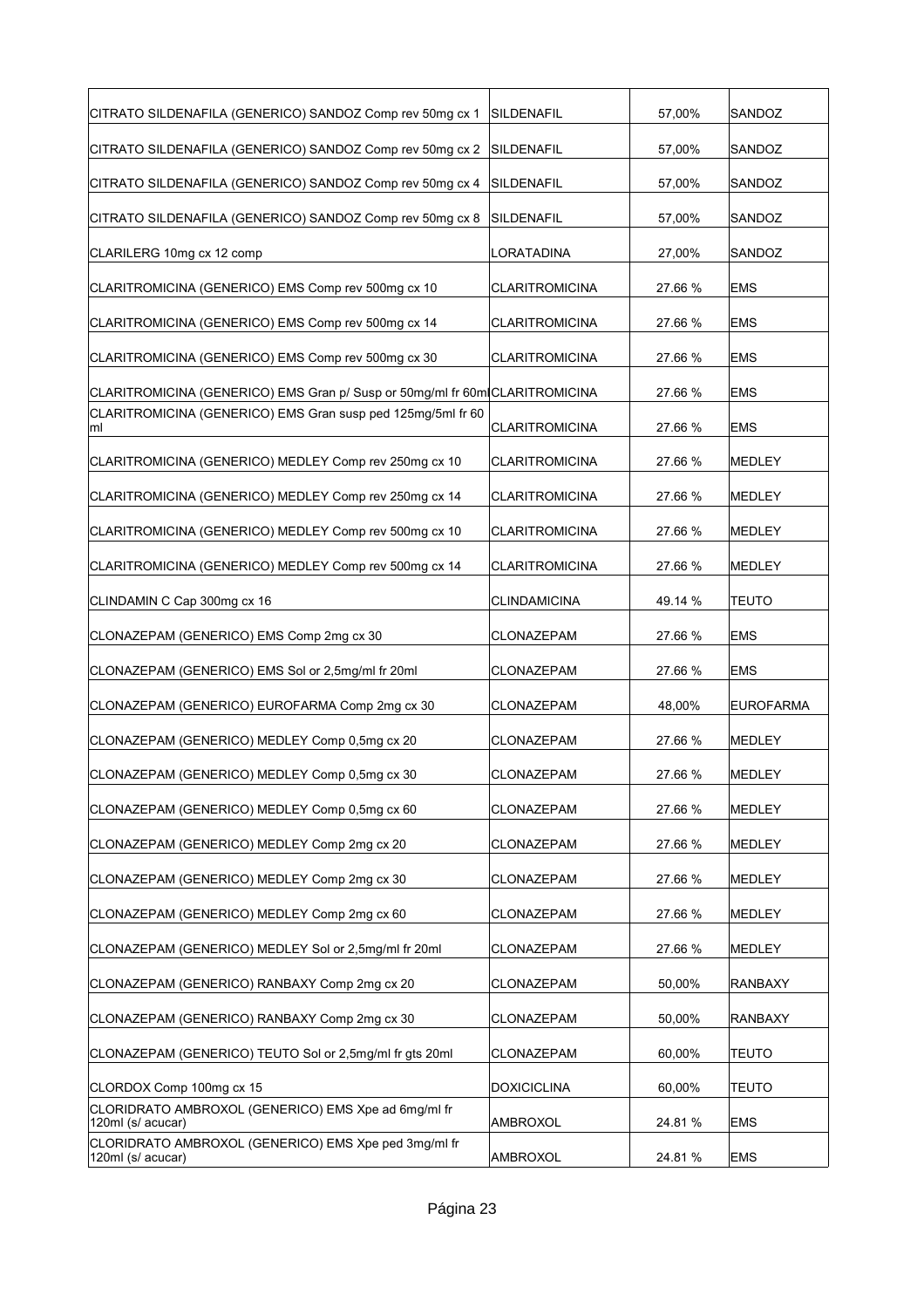| CLORIDRATO AMBROXOL (GENERICO) MEDLEY Xpe ad 6mg/ml fr<br>120ml                                                                          | AMBROXOL                                     | 24.81 %           | <b>MEDLEY</b>        |
|------------------------------------------------------------------------------------------------------------------------------------------|----------------------------------------------|-------------------|----------------------|
| CLORIDRATO AMBROXOL (GENERICO) MEDLEY Xpe ped 3mg/ml fr<br>120ml                                                                         | AMBROXOL                                     | 24.81 %           | <b>MEDLEY</b>        |
| CLORIDRATO AMBROXOL (GENERICO) TEUTO Xpe ad 6mg/ml fr pet<br>120ml                                                                       | AMBROXOL                                     | 60.00%            | <b>TEUTO</b>         |
| CLORIDRATO AMBROXOL (GENERICO) TEUTO Xpe ped 3mg/ml fr<br>pet 120ml                                                                      | AMBROXOL                                     | 60,00%            | <b>TEUTO</b>         |
| CLORIDRATO AMILORIDA+HIDROCLOROTIAZIDA (GENERICO)<br>EMS Comp 2,5+25mg cx 30                                                             | AMILORIDA                                    | 27.66 %           | <b>EMS</b>           |
| CLORIDRATO AMILORIDA+HIDROCLOROTIAZIDA (GENERICO)<br>EMS Comp 2,5+25mg cx 30                                                             | <b>HIDROCLOROTIAZIDA</b>                     | 27.66 %           | <b>EMS</b>           |
| CLORIDRATO AMILORIDA+HIDROCLOROTIAZIDA (GENERICO)<br>EMS Comp 2,5+25mg cx 90                                                             | AMILORIDA                                    | 27.66 %           | EMS                  |
| CLORIDRATO AMILORIDA+HIDROCLOROTIAZIDA (GENERICO)<br>EMS Comp 2,5+25mg cx 90                                                             | HIDROCLOROTIAZIDA                            | 27.66 %           | EMS                  |
| CLORIDRATO AMILORIDA+HIDROCLOROTIAZIDA (GENERICO)<br>EMS Comp 5+50mg cx 30                                                               | AMILORIDA                                    | 27.66 %           | <b>EMS</b>           |
| CLORIDRATO AMILORIDA+HIDROCLOROTIAZIDA (GENERICO)<br>EMS Comp 5+50mg cx 30                                                               | <b>HIDROCLOROTIAZIDA</b>                     | 27.66 %           | <b>EMS</b>           |
| CLORIDRATO AMILORIDA+HIDROCLOROTIAZIDA (GENERICO)<br>EMS Comp 5+50mg cx 90                                                               | AMILORIDA                                    | 27.66 %           | <b>EMS</b>           |
| CLORIDRATO AMILORIDA+HIDROCLOROTIAZIDA (GENERICO)<br>EMS Comp 5+50mg cx 90                                                               | <b>HIDROCLOROTIAZIDA</b>                     | 27.66 %           | <b>EMS</b>           |
| CLORIDRATO AMIODARONA (GENERICO) RANBAXY Comp 100mg<br>cx 20                                                                             | AMIODARONA                                   | 50,00%            | <b>RANBAXY</b>       |
| CLORIDRATO AMIODARONA (GENERICO) RANBAXY Comp 100mg<br>cx 30                                                                             | AMIODARONA                                   | 45,00%            | <b>RANBAXY</b>       |
| CLORIDRATO AMIODARONA (GENERICO) RANBAXY Comp 200mg<br>cx 20                                                                             | AMIODARONA                                   | 50,00%            | RANBAXY              |
| CLORIDRATO AMIODARONA (GENERICO) RANBAXY Comp 200mg                                                                                      |                                              |                   |                      |
| cx 30                                                                                                                                    | AMIODARONA                                   | 45,00%            | <b>RANBAXY</b>       |
| CLORIDRATO AMITRIPTILINA (GENERICO) EMS Comp 25mg cx 30                                                                                  | AMITRIPTILINA                                | 27.66 %           | <b>EMS</b>           |
|                                                                                                                                          |                                              |                   | <b>EMS</b>           |
| CLORIDRATO AMITRIPTILINA (GENERICO) EMS Comp 75mg cx 30<br>CLORIDRATO AMITRIPTILINA (GENERICO) EUROFARMA Comp rev                        | AMITRIPTILINA                                | 27.66 %           |                      |
| 25mg cx 20<br>CLORIDRATO AMITRIPTILINA (GENERICO) MEDLEY Comp 75mg cx                                                                    | AMITRIPTILINA<br><b>AMITRIPTILINA</b>        | 68,00%            | <b>EUROFARMA</b>     |
| 20<br>CLORIDRATO AMITRIPTILINA (GENERICO) MEDLEY Comp rev 25mg                                                                           |                                              | 27.66 %           | <b>IMEDLEY</b>       |
| cx 20<br>CLORIDRATO AMITRIPTILINA (GENERICO) RANBAXY Comp 75mg<br>cx 20                                                                  | <b>AMITRIPTILINA</b>                         | 27.66 %           | MEDLEY               |
| CLORIDRATO AMITRIPTILINA (GENERICO) RANBAXY Comp rev                                                                                     | <b>AMITRIPTILINA</b>                         | 50,00%            | RANBAXY              |
| 25mg cx 20<br>CLORIDRATO AMITRIPTILINA (GENERICO) TEUTO Comp rev 25mg<br>cx 30                                                           | <b>AMITRIPTILINA</b><br><b>AMITRIPTILINA</b> | 50,00%<br>60,00%  | RANBAXY<br>TEUTO     |
| CLORIDRATO AZELASTINA (GENERICO) EMS Sol nas 1mg/ml fr<br>10ml                                                                           | <b>AZELASTINA</b>                            | 24.81%            | <b>EMS</b>           |
|                                                                                                                                          |                                              |                   |                      |
| CLORIDRATO BETAXOLOL (GENERICO) EMS Sol oft 0,5mg/ml fr 5 m(BETAXOLOL<br>CLORIDRATO BROMEXINA (GENERICO) EMS Xpe ped 4mg/5ml fr<br>120ml | <b>BROMEXINA</b>                             | 27.66 %<br>24.81% | EMS<br>EMS           |
| CLORIDRATO BROMEXINA (GENERICO) MEDLEY Xpe 0,8mg/ml fr<br>120ml                                                                          | <b>BROMEXINA</b>                             | 24.81%            | MEDLEY               |
| CLORIDRATO BROMEXINA (GENERICO) MEDLEY Xpe ad 1,6mg/ml<br>fr 120ml                                                                       |                                              |                   |                      |
| CLORIDRATO BUPROPIONA (GENERICO) EMS Comp rev 150mg 3bl<br>x 10                                                                          | <b>BROMEXINA</b><br><b>BUPROPIONA</b>        | 24.81%<br>27.66 % | MEDLEY<br><b>EMS</b> |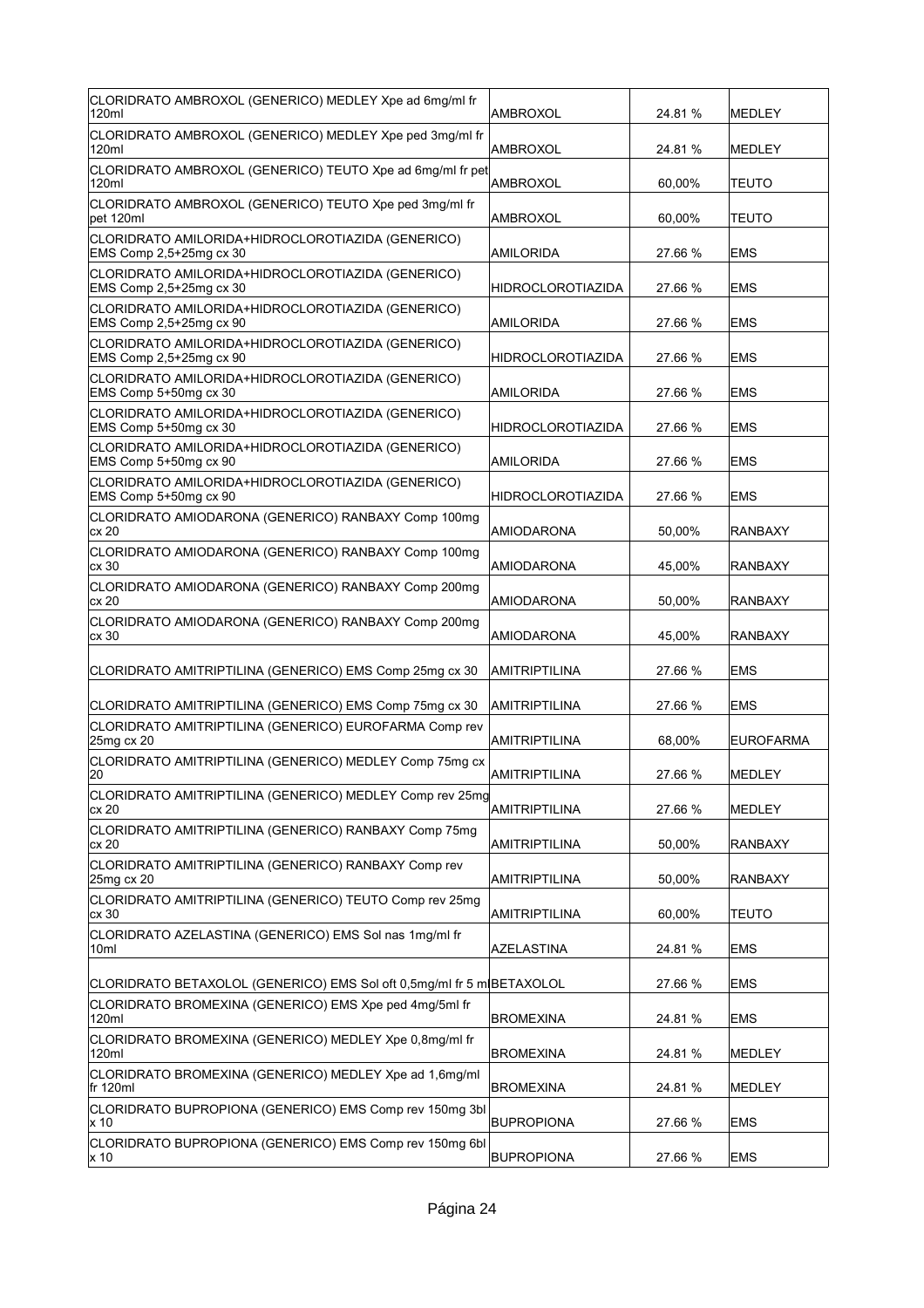| CLORIDRATO BUPROPIONA (GENERICO) EUROFARMA Comp<br>150mg cx 30                       | <b>BUPROPIONA</b>      | 48,00%  | <b>EUROFARMA</b> |
|--------------------------------------------------------------------------------------|------------------------|---------|------------------|
| CLORIDRATO BUPROPIONA (GENERICO) EUROFARMA Comp<br>150mg cx 60                       | <b>BUPROPIONA</b>      | 48,00%  | <b>EUROFARMA</b> |
| CLORIDRATO CETIRIZINA (GENERICO) TEUTO Sol or 1mg/ml fr<br>120ml+cp med              | <b>CETIRIZINA</b>      | 60,00%  | <b>TEUTO</b>     |
| CLORIDRATO CICLOBENZAPRINA (GENERICO) EMS Comp rev<br>10mg cx 10                     | CICLOBENZAPRINA        | 24.81 % | <b>IEMS</b>      |
| CLORIDRATO CICLOBENZAPRINA (GENERICO) EMS Comp rev<br>10mg cx 15                     | <b>CICLOBENZAPRINA</b> | 27.66 % | <b>IEMS</b>      |
| CLORIDRATO CICLOBENZAPRINA (GENERICO) EMS Comp rev<br>10mg cx 30                     | <b>CICLOBENZAPRINA</b> | 27.66 % | <b>EMS</b>       |
| CLORIDRATO CICLOBENZAPRINA (GENERICO) EMS Comp rev 5mg<br>3 bl x 10                  | <b>CICLOBENZAPRINA</b> | 24.81 % | <b>EMS</b>       |
| CLORIDRATO CICLOBENZAPRINA (GENERICO) EUROFARMA<br>Comp 5mg cx 30                    | <b>CICLOBENZAPRINA</b> | 48,00%  | <b>EUROFARMA</b> |
| CLORIDRATO CICLOBENZAPRINA (GENERICO) EUROFARMA<br>Comp rev 10mg cx 15               | CICLOBENZAPRINA        | 49,00%  | <b>EUROFARMA</b> |
| CLORIDRATO CICLOBENZAPRINA (GENERICO) EUROFARMA<br>Comp rev 10mg cx 30               | <b>CICLOBENZAPRINA</b> | 48,00%  | <b>EUROFARMA</b> |
| CLORIDRATO CICLOBENZAPRINA (GENERICO) EUROFARMA<br>Comp rev 5mg cx 15                | <b>CICLOBENZAPRINA</b> | 48.00%  | <b>EUROFARMA</b> |
| CLORIDRATO CIPROFLOXACINO (GENERICO) EMS Comp rev<br>250mg cx 14                     | <b>CIPROFLOXACINO</b>  | 27.66 % | <b>EMS</b>       |
| CLORIDRATO CIPROFLOXACINO (GENERICO) EMS Comp rev<br>250mg cx 6                      | <b>CIPROFLOXACINO</b>  | 27.66 % | <b>EMS</b>       |
| CLORIDRATO CIPROFLOXACINO (GENERICO) EMS Comp rev<br>500mg cx 10                     | <b>CIPROFLOXACINO</b>  | 27.66 % | <b>EMS</b>       |
| CLORIDRATO CIPROFLOXACINO (GENERICO) EMS Comp rev<br>500mg cx 14                     | CIPROFLOXACINO         | 27.66 % | EMS              |
| CLORIDRATO CIPROFLOXACINO (GENERICO) EMS Comp rev<br>500mg cx 6                      | CIPROFLOXACINO         | 27.66 % | <b>EMS</b>       |
| CLORIDRATO CIPROFLOXACINO (GENERICO) EMS Pom oft 3,5mg/g<br>$bg\,3,5g$               | CIPROFLOXACINO         | 27.66 % | <b>EMS</b>       |
| CLORIDRATO CIPROFLOXACINO (GENERICO) EMS Sol oft<br>$0,35$ mg/ml fr 5ml              | <b>CIPROFLOXACINO</b>  | 27.66 % | <b>EMS</b>       |
| CLORIDRATO CIPROFLOXACINO (GENERICO) EUROFARMA Comp<br>rev 500mg cx 14               | <b>CIPROFLOXACINO</b>  | 48,00%  | <b>EUROFARMA</b> |
| CLORIDRATO CIPROFLOXACINO (GENERICO) MEDLEY Comp rev<br>250mg cx 14                  | <b>CIPROFLOXACINO</b>  | 27.66 % | MEDLEY           |
| CLORIDRATO CIPROFLOXACINO (GENERICO) MEDLEY Comp rev<br>250mg cx 7                   | <b>CIPROFLOXACINO</b>  | 27.66 % | MEDLEY           |
| CLORIDRATO CIPROFLOXACINO (GENERICO) MEDLEY Comp rev<br>500mg cx 14                  | <b>CIPROFLOXACINO</b>  | 27.66 % | MEDLEY           |
| CLORIDRATO CIPROFLOXACINO (GENERICO) MEDLEY Comp rev<br>500mg cx 7                   | <b>CIPROFLOXACINO</b>  | 27.66 % | <b>MEDLEY</b>    |
| CLORIDRATO CIPROFLOXACINO (GENERICO) SANDOZ Comp rev<br>500mg cx 10                  | <b>CIPROFLOXACINO</b>  | 47,00%  | SANDOZ           |
| CLORIDRATO CIPROFLOXACINO (GENERICO) SANDOZ Comp rev<br>500mg cx 14                  | <b>CIPROFLOXACINO</b>  | 27,00%  | <b>SANDOZ</b>    |
| CLORIDRATO CIPROFLOXACINO (GENERICO) SANDOZ Comp rev<br>500mg cx 6                   | <b>CIPROFLOXACINO</b>  | 47,00%  | SANDOZ           |
| CLORIDRATO CIPROFLOXACINO (GENERICO) TEUTO Comp rev<br>500mg cx 14                   | <b>CIPROFLOXACINO</b>  | 60,00%  | TEUTO            |
| CLORIDRATO CIPROFLOXACINO (GENERICO) TEUTO Comp rev<br>500mg cx 6                    | <b>CIPROFLOXACINO</b>  | 45,00%  | TEUTO            |
| CLORIDRATO CIPROFLOXACINO (GENERICO) TEUTO Comp rev<br>500mg cx 7                    | <b>CIPROFLOXACINO</b>  | 60,00%  | <b>TEUTO</b>     |
| CLORIDRATO CIPROFLOXACINO+DEXAMETASONA (GENERICO)<br>EMS Sol oft 1,0+3,5mg/ml fr 5ml | <b>CIPROFLOXACINO</b>  | 27.66 % | <b>EMS</b>       |
| CLORIDRATO CIPROFLOXACINO+DEXAMETASONA (GENERICO)<br>EMS Sol oft 1,0+3,5mg/ml fr 5ml | <b>DEXAMETASONA</b>    | 27.66 % | <b>EMS</b>       |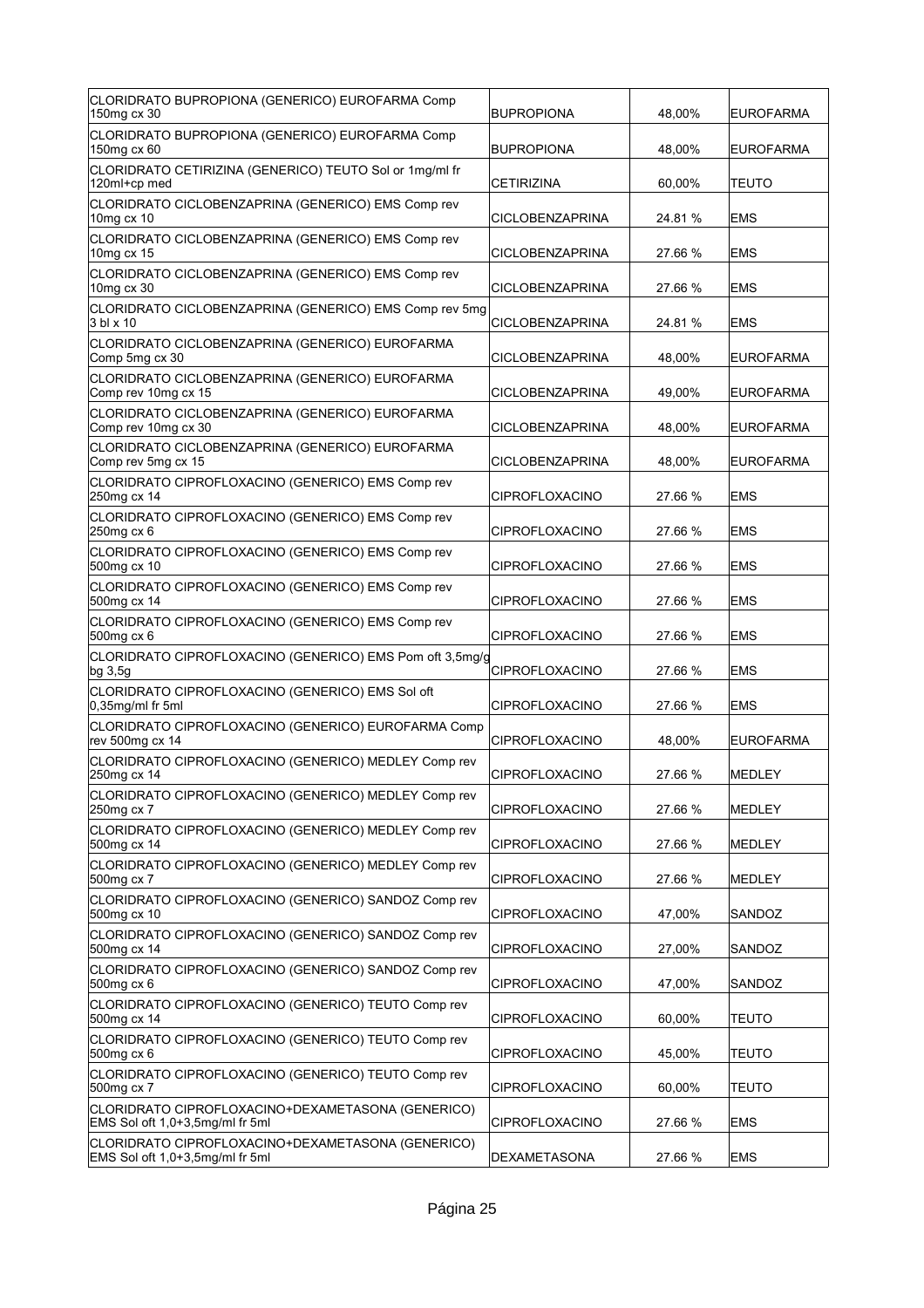| CLORIDRATO CLINDAMICINA (GENERICO) EMS Cap gel dura 300mg<br>cx 16              | <b>CLINDAMICINA</b> | 27.66 % | <b>EMS</b>       |
|---------------------------------------------------------------------------------|---------------------|---------|------------------|
| CLORIDRATO CLINDAMICINA (GENERICO) EMS Cap gel dura 300mg<br>cx 72              | <b>CLINDAMICINA</b> | 27.66 % | <b>EMS</b>       |
| CLORIDRATO CLINDAMICINA (GENERICO) TEUTO Cap gel dura<br>300mg cx 16            | <b>CLINDAMICINA</b> | 52.48 % | <b>TEUTO</b>     |
| CLORIDRATO CLOBUTINOL (GENERICO) EMS Xpe 4mg/ml fr 120ml                        | CLOBUTINOL          | 27.66 % | <b>EMS</b>       |
| CLORIDRATO CLOBUTINOL (GENERICO) MEDLEY Gts 60mg/ml fr<br>20ml                  | <b>CLOBUTINOL</b>   | 24.81%  | <b>MEDLEY</b>    |
| CLORIDRATO CLOBUTINOL (GENERICO) MEDLEY Xpe 4mg/ml fr<br>120ml                  | <b>CLOBUTINOL</b>   | 24.81 % | <b>MEDLEY</b>    |
| CLORIDRATO CLOBUTINOL+SUCCINATO DOXILAMINA<br>(GENERICO) MEDLEY Xpe fr 120ml    | <b>CLOBUTINOL</b>   | 24.81 % | MEDLEY           |
| CLORIDRATO CLOBUTINOL+SUCCINATO DOXILAMINA<br>(GENERICO) MEDLEY Xpe fr 120ml    | <b>DOXILAMINA</b>   | 24.81 % | <b>MEDLEY</b>    |
| CLORIDRATO CLOMIPRAMINA (GENERICO) EMS Comp rev 10mg cx<br>20                   | <b>CLOMIPRAMINA</b> | 27.66 % | <b>EMS</b>       |
| CLORIDRATO CLOMIPRAMINA (GENERICO) EMS Comp rev 25mg cx<br>20                   | <b>CLOMIPRAMINA</b> | 27.66 % | <b>EMS</b>       |
| CLORIDRATO DE DULOXETINA (GENERICO) EUROFARMA Cap<br>dura lib retard 60mg bl 30 | DULOXETINA          | 48,00%  | <b>EUROFARMA</b> |
| CLORIDRATO DE HIDROXIZINA (GENERICO) EUROFARMA Sol or<br>2mg/ml fr 120ml        | <b>HIDROXIZINA</b>  | 49,00%  | <b>EUROFARMA</b> |
| CLORIDRATO DE MEMANTINA (GENERICO) EUROFARMA Comp rev<br>10mg bl 30             | MEMANTINA           | 48,00%  | <b>EUROFARMA</b> |
| CLORIDRATO DE MEMANTINA (GENERICO) EUROFARMA Comp rev<br>10mg bl 60             | MEMANTINA           | 48,00%  | <b>EUROFARMA</b> |
| CLORIDRATO DE MEMANTINA (GENERICO) TEUTO Comp rev 10mg<br>cx 30                 | MEMANTINA           | 60,00%  | TEUTO            |
| CLORIDRATO DE MEMANTINA (GENERICO) TEUTO Comp rev 10mg<br>cx 60                 | <b>MEMANTINA</b>    | 60,00%  | TEUTO            |
| CLORIDRATO DE NARATRIPTANA (GENERICO) EMS Comp rev<br>$ 2,5$ mg bl $4$          | NARATRIPTANA        | 27.66 % | <b>EMS</b>       |
| CLORIDRATO DE NEBIVOLOL (GENERICO) TEUTO Comp 5mg cx 30 NEBIVOLOL               |                     | 60,00%  | <b>TEUTO</b>     |
| CLORIDRATO DE NEBIVOLOL (GENERICO) TEUTO Comp 5mg cx 60 NEBIVOLOL               |                     | 60,00%  | <b>TEUTO</b>     |
| CLORIDRATO DE RANITIDINA (GENERICO) EUROFARMA Comp rev<br>150mg cx 20           | <b>RANITIDINA</b>   | 49.00%  | <b>EUROFARMA</b> |
| CLORIDRATO DE VENLAFAXINA (GENERICO) EUROFARMA Cap<br>150mg cx 30               | VENLAFAXINA         | 48,00%  | <b>EUROFARMA</b> |
| CLORIDRATO DE VENLAFAXINA (GENERICO) EUROFARMA Cap<br>37,5mg cx 30              | VENLAFAXINA         | 48,00%  | <b>EUROFARMA</b> |
| CLORIDRATO DE VENLAFAXINA (GENERICO) EUROFARMA Cap<br>75mg cx 30                | VENLAFAXINA         | 48,00%  | <b>EUROFARMA</b> |
| CLORIDRATO DILTIAZEM (GENERICO) EMS Comp 30mg cx 50                             | <b>DILTIAZEM</b>    | 50,00%  | <b>EMS</b>       |
| CLORIDRATO DILTIAZEM (GENERICO) EMS Comp 60mg cx 25                             | <b>DILTIAZEM</b>    | 50,00%  | <b>EMS</b>       |
| CLORIDRATO DILTIAZEM (GENERICO) EMS Comp 60mg cx 50                             | <b>DILTIAZEM</b>    | 50,00%  | EMS              |
| CLORIDRATO DILTIAZEM (GENERICO) RANBAXY Comp 30mg cx 30 DILTIAZEM               |                     | 50,00%  | <b>RANBAXY</b>   |
| CLORIDRATO DILTIAZEM (GENERICO) RANBAXY Comp 30mg cx 50 DILTIAZEM               |                     | 50,00%  | <b>RANBAXY</b>   |
| CLORIDRATO DILTIAZEM (GENERICO) RANBAXY Comp 60mg cx 30 DILTIAZEM               |                     | 50,00%  | <b>RANBAXY</b>   |
| CLORIDRATO DILTIAZEM (GENERICO) RANBAXY Comp 60mg cx 50 DILTIAZEM               |                     | 50,00%  | <b>RANBAXY</b>   |
| CLORIDRATO DONEPEZILA (GENERICO) RANBAXY Comp 10mg cx<br>30                     | <b>DONEPEZIL</b>    | 45,00%  | <b>RANBAXY</b>   |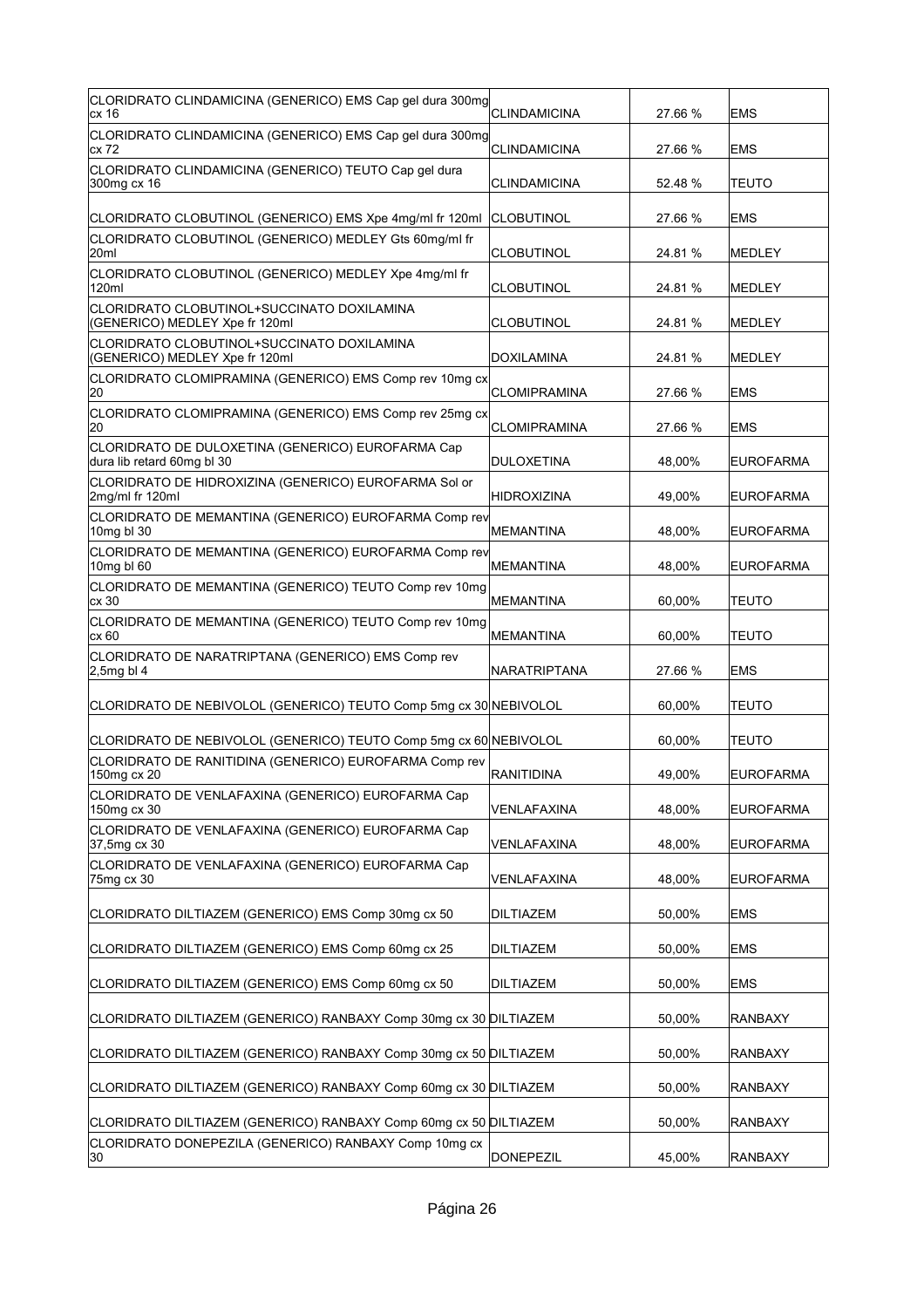| CLORIDRATO DONEPEZILA (GENERICO) RANBAXY Comp 5mg cx<br>30                          | <b>DONEPEZIL</b>    | 50,00%  | <b>RANBAXY</b> |
|-------------------------------------------------------------------------------------|---------------------|---------|----------------|
| CLORIDRATO DONEPEZILA (GENERICO) SANDOZ 10mg cx 30 comp<br>rev                      | DONEPEZIL           | 27,00%  | SANDOZ         |
| CLORIDRATO DONEPEZILA (GENERICO) SANDOZ 5mg cx 30 comp<br>rev                       | <b>DONEPEZIL</b>    | 27,00%  | SANDOZ         |
| CLORIDRATO DORZOLAMIDA (GENERICO) EMS Sol oft 20mg/ml fr<br>5ml                     | DORZOLAMIDA         | 27.66 % | <b>EMS</b>     |
| CLORIDRATO DORZOLAMIDA+MALEATO TIMOLOL (GENERICO)<br>EMS Sol oft 20+5mg/ml fr 5ml   | DORZOLAMIDA         | 27.66 % | <b>EMS</b>     |
| CLORIDRATO DORZOLAMIDA+MALEATO TIMOLOL (GENERICO)<br>EMS Sol oft 20+5mg/ml fr 5ml   | <b>TIMOLOL</b>      | 27.66 % | <b>EMS</b>     |
| CLORIDRATO DORZOLAMIDA+MALEATO TIMOLOL (GENERICO)<br>TEUTO Sol oft 20+5mg/ml fr 5ml | <b>DORZOLAMIDA</b>  | 60,00%  | <b>TEUTO</b>   |
| CLORIDRATO DORZOLAMIDA+MALEATO TIMOLOL (GENERICO)<br>TEUTO Sol oft 20+5mg/ml fr 5ml | TIMOLOL             | 60,00%  | <b>TEUTO</b>   |
| CLORIDRATO DOXICICLINA (GENERICO) EMS Comp 100mg cx 15                              | <b>DOXICICLINA</b>  | 27.66 % | <b>EMS</b>     |
| CLORIDRATO DOXICICLINA (GENERICO) EMS Comp 100mg cx 60                              | <b>DOXICICLINA</b>  | 27.66 % | <b>EMS</b>     |
| CLORIDRATO DOXICICLINA (GENERICO) RANBAXY Comp 100mg<br>cx 15                       | <b>DOXICICLINA</b>  | 45,00%  | <b>RANBAXY</b> |
| CLORIDRATO FENOXAZOLINA (GENERICO) EMS Sol nas ad 1mg/ml<br>fr 10ml                 | <b>FENOXAZOLINA</b> | 24.81 % | EMS            |
| CLORIDRATO FENOXAZOLINA (GENERICO) EMS Sol nas ped<br>$0.5$ mg/ml fr 10ml           | <b>FENOXAZOLINA</b> | 24.81 % | <b>EMS</b>     |
| CLORIDRATO FEXOFENADINA (GENERICO) RANBAXY Comp rev<br>120mg cx 10                  | <b>FEXOFENADINA</b> | 45,00%  | <b>RANBAXY</b> |
| CLORIDRATO FEXOFENADINA (GENERICO) RANBAXY Comp rev<br>180mg cx 10                  | <b>FEXOFENADINA</b> | 45,00%  | <b>RANBAXY</b> |
| CLORIDRATO FLUOXETINA (GENERICO) EMS Cap gel dura 10mg cx                           |                     |         |                |
| 20                                                                                  | <b>FLUOXETINA</b>   | 27.66 % | <b>EMS</b>     |
| CLORIDRATO FLUOXETINA (GENERICO) EMS Cap gel dura 10mg cx<br>28                     | <b>FLUOXETINA</b>   | 27.66 % | <b>EMS</b>     |
| CLORIDRATO FLUOXETINA (GENERICO) EMS Cap gel dura 20mg cx<br>14                     | <b>FLUOXETINA</b>   | 27.66 % | <b>EMS</b>     |
| CLORIDRATO FLUOXETINA (GENERICO) EMS Cap gel dura 20mg cx<br>28                     | <b>FLUOXETINA</b>   | 27.66 % | <b>EMS</b>     |
| CLORIDRATO FLUOXETINA (GENERICO) EUROFARMA Cap gel dura<br>20mg cx 28               | FLUOXETINA          | 48.00%  | EUROFARMA      |
| CLORIDRATO FLUOXETINA (GENERICO) MEDLEY Cap gel dura<br>20mg cx 14                  | <b>FLUOXETINA</b>   | 27.66 % | MEDLEY         |
| CLORIDRATO FLUOXETINA (GENERICO) MEDLEY Cap gel dura<br>20mg cx 28                  | <b>FLUOXETINA</b>   | 27.66 % | MEDLEY         |
| CLORIDRATO FLUOXETINA (GENERICO) MEDLEY Cap gel dura<br>20mg cx 30                  | <b>FLUOXETINA</b>   | 27.66 % | MEDLEY         |
| CLORIDRATO FLUOXETINA (GENERICO) MEDLEY Sol or 20mg/ml fr<br>20ml                   | FLUOXETINA          | 27.66 % | MEDLEY         |
| CLORIDRATO FLUOXETINA (GENERICO) RANBAXY Comp 20mg cx<br>30                         | <b>FLUOXETINA</b>   | 50,00%  | RANBAXY        |
| CLORIDRATO FLUOXETINA (GENERICO) SANDOZ Cap 20mg cx 30                              | FLUOXETINA          | 27,00%  | SANDOZ         |
| CLORIDRATO HIDROXIZINA (GENERICO) EMS Comp 25mg fr 30                               | <b>HIDROXIZINA</b>  | 24.81 % | EMS            |
| CLORIDRATO LIDOCAINA (GENERICO) EMS Creme derm 40mg/g bg<br>30g                     | LIDOCAINA           | 27.66 % | <b>EMS</b>     |
| CLORIDRATO LIDOCAINA (GENERICO) EMS Geleia top 20mg/g bg<br>30 <sub>g</sub>         | <b>LIDOCAINA</b>    | 27.66 % | <b>EMS</b>     |
| CLORIDRATO LIDOCAINA (GENERICO) EMS Pom derm 50mg/g bg<br>25g                       | LIDOCAINA           | 27.66 % | <b>EMS</b>     |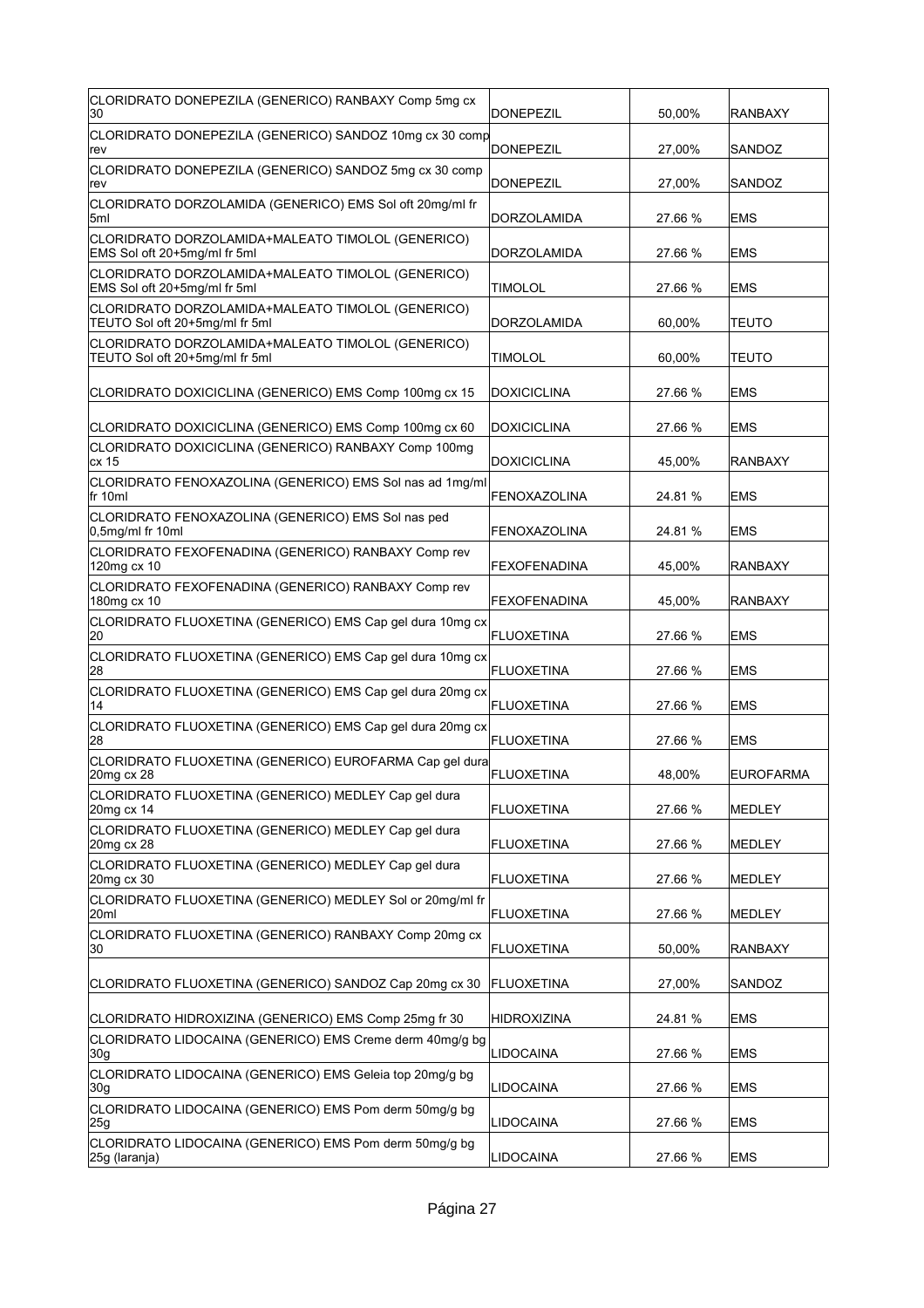| CLORIDRATO METFORMINA (GENERICO) EMS Comp rev 1g cx 30                   | METFORMINA            | 50,00%  | <b>EMS</b>       |
|--------------------------------------------------------------------------|-----------------------|---------|------------------|
| CLORIDRATO METFORMINA (GENERICO) EMS Comp rev 1g cx 90                   | <b>METFORMINA</b>     | 27.66 % | <b>EMS</b>       |
| CLORIDRATO METFORMINA (GENERICO) EMS Comp rev 500mg cx<br>30             | METFORMINA            | 50,00%  | <b>EMS</b>       |
| CLORIDRATO METFORMINA (GENERICO) EMS Comp rev 500mg cx<br>60             | <b>METFORMINA</b>     | 50,00%  | <b>EMS</b>       |
| CLORIDRATO METFORMINA (GENERICO) EMS Comp rev 500mg cx<br>90             | <b>METFORMINA</b>     | 27.66 % | <b>EMS</b>       |
| CLORIDRATO METFORMINA (GENERICO) EMS Comp rev 850mg cx<br>30             | METFORMINA            | 50,00%  | <b>EMS</b>       |
| CLORIDRATO METFORMINA (GENERICO) EMS Comp rev 850mg cx<br>160            | <b>METFORMINA</b>     | 50,00%  | EMS              |
| CLORIDRATO METFORMINA (GENERICO) EMS Comp rev 850mg cx<br>90             | <b>METFORMINA</b>     | 27.66 % | <b>EMS</b>       |
| CLORIDRATO METFORMINA (GENERICO) MEDLEY Comp rev 1g cx<br>30             | <b>IMETFORMINA</b>    | 27.66 % | <b>MEDLEY</b>    |
| CLORIDRATO METFORMINA (GENERICO) MEDLEY Comp rev<br>500mg cx 30          | METFORMINA            | 27.66 % | <b>MEDLEY</b>    |
| CLORIDRATO METFORMINA (GENERICO) MEDLEY Comp rev<br>500mg cx 60          | METFORMINA            | 27.66 % | <b>MEDLEY</b>    |
| CLORIDRATO METFORMINA (GENERICO) MEDLEY Comp rev<br>850mg cx 30          | <b>METFORMINA</b>     | 27.66 % | <b>MEDLEY</b>    |
| CLORIDRATO METFORMINA (GENERICO) MEDLEY Comp rev<br>850mg cx 60          | <b>METFORMINA</b>     | 27.66 % | <b>MEDLEY</b>    |
| CLORIDRATO METFORMINA (GENERICO) RANBAXY Comp rev<br>500mg cx 30         | METFORMINA            | 50,00%  | RANBAXY          |
| CLORIDRATO METFORMINA (GENERICO) RANBAXY Comp rev<br>850mg cx 30         | METFORMINA            | 50,00%  | <b>RANBAXY</b>   |
| CLORIDRATO METFORMINA (GENERICO) RANBAXY Comp rev<br>850mg cx 60         | <b>METFORMINA</b>     | 50,00%  | RANBAXY          |
| CLORIDRATO METFORMINA (GENERICO) TEUTO Comp rev 500mg<br>cx 30           | <b>METFORMINA</b>     | 33.16 % | <b>TEUTO</b>     |
| CLORIDRATO METFORMINA (GENERICO) TEUTO Comp rev 500mg<br>cx 60           | METFORMINA            | 36.77 % | <b>TEUTO</b>     |
| CLORIDRATO METFORMINA (GENERICO) TEUTO Comp rev 850mg<br>cx 30           | <b>METFORMINA</b>     | 15.73 % | <b>TEUTO</b>     |
| CLORIDRATO METFORMINA (GENERICO) TEUTO Comp rev 850mg<br>cx 60           | <b>METFORMINA</b>     | 22.82 % | <b>TEUTO</b>     |
| CLORIDRATO METOCLOPRAMIDA (GENERICO) EMS Sol or 4mg/ml<br>fr 10ml        | METOCLOPRAMIDA        | 60,00%  | <b>EMS</b>       |
| CLORIDRATO METOCLOPRAMIDA (GENERICO) MEDLEY Sol or<br>4mg/ml fr 10ml     | <b>METOCLOPRAMIDA</b> | 24.81%  | MEDLEY           |
| CLORIDRATO METOCLOPRAMIDA (GENERICO) TEUTO Sol or gt<br>4mg/ml fr x 10ml | METOCLOPRAMIDA        | 60,00%  | <b>TEUTO</b>     |
| CLORIDRATO MINOCICLINA (GENERICO) RANBAXY Comp 100mg<br>cx 30            | <b>MINOCICLINA</b>    | 45,00%  | <b>RANBAXY</b>   |
| CLORIDRATO MINOCICLINA (GENERICO) RANBAXY Comp 100mg<br>cx 9             | <b>MINOCICLINA</b>    | 45,00%  | RANBAXY          |
| CLORIDRATO MOXIFLOXACINO (GENERICO) EUROFARMA Comp<br>rev 400mg cx 5     | MOXIFLOXACINO         | 48,00%  | <b>EUROFARMA</b> |
| CLORIDRATO MOXIFLOXACINO (GENERICO) EUROFARMA Comp<br>rev 400mg cx 7     | MOXIFLOXACINO         | 48,00%  | <b>EUROFARMA</b> |
| CLORIDRATO NAFAZOLINA (GENERICO) EMS Sol nas 0,5mg/ml fr<br>30ml         | NAFAZOLINA            | 60,00%  | <b>EMS</b>       |
| CLORIDRATO NAFAZOLINA (GENERICO) MEDLEY Sol nas 0,5mg/ml<br>fr 30ml      | NAFAZOLINA            | 24.81%  | MEDLEY           |
| CLORIDRATO NORTRIPTILINA (GENERICO) EUROFARMA Cap gel<br>dura 25mg cx 30 | NORTRIPTILINA         | 42,00%  | EUROFARMA        |
| CLORIDRATO NORTRIPTILINA (GENERICO) MEDLEY Cap gel dura<br>50mg cx 20    | NORTRIPTILINA         | 27.66 % | MEDLEY           |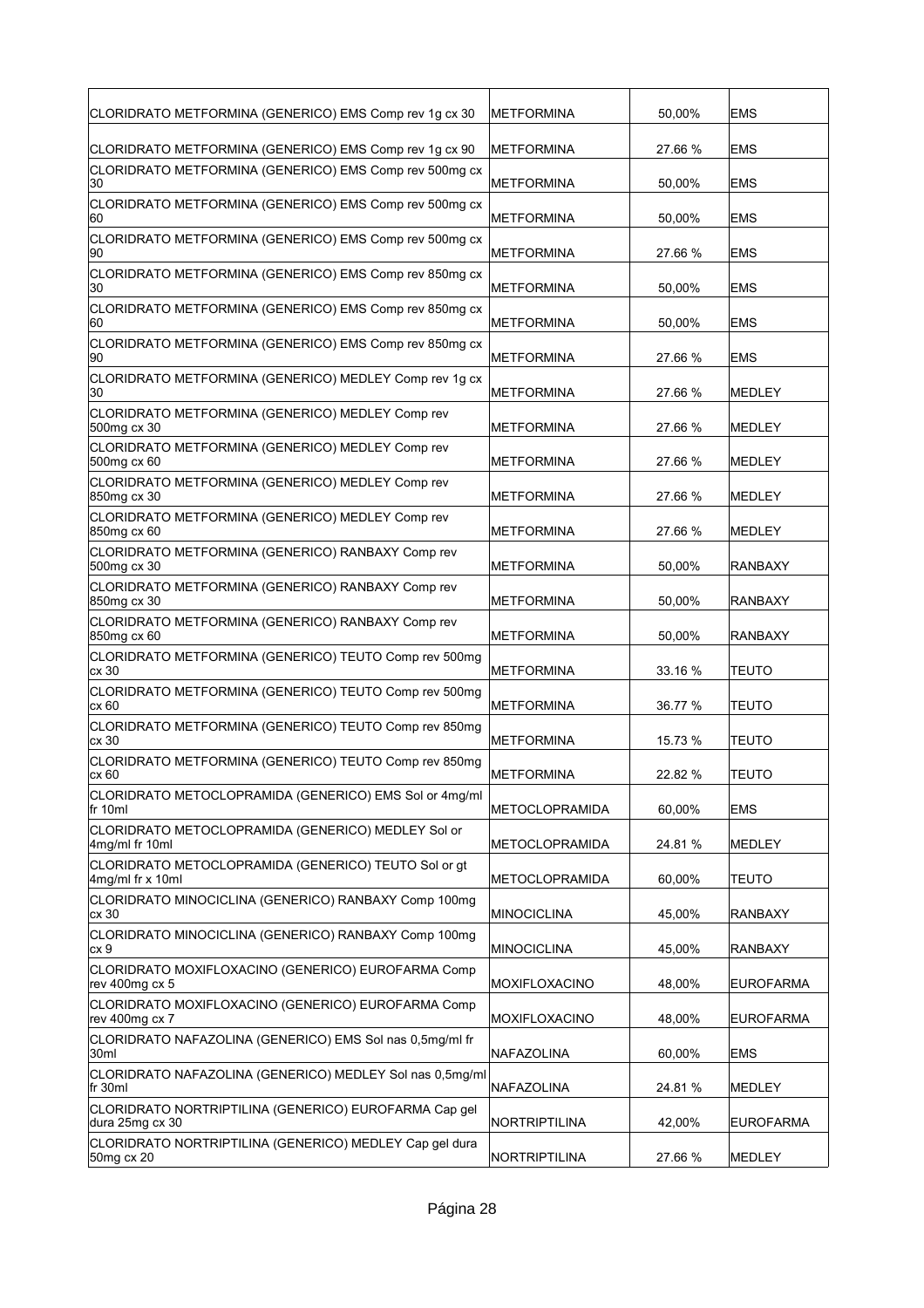| CLORIDRATO NORTRIPTILINA (GENERICO) MEDLEY Cap gel dura<br>50mg cx 30        | NORTRIPTILINA        | 27.66 % | <b>MEDLEY</b>    |
|------------------------------------------------------------------------------|----------------------|---------|------------------|
| CLORIDRATO NORTRIPTILINA (GENERICO) MEDLEY Cap gel dura<br>75mg cx 20        | NORTRIPTILINA        | 27.66 % | <b>MEDLEY</b>    |
| CLORIDRATO NORTRIPTILINA (GENERICO) MEDLEY Cap gel dura<br>75mg cx 30        | NORTRIPTILINA        | 27.66 % | <b>MEDLEY</b>    |
| CLORIDRATO NORTRIPTILINA (GENERICO) RANBAXY Cap gel dura<br>25mg cx 20       | NORTRIPTILINA        | 50,00%  | <b>RANBAXY</b>   |
| CLORIDRATO NORTRIPTILINA (GENERICO) RANBAXY Cap gel dura<br>25mg cx 30       | NORTRIPTILINA        | 50,00%  | <b>RANBAXY</b>   |
| CLORIDRATO NORTRIPTILINA (GENERICO) RANBAXY Cap gel dura<br>50mg cx 30       | NORTRIPTILINA        | 50,00%  | <b>RANBAXY</b>   |
| CLORIDRATO NORTRIPTILINA (GENERICO) RANBAXY Cap gel dura<br>75mg cx 30       | NORTRIPTILINA        | 50,00%  | <b>RANBAXY</b>   |
| CLORIDRATO OXIBUTININA (GENERICO) EMS Xpe 1mg/ml fr 120ml                    | <b>OXIBUTININA</b>   | 24.81 % | EMS              |
| CLORIDRATO OXIMETAZOLINA (GENERICO) EMS Sol nas<br>$0.25$ mg/ml fr 20ml      | OXIMETAZOLINA        | 24.81 % | <b>EMS</b>       |
| CLORIDRATO OXIMETAZOLINA (GENERICO) EMS Sol nas 0,5mg/ml<br>lfr 30ml         | OXIMETAZOLINA        | 24.81 % | <b>EMS</b>       |
| CLORIDRATO OXIMETAZOLINA (GENERICO) TEUTO Sol nas ad<br>$0,25$ mg/ml fr 20ml | <b>OXIMETAZOLINA</b> | 45,00%  | <b>TEUTO</b>     |
| CLORIDRATO OXIMETAZOLINA (GENERICO) TEUTO Sol nas ad<br>$0,5$ mg/ml fr 30ml  | OXIMETAZOLINA        | 45.28 % | <b>TEUTO</b>     |
| CLORIDRATO PAROXETINA (GENERICO) EMS Comp rev 20mg 2bl x<br>10               | <b>PAROXETINA</b>    | 27.66 % | <b>EMS</b>       |
| CLORIDRATO PAROXETINA (GENERICO) EMS Comp rev 20mg 2bl x<br>15               | PAROXETINA           | 27.66 % | <b>EMS</b>       |
| CLORIDRATO PAROXETINA (GENERICO) EMS Comp rev 30mg cx 2<br>bl x 15           | <b>PAROXETINA</b>    | 27.66 % | <b>EMS</b>       |
| CLORIDRATO PAROXETINA (GENERICO) EUROFARMA Comp rev<br>20mg cx 30            | PAROXETINA           | 48,00%  | <b>EUROFARMA</b> |
| CLORIDRATO PAROXETINA (GENERICO) MEDLEY Comp rev 20mg                        |                      |         |                  |
| cx 20                                                                        | PAROXETINA           | 27.66 % | <b>MEDLEY</b>    |
| CLORIDRATO PAROXETINA (GENERICO) MEDLEY Comp rev 20mg<br>cx 30               | <b>PAROXETINA</b>    | 27.66 % | <b>MEDLEY</b>    |
| CLORIDRATO PAROXETINA (GENERICO) RANBAXY Comp rev 20mg<br>cx 20              | <b>PAROXETINA</b>    | 50,00%  | <b>RANBAXY</b>   |
| CLORIDRATO PAROXETINA (GENERICO) RANBAXY Comp rev 20mg<br>cx 30              | PAROXETINA           | 50.00%  | RANBAXY          |
| CLORIDRATO PAROXETINA (GENERICO) TEUTO Comp rev 20mg x<br>30                 | PAROXETINA           | 60,00%  | TEUTO            |
| CLORIDRATO PROMETAZINA (GENERICO) TEUTO Comp rev 25mg<br>cx 20               | PROMETAZINA          | 60,00%  | TEUTO            |
| CLORIDRATO PROMETAZINA (GENERICO) TEUTO Creme derm<br>20mg/g bg 30g          | PROMETAZINA          | 25.83 % | <b>TEUTO</b>     |
| CLORIDRATO PROPAFENONA (GENERICO) EUROFARMA Comp rev<br>300mg cx 30          | PROPAFENONA          | 28,00%  | <b>EUROFARMA</b> |
| CLORIDRATO PROPAFENONA (GENERICO) EUROFARMA Comp rev<br>300mg cx 60          | PROPAFENONA          | 28,00%  | EUROFARMA        |
| CLORIDRATO PROPRANOLOL (GENERICO) MEDLEY Comp 10mg cx<br>30                  | PROPRANOLOL          | 27.66 % | MEDLEY           |
| CLORIDRATO PROPRANOLOL (GENERICO) MEDLEY Comp 40mg cx<br>30                  | PROPRANOLOL          | 27.66 % | MEDLEY           |
| CLORIDRATO PROPRANOLOL (GENERICO) MEDLEY Comp 80mg cx<br>30                  | PROPRANOLOL          | 27.66 % | MEDLEY           |
| CLORIDRATO PROPRANOLOL (GENERICO) TEUTO Comp 40mg cx<br>30                   | PROPRANOLOL          | 41.29 % | <b>TEUTO</b>     |
| CLORIDRATO PROPRANOLOL (GENERICO) TEUTO Comp 40mg cx<br>40                   | PROPRANOLOL          | 45,00%  | <b>TEUTO</b>     |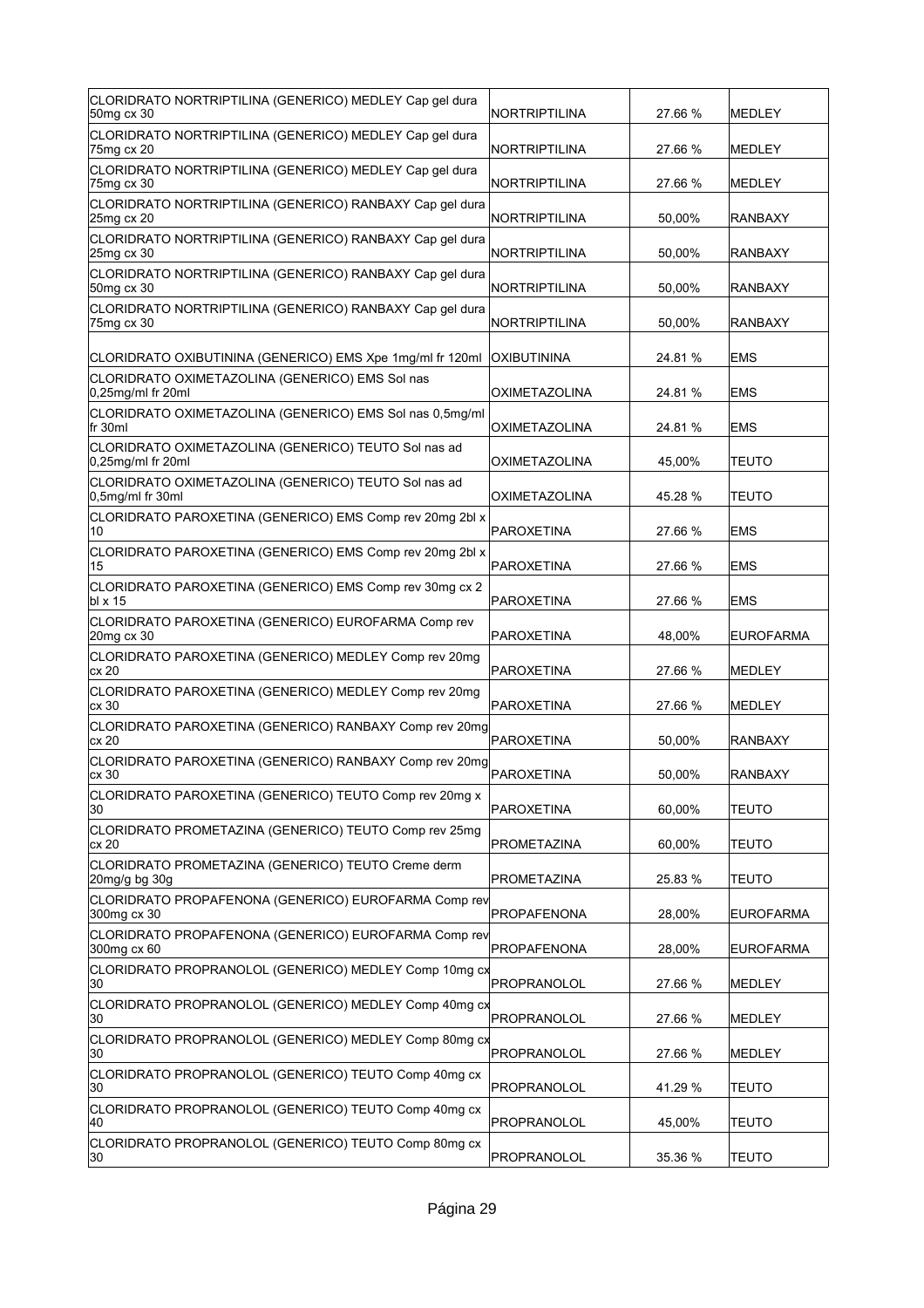| CLORIDRATO RANITIDINA (GENERICO) EMS Comp rev 150mg cx 10 RANITIDINA       |                    | 27.66 % | <b>EMS</b>                 |
|----------------------------------------------------------------------------|--------------------|---------|----------------------------|
| CLORIDRATO RANITIDINA (GENERICO) EMS Comp rev 150mg cx 20 RANITIDINA       |                    | 27.66 % | <b>EMS</b>                 |
| CLORIDRATO RANITIDINA (GENERICO) EMS Comp rev 300mg cx 10 RANITIDINA       |                    | 27.66 % | <b>EMS</b>                 |
| CLORIDRATO RANITIDINA (GENERICO) EMS Comp rev 300mg cx 20 RANITIDINA       |                    | 27.66 % | <b>EMS</b>                 |
| CLORIDRATO RANITIDINA (GENERICO) EMS Xpe 150mg/10ml fr<br>120ml            | RANITIDINA         | 27.66 % | <b>EMS</b>                 |
| CLORIDRATO RANITIDINA (GENERICO) MEDLEY Comp rev 150mg<br>cx 10            | <b>RANITIDINA</b>  | 27.66 % | <b>MEDLEY</b>              |
| CLORIDRATO RANITIDINA (GENERICO) MEDLEY Comp rev 150mg<br>lcx 20           | RANITIDINA         | 27.66 % | <b>MEDLEY</b>              |
| CLORIDRATO RANITIDINA (GENERICO) MEDLEY Comp rev 300mg<br>lcx 10           | RANITIDINA         | 27.66 % | <b>MEDLEY</b>              |
| CLORIDRATO RANITIDINA (GENERICO) MEDLEY Comp rev 300mg<br>cx <sub>20</sub> | <b>RANITIDINA</b>  | 27.66 % | <b>MEDLEY</b>              |
| CLORIDRATO RANITIDINA (GENERICO) TEUTO Comp rev 150mg cx<br>10             | RANITIDINA         | 60,00%  | <b>TEUTO</b>               |
| CLORIDRATO RANITIDINA (GENERICO) TEUTO Comp rev 150mg<br>env 20            | RANITIDINA         | 60,00%  | <b>TEUTO</b>               |
| CLORIDRATO RANITIDINA (GENERICO) TEUTO Comp rev 300mg cx<br>10             | <b>RANITIDINA</b>  | 45,00%  | <b>TEUTO</b>               |
| CLORIDRATO RANITIDINA (GENERICO) TEUTO Comp rev 300mg cx<br>20             | <b>RANITIDINA</b>  | 60,00%  | <b>TEUTO</b>               |
| CLORIDRATO SERTRALINA (GENERICO) AUROBINDO PHARMA<br>Comp rev 50mg cx 30   | SERTRALINA         | 60,00%  | <b>AUROBINDO</b><br>PHARMA |
| CLORIDRATO SERTRALINA (GENERICO) EMS Comp rev 100mg cx<br>14               | SERTRALINA         | 27.66 % | <b>EMS</b>                 |
| CLORIDRATO SERTRALINA (GENERICO) EMS Comp rev 50mg cx 20 SERTRALINA        |                    | 27.66 % | <b>EMS</b>                 |
| CLORIDRATO SERTRALINA (GENERICO) EMS Comp rev 50mg cx 28 SERTRALINA        |                    | 27.66 % | <b>EMS</b>                 |
| CLORIDRATO SERTRALINA (GENERICO) EUROFARMA Comp rev<br>100mg cx 30         | SERTRALINA         | 48.00%  | <b>EUROFARMA</b>           |
| CLORIDRATO SERTRALINA (GENERICO) EUROFARMA Comp rev<br>25mg cx 30          | <b>SERTRALINA</b>  | 48,00%  | <b>EUROFARMA</b>           |
| CLORIDRATO SERTRALINA (GENERICO) EUROFARMA Comp rev<br>50mg cx 30          | SERTRALINA         | 48,00%  | <b>EUROFARMA</b>           |
| CLORIDRATO SERTRALINA (GENERICO) MEDLEY Comp rev 50mg<br>cx 30             | <b>SERTRALINA</b>  | 27.66 % | <b>MEDLEY</b>              |
| CLORIDRATO SERTRALINA (GENERICO) RANBAXY Comp rev 50mg<br>cx30             | <b>SERTRALINA</b>  | 50,00%  | RANBAXY                    |
| CLORIDRATO SERTRALINA (GENERICO) SANDOZ Comp 50mg cx<br>30                 | SERTRALINA         | 27,00%  | SANDOZ                     |
| CLORIDRATO SIBUTRAMINA (GENERICO) EMS Cap gel dura 10mg<br>cx 30           | SIBUTRAMINA        | 24.81%  | EMS                        |
| CLORIDRATO SIBUTRAMINA (GENERICO) EMS Cap gel dura 15mg<br>cx 30           | SIBUTRAMINA        | 24.81 % | EMS                        |
| CLORIDRATO SIBUTRAMINA (GENERICO) EUROFARMA Cap gel<br>dura 10mg cx 30     | SIBUTRAMINA        | 63,00%  | <b>EUROFARMA</b>           |
| CLORIDRATO SIBUTRAMINA (GENERICO) EUROFARMA Cap gel<br>dura 15mg cx 30     | SIBUTRAMINA        | 63,00%  | EUROFARMA                  |
| CLORIDRATO SIBUTRAMINA (GENERICO) MEDLEY Cap gel dura<br>10mg cx 10        | <b>SIBUTRAMINA</b> | 24.81%  | MEDLEY                     |
| CLORIDRATO SIBUTRAMINA (GENERICO) MEDLEY Cap gel dura<br>10mg cx 30        | SIBUTRAMINA        | 24.81%  | MEDLEY                     |
| CLORIDRATO SIBUTRAMINA (GENERICO) MEDLEY Cap gel dura<br>15mg cx 10        | SIBUTRAMINA        | 24.81%  | MEDLEY                     |
| CLORIDRATO SIBUTRAMINA (GENERICO) MEDLEY Cap gel dura<br>15mg cx 30        | SIBUTRAMINA        | 24.81 % | MEDLEY                     |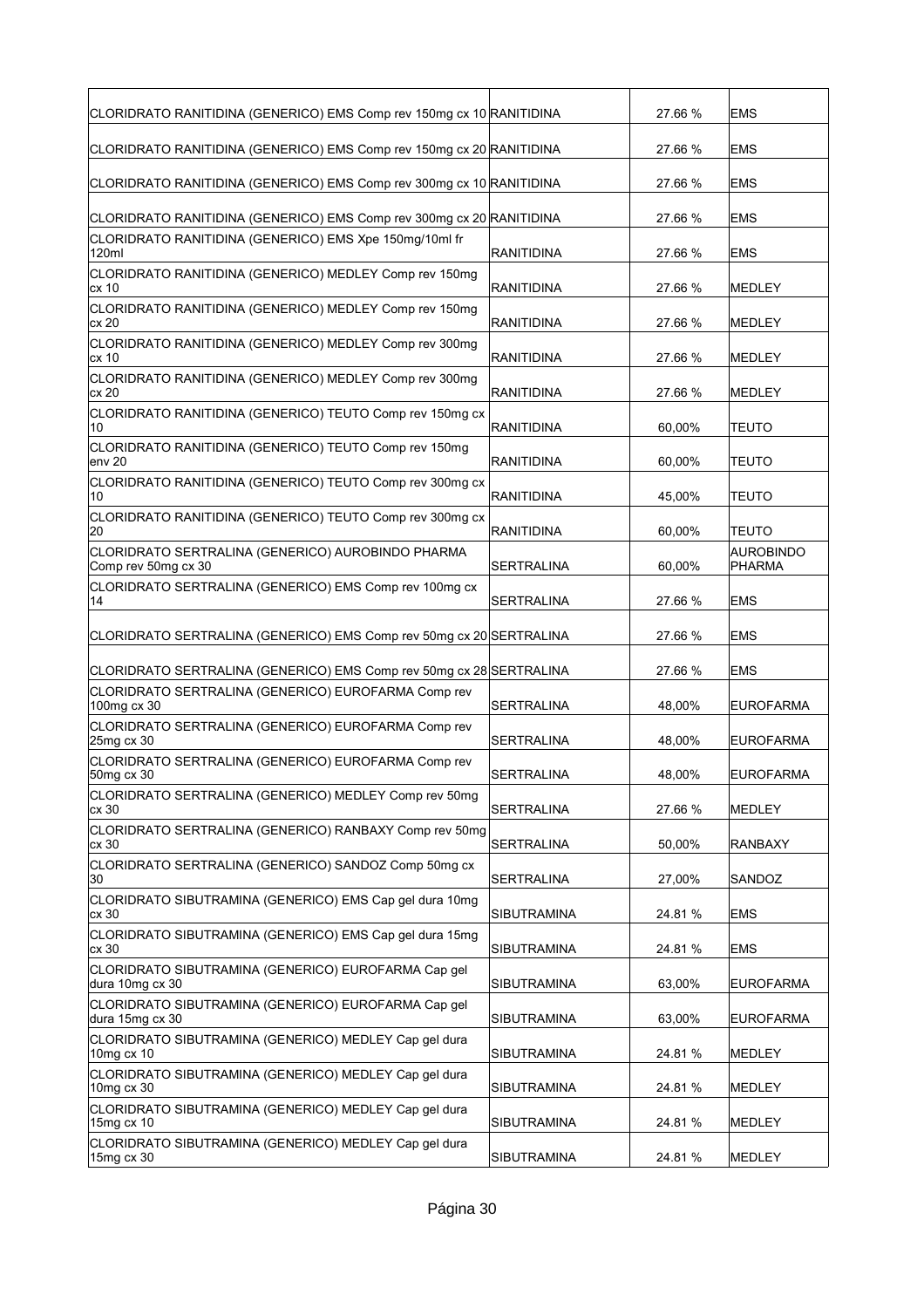| CLORIDRATO SOTALOL (GENERICO) SANDOZ Comp 160mg cx 20                                                              | SOTALOL                     | 42.00%            | SANDOZ                 |
|--------------------------------------------------------------------------------------------------------------------|-----------------------------|-------------------|------------------------|
| CLORIDRATO TERBINAFINA (GENERICO) EMS Comp 250mg cx 14                                                             | TERBINAFINA                 | 27.66 %           | <b>EMS</b>             |
| CLORIDRATO TERBINAFINA (GENERICO) EMS Comp 250mg cx 28                                                             | TERBINAFINA                 | 27.66 %           | <b>EMS</b>             |
| CLORIDRATO TERBINAFINA (GENERICO) EMS Comp 250mg cx 90                                                             | TERBINAFINA                 | 27.66 %           | <b>EMS</b>             |
| CLORIDRATO TERBINAFINA (GENERICO) EMS Creme 10mg/g tb 20g TERBINAFINA                                              |                             | 24.81 %           | <b>EMS</b>             |
| CLORIDRATO TERBINAFINA (GENERICO) EMS Sol top 10mg/ml fr<br>30ml                                                   | TERBINAFINA                 | 24.81 %           | <b>EMS</b>             |
| CLORIDRATO TERBINAFINA (GENERICO) EMS Sol top spray<br>10mg/ml fr 30 ml                                            | TERBINAFINA                 | 24.81 %           | <b>EMS</b>             |
| CLORIDRATO TERBINAFINA (GENERICO) MEDLEY Comp 125mg cx<br>14                                                       | TERBINAFINA                 | 27.66 %           | MEDLEY                 |
| CLORIDRATO TERBINAFINA (GENERICO) MEDLEY Comp 250mg cx<br>14                                                       | <b>TERBINAFINA</b>          | 27.66 %           | <b>MEDLEY</b>          |
| CLORIDRATO TERBINAFINA (GENERICO) MEDLEY Comp 250mg cx<br>28                                                       | <b>TERBINAFINA</b>          | 27.66 %           | <b>MEDLEY</b>          |
| CLORIDRATO TERBINAFINA (GENERICO) MEDLEY Comp 250mg cx                                                             | TERBINAFINA                 | 27.66 %           | <b>MEDLEY</b>          |
| CLORIDRATO TERBINAFINA (GENERICO) MEDLEY Crem derm<br>10mg/g bg 20g                                                | <b>TERBINAFINA</b>          | 24.81 %           | MEDLEY                 |
| CLORIDRATO TERBINAFINA (GENERICO) TEUTO Comp 250mg cx<br>28                                                        | <b>TERBINAFINA</b>          | 60,00%            | <b>TEUTO</b>           |
| CLORIDRATO TERBINAFINA (GENERICO) TEUTO Crem derm<br>10mg/g bg 20g                                                 | TERBINAFINA                 | 60,00%            | TEUTO                  |
| CLORIDRATO TETRACICLINA (GENERICO) TEUTO Cap 500mg bl 8                                                            | TETRACICLINA                | 35.44 %           | TEUTO                  |
| CLORIDRATO TETRACICLINA+ANFOTERICINA B (GENERICO) EMS<br>Creme vag 25+12,5mg/g bg 45g + 10 aplic                   | ANFOTERICINA B              | 24.81 %           | <b>EMS</b>             |
| CLORIDRATO TETRACICLINA+ANFOTERICINA B (GENERICO) EMS<br>Creme vag 25+12,5mg/g bg 45g + 10 aplic                   | TETRACICLINA                | 24.81 %           | <b>EMS</b>             |
|                                                                                                                    |                             |                   |                        |
| CLORIDRATO TETRACICLINA+ANFOTERICINA B (GENERICO)<br>MEDLEY Creme vag 25+12,5mg/g bg 45g + 10 aplic                | <b>ANFOTERICINA B</b>       | 24.81 %           | <b>MEDLEY</b>          |
| CLORIDRATO TETRACICLINA+ANFOTERICINA B (GENERICO)<br>MEDLEY Creme vag 25+12,5mg/g bg 45g + 10 aplic                | <b>TETRACICLINA</b>         | 24.81 %           | <b>MEDLEY</b>          |
| CLORIDRATO TICLOPIDINA (GENERICO) EMS Comp rev 250mg cx                                                            |                             |                   |                        |
| 20<br>CLORIDRATO TICLOPIDINA (GENERICO) EMS Comp rev 250mg cx                                                      | TICLOPIDINA                 | 27.66 %           | <b>EMS</b>             |
| 60<br>CLORIDRATO TICLOPIDINA (GENERICO) MEDLEY Comp rev 250mg                                                      | <b>TICLOPIDINA</b>          | 27.66 %           | <b>EMS</b>             |
| cx 20<br>CLORIDRATO TICLOPIDINA (GENERICO) MEDLEY Comp rev 250mg                                                   | <b>TICLOPIDINA</b>          | 27.66 %           | MEDLEY                 |
| cx 30<br>CLORIDRATO TICLOPIDINA (GENERICO) TEUTO Comp rev 250mg                                                    | <b>TICLOPIDINA</b>          | 27.66 %           | MEDLEY                 |
| cx 30                                                                                                              | TICLOPIDINA<br>TIZANIDINA   | 60,00%            | TEUTO                  |
| CLORIDRATO TIZANIDINA (GENERICO) RANBAXY Comp 2mg cx 20                                                            |                             | 45,00%            | <b>RANBAXY</b>         |
| CLORIDRATO TIZANIDINA (GENERICO) RANBAXY Comp 2mg cx 30<br>CLORIDRATO TRAMADOL (GENERICO) EMS Cap gel dura 50mg cx | TIZANIDINA                  | 45,00%            | RANBAXY                |
| 10<br>CLORIDRATO TRAMADOL (GENERICO) EUROFARMA Cap 50mg cx                                                         | <b>TRAMADOL</b>             | 27.66 %           | <b>EMS</b>             |
| 10<br>CLORIDRATO TRAMADOL (GENERICO) EUROFARMA Sol or                                                              | TRAMADOL                    | 48,00%            | <b>EUROFARMA</b>       |
| 100mg/ml fr got 10ml<br>CLORIDRATO TRAMADOL (GENERICO) MEDLEY Cap gel dura 50mg                                    | TRAMADOL                    | 48,00%            | <b>EUROFARMA</b>       |
| cx 10<br>CLORIDRATO TRAMADOL (GENERICO) TEUTO Cap gel dura 50mg<br>cx 10                                           | TRAMADOL<br><b>TRAMADOL</b> | 27.66 %<br>60,00% | MEDLEY<br><b>TEUTO</b> |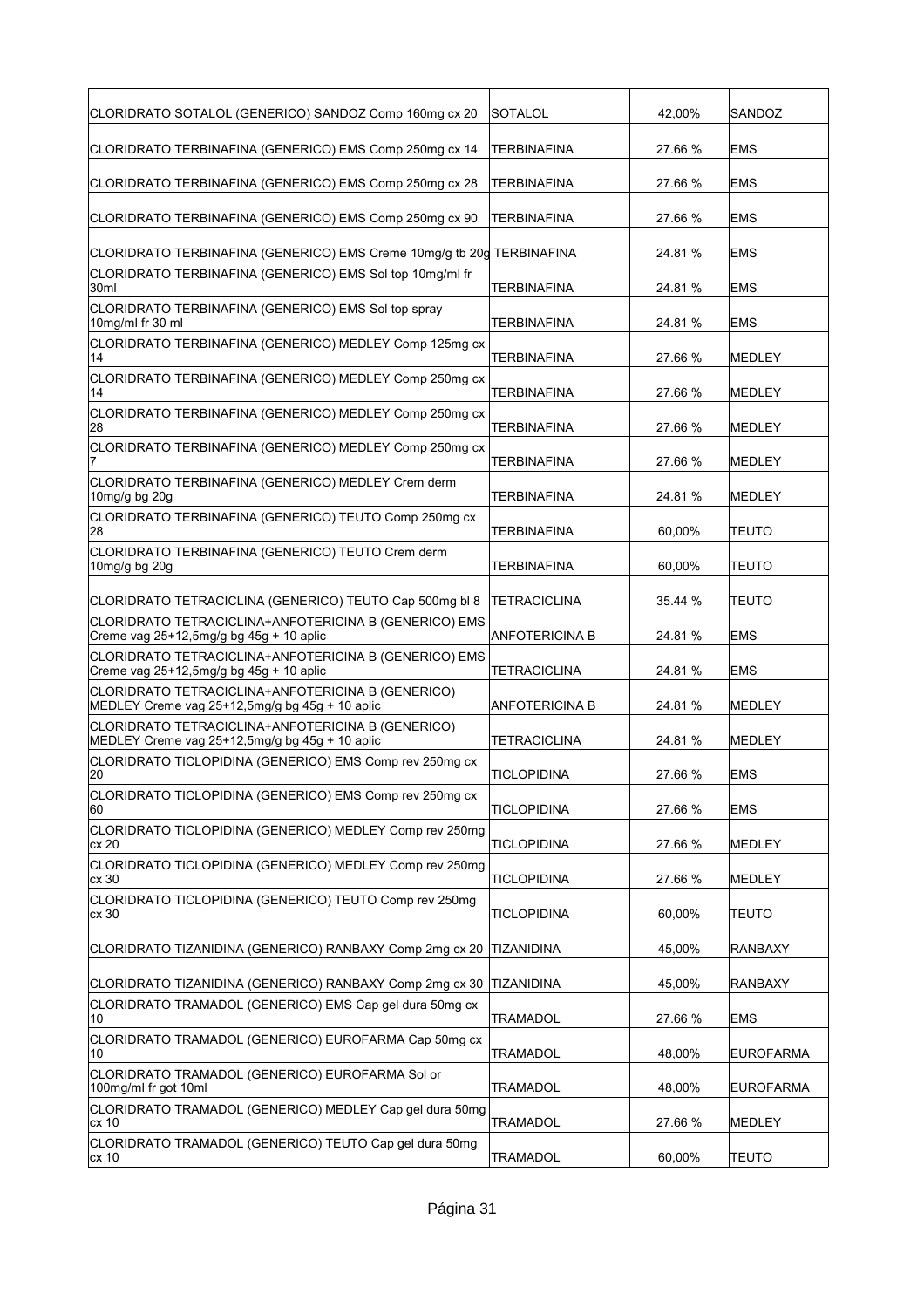| CLORIDRATO VENLAFAXINA (GENERICO) EMS Cap gel dura 150mg<br>lcx 14                   | VENLAFAXINA         | 27.66 % | EMS             |
|--------------------------------------------------------------------------------------|---------------------|---------|-----------------|
| CLORIDRATO VENLAFAXINA (GENERICO) EMS Cap gel dura 150mg<br>cx 2bl x 15              | VENLAFAXINA         | 27.66 % | <b>EMS</b>      |
| CLORIDRATO VENLAFAXINA (GENERICO) MEDLEY Cap 150mg cx<br>30                          | VENLAFAXINA         | 27.66 % | <b>MEDLEY</b>   |
| CLORIDRATO VENLAFAXINA (GENERICO) MEDLEY Cap 37,5mg cx<br>15                         | VENLAFAXINA         | 27.66 % | <b>MEDLEY</b>   |
| CLORIDRATO VENLAFAXINA (GENERICO) MEDLEY Cap 37,5mg cx<br>30                         | VENLAFAXINA         | 27.66 % | <b>MEDLEY</b>   |
| CLORIDRATO VENLAFAXINA (GENERICO) MEDLEY Cap 37,5mg cx                               | VENLAFAXINA         | 27.66 % | <b>MEDLEY</b>   |
| CLORIDRATO VENLAFAXINA (GENERICO) MEDLEY Cap 75mg cx 15 VENLAFAXINA                  |                     | 27.66 % | <b>MEDLEY</b>   |
| CLORIDRATO VENLAFAXINA (GENERICO) MEDLEY Cap 75mg cx 30 VENLAFAXINA                  |                     | 27.66 % | <b>MEDLEY</b>   |
| CLORIDRATO VENLAFAXINA (GENERICO) MEDLEY Cap gel dura<br>150mg cx 15                 | VENLAFAXINA         | 27.66 % | <b>MEDLEY</b>   |
| CLORIDRATO VENLAFAXINA (GENERICO) RANBAXY Comp 37,5mg<br>lcx 28                      | VENLAFAXINA         | 45,00%  | <b>RANBAXY</b>  |
| CLORIDRATO VENLAFAXINA (GENERICO) RANBAXY Comp 75mg cx<br>28                         | VENLAFAXINA         | 45,00%  | <b>RANBAXY</b>  |
| CLORIDRATO VERAPAMIL (GENERICO) EMS Comp rev 80mg cx 30                              | VERAPAMIL           | 27.66 % | <b>EMS</b>      |
| CLORIDRATO VERAPAMIL (GENERICO) EMS Comp rev 80mg cx 90                              | VERAPAMIL           | 27.66 % | <b>EMS</b>      |
| CLORIDRATO VERAPAMIL (GENERICO) SANDOZ Comp rev 120mg<br>cx 20                       | VERAPAMIL           | 37,00%  | SANDOZ          |
| CLORIDRATO VERAPAMIL (GENERICO) SANDOZ Comp rev 240mg<br>cx 30                       | VERAPAMIL           | 37,00%  | SANDOZ          |
| CLORIDRATO VERAPAMIL (GENERICO) TEUTO Comp rev 80mg cx<br>30                         | VERAPAMIL           | 60,00%  | TEUTO           |
| CLORTALIDONA (GENERICO) EMS Comp 12,5mg cx 60                                        | CLORTALIDONA        | 27.66 % | <b>EMS</b>      |
| CLORTALIDONA (GENERICO) EMS Comp 12,5mg cx 90                                        | CLORTALIDONA        | 27.66 % | <b>EMS</b>      |
| CLORTALIDONA (GENERICO) EMS Comp 25mg cx 60                                          | <b>CLORTALIDONA</b> | 27.66 % | <b>EMS</b>      |
| CLORTALIDONA (GENERICO) EMS Comp 50mg cx 30                                          | CLORTALIDONA        | 27.66 % | <b>EMS</b>      |
| CLORTALIDONA (GENERICO) EMS Comp 50mg cx 90                                          | CLORTALIDONA        | 27.66 % | <b>EMS</b>      |
| CLOTREN Creme derm 10mg/g bg 50g                                                     | <b>CLOTRIMAZOL</b>  | 45,00%  | <b>TEUTO</b>    |
| CLOTRIGEL 20mg bg + 3 aplic                                                          | <b>CLOTRIMAZOL</b>  | 27.66 % | <b>GLENMARK</b> |
| CLOTRIMAZOL (GENERICO) EMS Creme derm 10mg/g bg 20g                                  | <b>CLOTRIMAZOL</b>  | 24.81%  | <b>EMS</b>      |
| CLOTRIMAZOL (GENERICO) EMS Creme vag 10mg/g bg 35g + 6 aplic CLOTRIMAZOL             |                     | 24.81 % | <b>EMS</b>      |
| CLOTRIMAZOL (GENERICO) MEDLEY Creme derm 10mg/g bg 20g                               | <b>CLOTRIMAZOL</b>  | 24.81 % | <b>MEDLEY</b>   |
| CLOTRIMAZOL (GENERICO) MEDLEY Creme vag 10mg/g bg 35g +<br>aplic                     | <b>CLOTRIMAZOL</b>  | 24.81%  | <b>MEDLEY</b>   |
| CLOTRIMAZOL (GENERICO) MEDLEY Creme vag 20mg/g bg 20g +<br>∣aplic                    | <b>CLOTRIMAZOL</b>  | 24.81%  | <b>MEDLEY</b>   |
| CLOTRIMAZOL (GENERICO) TEUTO Creme derm 10mg bg 20g                                  | <b>CLOTRIMAZOL</b>  | 54.04 % | <b>TEUTO</b>    |
| CLOTRIMAZOL (GENERICO) TEUTO Creme derm 10mg/g 50g                                   | <b>CLOTRIMAZOL</b>  | 55.11 % | TEUTO           |
| CLOTRIMAZOL+ACETATO DEXAMETASONA (GENERICO) EMS<br>Creme derm 10+0,4mg/g derm bg 40g | <b>CLOTRIMAZOL</b>  | 24.81%  | <b>EMS</b>      |
|                                                                                      |                     |         |                 |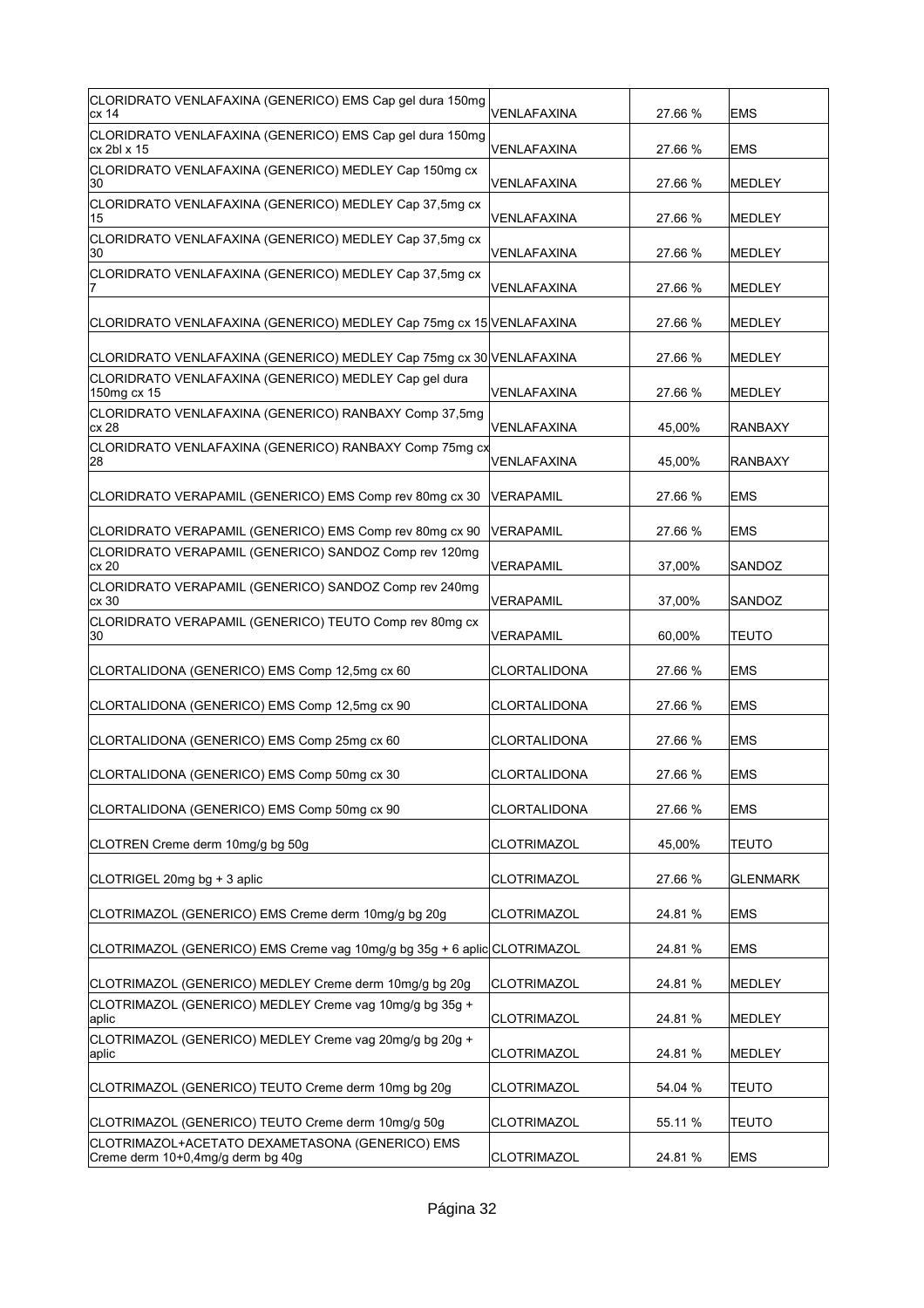| CLOTRIMAZOL+ACETATO DEXAMETASONA (GENERICO) EMS<br>Creme derm 10+0,4mg/g derm bg 40g    | DEXAMETASONA                 | 24.81 % | <b>EMS</b>      |
|-----------------------------------------------------------------------------------------|------------------------------|---------|-----------------|
| CLOTRIMAZOL+ACETATO DEXAMETASONA (GENERICO) MEDLEY<br>Creme derm 10+0,4mg/g derm bg 40g | <b>CLOTRIMAZOL</b>           | 24.81 % | MEDLEY          |
| CLOTRIMAZOL+ACETATO DEXAMETASONA (GENERICO) MEDLEY<br>Creme derm 10+0,4mg/g derm bg 40g | <b>DEXAMETASONA</b>          | 24.81 % | MEDLEY          |
| CLOXAZOLAM (GENERICO) SANDOZ Comp 1mg cx 30                                             | CLOXAZOLAM                   | 17,00%  | SANDOZ          |
| CLOXAZOLAM (GENERICO) SANDOZ Comp 2mg cx 30                                             | CLOXAZOLAM                   | 17,00%  | SANDOZ          |
| CO-PRESSOTEC Comp 10+25mg cx 30                                                         | <b>ENALAPRIL</b>             | 57.67 % | TEUTO           |
| CO-PRESSOTEC Comp 10+25mg cx 30                                                         | <b>HIDROCLOROTIAZIDA</b>     | 57.67 % | TEUTO           |
| CO-PRESSOTEC Comp 20+12,5mg cx 30                                                       | <b>ENALAPRIL</b>             | 60,00%  | TEUTO           |
| CO-PRESSOTEC Comp 20+12,5mg cx 30                                                       | <b>HIDROCLOROTIAZIDA</b>     | 60,00%  | TEUTO           |
| COBAVITAL Comp 1+4mg cx 16                                                              | <b>CIPROEPTADINA</b>         | 10,00%  | ABBOTT          |
| COBAVITAL Comp 1+4mq cx 16                                                              | <b>COBAMAMIDA</b>            | 10,00%  | <b>ABBOTT</b>   |
| COBAVITAL Xpe 1+4mg/5ml fr 100ml                                                        | <b>CIPROEPTADINA</b>         | 10,00%  | ABBOTT          |
| COBAVITAL Xpe 1+4mg/5ml fr 100ml                                                        | <b>COBAMAMIDA</b>            | 10,00%  | <b>ABBOTT</b>   |
| CODATEN Comp rev 50+50mg cx 10                                                          | <b>CODEINA</b>               | 30,00%  | <b>NOVARTIS</b> |
| CODATEN Comp rev 50+50mg cx 10                                                          | <b>DICLOFENACO</b><br>SODICO | 30,00%  | <b>NOVARTIS</b> |
| CODATEN Comp rev 50+50mg cx 20                                                          | <b>CODEINA</b>               | 30,00%  | <b>NOVARTIS</b> |
| CODATEN Comp rev 50+50mg cx 20                                                          | <b>DICLOFENACO</b><br>SODICO | 30,00%  | <b>NOVARTIS</b> |
| COLPATRIN Creme vag 100mg+20mui/g bg 50g+aplic                                          | <b>METRONIDAZOL</b>          | 60,00%  | <b>TEUTO</b>    |
| COLPATRIN Creme vag 100mg+20mui/g bg 50g+aplic                                          | <b>NISTATINA</b>             | 60,00%  | TEUTO           |
| COLPATRIN Creme vag 100mg+20mui/g bg 50g+aplic                                          | <b>UREIA</b>                 | 60.00%  | <b>TEUTO</b>    |
| CORDIL Comp 60mg cx 50                                                                  | <b>DILTIAZEM</b>             | 60,00%  | <b>TEUTO</b>    |
| CREON Caps gel dura 150mg/10MUI cx 30                                                   | <b>PANCREATINA</b>           | 10,00%  | <b>ABBOTT</b>   |
| CREON Caps gel dura 300mg/25MUI cx 30                                                   | <b>PANCREATINA</b>           | 10,00%  | <b>ABBOTT</b>   |
| DALSY Comp rev 200mg bl 12                                                              | <b>IBUPROFENO</b>            | 10,00%  | <b>ABBOTT</b>   |
| DALSY Comp rev 400mg bl 10 al pvc/pdvc                                                  | <b>IBUPROFENO</b>            | 10,00%  | <b>ABBOTT</b>   |
| DALSY Comp rev 600mg bl 10                                                              | <b>IBUPROFENO</b>            | 10,00%  | ABBOTT          |
| DALSY Sol or 200mg/ml gts fr x 15ml                                                     | <b>IBUPROFENO</b>            | 10,00%  | ABBOTT          |
| DALSY Sus or 20mg/ml fr 100ml + ser dos                                                 | <b>IBUPROFENO</b>            | 10,00%  | <b>ABBOTT</b>   |
| DDAVP Comp 0,1mg cx 30                                                                  | <b>DESMOPRESSINA</b>         | 10,00%  | FERRING         |
| DDAVP Comp 0,2mg cx 30                                                                  | <b>DESMOPRESSINA</b>         | 10,00%  | FERRING         |
| DDAVP HEMO solc inj 15mcg cx 10 amp x 1ml (hosp)                                        | <b>DESMOPRESSINA</b>         | 10,00%  | FERRING         |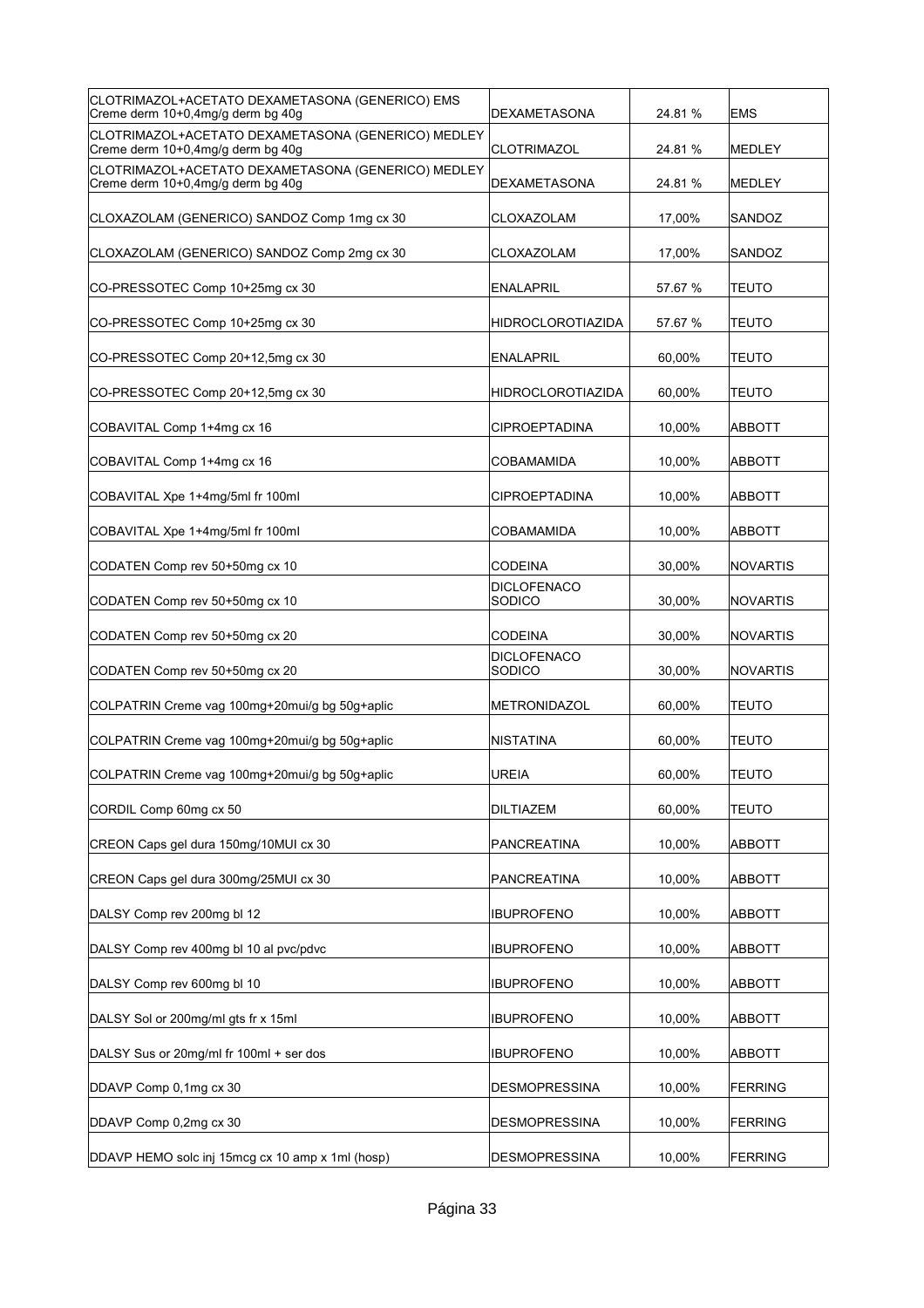| DDAVP Solc inj 4mcg/ml cart 10.1ml (hosp)          | <b>DESMOPRESSINA</b>    | 10,00%  | <b>FERRING</b>      |
|----------------------------------------------------|-------------------------|---------|---------------------|
| DDAVP Solc nas 0,1mg/ml fr 2,5ml 2 aplic           | <b>DESMOPRESSINA</b>    | 10,00%  | FERRING             |
| DDAVP Spray nas 0,1mg/ml fr 2,5ml                  | <b>DESMOPRESSINA</b>    | 10,00%  | <b>FERRING</b>      |
| DEFLAZACORTE (GENERICO) EMS Comp 30mg cx 10        | DEFLAZACORT             | 27.66 % | <b>EMS</b>          |
| DEFLAZACORTE (GENERICO) EMS Comp 30mg cx 90        | <b>DEFLAZACORT</b>      | 27.66 % | <b>EMS</b>          |
| DEFLAZACORTE (GENERICO) EMS Comp 6mg cx 20         | <b>DEFLAZACORT</b>      | 27.66 % | <b>EMS</b>          |
| DEFLAZACORTE (GENERICO) EMS Comp 6mg cx 90         | DEFLAZACORT             | 27.66 % | <b>EMS</b>          |
| DELTACID Loc 0,2mg/ml x 100ml                      | DELTAMETRINA            | 10,00%  | SOLVAY FARMA        |
| DELTACID Shampoo 0,2mg/ml x 100ml                  | DELTAMETRINA            | 10,00%  | <b>SOLVAY FARMA</b> |
| DEPACON Sol inj 100mg/ml 10fa x 5ml (hosp)         | VALPROATO               | 10,00%  | ABBOTT              |
| DEPAKENE Cap 250mg fr 25                           | VALPROATO               | 10,00%  | ABBOTT              |
| DEPAKENE Cap 250mg fr 50                           | VALPROATO               | 10,00%  | ABBOTT              |
| DEPAKENE Comp 300mg fr 25                          | VALPROATO               | 10,00%  | <b>ABBOTT</b>       |
| DEPAKENE Comp 500mg fr 50                          | VALPROATO               | 10,00%  | ABBOTT              |
| DEPAKENE Xpe 50mg/ml fr 100ml                      | VALPROATO               | 10,00%  | ABBOTT              |
| DEPAKOTE Comp rev 250mg cx 30                      | <b>DIVALPROATO</b>      | 10,00%  | <b>ABBOTT</b>       |
| DEPAKOTE Comp rev 500mg cx 30                      | <b>DIVALPROATO</b>      | 10,00%  | ABBOTT              |
| DEPAKOTE ER Comp rev lib prol 250mg cx 30          | <b>DIVALPROATO</b>      | 10,00%  | <b>ABBOTT</b>       |
| DEPAKOTE ER Comp rev lib prol 250mg cx 6           | <b>DIVALPROATO</b>      | 10,00%  | <b>ABBOTT</b>       |
| DEPAKOTE ER Comp rev lib prol 500mg cx 30          | <b>DIVALPROATO</b>      | 10,00%  | ABBOTT              |
| DEPAKOTE SPRINKLE Cap gel microgran 125mg cx 10    | <b>DIVALPROATO</b>      | 10,00%  | <b>ABBOTT</b>       |
| DEPAKOTE SPRINKLE Cap gel microgran 125mg cx 30    | <b>DIVALPROATO</b>      | 10,00%  | ABBOTT              |
| DEPAKOTE SPRINKLE Cap gel microgran 125mg cx 60    | <b>DIVALPROATO</b>      | 10,00%  | <b>ABBOTT</b>       |
| DEPO PROVERA Inj 150mg/ml 1 fa 1ml                 | MEDROXIPROGESTER<br>ONA | 27.66 % | PFIZER              |
| DEPO PROVERA Inj 150mg/ml 1 fa 1ml pre-enchida     | MEDROXIPROGESTER<br>ONA | 27.66 % | PFIZER              |
| DEPO PROVERA Susp inj 50mg/ml 1amp 1ml             | MEDROXIPROGESTER<br>ONA | 27.66 % | PFIZER              |
| DERIVA MICRO Gel derm 1mg bg 30g                   | ADAPALENO               | 27.66 % | <b>GLENMARK</b>     |
| DESLORATADINA (GENERICO) EMS Comp rev 5mg cx 10    | <b>DESLORATADINA</b>    | 24.81%  | <b>EMS</b>          |
| DESLORATADINA (GENERICO) EMS Comp rev 5mg cx 30    | <b>DESLORATADINA</b>    | 24.81%  | <b>EMS</b>          |
| DESLORATADINA (GENERICO) EMS Xpe 0,5mg/ml fr 100ml | DESLORATADINA           | 24.81%  | <b>EMS</b>          |
| DESLORATADINA (GENERICO) EMS Xpe 0,5mg/ml fr 60ml  | <b>DESLORATADINA</b>    | 24.81%  | <b>EMS</b>          |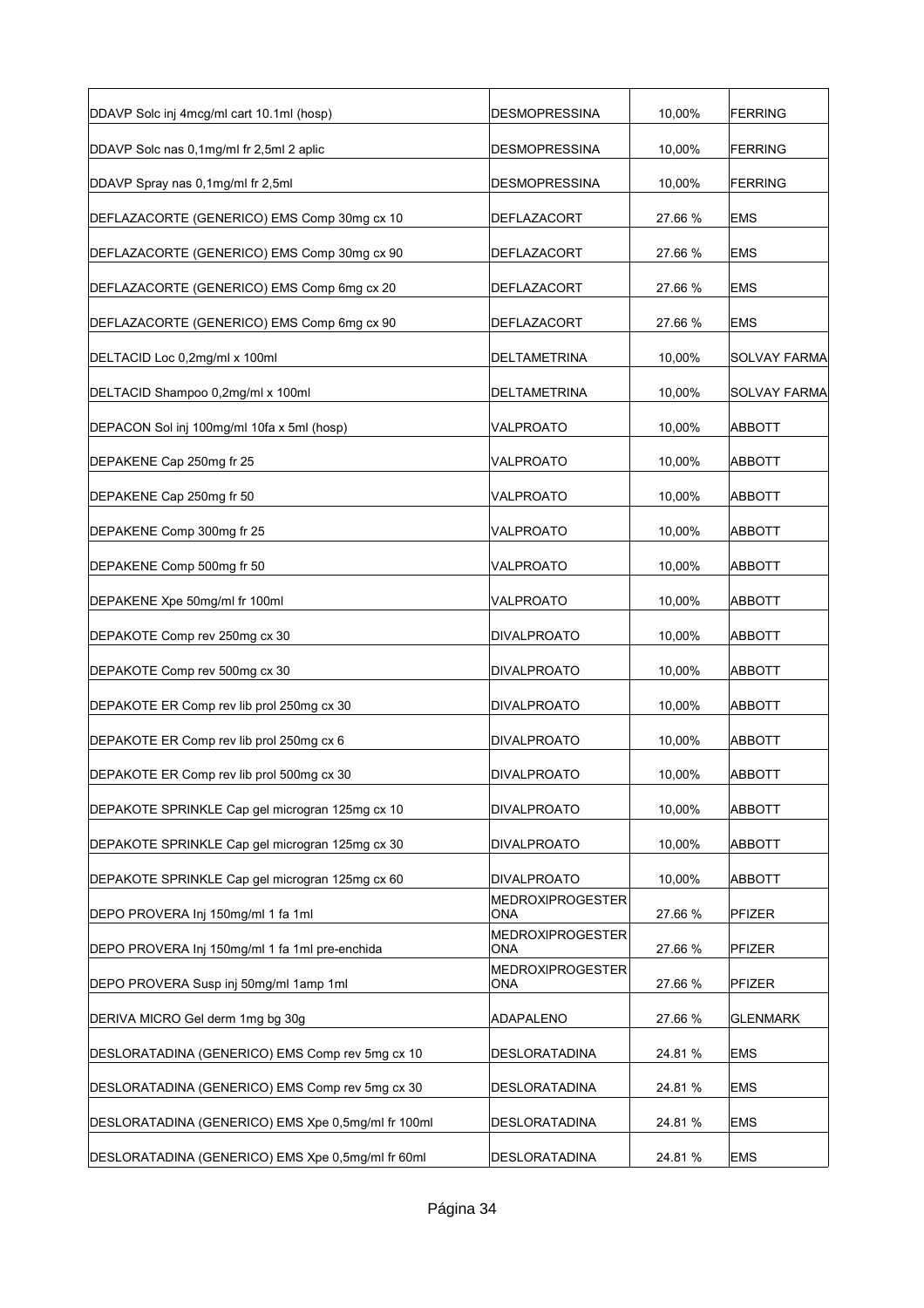| DESLORATADINA (GENERICO) EUROFARMA Xpe 0,5mg/ml fr<br>100ml+ser dos+adapt   | DESLORATADINA          | 48,00%  | <b>EUROFARMA</b> |
|-----------------------------------------------------------------------------|------------------------|---------|------------------|
| DESLORATADINA (GENERICO) EUROFARMA Xpe 0,5mg/ml fr<br>60ml+ser dos+adapt    | <b>DESLORATADINA</b>   | 48,00%  | <b>EUROFARMA</b> |
| DESLORATADINA (GENERICO) MEDLEY Xpe 0,5mg/ml fr 100ml + ser<br>dos          | <b>DESLORATADINA</b>   | 24.81 % | MEDLEY           |
| DESLORATADINA (GENERICO) MEDLEY Xpe 0,5mg/ml fr 60ml + ser<br>dos           | <b>DESLORATADINA</b>   | 24.81 % | MEDLEY           |
| DESOGESTREL (GENERICO) SANDOZ Comp rev 0,075mg bl 28                        | <b>DESOGESTREL</b>     | 17,00%  | SANDOZ           |
| DESOGESTREL+ETINILESTRADIOL (GENERICO) EMS Comp<br>$0.15 + 0.02$ mg cx 21   | <b>DESOGESTREL</b>     | 27.66 % | <b>EMS</b>       |
| DESOGESTREL+ETINILESTRADIOL (GENERICO) EMS Comp<br>$0,15+0,02$ mg cx 21     | <b>ETINILESTRADIOL</b> | 27.66 % | <b>EMS</b>       |
| DESOGESTREL+ETINILESTRADIOL (GENERICO) EMS Comp<br>$0,15+0,03$ mg cx 21     | <b>DESOGESTREL</b>     | 27.66 % | <b>EMS</b>       |
| DESOGESTREL+ETINILESTRADIOL (GENERICO) EMS Comp<br>$0.15 + 0.03$ mg cx 21   | <b>ETINILESTRADIOL</b> | 27.66 % | <b>EMS</b>       |
| DESOGESTREL+ETINILESTRADIOL (GENERICO) EUROFARMA<br>Comp 0,15+0,02mg cx 21  | <b>DESOGESTREL</b>     | 48,00%  | <b>EUROFARMA</b> |
| DESOGESTREL+ETINILESTRADIOL (GENERICO) EUROFARMA<br>Comp 0,15+0,02mg cx 21  | <b>ETINILESTRADIOL</b> | 48,00%  | <b>EUROFARMA</b> |
| DESOGESTREL+ETINILESTRADIOL (GENERICO) EUROFARMA<br>Comp 0,150+0,03mg cx 21 | <b>DESOGESTREL</b>     | 22,00%  | <b>EUROFARMA</b> |
| DESOGESTREL+ETINILESTRADIOL (GENERICO) EUROFARMA<br>Comp 0,150+0,03mg cx 21 | <b>ETINILESTRADIOL</b> | 22,00%  | <b>EUROFARMA</b> |
| DESONIDA (GENERICO) EMS Creme 0,5mg/g bg 30g                                | <b>DESONIDA</b>        | 24.81 % | <b>EMS</b>       |
| DESONIDA (GENERICO) EMS Locao cap 1mg/ml fr 30g                             | <b>DESONIDA</b>        | 24.81 % | EMS              |
|                                                                             |                        |         |                  |
| DESONIDA (GENERICO) EMS Locao cremosa 0,5mg/g fr 60g                        | <b>DESONIDA</b>        | 24.81 % | EMS              |
| DESONIDA (GENERICO) EMS Pom derm 0,5mg/g bg 30g                             | <b>DESONIDA</b>        | 24.81 % | <b>EMS</b>       |
| DESONIDA (GENERICO) MEDLEY Creme 0,5mg/g bg 30g                             | <b>DESONIDA</b>        | 24.81 % | MEDLEY           |
| DESONIDA (GENERICO) MEDLEY Locao cremosa 0,5mg/g fr 60g                     | <b>DESONIDA</b>        | 24.81 % | <b>MEDLEY</b>    |
| DESONIDA (GENERICO) MEDLEY Pom derm 0,5mg/g bg 30g                          | DESONIDA               | 24.81 % | MEDLEY           |
| DETRUSITOL Comp rev 1mg cx 28                                               | <b>TOLTERODINA</b>     | 24.81%  | <b>PFIZER</b>    |
| DETRUSITOL Comp rev 2mg cx 28                                               | <b>TOLTERODINA</b>     | 24.81%  | PFIZER           |
| DETRUSITOL Comp rev 2mg cx 60                                               | <b>TOLTERODINA</b>     | 24.81 % | PFIZER           |
| DEXAMETASONA (GENERICO) EMS Comp 0,5mg cx 20                                | <b>DEXAMETASONA</b>    | 35,00%  | <b>EMS</b>       |
| DEXAMETASONA (GENERICO) EMS Comp 4mg cx 10                                  | <b>DEXAMETASONA</b>    | 35,00%  | <b>EMS</b>       |
| DEXAMETASONA (GENERICO) EMS Elixir 0,1mg/ml fr 120ml                        | <b>DEXAMETASONA</b>    | 35,00%  | <b>EMS</b>       |
| DEXAMETASONA (GENERICO) MEDLEY Elixir 0,1mg/ml fr 120ml                     | <b>DEXAMETASONA</b>    | 27.66 % | MEDLEY           |
| DEXAMETASONA (GENERICO) TEUTO Comp 4mg bl 10                                | DEXAMETASONA           | 60,00%  | TEUTO            |
| DEXAMETASONA (GENERICO) TEUTO Creme derm 1mg/g bg 10g                       | <b>DEXAMETASONA</b>    | 60,00%  | <b>TEUTO</b>     |
| DEXAMETASONA (GENERICO) TEUTO Elixir 0,1mg/ml fr 100ml + cp<br>med          | <b>DEXAMETASONA</b>    | 60,00%  | <b>TEUTO</b>     |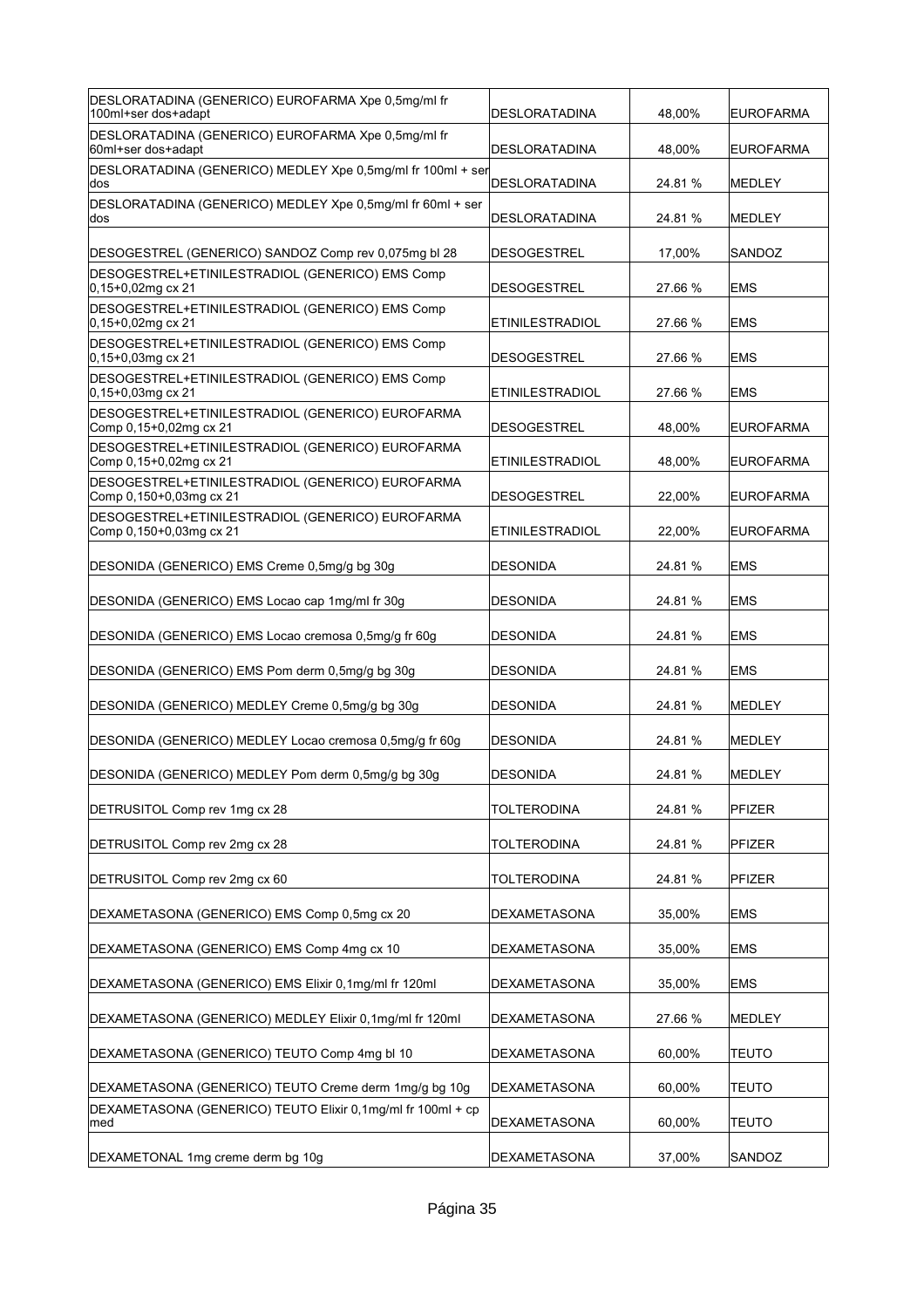| DEXASON Comp 4mg cx 10                                                                        | <b>DEXAMETASONA</b>                        | 59.56 % | <b>TEUTO</b>   |
|-----------------------------------------------------------------------------------------------|--------------------------------------------|---------|----------------|
| DEXASON Creme derm 1mg/g bg 10g                                                               | <b>DEXAMETASONA</b>                        | 60,00%  | <b>TEUTO</b>   |
| DEXASON Elx 0,1mg/ml fr 100ml                                                                 | <b>DEXAMETASONA</b>                        | 60,00%  | <b>TEUTO</b>   |
| DEXAVISON Sol oft 3,5+1mg/ml fr 5ml                                                           | <b>DEXAMETASONA</b>                        | 60,00%  | <b>TEUTO</b>   |
| DEXAVISON Sol oft 3,5+1mg/ml fr 5ml                                                           | <b>NEOMICINA</b>                           | 60,00%  | <b>TEUTO</b>   |
| DEXCLORFENIRAMINA+PSEUDOEFEDRINA+GUAIFENESINA<br>(GENERICO) EMS Sol or 0,4+4+20mg/ml fr 120ml | <b>DEXCLORFENIRAMINA</b>                   | 24.81 % | <b>EMS</b>     |
| DEXCLORFENIRAMINA+PSEUDOEFEDRINA+GUAIFENESINA<br>(GENERICO) EMS Sol or 0,4+4+20mg/ml fr 120ml | <b>GUAIFENESINA</b>                        | 24.81 % | EMS            |
| DEXCLORFENIRAMINA+PSEUDOEFEDRINA+GUAIFENESINA<br>(GENERICO) EMS Sol or 0,4+4+20mg/ml fr 120ml | <b>PSEUDOEFEDRINA</b>                      | 24.81 % | <b>EMS</b>     |
| DEXCLORFENIRAMINA+PSEUDOEFEDRINA+GUAIFENESINA<br>(GENERICO) MED Sol or 0,4+4+20mg/ml fr 120ml | <b>DEXCLORFENIRAMINA</b>                   | 24.81 % | MEDLEY         |
| DEXCLORFENIRAMINA+PSEUDOEFEDRINA+GUAIFENESINA<br>(GENERICO) MED Sol or 0,4+4+20mg/ml fr 120ml | <b>GUAIFENESINA</b>                        | 24.81 % | MEDLEY         |
| DEXCLORFENIRAMINA+PSEUDOEFEDRINA+GUAIFENESINA<br>(GENERICO) MED Sol or 0,4+4+20mg/ml fr 120ml | <b>PSEUDOEFEDRINA</b>                      | 24.81 % | MEDLEY         |
| DIABINESE Comp 250mg cx 100                                                                   | <b>CLORPROPAMIDA</b>                       | 27.66 % | PFIZER         |
| DIABINESE Comp 250mg fr 30                                                                    | <b>CLORPROPAMIDA</b>                       | 27.66 % | PFIZER         |
| DIAZEPAM (GENERICO) GERMED Comp 10mg cx 20                                                    | <b>DIAZEPAM</b>                            | 27.66 % | GERMED         |
| DIAZEPAM (GENERICO) RANBAXY Comp 10mg cx 20                                                   | <b>DIAZEPAM</b>                            | 50,00%  | RANBAXY        |
| DICETEL Comp rev 100mg cx 20                                                                  | <b>PINAVERIO</b>                           | 10,00%  | ABBOTT         |
| DICETEL Comp rev 50mg cx 20                                                                   | <b>PINAVERIO</b>                           | 10,00%  | ABBOTT         |
| DICLAC SR 75mg c/20 comp                                                                      | <b>DICLOFENACO</b><br>SODICO               | 37,00%  | SANDOZ         |
| DICLOFENACO COLESTIRAMINA (GENERICO) EMS Cap gel dura<br>70mg cx 10                           | <b>DICLOFENACO</b><br><b>COLESTIRAMINA</b> | 27.66 % | <b>EMS</b>     |
| DICLOFENACO COLESTIRAMINA (GENERICO) EMS Cap gel dura<br>70mg cx 14                           | <b>DICLOFENACO</b><br><b>COLESTIRAMINA</b> | 27.66 % | <b>EMS</b>     |
| DICLOFENACO COLESTIRAMINA (GENERICO) EMS Cap gel dura<br>70mg cx 20                           | <b>DICLOFENACO</b><br><b>COLESTIRAMINA</b> | 27.66 % | <b>EMS</b>     |
| DICLOFENACO COLESTIRAMINA (GENERICO) EMS Cap gel dura<br>70mg cx 66                           | <b>DICLOFENACO</b><br><b>COLESTIRAMINA</b> | 27.66 % | <b>EMS</b>     |
| DICLOFENACO COLESTIRAMINA (GENERICO) MEDLEY Cap gel<br>dura 70mg cx 14                        | <b>DICLOFENACO</b><br><b>COLESTIRAMINA</b> | 27.66 % | MEDLEY         |
| DICLOFENACO COLESTIRAMINA (GENERICO) MEDLEY Cap gel<br>dura 70mg cx 20                        | <b>DICLOFENACO</b><br><b>COLESTIRAMINA</b> | 27.66 % | MEDLEY         |
| DICLOFENACO DIETILAMONIO (GENERICO) EMS Gel 11,6mg/g bg<br>60g                                | <b>DICLOFENACO</b><br><b>DIETILAMONIO</b>  | 24.81 % | <b>EMS</b>     |
| DICLOFENACO DIETILAMONIO (GENERICO) MEDLEY Gel 11,6mg/g<br>$bg\ 60g$                          | <b>DICLOFENACO</b><br><b>DIETILAMONIO</b>  | 24.81%  | MEDLEY         |
| DICLOFENACO DIETILAMONIO (GENERICO) RANBAXY Gel creme<br>11,6mg/g bg 60g                      | <b>DICLOFENACO</b><br><b>DIETILAMONIO</b>  | 45,00%  | <b>RANBAXY</b> |
| DICLOFENACO DIETILAMONIO (GENERICO) TEUTO Gel 11,6mg/g<br>$bg$ 30g                            | <b>DICLOFENACO</b><br><b>DIETILAMONIO</b>  | 25.4 %  | <b>TEUTO</b>   |
| DICLOFENACO DIETILAMONIO (GENERICO) TEUTO Gel 11,6mg/g<br>$bg\ 60g$                           | <b>DICLOFENACO</b><br><b>DIETILAMONIO</b>  | 44.88%  | <b>TEUTO</b>   |
| DICLOFENACO POTASSICO (GENERICO) EMS Comp rev 50mg cx 10 POTASSICO                            | <b>DICLOFENACO</b>                         | 27.66 % | <b>EMS</b>     |
| DICLOFENACO POTASSICO (GENERICO) EMS Comp rev 50mg cx 20 POTASSICO                            | <b>DICLOFENACO</b>                         | 27.66 % | <b>EMS</b>     |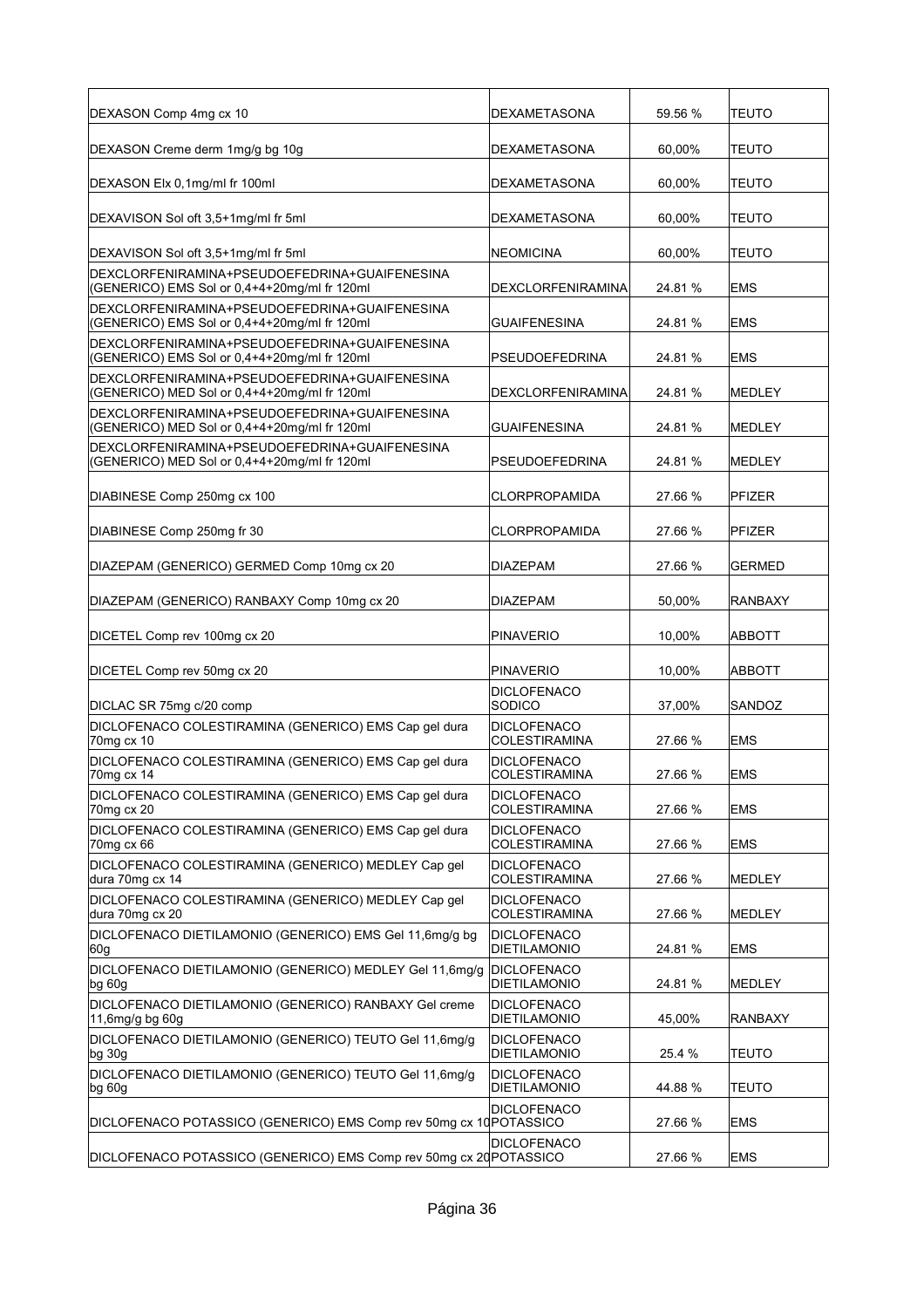| <b>DICLOFENACO</b><br><b>POTASSICO</b>                                                                                                                                                                                                                                                               | 27.66 %                                                                                                                                                                                                                                                         | MEDLEY           |
|------------------------------------------------------------------------------------------------------------------------------------------------------------------------------------------------------------------------------------------------------------------------------------------------------|-----------------------------------------------------------------------------------------------------------------------------------------------------------------------------------------------------------------------------------------------------------------|------------------|
| <b>POTASSICO</b>                                                                                                                                                                                                                                                                                     | 45,00%                                                                                                                                                                                                                                                          | <b>RANBAXY</b>   |
| DICLOFENACO<br><b>POTASSICO</b>                                                                                                                                                                                                                                                                      | 60,00%                                                                                                                                                                                                                                                          | <b>TEUTO</b>     |
| <b>DICLOFENACO</b><br><b>RESINATO</b>                                                                                                                                                                                                                                                                | 27.66 %                                                                                                                                                                                                                                                         | <b>EMS</b>       |
| <b>RESINATO</b>                                                                                                                                                                                                                                                                                      | 27.66 %                                                                                                                                                                                                                                                         | <b>IMEDLEY</b>   |
| <b>DICLOFENACO</b><br><b>RESINATO</b>                                                                                                                                                                                                                                                                | 59.76 %                                                                                                                                                                                                                                                         | <b>TEUTO</b>     |
| <b>DICLOFENACO</b><br>SODICO                                                                                                                                                                                                                                                                         | 27.66 %                                                                                                                                                                                                                                                         | EMS              |
| <b>DICLOFENACO</b><br>SODICO                                                                                                                                                                                                                                                                         | 27.66 %                                                                                                                                                                                                                                                         | EMS              |
| <b>DICLOFENACO</b><br>SODICO                                                                                                                                                                                                                                                                         | 27.66 %                                                                                                                                                                                                                                                         | EMS              |
| <b>DICLOFENACO</b><br>SODICO                                                                                                                                                                                                                                                                         | 24.81 %                                                                                                                                                                                                                                                         | <b>EMS</b>       |
| <b>DICLOFENACO</b><br>SODICO                                                                                                                                                                                                                                                                         | 27.66 %                                                                                                                                                                                                                                                         | MEDLEY           |
| <b>BETAISTINA</b>                                                                                                                                                                                                                                                                                    | 32,00%                                                                                                                                                                                                                                                          | <b>EUROFARMA</b> |
| <b>BETAISTINA</b>                                                                                                                                                                                                                                                                                    | 42,00%                                                                                                                                                                                                                                                          | <b>EUROFARMA</b> |
| BETAISTINA                                                                                                                                                                                                                                                                                           | 35,00%                                                                                                                                                                                                                                                          | <b>RANBAXY</b>   |
| <b>CETIRIZINA</b>                                                                                                                                                                                                                                                                                    | 24.81 %                                                                                                                                                                                                                                                         | <b>MEDLEY</b>    |
| <b>CETIRIZINA</b>                                                                                                                                                                                                                                                                                    | 24.81 %                                                                                                                                                                                                                                                         | <b>IMEDLEY</b>   |
| <b>CETIRIZINA</b>                                                                                                                                                                                                                                                                                    | 24.81 %                                                                                                                                                                                                                                                         | MEDLEY           |
| <b>CETIRIZINA</b>                                                                                                                                                                                                                                                                                    | 42,00%                                                                                                                                                                                                                                                          | SANDOZ           |
| <b>CETIRIZINA</b>                                                                                                                                                                                                                                                                                    | 17,00%                                                                                                                                                                                                                                                          | SANDOZ           |
| LEVOCETIRIZINA                                                                                                                                                                                                                                                                                       | 22,00%                                                                                                                                                                                                                                                          | <b>EUROFARMA</b> |
| PRAMIPEXOL                                                                                                                                                                                                                                                                                           | 22,00%                                                                                                                                                                                                                                                          | <b>EUROFARMA</b> |
| PRAMIPEXOL                                                                                                                                                                                                                                                                                           | 22,00%                                                                                                                                                                                                                                                          | <b>EUROFARMA</b> |
| DIENOGESTE                                                                                                                                                                                                                                                                                           | 22,00%                                                                                                                                                                                                                                                          | <b>EUROFARMA</b> |
| <b>BROMOPRIDA</b>                                                                                                                                                                                                                                                                                    | 45,00%                                                                                                                                                                                                                                                          | <b>TEUTO</b>     |
| <b>BROMOPRIDA</b>                                                                                                                                                                                                                                                                                    | 60,00%                                                                                                                                                                                                                                                          | <b>TEUTO</b>     |
| DIGOXINA                                                                                                                                                                                                                                                                                             | 60,00%                                                                                                                                                                                                                                                          | TEUTO            |
| <b>VERAPAMIL</b>                                                                                                                                                                                                                                                                                     | 10,00%                                                                                                                                                                                                                                                          | ABBOTT           |
| <b>VERAPAMIL</b>                                                                                                                                                                                                                                                                                     | 10,00%                                                                                                                                                                                                                                                          | ABBOTT           |
| <b>VERAPAMIL</b>                                                                                                                                                                                                                                                                                     | 10,00%                                                                                                                                                                                                                                                          | ABBOTT           |
| <b>SIMETICONA</b>                                                                                                                                                                                                                                                                                    | 24.81%                                                                                                                                                                                                                                                          | <b>EMS</b>       |
| <b>SIMETICONA</b>                                                                                                                                                                                                                                                                                    | 24.81 %                                                                                                                                                                                                                                                         | <b>EMS</b>       |
| DICLORIDRATO CETIRIZINA (GENERICO) MEDLEY Comp rev 10mg<br>DICLORIDRATO CETIRIZINA (GENERICO) MEDLEY Sol or 1mg/ml fr<br>DICLORIDRATO CETIRIZINA (GENERICO) SANDOZ Comp rev 10mg<br>DICLORIDRATO CETIRIZINA (GENERICO) SANDOZ Comp rev 10mg<br>DICLORIDRATO PRAMIPEXOL (GENERICO) EUROFARMA Comp lib | DICLOFENACO POTASSICO (GENERICO) RANBAXY Comp rev 50mg DICLOFENACO<br>DICLOFENACO RESINATO (GENERICO) MEDLEY Susp or 15mg/ml fr DICLOFENACO<br>DICLORIDRATO BETAISTINA (GENERICO) RANBAXY Comp 24mg cx<br>DICLORIDRATO LEVOCETIRIZINA (GENERICO) EUROFARMA Comp |                  |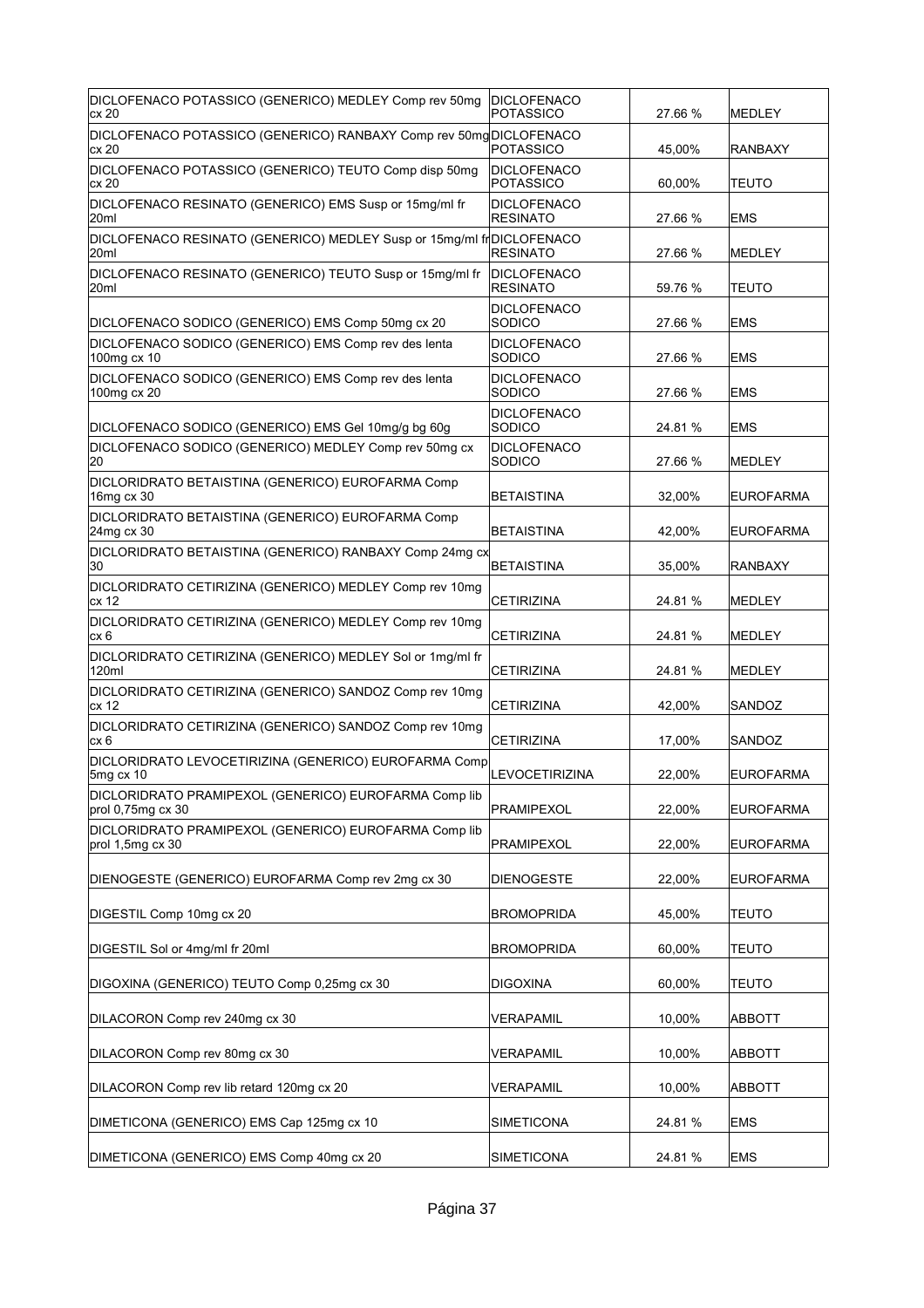| DIMETICONA (GENERICO) EMS Gts fr 15ml                                      | <b>SIMETICONA</b>        | 24.81 % | <b>EMS</b>      |
|----------------------------------------------------------------------------|--------------------------|---------|-----------------|
| DIMETICONA+HOMATROPINA (GENERICO) EMS Emulsao or<br>80+2,5mg/ml fr 20ml    | <b>HOMATROPINA</b>       | 24.81 % | <b>EMS</b>      |
| DIMETICONA+HOMATROPINA (GENERICO) EMS Emulsao or<br>80+2,5mg/ml fr 20ml    | <b>SIMETICONA</b>        | 24.81 % | <b>EMS</b>      |
| DIMETICONA+HOMATROPINA (GENERICO) MEDLEY Emulsao or<br>80+2,5mg/ml fr 20ml | <b>HOMATROPINA</b>       | 24.81 % | <b>MEDLEY</b>   |
| DIMETICONA+HOMATROPINA (GENERICO) MEDLEY Emulsao or<br>80+2,5mg/ml fr 20ml | <b>SIMETICONA</b>        | 24.81 % | <b>MEDLEY</b>   |
| DIMEZIN Cap 125mg cx 80                                                    | <b>SIMETICONA</b>        | 45,00%  | TEUTO           |
| DIMEZIN Cap gel mole 125mg cx 10                                           | SIMETICONA               | 60,00%  | TEUTO           |
| DIMEZIN Comp 40mg bl 20                                                    | <b>SIMETICONA</b>        | 60,00%  | TEUTO           |
| DIMEZIN Emul or 75mg/ml fr 10ml                                            | <b>SIMETICONA</b>        | 60.00%  | TEUTO           |
| DIOVAN AMLO FIX Comp rev 160+10mg cx 28                                    | ANLODIPINO               | 29.13 % | <b>NOVARTIS</b> |
| DIOVAN AMLO FIX Comp rev 160+10mg cx 28                                    | VALSARTANA               | 29.13 % | <b>NOVARTIS</b> |
| DIOVAN AMLO FIX Comp rev 160+5mg cx 28                                     | ANLODIPINO               | 29.13 % | <b>NOVARTIS</b> |
| DIOVAN AMLO FIX Comp rev 160+5mg cx 28                                     | VALSARTANA               | 29.13 % | <b>NOVARTIS</b> |
| DIOVAN AMLO FIX Comp rev 320+10mg cx 28                                    | ANLODIPINO               | 29.13 % | <b>NOVARTIS</b> |
| DIOVAN AMLO FIX Comp rev 320+10mg cx 28                                    | VALSARTANA               | 29.13 % | <b>NOVARTIS</b> |
| DIOVAN AMLO FIX Comp rev 320+5mg cx 28                                     | ANLODIPINO               | 29.13 % | <b>NOVARTIS</b> |
| DIOVAN AMLO FIX Comp rev 320+5mg cx 28                                     | VALSARTANA               | 29.13 % | <b>NOVARTIS</b> |
| DIOVAN AMLO FIX Comp rev 80+5mg cx 28                                      | ANLODIPINO               | 29.13 % | <b>NOVARTIS</b> |
| DIOVAN AMLO FIX Comp rev 80+5mg cx 28                                      | VALSARTANA               | 29.13 % | <b>NOVARTIS</b> |
| DIOVAN Comp div 40mg bl 28                                                 | VALSARTANA               | 27.57 % | <b>NOVARTIS</b> |
| DIOVAN Comp rev 160mg cx 14                                                | VALSARTANA               | 27.57 % | NOVARTIS        |
| DIOVAN Comp rev 160mg cx 28                                                | VALSARTANA               | 27.57 % | NOVARTIS        |
| DIOVAN Comp rev 320mg cx 28                                                | VALSARTANA               | 27.57 % | NOVARTIS        |
| DIOVAN Comp rev 80mg cx 28                                                 | VALSARTANA               | 27.57 % | NOVARTIS        |
| DIOVAN HCT Comp rev 160+12,5mg cx 14                                       | HIDROCLOROTIAZIDA        | 24.27 % | NOVARTIS        |
| DIOVAN HCT Comp rev 160+12,5mg cx 14                                       | VALSARTANA               | 24.27 % | <b>NOVARTIS</b> |
| DIOVAN HCT Comp rev 160+12,5mg cx 28                                       | <b>HIDROCLOROTIAZIDA</b> | 24.27 % | NOVARTIS        |
| DIOVAN HCT Comp rev 160+12,5mg cx 28                                       | VALSARTANA               | 24.27 % | NOVARTIS        |
| DIOVAN HCT Comp rev 160+25mg cx 28                                         | <b>HIDROCLOROTIAZIDA</b> | 24.27 % | <b>NOVARTIS</b> |
| DIOVAN HCT Comp rev 160+25mg cx 28                                         | VALSARTANA               | 24.27 % | <b>NOVARTIS</b> |
| DIOVAN HCT Comp rev 320+12,5mg cx 28                                       | <b>HIDROCLOROTIAZIDA</b> | 24.27 % | NOVARTIS        |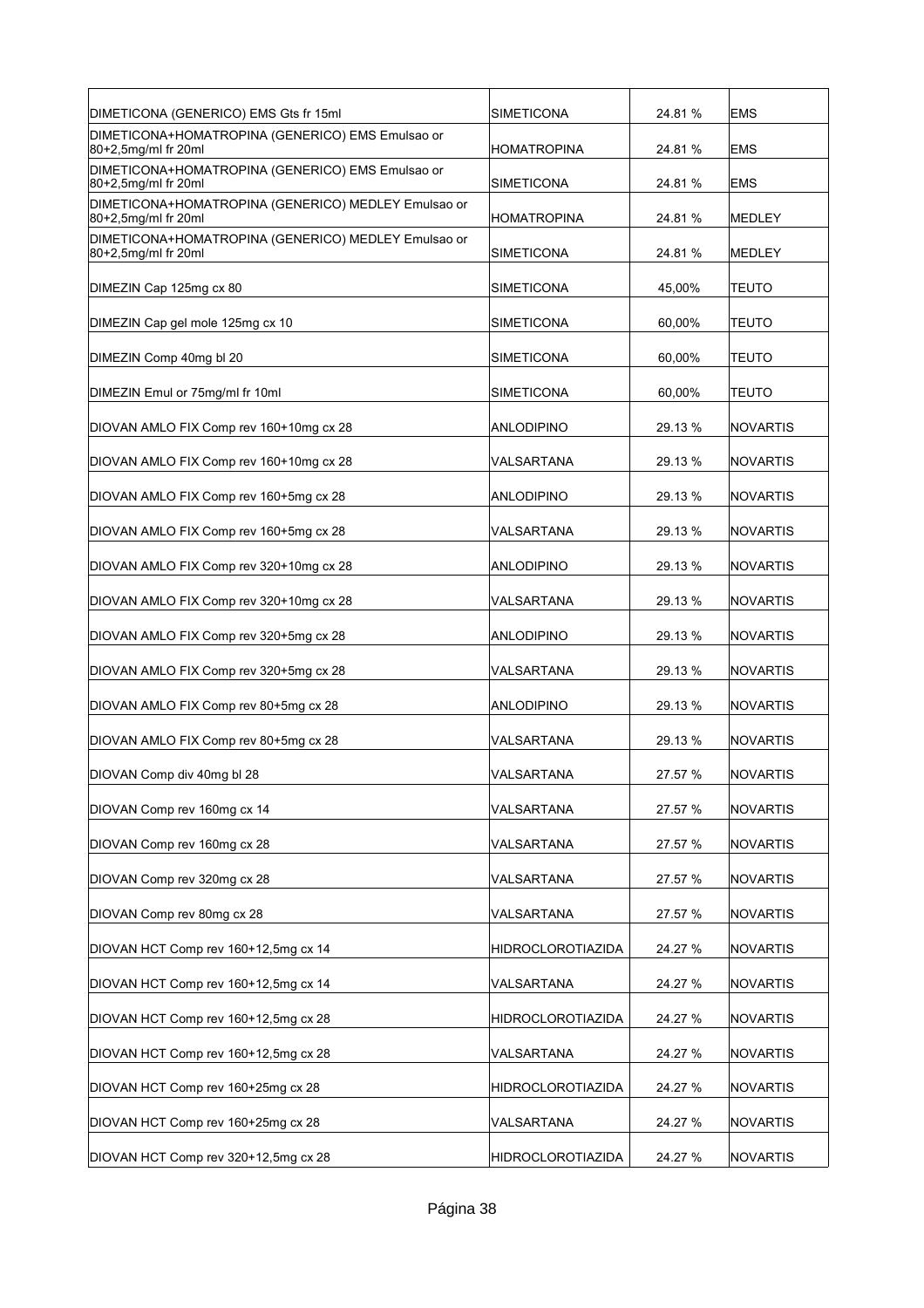| DIOVAN HCT Comp rev 320+12,5mg cx 28                                                        | VALSARTANA              | 24.27 % | <b>NOVARTIS</b> |
|---------------------------------------------------------------------------------------------|-------------------------|---------|-----------------|
| DIOVAN HCT Comp rev 320+25mg cx 28                                                          | HIDROCLOROTIAZIDA       | 24.27 % | <b>NOVARTIS</b> |
| DIOVAN HCT Comp rev 320+25mg cx 28                                                          | VALSARTANA              | 24.27 % | <b>NOVARTIS</b> |
| DIOVAN HCT Comp rev 80+12,5mg cx 28                                                         | HIDROCLOROTIAZIDA       | 24.27 % | <b>NOVARTIS</b> |
| DIOVAN HCT Comp rev 80+12,5mg cx 28                                                         | VALSARTANA              | 24.27 % | <b>NOVARTIS</b> |
| DIPIRONA SODICA (GENERICO) EMS Gts 500mg/ml fr 10ml                                         | <b>DIPIRONA</b>         | 24.81 % | <b>EMS</b>      |
| DIPIRONA SODICA (GENERICO) EMS Gts 500mg/ml fr 20ml                                         | DIPIRONA                | 24.81 % | EMS             |
| DIPIRONA SODICA (GENERICO) EMS Sol or 50mg/ml fr 100ml                                      | DIPIRONA                | 24.81%  | <b>EMS</b>      |
| DIPIRONA SODICA (GENERICO) MEDLEY Comp 500mg cx 30                                          | DIPIRONA                | 24.81%  | <b>MEDLEY</b>   |
| DIPIRONA SODICA (GENERICO) MEDLEY Gts 500mg/ml fr 10ml                                      | <b>DIPIRONA</b>         | 24.81 % | <b>MEDLEY</b>   |
| DIPIRONA SODICA (GENERICO) MEDLEY Gts 500mg/ml fr 20ml                                      | DIPIRONA                | 24.81 % | <b>MEDLEY</b>   |
| DIPIRONA SODICA (GENERICO) MEDLEY Sol or 50mg/ml fr 100ml                                   | <b>DIPIRONA</b>         | 24.81 % | <b>MEDLEY</b>   |
| DIPIRONA SODICA (GENERICO) TEUTO Gts 500mg/ml fr 20ml                                       | <b>DIPIRONA</b>         | 60,00%  | <b>TEUTO</b>    |
| DIPIRONA SODICA (GENERICO) TEUTO Sol or 50mg/ml fr 100ml+cm DIPIRONA                        |                         | 41.11 % | <b>TEUTO</b>    |
| DIPIRONA+CLORIDRATO ISOMETEPTENO+CAFEINA (GENERICO)<br>EMS Sol or 300+50+30mg/ml fr gt 15ml | CAFEINA                 | 24.81 % | <b>EMS</b>      |
| DIPIRONA+CLORIDRATO ISOMETEPTENO+CAFEINA (GENERICO)<br>EMS Sol or 300+50+30mg/ml fr gt 15ml | <b>DIPIRONA</b>         | 24.81%  | <b>EMS</b>      |
| DIPIRONA+CLORIDRATO ISOMETEPTENO+CAFEINA (GENERICO)<br>EMS Sol or 300+50+30mg/ml fr gt 15ml | ISOMETEPTENO            | 24.81 % | <b>EMS</b>      |
| DIPROPIONATO BETAMETASONA (GENERICO) EMS Creme 0,5mg/g<br>bg 30g                            | <b>BETAMETASONA</b>     | 24.81 % | <b>EMS</b>      |
| DIPROPIONATO BETAMETASONA+ACIDO SALICILICO (GENERICO)<br>EMS Pom 0,5+30mg/g bg 30g          | ACIDO SALICILICO        | 24.81 % | <b>EMS</b>      |
| DIPROPIONATO BETAMETASONA+ACIDO SALICILICO (GENERICO)<br>EMS Pom 0,5+30mg/g bg 30g          | <b>BETAMETASONA</b>     | 24.81 % | <b>EMS</b>      |
| DIPROPIONATO BETAMETASONA+ACIDO SALICILICO (GENERICO)<br>MEDLEY Pom 0,5+30mg/g bg 30g       | <b>ACIDO SALICILICO</b> | 24.81 % | MEDLEY          |
| DIPROPIONATO BETAMETASONA+ACIDO SALICILICO (GENERICO)<br>MEDLEY Pom 0,5+30mg/g bg 30g       | BETAMETASONA            | 24.81%  | MEDLEY          |
| DIPROPIONATO BETAMETASONA+ACIDO SALICILICO (GENERICO)<br>TEUTO Pom 0,5+30mg/g bg 30g        | ACIDO SALICILICO        | 60,00%  | <b>TEUTO</b>    |
| DIPROPIONATO BETAMETASONA+ACIDO SALICILICO (GENERICO)<br>TEUTO Pom 0,5+30mg/g bg 30g        | BETAMETASONA            | 60,00%  | TEUTO           |
| DIPROPIONATO BETAMETASONA+SULFATO GENTAMICINA<br>(GENERICO) EMS Creme derm 0,5+1mg/g bg 30g | <b>BETAMETASONA</b>     | 24.81%  | <b>EMS</b>      |
| DIPROPIONATO BETAMETASONA+SULFATO GENTAMICINA<br>(GENERICO) EMS Creme derm 0,5+1mg/g bg 30g | <b>GENTAMICINA</b>      | 24.81 % | EMS             |
| DIPROPIONATO BETAMETASONA+SULFATO GENTAMICINA<br>(GENERICO) EMS Pom derm 0,5+1mg/g bg 30g   | <b>BETAMETASONA</b>     | 24.81%  | <b>EMS</b>      |
| DIPROPIONATO BETAMETASONA+SULFATO GENTAMICINA<br>(GENERICO) EMS Pom derm 0,5+1mg/g bg 30g   | <b>GENTAMICINA</b>      | 24.81%  | <b>EMS</b>      |
| DIPROPIONATO BETAMETASONA+SULFATO GENTAMICINA<br>(GENERICO) MED Creme derm 0,5+1mg/g bg 30g | BETAMETASONA            | 24.81%  | MEDLEY          |
| DIPROPIONATO BETAMETASONA+SULFATO GENTAMICINA<br>(GENERICO) MED Creme derm 0,5+1mg/g bg 30g | <b>GENTAMICINA</b>      | 24.81 % | MEDLEY          |
| DIPROPIONATO BETAMETASONA+SULFATO GENTAMICINA<br>(GENERICO) MED Pom derm 0,5+1mg/g bg 30g   | BETAMETASONA            | 24.81%  | MEDLEY          |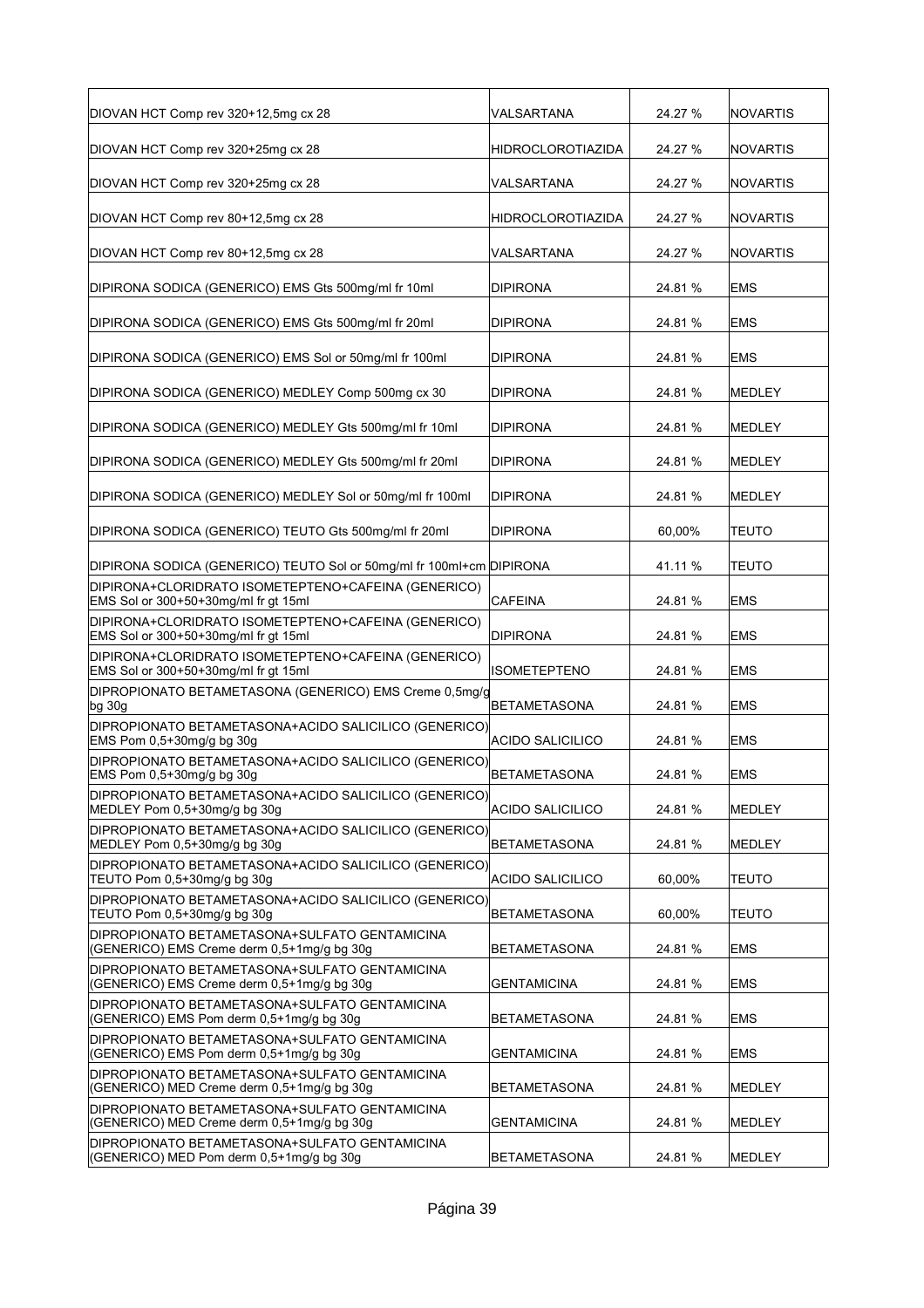| DIPROPIONATO BETAMETASONA+SULFATO GENTAMICINA<br>(GENERICO) MED Pom derm 0,5+1mg/g bg 30g | <b>GENTAMICINA</b>       | 24.81 % | MEDLEY              |
|-------------------------------------------------------------------------------------------|--------------------------|---------|---------------------|
| DIURIX Comp 25mg cx 20                                                                    | <b>HIDROCLOROTIAZIDA</b> | 48.35 % | TEUTO               |
| DIURIX Comp 25mg cx 30                                                                    | <b>HIDROCLOROTIAZIDA</b> | 56.55 % | TEUTO               |
| DIURIX Comp 50mg cx 30                                                                    | <b>HIDROCLOROTIAZIDA</b> | 60,00%  | TEUTO               |
| DOMPERIDONA (GENERICO) EMS Comp 10mg cx 2 bl x 15                                         | <b>DOMPERIDONA</b>       | 24.81 % | <b>EMS</b>          |
| DOMPERIDONA (GENERICO) EMS Comp 10mg cx 4 bl x 15                                         | <b>DOMPERIDONA</b>       | 24.81 % | <b>EMS</b>          |
| DOMPERIDONA (GENERICO) EUROFARMA Comp 10mg cx 30                                          | <b>DOMPERIDONA</b>       | 48,00%  | <b>EUROFARMA</b>    |
| DOMPERIDONA (GENERICO) EUROFARMA Comp 10mg cx 60                                          | <b>DOMPERIDONA</b>       | 48,00%  | <b>EUROFARMA</b>    |
| DOMPERIDONA (GENERICO) EUROFARMA Susp or 1mg/ml fr<br>100ml+ser                           | <b>DOMPERIDONA</b>       | 42,00%  | <b>EUROFARMA</b>    |
| DOMPERIDONA (GENERICO) MEDLEY Sus 1mg/ml fr 100ml + dos                                   | <b>DOMPERIDONA</b>       | 24.81 % | <b>MEDLEY</b>       |
| DOMPERIDONA (GENERICO) RANBAXY Comp 10mg cx 30                                            | <b>DOMPERIDONA</b>       | 45,00%  | <b>RANBAXY</b>      |
| DOMPERIDONA (GENERICO) RANBAXY Comp 10mg cx 60                                            | <b>DOMPERIDONA</b>       | 45,00%  | RANBAXY             |
| DOXURAN Comp 2mg cx 30                                                                    | <b>DOXAZOSINA</b>        | 7,00%   | SANDOZ              |
| DOXURAN Comp 4mg bl 30                                                                    | <b>DOXAZOSINA</b>        | 7,00%   | SANDOZ              |
| DROPROPIZINA (GENERICO) MEDLEY Xpe 1,5mg/ml fr 120ml                                      | <b>DROPROPIZINA</b>      | 24.81 % | MEDLEY              |
|                                                                                           |                          |         |                     |
| DROPROPIZINA (GENERICO) MEDLEY Xpe 3,0mg/ml fr 120ml                                      | <b>DROPROPIZINA</b>      | 24.81 % | <b>MEDLEY</b>       |
| DROSPIRENONA+ETINILESTRADIOL (GENERICO) EMS Comp rev<br>3+0,03mg cx 21                    | <b>DROSPIRENONA</b>      | 27.66 % | <b>EMS</b>          |
| DROSPIRENONA+ETINILESTRADIOL (GENERICO) EMS Comp rev<br>3+0,03mg cx 21                    | <b>ETINILESTRADIOL</b>   | 27.66 % | <b>EMS</b>          |
| DROSPIRENONA+ETINILESTRADIOL (GENERICO) SANDOZ Comp<br>rev 3,0+0,03mg cx 21               | <b>DROSPIRENONA</b>      | 27,00%  | SANDOZ              |
| DROSPIRENONA+ETINILESTRADIOL (GENERICO) SANDOZ Comp<br> rev 3,0+0,03mg cx 21              | ETINILESTRADIOL          | 27,00%  | SANDOZ              |
| DUO-TRAVATAN BAK FREE Sol oft 0.04+5mg/ml fr 2,5ml                                        | <b>TIMOLOL</b>           | 15,00%  | <b>ALCON</b>        |
| DUO-TRAVATAN BAK FREE Sol oft 0.04+5mg/ml fr 2,5ml                                        | TRAVOPROSTA              | 15,00%  | <b>ALCON</b>        |
| DUO-TRAVATAN BAK FREE Sol oft 0.04+5mg/ml fr 5ml                                          | TIMOLOL                  | 15,00%  | <b>ALCON</b>        |
| DUO-TRAVATAN BAK FREE Sol oft 0.04+5mg/ml fr 5ml                                          | TRAVOPROSTA              | 15,00%  | <b>ALCON</b>        |
| DUPHALAC Xpe fr 200ml                                                                     | LACTULOSE                | 10,00%  | ABBOTT              |
| DUPHASTON Comp rev 10mg cx 14                                                             | <b>DIDROGESTERONA</b>    | 10,00%  | SOLVAY FARMA        |
| DUPHASTON Comp rev 10mg cx 28                                                             | <b>DIDROGESTERONA</b>    | 10,00%  | SOLVAY FARMA        |
| DUSPATALIN Caps lib prol 200mg cx 30                                                      | <b>MEBEVERINA</b>        | 10,00%  | <b>SOLVAY FARMA</b> |
| EFEXOR XR Cap 150mg cx 14                                                                 | VENLAFAXINA              | 10,00%  | WYETH               |
| EFEXOR XR Cap 75mg cx 14                                                                  | VENLAFAXINA              | 10,00%  | WYETH               |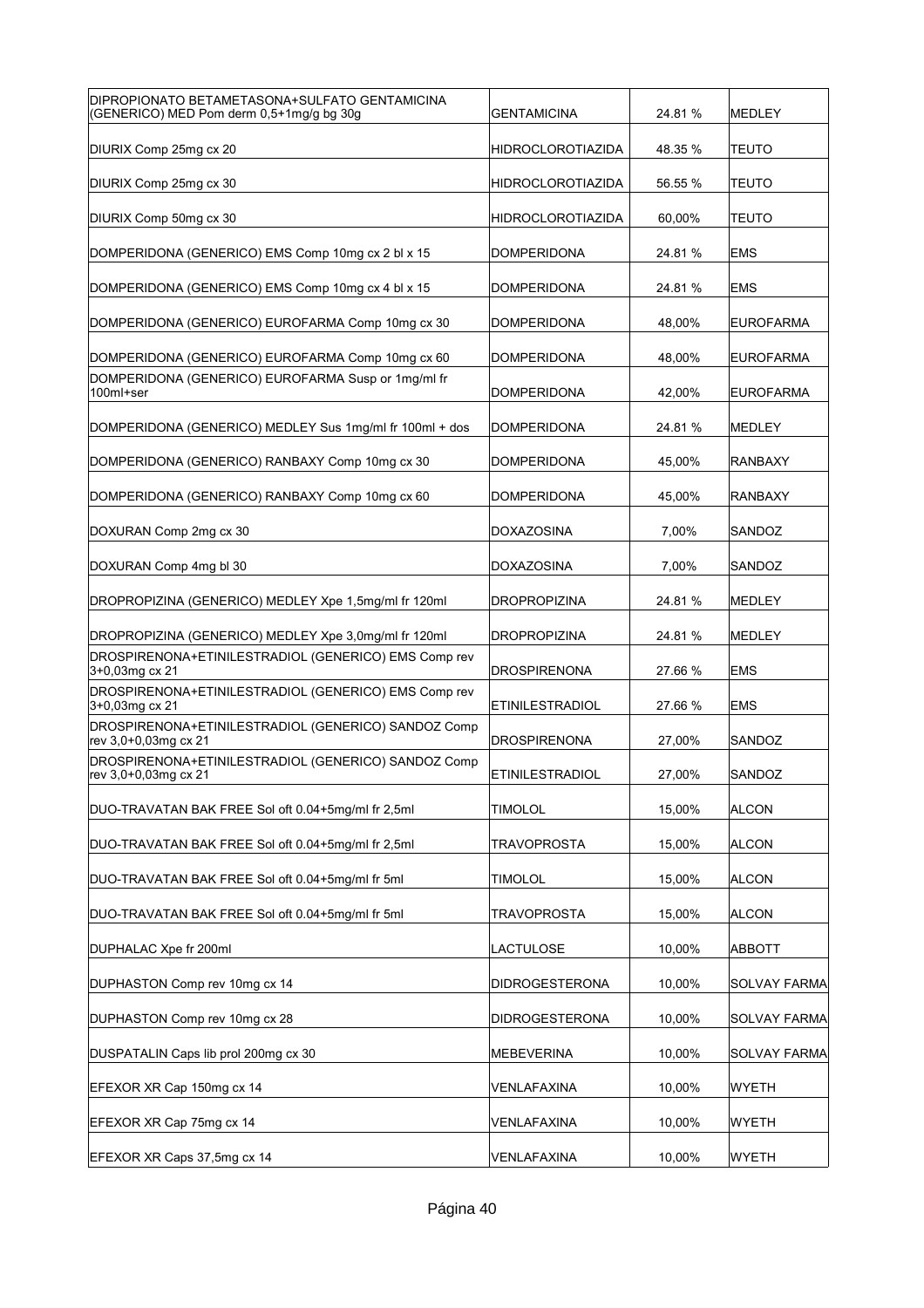| EFEXOR XR Comp 37,5mg cx 7                                                  | VENLAFAXINA            | 10,00%  | WYETH            |
|-----------------------------------------------------------------------------|------------------------|---------|------------------|
| ENAPROTEC 5mg cx c/30 comp                                                  | <b>ENALAPRIL</b>       | 17,00%  | SANDOZ           |
| ENAPROTEC Comp 10mg cx 30                                                   | ENALAPRIL              | 47,00%  | SANDOZ           |
| ENAPROTEC Comp 20mg cx 30                                                   | ENALAPRIL              | 42,00%  | SANDOZ           |
| ENDRONAX Comp 70mg cx 4                                                     | <b>ALENDRONATO</b>     | 10,00%  | SOLVAY FARMA     |
| ERANZ Comp 10mg cx 28                                                       | <b>DONEPEZIL</b>       | 10,00%  | <b>WYETH</b>     |
| ERANZ Comp 5mg cx 28                                                        | <b>DONEPEZIL</b>       | 10,00%  | WYETH            |
| ESOMEPRAZOL (GENERICO) RANBAXY Comp 20mg cx 28                              | <b>ESOMEPRAZOL</b>     | 45,00%  | <b>RANBAXY</b>   |
| ESOMEPRAZOL (GENERICO) RANBAXY Comp 40mg cx 28                              | <b>ESOMEPRAZOL</b>     | 45,00%  | RANBAXY          |
| ESPIRONOLACTONA (GENERICO) EMS Comp 100mg cx 16                             | <b>ESPIRONOLACTONA</b> | 27.66 % | <b>EMS</b>       |
| ESPIRONOLACTONA (GENERICO) EMS Comp 100mg cx 30                             | ESPIRONOLACTONA        | 27.66 % | <b>EMS</b>       |
| ESPIRONOLACTONA (GENERICO) EMS Comp 25mg cx 30                              | ESPIRONOLACTONA        | 27.66 % | <b>EMS</b>       |
| ESPIRONOLACTONA (GENERICO) EMS Comp 25mg cx 60                              | <b>ESPIRONOLACTONA</b> | 27.66 % | <b>EMS</b>       |
| ESPIRONOLACTONA (GENERICO) EMS Comp 50mg cx 30                              | ESPIRONOLACTONA        | 27.66 % | <b>EMS</b>       |
| ESPIRONOLACTONA (GENERICO) EUROFARMA Comp 25mg cx 30                        | ESPIRONOLACTONA        | 48,00%  | <b>EUROFARMA</b> |
| ESPIRONOLACTONA (GENERICO) EUROFARMA Comp 50mg cx 30                        | ESPIRONOLACTONA        | 48,00%  | <b>EUROFARMA</b> |
| ETINILESTRADIOL+DESOGESTREL (GENERICO) SANDOZ Comp<br>rev 0,02+0,15mg cx 21 | DESOGESTREL            | 17,00%  | SANDOZ           |
| ETINILESTRADIOL+DESOGESTREL (GENERICO) SANDOZ Comp<br>rev 0,02+0,15mg cx 21 | <b>ETINILESTRADIOL</b> | 17,00%  | SANDOZ           |
| EXCALV Comp rev 1mg cx 30                                                   | <b>FINASTERIDA</b>     | 45,00%  | <b>TEUTO</b>     |
| EXELON Caps 1,5mg cx 28                                                     | RIVASTIGMINA           | 30,00%  | INOVARTIS        |
| EXELON Caps 3mg cx 28                                                       | RIVASTIGMINA           | 30,00%  | NOVARTIS         |
| EXELON Caps 4,5mg cx 28                                                     | RIVASTIGMINA           | 30,00%  | <b>NOVARTIS</b>  |
| EXELON Caps 6mg cx 28                                                       | RIVASTIGMINA           | 30,00%  | NOVARTIS         |
| EXELON PATCH 18mg/10cm2 cx 15                                               | <b>RIVASTIGMINA</b>    | 30,00%  | NOVARTIS         |
| EXELON PATCH 18mg/10cm2 cx 30                                               | RIVASTIGMINA           | 30,00%  | NOVARTIS         |
| EXELON PATCH 27mg/15cm2 cx 15                                               | <b>RIVASTIGMINA</b>    | 30,00%  | <b>NOVARTIS</b>  |
| EXELON PATCH 27mg/15cm2 cx 30                                               | RIVASTIGMINA           | 30,00%  | NOVARTIS         |
| EXELON PATCH 9mg/5cm2 cx 30                                                 | <b>RIVASTIGMINA</b>    | 30,00%  | <b>NOVARTIS</b>  |
| EXELON PATCH 9mg/5cm2 cx 7                                                  | RIVASTIGMINA           | 30,00%  | <b>NOVARTIS</b>  |
| EXELON Solc or 2mg fr 50ml                                                  | RIVASTIGMINA           | 30,00%  | <b>NOVARTIS</b>  |
| <b>EXELON Solc or 2mg/ml fr 120ml</b>                                       | RIVASTIGMINA           | 30,00%  | NOVARTIS         |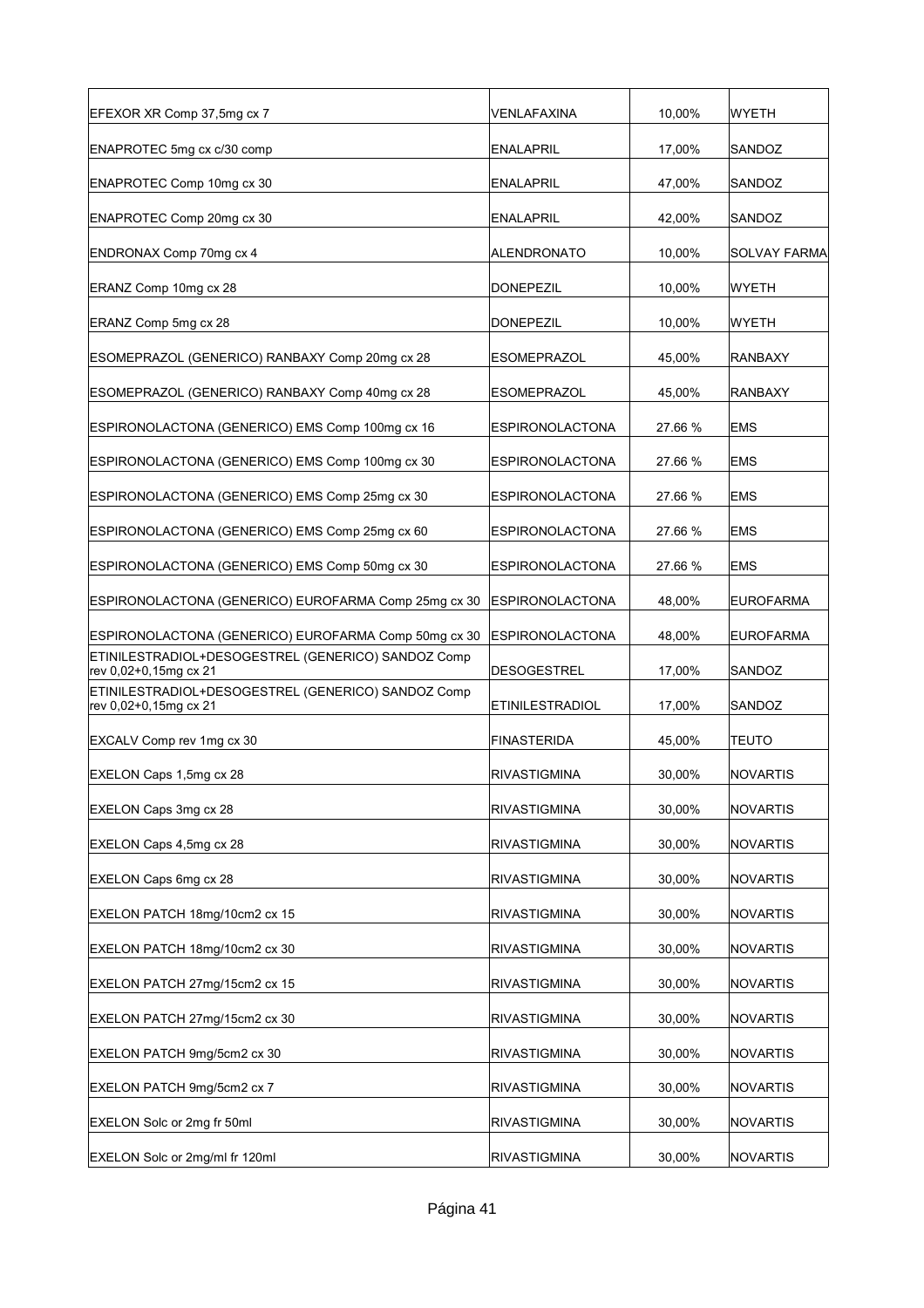| EXFORGE HCT Comp 10+12,5+160 mg cx 28       | <b>ANLODIPINO</b>        | 29,00%  | NOVARTIS      |
|---------------------------------------------|--------------------------|---------|---------------|
| EXFORGE HCT Comp 10+12,5+160 mg cx 28       | <b>HIDROCLOROTIAZIDA</b> | 29,00%  | NOVARTIS      |
| EXFORGE HCT Comp 10+12,5+160 mg cx 28       | VALSARTANA               | 29,00%  | NOVARTIS      |
| EXFORGE HCT Comp 10+25+160mg cx 28          | <b>ANLODIPINO</b>        | 29,00%  | NOVARTIS      |
| EXFORGE HCT Comp 10+25+160mg cx 28          | <b>HIDROCLOROTIAZIDA</b> | 29,00%  | NOVARTIS      |
| EXFORGE HCT Comp 10+25+160mg cx 28          | VALSARTANA               | 29,00%  | NOVARTIS      |
| EXFORGE HCT Comp 10+25+320mg cx 28          | <b>ANLODIPINO</b>        | 29,00%  | NOVARTIS      |
| EXFORGE HCT Comp 10+25+320mg cx 28          | HIDROCLOROTIAZIDA        | 29,00%  | NOVARTIS      |
| EXFORGE HCT Comp 10+25+320mg cx 28          | VALSARTANA               | 29,00%  | NOVARTIS      |
| EXFORGE HCT Comp 5+12,5+160 mg cx 28        | ANLODIPINO               | 29,00%  | NOVARTIS      |
| EXFORGE HCT Comp 5+12,5+160 mg cx 28        | <b>HIDROCLOROTIAZIDA</b> | 29,00%  | NOVARTIS      |
| EXFORGE HCT Comp 5+12,5+160 mg cx 28        | VALSARTANA               | 29,00%  | NOVARTIS      |
| EXFORGE HCT Comp 5+25+160 mg cx 28          | ANLODIPINO               | 29,00%  | NOVARTIS      |
| EXFORGE HCT Comp 5+25+160 mg cx 28          | <b>HIDROCLOROTIAZIDA</b> | 29,00%  | NOVARTIS      |
| EXFORGE HCT Comp 5+25+160 mg cx 28          | VALSARTANA               | 29,00%  | NOVARTIS      |
| EXFORGE HCT Comp rev 160+12,5+5mg cx 14     | <b>ANLODIPINO</b>        | 29,00%  | NOVARTIS      |
| EXFORGE HCT Comp rev 160+12,5+5mg cx 14     | <b>HIDROCLOROTIAZIDA</b> | 29,00%  | NOVARTIS      |
| EXFORGE HCT Comp rev 160+12,5+5mg cx 14     | VALSARTANA               | 29,00%  | NOVARTIS      |
| EXFORGE HCT Comp rev 320+25+10mg cx 14      | <b>ANLODIPINO</b>        | 29,00%  | NOVARTIS      |
| EXFORGE HCT Comp rev 320+25+10mg cx 14      | <b>HIDROCLOROTIAZIDA</b> | 29.00%  | NOVARTIS      |
| EXFORGE HCT Comp rev 320+25+10mg cx 14      | VALSARTANA               | 29,00%  | NOVARTIS      |
| EZETIMIBA (GENERICO) SANDOZ Comp 10mg cx 30 | <b>EZETIMIBE</b>         | 27,00%  | SANDOZ        |
| EZOPEN Comp 200mg cx 25                     | <b>ACICLOVIR</b>         | 60,00%  | <b>TEUTO</b>  |
| EZOPEN Creme 50mg/g bg 10g                  | <b>ACICLOVIR</b>         | 60,00%  | <b>TEUTO</b>  |
| FELDENE Cap gel dura 20mg cx 10             | PIROXICAM                | 27.66 % | PFIZER        |
| FELDENE Cap gel dura 20mg cx 15             | <b>PIROXICAM</b>         | 27.66 % | PFIZER        |
| FELDENE Comp sol 20mg cx 10                 | PIROXICAM                | 27.66 % | PFIZER        |
| FELDENE Gel 0,5mg/g tb 30g                  | PIROXICAM                | 24.81 % | PFIZER        |
| FELDENE SL Comp dissolucao inst 20mg cx 10  | PIROXICAM                | 27.66 % | <b>PFIZER</b> |
| FELDENE Sol inj 2 fa 2ml                    | <b>PIROXICAM</b>         | 27.66 % | PFIZER        |
| FELDENE Sups 20mg cx 10                     | <b>PIROXICAM</b>         | 27.66 % | PFIZER        |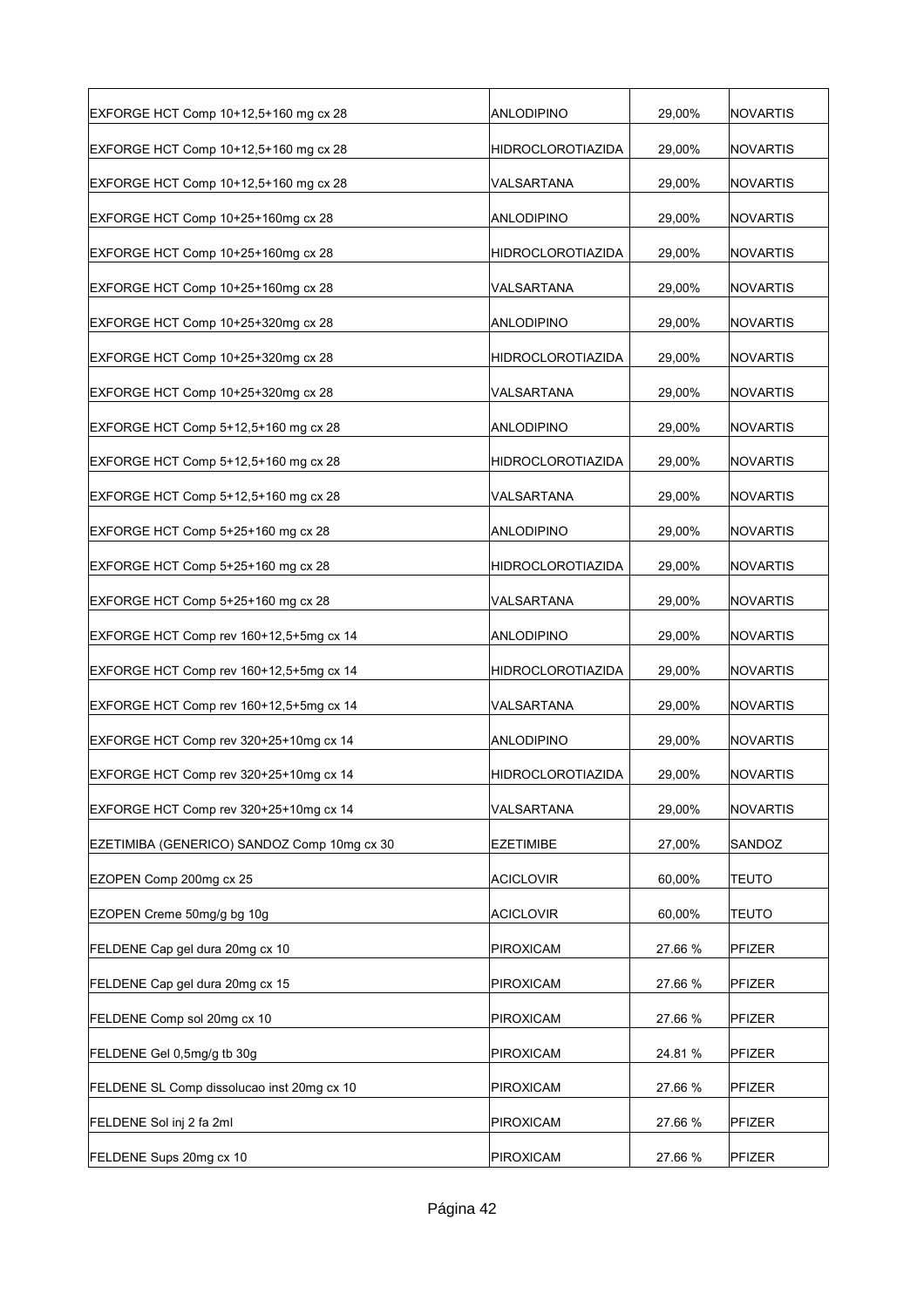| FEMOSTON CONTI Comp rev 1+5mg bl 28                                              | <b>DIDROGESTERONA</b>                  | 10,00%  | <b>SOLVAY FARMA</b> |
|----------------------------------------------------------------------------------|----------------------------------------|---------|---------------------|
| FEMOSTON CONTI Comp rev 1+5mg bl 28                                              | <b>ESTRADIOL</b>                       | 10,00%  | <b>SOLVAY FARMA</b> |
| FEMOSTON Comp rev 1+10mg bl 28                                                   | <b>DIDROGESTERONA</b>                  | 10,00%  | SOLVAY FARMA        |
| FEMOSTON Comp rev 1+10mg bl 28                                                   | <b>ESTRADIOL</b>                       | 10,00%  | SOLVAY FARMA        |
| FENAFLAN D Comp dispers 44,3mg cx 20                                             | <b>DICLOFENACO</b><br>POTASSICO        | 56.49 % | TEUTO               |
| FENAFLAN D Comp dispers 50mg cx 20                                               | <b>DICLOFENACO</b><br><b>POTASSICO</b> | 45,00%  | TEUTO               |
| FENAFLAN Emulgel bg 60g                                                          | <b>DICLOFENACO</b><br>POTASSICO        | 46.81 % | TEUTO               |
| FENAFLAN Gel 11,6mg/g bg 30g                                                     | <b>DICLOFENACO</b><br><b>POTASSICO</b> | 22.34 % | TEUTO               |
| FENOBARBITAL (GENERICO) TEUTO Comp 100mg cx 20                                   | <b>FENOBARBITAL</b>                    | 36.04 % | TEUTO               |
| FENOFIBRATO (GENERICO) EMS Cap gel dura 200mg cx 2bl x 15                        | FENOFIBRATO                            | 27.66 % | <b>EMS</b>          |
| FENOXIMETILPENICILINA POTASSICA (GENERICO) EMS Po sol or<br>80.000 UI/ml fr 60ml | <b>FENOXIMETILPENICILI</b><br>NA       | 27.66 % | <b>EMS</b>          |
| FERRONIL Comp 40mg cx 50                                                         | <b>SULFATO FERROSO</b>                 | 59.68 % | TEUTO               |
| FIBRASE Pom bg 10g                                                               | <b>CLORANFENICOL</b>                   | 27.66 % | PFIZER              |
| FIBRASE Pom bg 10g                                                               | <b>DESOXIRRIBONUCLEA</b><br>SE         | 27.66 % | <b>PFIZER</b>       |
| FIBRASE Pom bg 10g                                                               | <b>FIBRINOLISINA</b>                   | 27.66 % | PFIZER              |
| FINARID Comp rev 5mg cx 30                                                       | FINASTERIDA                            | 45,00%  | TEUTO               |
| FINASTERIDA (GENERICO) EMS Comp rev 1mg cx 30                                    | <b>FINASTERIDA</b>                     | 24.81 % | <b>EMS</b>          |
| FINASTERIDA (GENERICO) EMS Comp rev 1mg cx 60                                    | <b>FINASTERIDA</b>                     | 24.81 % | EMS                 |
| FINASTERIDA (GENERICO) EMS Comp rev 1mg cx 90                                    | <b>FINASTERIDA</b>                     | 24.81 % | <b>EMS</b>          |
| FINASTERIDA (GENERICO) EMS Comp rev 5mg cx 30                                    | FINASTERIDA                            | 27.66 % | <b>EMS</b>          |
| FINASTERIDA (GENERICO) EMS Comp rev 5mg cx 90                                    | FINASTERIDA                            | 27.66 % | <b>EMS</b>          |
| FINASTERIDA (GENERICO) EUROFARMA Comp rev 5mg cx 30                              | FINASTERIDA                            | 48,00%  | <b>EUROFARMA</b>    |
| FINASTERIDA (GENERICO) MEDLEY Comp rev 1mg cx 30                                 | FINASTERIDA                            | 24.81%  | MEDLEY              |
| FINASTERIDA (GENERICO) MEDLEY Comp rev 1mg cx 60                                 | FINASTERIDA                            | 24.81 % | MEDLEY              |
| FINASTERIDA (GENERICO) MEDLEY Comp rev 5mg cx 30                                 | FINASTERIDA                            | 27.66 % | <b>MEDLEY</b>       |
| FINASTERIDA (GENERICO) TEUTO Comp rev 1mg cx 30                                  | FINASTERIDA                            | 60,00%  | <b>TEUTO</b>        |
| FINASTERIDA (GENERICO) TEUTO Comp rev 1mg cx 60                                  | <b>FINASTERIDA</b>                     | 45,00%  | <b>TEUTO</b>        |
| FIRMAGON Po inj 120mg 2fa+2dil 6ml+2ser+2agu+4adap                               | DEGARELIX                              | 10,00%  | <b>FERRING</b>      |
| FIRMAGON Po inj 80mg 1fa+1dil 6ml+1ser+1agu+2adap                                | DEGARELIX                              | 10,00%  | <b>FERRING</b>      |
| FLEXTOSS Xpe ad 3mg/ml fr 100ml                                                  | DROPROPIZINA                           | 45,00%  | <b>TEUTO</b>        |
| FLEXTOSS Xpe ped 1,5mg/ml fr 60ml                                                | DROPROPIZINA                           | 60,00%  | <b>TEUTO</b>        |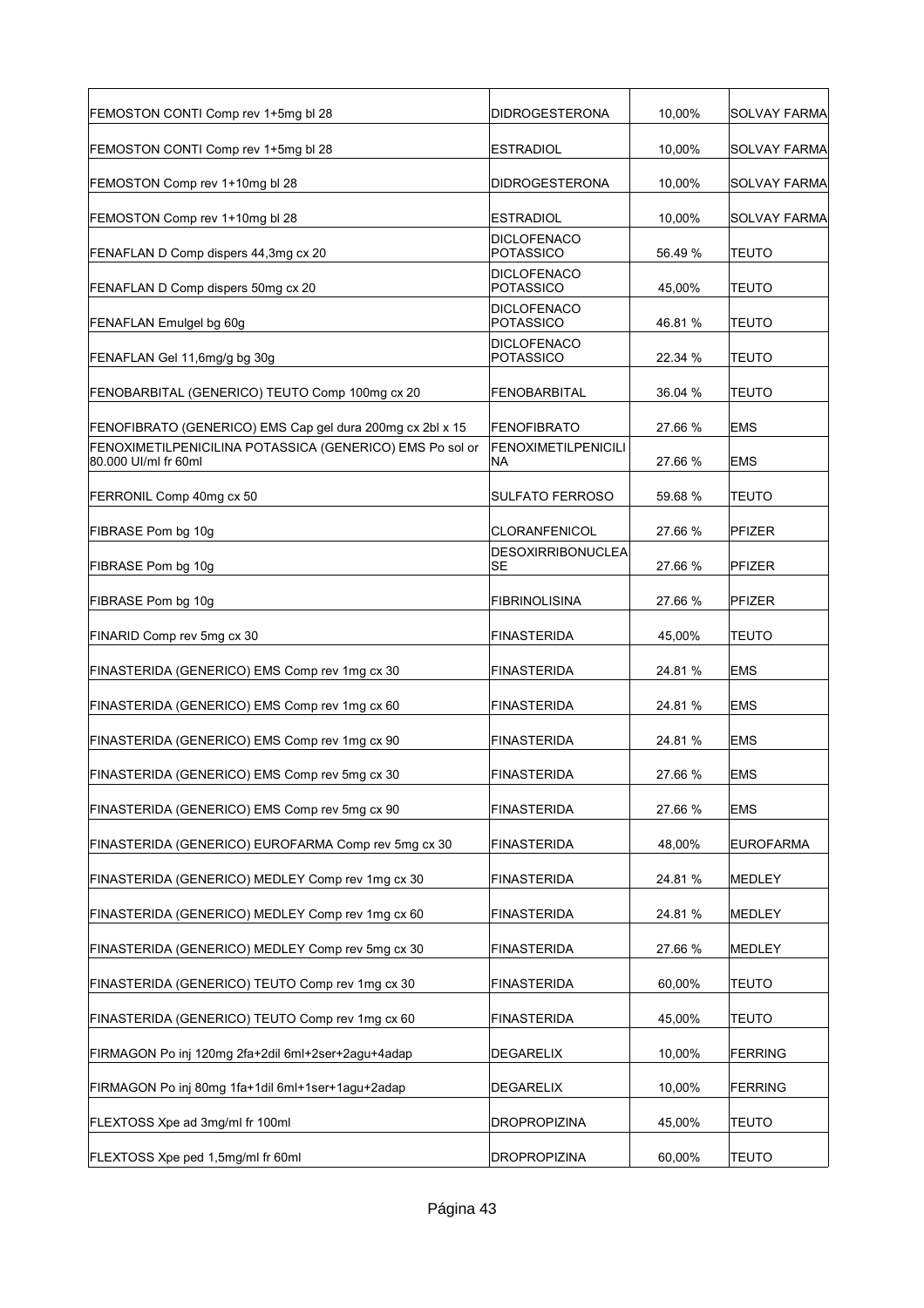| FLOTAC Cap gel dura 70mg cx 10                                             | <b>DICLOFENACO</b><br><b>COLESTIRAMINA</b> | 30,00%  | <b>NOVARTIS</b>  |
|----------------------------------------------------------------------------|--------------------------------------------|---------|------------------|
| FLOTAC Cap gel dura 70mg cx 14                                             | DICLOFENACO<br>COLESTIRAMINA               | 30,00%  | NOVARTIS         |
| FLOTAC Cap gel dura 70mg cx 20                                             | <b>DICLOFENACO</b><br><b>COLESTIRAMINA</b> | 30,00%  | <b>NOVARTIS</b>  |
| FLUCONAZOL (GENERICO) EMS Cap gel dura 150mg cx 1                          | FLUCONAZOL                                 | 27.66 % | <b>EMS</b>       |
| FLUCONAZOL (GENERICO) EMS Cap gel dura 150mg cx 2                          | <b>FLUCONAZOL</b>                          | 27.66 % | <b>EMS</b>       |
| FLUCONAZOL (GENERICO) EMS Cap gel dura 150mg cx 30                         | <b>FLUCONAZOL</b>                          | 27.66 % | <b>EMS</b>       |
| FLUCONAZOL (GENERICO) EUROFARMA Cap dura 150mg cx 1                        | <b>FLUCONAZOL</b>                          | 48,00%  | <b>EUROFARMA</b> |
| FLUCONAZOL (GENERICO) EUROFARMA Cap dura 150mg cx 2                        | <b>FLUCONAZOL</b>                          | 48,00%  | <b>EUROFARMA</b> |
| FLUCONAZOL (GENERICO) MEDLEY Cap gel dura 150mg cx 1                       | FLUCONAZOL                                 | 27.66 % | <b>MEDLEY</b>    |
| FLUCONAZOL (GENERICO) MEDLEY Cap gel dura 150mg cx 2                       | FLUCONAZOL                                 | 27.66 % | <b>MEDLEY</b>    |
| FLUCONAZOL (GENERICO) RANBAXY Cap gel dura 150mg cx 1                      | <b>FLUCONAZOL</b>                          | 50,00%  | <b>RANBAXY</b>   |
| FLUCONAZOL (GENERICO) RANBAXY Cap gel dura 150mg cx 2                      | <b>FLUCONAZOL</b>                          | 50,00%  | <b>RANBAXY</b>   |
| FLUCONAZOL (GENERICO) TEUTO Cap 150mg cx 1                                 | <b>FLUCONAZOL</b>                          | 60,00%  | <b>TEUTO</b>     |
| FLUCONAZOL (GENERICO) TEUTO Cap 150mg cx 2                                 | FLUCONAZOL                                 | 60,00%  | TEUTO            |
| FLUITOSS Xpe ad 250mg/5ml fr 100ml                                         | <b>CARBOCISTEINA</b>                       | 60,00%  | <b>TEUTO</b>     |
| FLUITOSS Xpe ped 100mg/5ml fr 100ml                                        | <b>CARBOCISTEINA</b>                       | 60,00%  | TEUTO            |
| FLUTICAN Susp nas 50mcg fr 10ml                                            | <b>FLUTICASONA</b>                         | 27.66 % | <b>GLENMARK</b>  |
| FORANE Sol inal 1ml/ml fr x 100ml (hosp)                                   | <b>ISOFLURANO</b>                          | 10.00%  | <b>ABBOTT</b>    |
| FORASEQ Caps c/inal 12+400mcq cx 20+20                                     | <b>BUDESONIDA</b>                          | 30,00%  | NOVARTIS         |
| FORASEQ Caps c/inal 12+400mcg cx 20+20                                     | FORMOTEROL                                 | 30,00%  | NOVARTIS         |
| FOSFATO CLINDAMICINA (GENERICO) EMS Creme vag 20mg/g bg<br>$20g + 3$ aplic | <b>CLINDAMICINA</b>                        | 50,00%  | <b>EMS</b>       |
| FOSFATO CLINDAMICINA (GENERICO) EMS Gel 10mg/g bg 45g                      | <b>CLINDAMICINA</b>                        | 24.81%  | <b>EMS</b>       |
| FOSFATO DISSODICO DEXAMETASONA (GENERICO) TEUTO Sol<br>inj 2mg/ml cx 1ml   | DEXAMETASONA                               | 45,00%  | <b>TEUTO</b>     |
| FRONTAL Comp 0,25mg cx 30                                                  | <b>ALPRAZOLAM</b>                          | 27.66 % | PFIZER           |
| FRONTAL Comp 0,5mg cx 30                                                   | ALPRAZOLAM                                 | 27.66 % | <b>PFIZER</b>    |
| FRONTAL Comp 1mg cx 30                                                     | ALPRAZOLAM                                 | 27.66 % | PFIZER           |
| FRONTAL Comp 2mg cx 30                                                     | ALPRAZOLAM                                 | 27.66 % | PFIZER           |
| FRONTAL XR Comp 0,5mg cx 30                                                | ALPRAZOLAM                                 | 27.66 % | PFIZER           |
| FRONTAL XR Comp 1mg cx 30                                                  | ALPRAZOLAM                                 | 27.66 % | PFIZER           |
| FRONTAL XR Comp 2mg cx 30                                                  | ALPRAZOLAM                                 | 27.66 % | PFIZER           |
| FUMARATO BISOPROLOL (GENERICO) EMS Comp rev 1,25mg bl 30 BISOPROLOL        |                                            | 27.66 % | <b>EMS</b>       |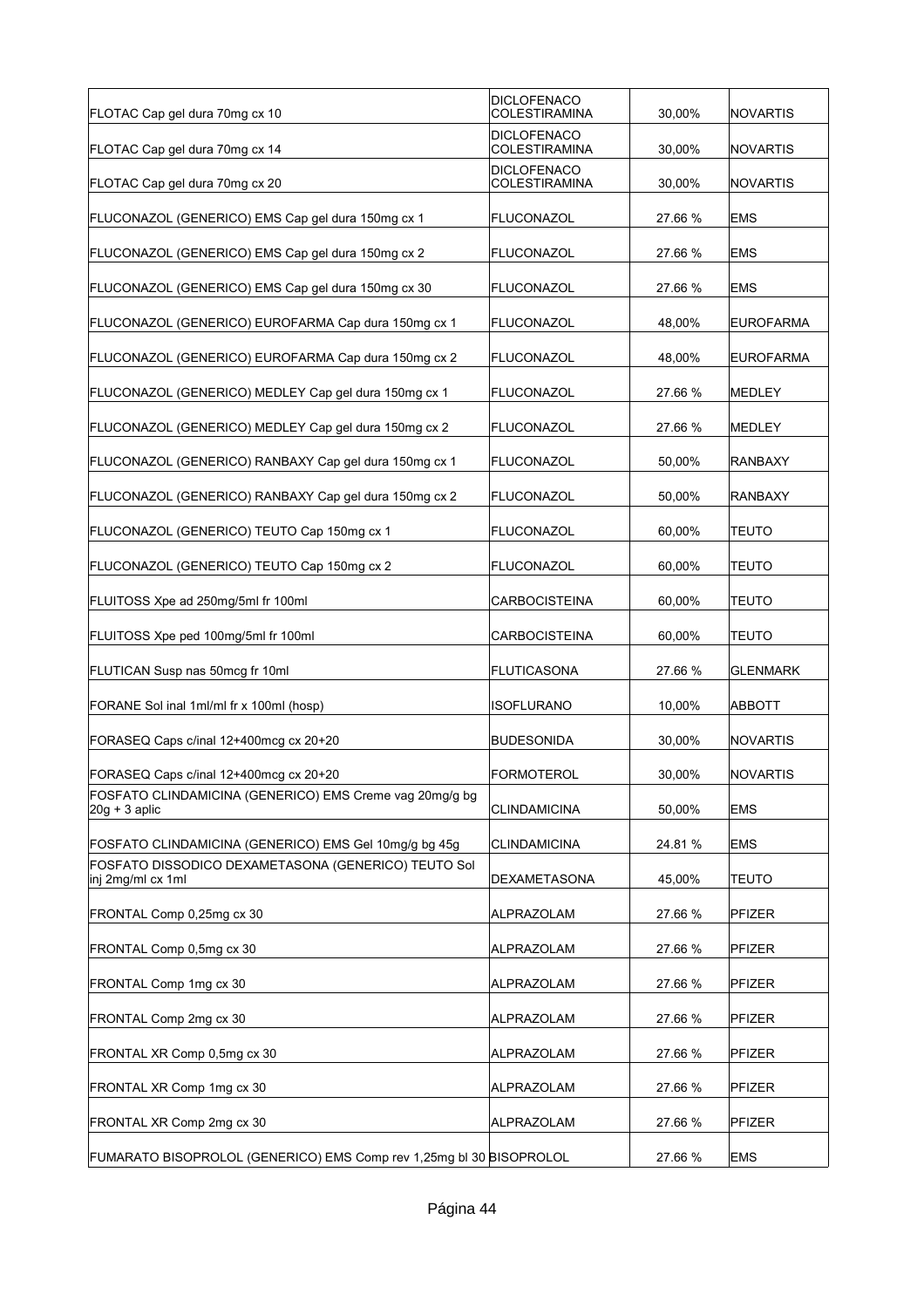| FUMARATO BISOPROLOL (GENERICO) EMS Comp rev 10mg bl 30              | <b>BISOPROLOL</b>  | 27.66 % | <b>EMS</b>      |
|---------------------------------------------------------------------|--------------------|---------|-----------------|
| FUMARATO BISOPROLOL (GENERICO) EMS Comp rev 2,5mg bl 30             | <b>BISOPROLOL</b>  | 27.66 % | <b>EMS</b>      |
| FUMARATO BISOPROLOL (GENERICO) EMS Comp rev 5mg bl 30               | <b>BISOPROLOL</b>  | 27.66 % | <b>EMS</b>      |
| FUMARATO CETOTIFENO (GENERICO) EMS Xpe 1mg/5ml fr 120ml             | CETOTIFENO         | 27.66 % | <b>EMS</b>      |
| FUMARATO CETOTIFENO (GENERICO) MEDLEY Gts 1mg/ml fr 30ml CETOTIFENO |                    | 27.66 % | MEDLEY          |
| FUMARATO CETOTIFENO (GENERICO) MEDLEY Xpe 0,2mq/ml fr<br>120ml      | <b>CETOTIFENO</b>  | 27.66 % | MEDLEY          |
| FUMARATO QUETIAPINA (GENERICO) EMS Comp rev 100mg bl 30             | QUETIAPINA         | 27.66 % | <b>EMS</b>      |
| FUMARATO QUETIAPINA (GENERICO) EMS Comp rev 200mg bl 30             | QUETIAPINA         | 27.66 % | <b>EMS</b>      |
| FUMARATO QUETIAPINA (GENERICO) EMS Comp rev 25mg bl 14              | QUETIAPINA         | 27.66 % | <b>EMS</b>      |
| FUMARATO QUETIAPINA (GENERICO) SANDOZ Comp rev 100mg bl<br>28       | QUETIAPINA         | 42.00%  | SANDOZ          |
| FUMARATO QUETIAPINA (GENERICO) SANDOZ Comp rev 200mg bl<br>28       | QUETIAPINA         | 42,00%  | SANDOZ          |
| FUMARATO QUETIAPINA (GENERICO) SANDOZ Comp rev 25mg bl<br>14        | QUETIAPINA         | 42,00%  | SANDOZ          |
| FUMARATO QUETIAPINA (GENERICO) TEUTO Comp rev 100mg cx<br>28        | <b>QUETIAPINA</b>  | 45,00%  | <b>TEUTO</b>    |
| FUMARATO QUETIAPINA (GENERICO) TEUTO Comp rev 200mg cx<br>28        | QUETIAPINA         | 45,00%  | <b>TEUTO</b>    |
| FUMARATO QUETIAPINA (GENERICO) TEUTO Comp rev 25mg cx 14 QUETIAPINA |                    | 60,00%  | TEUTO           |
| FUMARATO QUETIAPINA (GENERICO) TEUTO Comp rev 25mg cx 28 QUETIAPINA |                    | 45,00%  | <b>TEUTO</b>    |
| FUROATO MOMETASONA (GENERICO) EMS Creme derm 1mg/g bg<br>20g        | <b>MOMETASONA</b>  | 27.66 % | <b>EMS</b>      |
| FUROATO MOMETASONA (GENERICO) EMS Pom derm 1mg/g bg<br>20q          | <b>MOMETASONA</b>  | 27.66 % | <b>EMS</b>      |
| FUROATO MOMETASONA (GENERICO) MEDLEY Creme derm 1mg/g<br>$bg\ 20g$  | <b>MOMETASONA</b>  | 27.66 % | <b>MEDLEY</b>   |
| FUROATO MOMETASONA (GENERICO) MEDLEY Pom derm 1mg/g<br>bg 20g       | <b>MOMETASONA</b>  | 27.66 % | MEDLEY          |
| FUROSEMIDA (GENERICO) TEUTO Comp 40mg cx 20                         | <b>FUROSEMIDA</b>  | 57.6%   | <b>TEUTO</b>    |
| GABAPENTINA (GENERICO) EMS Cap 300mg cx 30                          | <b>GABAPENTINA</b> | 27.66 % | <b>EMS</b>      |
| GABAPENTINA (GENERICO) EMS Cap gel dura 400mg cx 30                 | <b>GABAPENTINA</b> | 27.66 % | <b>EMS</b>      |
| GABAPENTINA (GENERICO) EMS Comp rev 600mg cx 3bl x 9                | <b>GABAPENTINA</b> | 27.66 % | <b>EMS</b>      |
| GABAPENTINA (GENERICO) RANBAXY Cap 300mg cx 30                      | <b>GABAPENTINA</b> | 50,00%  | <b>RANBAXY</b>  |
| GALVUS Comp 50mg cx 14                                              | VILDAGLIPTINA      | 30,00%  | NOVARTIS        |
| GALVUS Comp 50mg cx 28                                              | VILDAGLIPTINA      | 30,00%  | NOVARTIS        |
| GALVUS Comp 50mg cx 56                                              | VILDAGLIPTINA      | 30,00%  | NOVARTIS        |
| GALVUS MET Comp rev 50+1000mg bl 14                                 | <b>METFORMINA</b>  | 30,00%  | NOVARTIS        |
| GALVUS MET Comp rev 50+1000mg bl 14                                 | VILDAGLIPITINA     | 30,00%  | <b>NOVARTIS</b> |
| GALVUS MET Comp rev 50+1000mg bl 56                                 | <b>METFORMINA</b>  | 30,00%  | NOVARTIS        |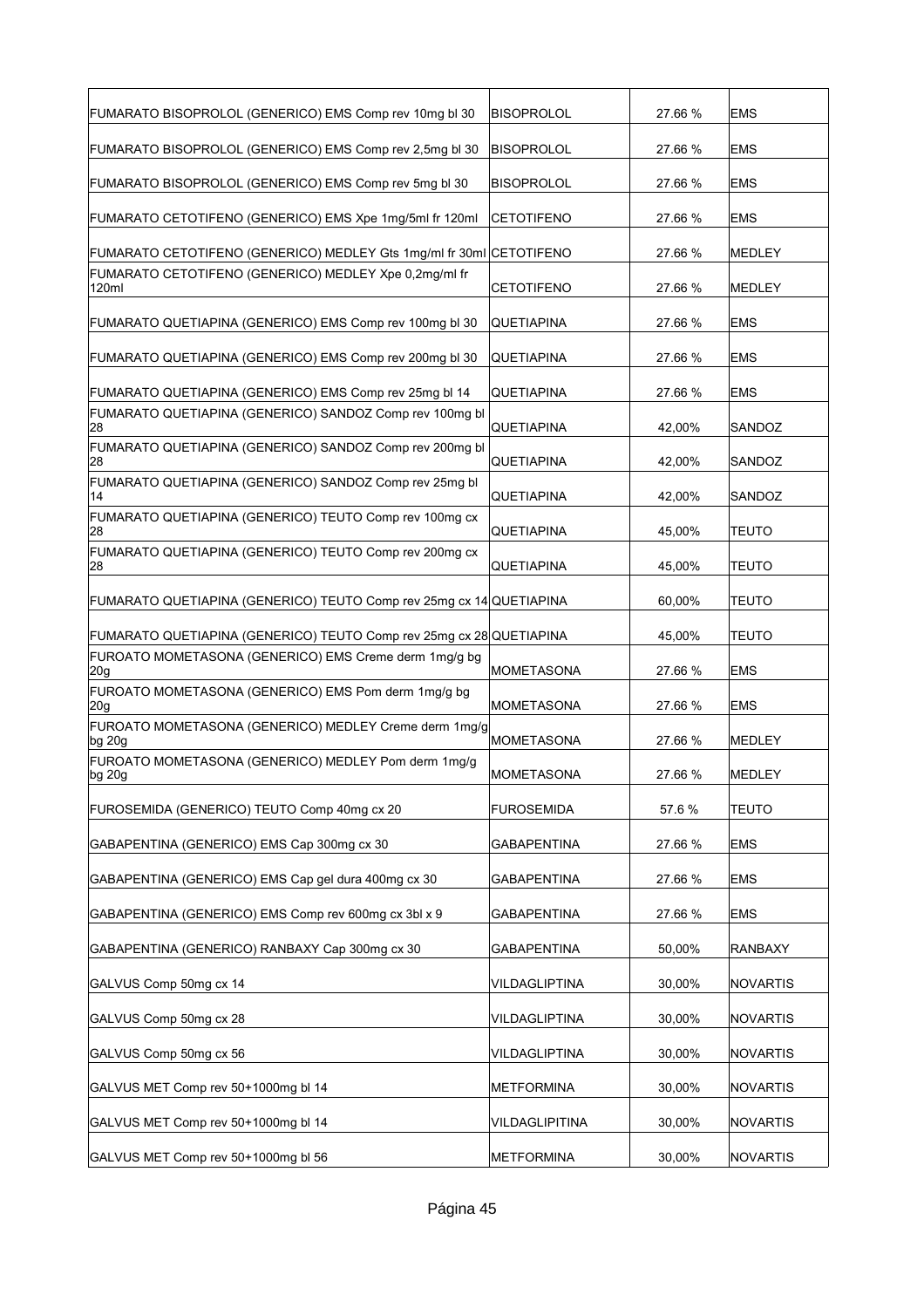| GALVUS MET Comp rev 50+1000mg bl 56                                                   | VILDAGLIPITINA                 | 30,00%  | <b>NOVARTIS</b> |
|---------------------------------------------------------------------------------------|--------------------------------|---------|-----------------|
| GALVUS MET Comp rev 50+500mg bl 14                                                    | <b>METFORMINA</b>              | 30,00%  | <b>NOVARTIS</b> |
| GALVUS MET Comp rev 50+500mg bl 14                                                    | VILDAGLIPITINA                 | 30,00%  | <b>NOVARTIS</b> |
| GALVUS MET Comp rev 50+500mg bl 56                                                    | METFORMINA                     | 30,00%  | <b>NOVARTIS</b> |
| GALVUS MET Comp rev 50+500mg bl 56                                                    | VILDAGLIPITINA                 | 30,00%  | <b>NOVARTIS</b> |
| GALVUS MET Comp rev 50+850mg bl 14                                                    | METFORMINA                     | 30,00%  | <b>NOVARTIS</b> |
| GALVUS MET Comp rev 50+850mg bl 14                                                    | VILDAGLIPITINA                 | 30,00%  | <b>NOVARTIS</b> |
| GALVUS MET Comp rev 50+850mg bl 56                                                    | <b>METFORMINA</b>              | 30,00%  | NOVARTIS        |
| GALVUS MET Comp rev 50+850mg bl 56                                                    | VILDAGLIPITINA                 | 30,00%  | <b>NOVARTIS</b> |
| GENFIBROZILA (GENERICO) EMS Comp rev 600mg cx 24                                      | GENFIBROZILA                   | 27.66 % | <b>EMS</b>      |
| GENFIBROZILA (GENERICO) EMS Comp rev 600mg cx 60                                      | <b>GENFIBROZILA</b>            | 27.66 % | <b>EMS</b>      |
| GENFIBROZILA (GENERICO) EMS Comp rev 900mg cx 12                                      | GENFIBROZILA                   | 27.66 % | <b>EMS</b>      |
| GENFIBROZILA (GENERICO) MEDLEY Comp rev 600mg cx 30                                   | GENFIBROZILA                   | 27.66 % | <b>MEDLEY</b>   |
| GENFIBROZILA (GENERICO) MEDLEY Comp rev 900mg cx 15                                   | GENFIBROZILA                   | 27.66 % | <b>MEDLEY</b>   |
| GENTAMICINA+FOSFATO DISSODICO BETAMETASONA<br>(GENERICO) EMS Sol oft 1+3mg/ml fr 10ml | BETAMETASONA                   | 27.66 % | <b>EMS</b>      |
| GENTAMICINA+FOSFATO DISSODICO BETAMETASONA<br>(GENERICO) EMS Sol oft 1+3mg/ml fr 10ml | <b>GENTAMICINA</b>             | 27.66 % | <b>EMS</b>      |
| GEODON Cap 40mg cx 30                                                                 | ZIPRASIDONA                    | 27.66 % | <b>PFIZER</b>   |
| GEODON Cap 80mg cx 30                                                                 | <b>ZIPRASIDONA</b>             | 27.66 % | <b>PFIZER</b>   |
| GEODON Caps 40mg cx 14                                                                | <b>ZIPRASIDONA</b>             | 27.66 % | <b>PFIZER</b>   |
| GESTODENO+ETINILESTRADIOL (GENERICO) SANDOZ Comp rev<br>$ 0,06+0,015$ mg cx 24        | <b>ETINILESTRADIOL</b>         | 17,00%  | SANDOZ          |
| GESTODENO+ETINILESTRADIOL (GENERICO) SANDOZ Comp rev<br>0.06+0.015mg cx 24            | <b>GESTODENO</b>               | 17,00%  | SANDOZ          |
| GINEC Creme vag 35mui+100mui+35mui+150mg/4g bg 60g                                    | <b>NEOMICINA</b>               | 24.81%  | <b>GLENMARK</b> |
| GINEC Creme vag 35mui+100mui+35mui+150mg/4g bg 60g                                    | <b>NISTATINA</b>               | 24.81%  | <b>GLENMARK</b> |
| GINEC Creme vag 35mui+100mui+35mui+150mg/4g bg 60g                                    | POLIMIXINA B                   | 24.81%  | <b>GLENMARK</b> |
| GINEC Creme vag 35mui+100mui+35mui+150mg/4g bg 60g                                    | TINIDAZOL                      | 24.81%  | <b>GLENMARK</b> |
| GINO FIBRASE Pomada vaginal tb 30g                                                    | CLORANFENICOL                  | 27.66 % | PFIZER          |
| GINO FIBRASE Pomada vaginal tb 30g                                                    | <b>DESOXIRRIBONUCLEA</b><br>SE | 27.66 % | PFIZER          |
| GINO FIBRASE Pomada vaginal tb 30g                                                    | <b>FIBRINOLISINA</b>           | 27.66 % | PFIZER          |
| GINO PLETIL Creme vag tb 45g + 7 aplic                                                | <b>MICONAZOL</b>               | 24.81%  | PFIZER          |
| GINO PLETIL Creme vag tb 45g + 7 aplic                                                | TINIDAZOL                      | 24.81%  | PFIZER          |
| GLIBENCLAMIDA (GENERICO) EMS Comp 5mg cx 30                                           | <b>GLIBENCLAMIDA</b>           | 27.66 % | <b>EMS</b>      |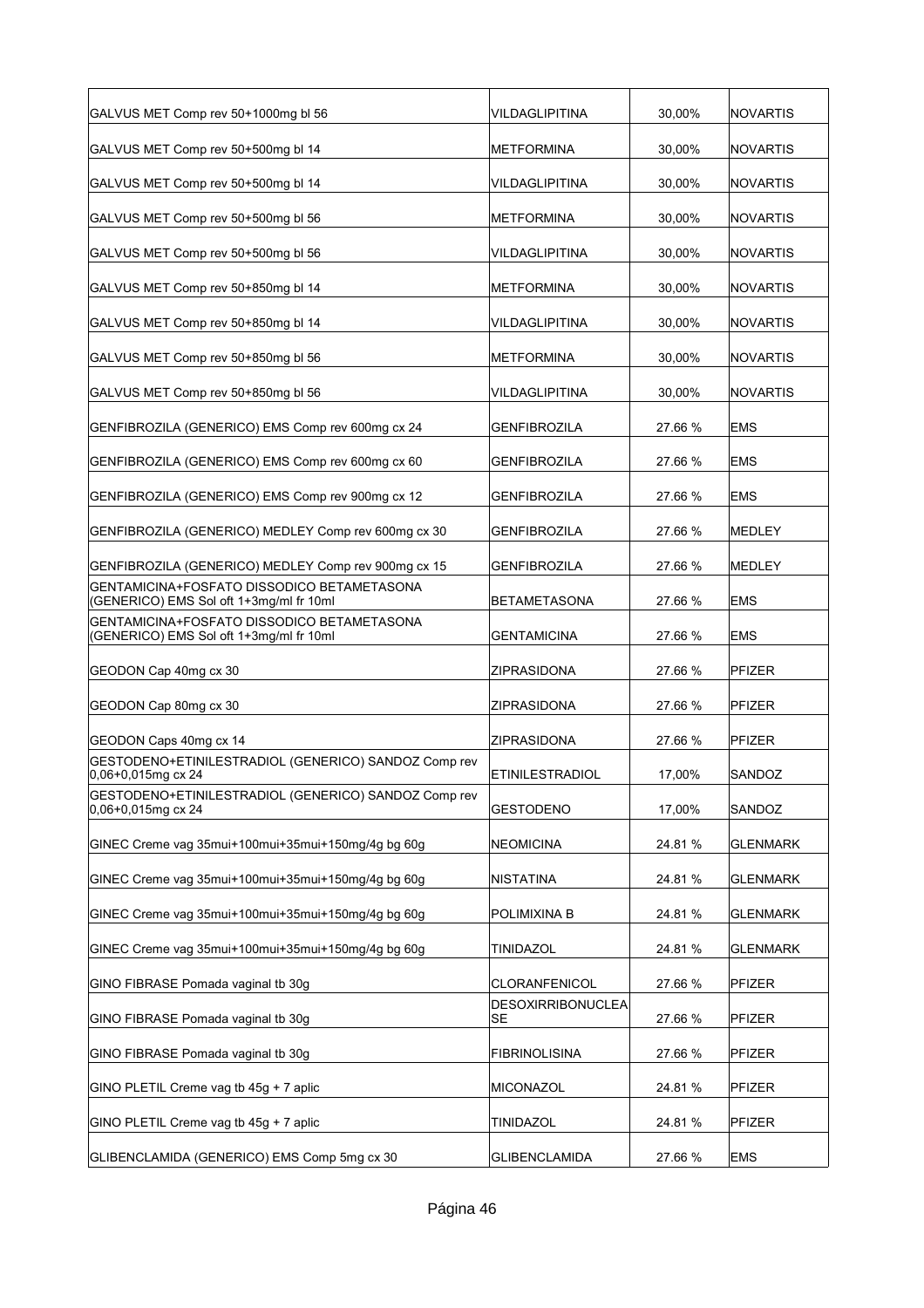| GLIBENCLAMIDA (GENERICO) MEDLEY Comp 5mg cx 30                      | <b>GLIBENCLAMIDA</b>           | 27.66 % | MEDLEY           |
|---------------------------------------------------------------------|--------------------------------|---------|------------------|
| GLIBENCLAMIDA (GENERICO) MEDLEY Comp 5mg cx 60                      | <b>GLIBENCLAMIDA</b>           | 27.66 % | MEDLEY           |
| GLIBENCLAMIDA (GENERICO) RANBAXY Comp 5mg cx 30                     | <b>GLIBENCLAMIDA</b>           | 50,00%  | <b>RANBAXY</b>   |
| GLICLAZIDA (GENERICO) RANBAXY Comp 30mg cx 30                       | <b>GLICLAZIDA</b>              | 25,00%  | <b>RANBAXY</b>   |
| GLICLAZIDA (GENERICO) RANBAXY Comp 30mg cx 60                       | <b>GLICLAZIDA</b>              | 25,00%  | <b>RANBAXY</b>   |
| GLIMEPIRIDA (GENERICO) EMS Comp 1mg cx 30                           | <b>GLIMEPIRIDA</b>             | 27.66 % | <b>EMS</b>       |
| GLIMEPIRIDA (GENERICO) EMS Comp 2mg cx 30                           | <b>GLIMEPIRIDA</b>             | 27.66 % | <b>EMS</b>       |
| GLIMEPIRIDA (GENERICO) EMS Comp 2mg cx 60                           | <b>GLIMEPIRIDA</b>             | 27.66 % | <b>EMS</b>       |
| GLIMEPIRIDA (GENERICO) EMS Comp 4mg cx 30                           | <b>GLIMEPIRIDA</b>             | 27.66 % | <b>EMS</b>       |
| GLIMEPIRIDA (GENERICO) EMS Comp 4mg cx 60                           | <b>GLIMEPIRIDA</b>             | 27.66 % | <b>EMS</b>       |
| GLIMEPIRIDA (GENERICO) EUROFARMA Comp 2mg cx 30                     | <b>GLIMEPIRIDA</b>             | 48,00%  | <b>EUROFARMA</b> |
| GLIMEPIRIDA (GENERICO) EUROFARMA Comp 4mg cx 30                     | <b>GLIMEPIRIDA</b>             | 48,00%  | <b>EUROFARMA</b> |
| GLIMEPIRIDA (GENERICO) MEDLEY Comp 1mg cx 30                        | <b>GLIMEPIRIDA</b>             | 27.66 % | <b>MEDLEY</b>    |
| GLIMEPIRIDA (GENERICO) MEDLEY Comp 2mg cx 30                        | <b>GLIMEPIRIDA</b>             | 27.66 % | MEDLEY           |
| GLIMEPIRIDA (GENERICO) MEDLEY Comp 2mg cx 60                        | <b>GLIMEPIRIDA</b>             | 27.66 % | MEDLEY           |
| GLIMEPIRIDA (GENERICO) MEDLEY Comp 4mg cx 30                        | <b>GLIMEPIRIDA</b>             | 27.66 % | MEDLEY           |
| GLIMEPIRIDA (GENERICO) MEDLEY Comp 4mg cx 60                        | <b>GLIMEPIRIDA</b>             | 27.66 % | MEDLEY           |
| GLIMEPIRIDA (GENERICO) SANDOZ Comp 2mg cx 30                        | <b>GLIMEPIRIDA</b>             | 37,00%  | SANDOZ           |
| GLIMEPIRIDA (GENERICO) SANDOZ Comp 4mg cx 30                        | <b>GLIMEPIRIDA</b>             | 37,00%  | SANDOZ           |
| GLIMEPIRIDA (GENERICO) SANDOZ Comp 4mg cx 60                        | <b>GLIMEPIRIDA</b>             | 37,00%  | SANDOZ           |
| GLYPRESSIN Po liof inj 1 amp + 1 amp dil (hosp)                     | <b>TERLIPRESSINA</b>           | 10,00%  | <b>FERRING</b>   |
| GONAPEPTYL DAILY 0,1mg cart 7 ser pre-envasadas x 1ml               | <b>TRIPTORRELINA</b>           | 10,00%  | <b>FERRING</b>   |
| GONAPEPTYL DAILY 3.75 mg/ml ct c/1 ser de po+1 ser de diluente      | <b>TRIPTORRELINA</b>           | 10,00%  | <b>FERRING</b>   |
| GUAIFENESINA (GENERICO) EMS Xpe 200mg/15ml fr 120ml sabor<br>cereja | <b>GUAIFENESINA</b>            | 24.81 % | <b>EMS</b>       |
| GUAIFENESINA (GENERICO) EMS Xpe 200mg/15ml fr 120ml sabor<br>mel    | GUAIFENESINA                   | 24.81 % | EMS              |
| GYNO-IRUXOL Pom vag 0,6ui+10mg/g bg 30g + 6 aplic                   | CLORANFENICOL                  | 10,00%  | <b>ABBOTT</b>    |
| GYNO-IRUXOL Pom vag 0,6ui+10mg/g bg 30g + 6 aplic                   | COLAGENASE                     | 10,00%  | ABBOTT           |
| HALOBEX Creme derm 0,5mg bg 30g                                     | HALOBETASOL                    | 27.66 % | <b>GLENMARK</b>  |
| HALOPERIDOL (GENERICO) EMS Sol or 2mg/ml fr 20ml                    | <b>HALOPERIDOL</b>             | 27.66 % | <b>EMS</b>       |
| HELMIZOL 200mg/5ml susp. fr x 80ml                                  | <b>BENZOILMETRONIDAZ</b><br>OL | 45,00%  | <b>TEUTO</b>     |
| HELMIZOL 400mg cx 24 comp                                           | BENZOILMETRONIDAZ<br>OL        | 60,00%  | <b>TEUTO</b>     |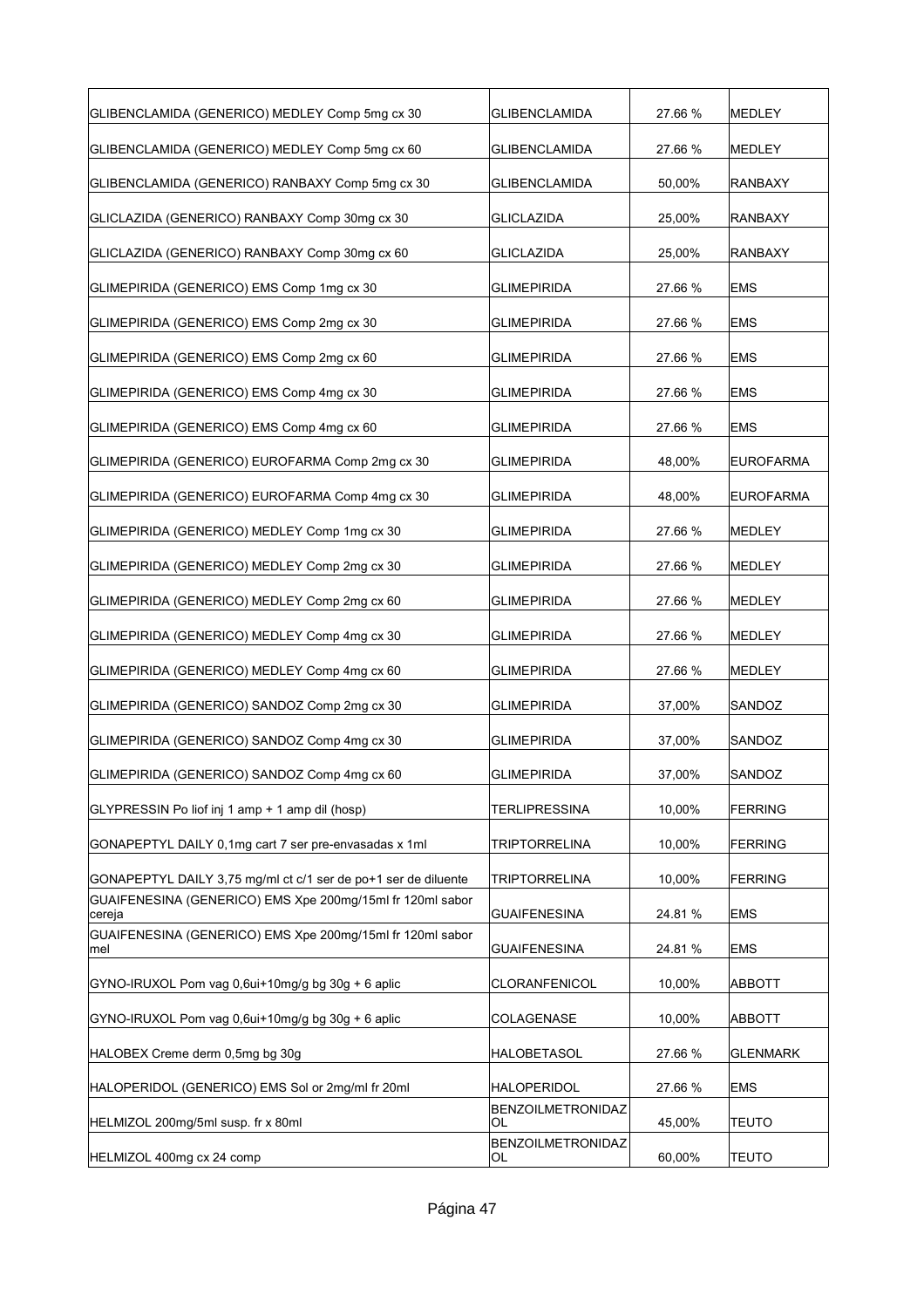| HELMIZOL Gel vag 500mg/5g bg 50g+10 aplic                                                  | <b>BENZOILMETRONIDAZ</b><br>OL | 45.28 % | TEUTO            |
|--------------------------------------------------------------------------------------------|--------------------------------|---------|------------------|
|                                                                                            | BENZOILMETRONIDAZ              |         |                  |
| HELMIZOL comp 250mg bl 20<br>HEMIFUMARATO QUETIAPINA (GENERICO) EUROFARMA Comp rev         | OL                             | 60,00%  | <b>TEUTO</b>     |
| 100mg cx 30                                                                                | QUETIAPINA                     | 48,00%  | <b>EUROFARMA</b> |
| HEMIFUMARATO QUETIAPINA (GENERICO) EUROFARMA Comp rev<br>200mg cx 30                       | QUETIAPINA                     | 48,00%  | <b>EUROFARMA</b> |
| HEMIFUMARATO QUETIAPINA (GENERICO) EUROFARMA Comp rev<br>25mg cx 30                        | QUETIAPINA                     | 48,00%  | <b>EUROFARMA</b> |
| HEMIFUMARATO QUETIAPINA (GENERICO) EUROFARMA Comp rev<br>lib prol 50mg cx 30               | QUETIAPINA                     | 22,00%  | <b>EUROFARMA</b> |
| HEMITARTARATO DE RIVASTIGMINA (GENERICO) EMS Cap 1,5mg<br>cx30                             | RIVASTIGMINA                   | 27.66 % | <b>EMS</b>       |
| HEMITARTARATO DE RIVASTIGMINA (GENERICO) EMS Cap 3mg cx<br>30                              | RIVASTIGMINA                   | 27.66 % | <b>EMS</b>       |
| HEMITARTARATO DE RIVASTIGMINA (GENERICO) EMS Cap 4,5mg<br>x 30                             | RIVASTIGMINA                   | 27.66 % | <b>EMS</b>       |
| HEMITARTARATO DE RIVASTIGMINA (GENERICO) EMS Cap 6mg cx<br>30                              | <b>RIVASTIGMINA</b>            | 27.66 % | <b>EMS</b>       |
| HEMITARTARATO DE ZOLPIDEM (GENERICO) EUROFARMA Comp<br>rev 10mg cx 20                      | ZOLPIDEM                       | 48,00%  | <b>EUROFARMA</b> |
| HEMITARTARATO DE ZOLPIDEM (GENERICO) TEUTO Comp rev<br>10mg cx 10                          | ZOLPIDEM                       | 56.37 % | <b>TEUTO</b>     |
| HEMITARTARATO DE ZOLPIDEM (GENERICO) TEUTO Comp rev<br>10mg cx 20                          | ZOLPIDEM                       | 52.22 % | <b>TEUTO</b>     |
| HERPESIL 200MG CX 25 COMP                                                                  | <b>ACICLOVIR</b>               | 37,00%  | SANDOZ           |
| HIDROCLOROTIAZIDA (GENERICO) EMS Comp 25mg cx 30                                           | HIDROCLOROTIAZIDA              | 27.66 % | EMS              |
| HIDROCLOROTIAZIDA (GENERICO) EMS Comp 50mg cx 20                                           | <b>HIDROCLOROTIAZIDA</b>       | 27.66 % | <b>EMS</b>       |
| HIDROCLOROTIAZIDA (GENERICO) TEUTO Comp 25mg cx 30                                         | <b>HIDROCLOROTIAZIDA</b>       | 59.13 % | <b>TEUTO</b>     |
| HIDROCLOROTIAZIDA (GENERICO) TEUTO Comp 50mg cx 30                                         | <b>HIDROCLOROTIAZIDA</b>       | 60,00%  | <b>TEUTO</b>     |
| HIDROCORTISONA (GENERICO) EMS Crem derm 10mg/g bg 30g                                      | HIDROCORTISONA                 | 24.81 % | <b>EMS</b>       |
| HIDROCORTISONA (GENERICO) EMS Sol cap 10mg/g fr 60 ml                                      | <b>HIDROCORTISONA</b>          | 24.81 % | <b>EMS</b>       |
| HIDROCORTISONA (GENERICO) TEUTO Creme derm 10mg/g bg 15g HIDROCORTISONA                    |                                | 43.62 % | <b>TEUTO</b>     |
| HIDROCORTISONA (GENERICO) TEUTO Creme derm 10mg/g bg 30g HIDROCORTISONA                    |                                | 47.41 % | <b>TEUTO</b>     |
| HIDROQUINONA (GENERICO) EMS Creme 40mg bg 30g                                              | HIDROQUINONA                   | 24.81 % | <b>EMS</b>       |
| HIDROQUINONA+TRETINOINA+FLUOCINOLONA ACET<br>(GENERICO) EMS Creme derm 40+0.5+0.1mg bg 15g | <b>FLUOCINOLONA</b>            | 27.66 % | <b>EMS</b>       |
| HIDROQUINONA+TRETINOINA+FLUOCINOLONA ACET<br>(GENERICO) EMS Creme derm 40+0,5+0,1mg bg 15g | <b>HIDROQUINONA</b>            | 27.66 % | <b>EMS</b>       |
| HIDROQUINONA+TRETINOINA+FLUOCINOLONA ACET<br>(GENERICO) EMS Creme derm 40+0.5+0.1mg bg 15g | TRETINOINA                     | 27.66 % | EMS              |
| HIDROQUINONA+TRETINOINA+FLUOCINOLONA ACET<br>(GENERICO) EMS Creme derm 40+0,5+0,1mg bg 30g | <b>FLUOCINOLONA</b>            | 27.66 % | <b>EMS</b>       |
| HIDROQUINONA+TRETINOINA+FLUOCINOLONA ACET<br>(GENERICO) EMS Creme derm 40+0,5+0,1mg bg 30g | HIDROQUINONA                   | 27.66 % | <b>EMS</b>       |
| HIDROQUINONA+TRETINOINA+FLUOCINOLONA ACET<br>(GENERICO) EMS Creme derm 40+0,5+0,1mg bg 30g | TRETINOINA                     | 27.66 % | <b>EMS</b>       |
| HIDROXIDO DE ALUMINIO (GENERICO) EMS Susp or 61,5mg/ml fr<br>240ml                         | HIDROXIDO DE<br>ALUMINIO       | 24.81%  | <b>EMS</b>       |
|                                                                                            |                                |         |                  |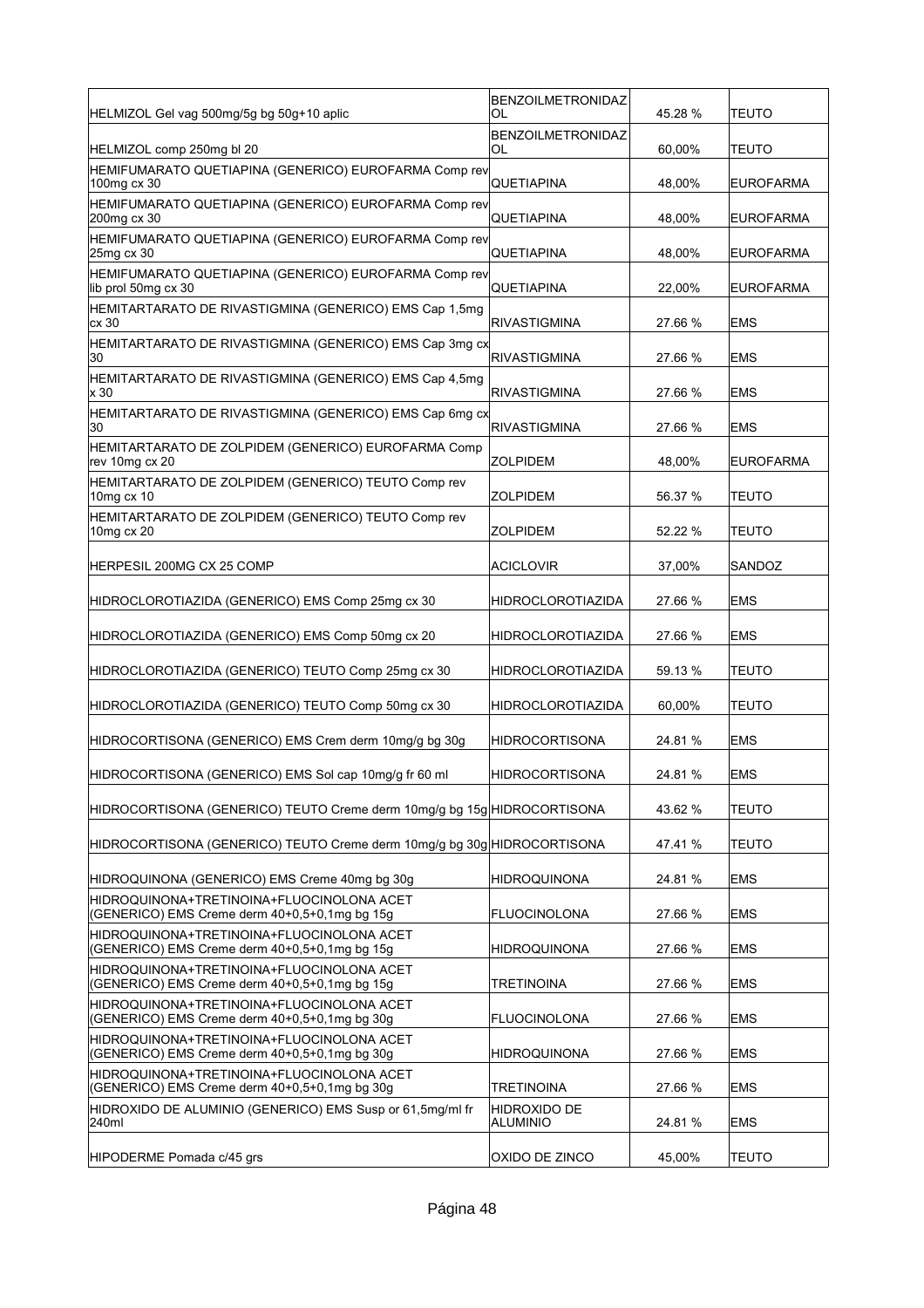| HIPODERME Pomada c/45 grs                                           | VITAMINA A (RETINOL)                   | 45,00%  | <b>TEUTO</b>     |
|---------------------------------------------------------------------|----------------------------------------|---------|------------------|
| HIPODERME Pomada c/45 grs                                           | <b>VITAMINA D3</b><br>(COLECALCIFEROL) | 45,00%  | TEUTO            |
| HIPODERME Pomada c/90 grs                                           | OXIDO DE ZINCO                         | 45,00%  | <b>TEUTO</b>     |
| HIPODERME Pomada c/90 grs                                           | VITAMINA A (RETINOL)                   | 45,00%  | <b>TEUTO</b>     |
| HIPODERME Pomada c/90 grs                                           | <b>VITAMINA D3</b><br>(COLECALCIFEROL) | 45,00%  | <b>TEUTO</b>     |
| HIPODERTRAT Pom derm 100.000ui+200mg/g bg 60g                       | <b>NISTATINA</b>                       | 45,00%  | <b>TEUTO</b>     |
| HIPODERTRAT Pom derm 100.000ui+200mg/g bg 60g                       | OXIDO DE ZINCO                         | 45,00%  | <b>TEUTO</b>     |
| HUMIRA Sol inj 40mg/0,8ml 2ser x 0,8ml + lenco                      | ADALIMUMABE                            | 10,00%  | ABBOTT           |
| HYTRIN Comp 5mg bl 30                                               | <b>TERAZOSINA</b>                      | 10,00%  | <b>ABBOTT</b>    |
| IBUPRIL Cap 400mg cx 10                                             | <b>IBUPROFENO</b>                      | 17.87 % | TEUTO            |
| IBUPRIL Cap 400mg cx 36 (emb mult)                                  | <b>IBUPROFENO</b>                      | 45,00%  | TEUTO            |
| IBUPRIL Comp 300mg bl 20                                            | <b>IBUPROFENO</b>                      | 49.67%  | TEUTO            |
| IBUPRIL Comp rev 400mg cx 10                                        | <b>IBUPROFENO</b>                      | 45,00%  | TEUTO            |
| IBUPRIL Comp rev 600mg cx 20                                        | <b>IBUPROFENO</b>                      | 56.02 % | TEUTO            |
| IBUPRIL Sus or 50mg/ml fr got 30ml                                  | <b>IBUPROFENO</b>                      | 55.97 % | TEUTO            |
| IBUPRIL Susp oral gts 100mg/ml x 20ml                               | <b>IBUPROFENO</b>                      | 60,00%  | TEUTO            |
| IBUPROFENO (GENERICO) EMS Comp rev 200mg cx 20                      | <b>IBUPROFENO</b>                      | 24.81%  | <b>EMS</b>       |
| BUPROFENO (GENERICO) EMS Comp rev 300mg cx 2bl x 10                 | <b>IBUPROFENO</b>                      | 27.66 % | <b>EMS</b>       |
| IBUPROFENO (GENERICO) EMS Susp or 50mg/ml fr 30ml                   | <b>IBUPROFENO</b>                      | 27.66 % | <b>EMS</b>       |
| IBUPROFENO (GENERICO) MEDLEY Susp or 100mg/ml fr 20ml               | <b>IBUPROFENO</b>                      | 27.66 % | <b>MEDLEY</b>    |
| BUPROFENO (GENERICO) MEDLEY Susp or 50mg/ml fr 30ml                 | <b>IBUPROFENO</b>                      | 27.66 % | MEDLEY           |
| IBUPROFENO (GENERICO) TEUTO Comp rev 400mg cx 10                    | <b>IBUPROFENO</b>                      | 45,00%  | <b>TEUTO</b>     |
| BUPROFENO (GENERICO) TEUTO Susp or 50mg/ml fr 30ml                  | <b>IBUPROFENO</b>                      | 54.57 % | <b>TEUTO</b>     |
| IMIQUIMODE (GENERICO) MEDLEY Creme derm 50mg/g cx 12 sach<br> 0,25g | <b>IMIQUIMOD</b>                       | 24.81%  | MEDLEY           |
| IMIQUIMODE (GENERICO) MEDLEY Creme derm 50mg/g cx 6 sach<br> 0,25g  | <b>IMIQUIMOD</b>                       | 24.81 % | MEDLEY           |
| INDAPAMIDA (GENERICO) EMS Comp rev 1,5mg cx 30                      | <b>INDAPAMIDA</b>                      | 27.66 % | <b>EMS</b>       |
| INDAPAMIDA (GENERICO) EUROFARMA Comp rev 1,5mg cx 30                | <b>INDAPAMIDA</b>                      | 52,00%  | <b>EUROFARMA</b> |
| INSONOX Comp 10mg cx 10                                             | <b>ZOLPIDEM</b>                        | 60,00%  | <b>TEUTO</b>     |
| INSONOX Comp 10mg cx 20                                             | <b>ZOLPIDEM</b>                        | 59.08 % | <b>TEUTO</b>     |
| IRBESARTANA (GENERICO) RANBAXY Comp rev 150mg cx 30                 | <b>IRBESARTANA</b>                     | 30,00%  | <b>RANBAXY</b>   |
| IRBESARTANA (GENERICO) RANBAXY Comp rev 300mg cx 30                 | <b>IRBESARTANA</b>                     | 30,00%  | <b>RANBAXY</b>   |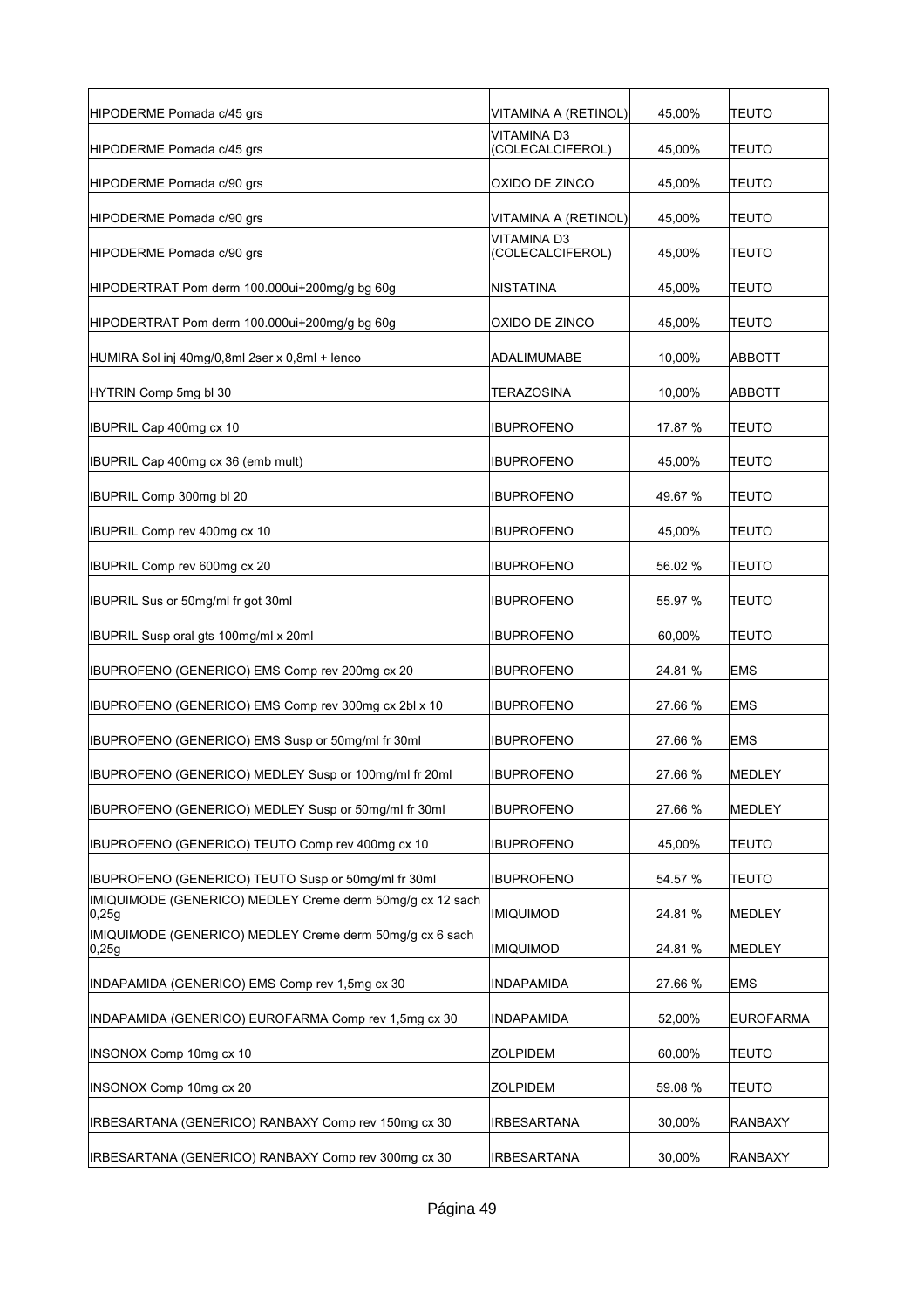| IRBESARTANA + HIDROCLOROTIAZIDA (GENERICO) EUROFARMA<br>Comp 150+12.5mg cx 30 | <b>HIDROCLOROTIAZIDA</b> | 22,00%  | <b>EUROFARMA</b>            |
|-------------------------------------------------------------------------------|--------------------------|---------|-----------------------------|
| IRBESARTANA + HIDROCLOROTIAZIDA (GENERICO) EUROFARMA<br>Comp 150+12.5mg cx 30 | <b>IRBESARTANA</b>       | 22,00%  | <b>EUROFARMA</b>            |
| IRBESARTANA + HIDROCLOROTIAZIDA (GENERICO) EUROFARMA<br>Comp 300+12.5mg cx 30 | <b>HIDROCLOROTIAZIDA</b> | 22,00%  | <b>EUROFARMA</b>            |
| IRBESARTANA + HIDROCLOROTIAZIDA (GENERICO) EUROFARMA<br>Comp 300+12.5mg cx 30 | <b>IRBESARTANA</b>       | 22,00%  | <b>EUROFARMA</b>            |
| IRBESARTANA + HIDROCLOROTIAZIDA (GENERICO) RANBAXY<br>Comp 150mg+12,5mg cx 30 | <b>HIDROCLOROTIAZIDA</b> | 30,00%  | RANBAXY                     |
| IRBESARTANA + HIDROCLOROTIAZIDA (GENERICO) RANBAXY<br>Comp 150mg+12,5mg cx 30 | <b>IRBESARTANA</b>       | 30,00%  | <b>RANBAXY</b>              |
| IRBESARTANA + HIDROCLOROTIAZIDA (GENERICO) RANBAXY<br>Comp 300mg+12,5mg cx 30 | <b>HIDROCLOROTIAZIDA</b> | 30,00%  | <b>RANBAXY</b>              |
| IRBESARTANA + HIDROCLOROTIAZIDA (GENERICO) RANBAXY<br>Comp 300mg+12,5mg cx 30 | IRBESARTANA              | 30,00%  | RANBAXY                     |
| IRUXOL MONO Pom derm 1,2 u/g bg 15g + espat                                   | COLAGENASE               | 10,00%  | ABBOTT                      |
| IRUXOL MONO Pom derm 1,2 u/g bg 30g + espat                                   | COLAGENASE               | 10,00%  | ABBOTT                      |
| IRUXOL MONO Pom derm 1,2u/g 50 bg x 30g (hosp)                                | COLAGENASE               | 10,00%  | ABBOTT                      |
| IRUXOL Pom derm 0,6ui+10mg 50bg x 30g (hosp)                                  | <b>CLORANFENICOL</b>     | 10,00%  | <b>ABBOTT</b>               |
| IRUXOL Pom derm 0.6ui+10mg 50bg x 30g (hosp)                                  | <b>COLAGENASE</b>        | 10,00%  | <b>ABBOTT</b>               |
| IRUXOL Pom derm 0,6ui+10mg/g bg 15g + s/ espat                                | CLORANFENICOL            | 10,00%  | ABBOTT                      |
| IRUXOL Pom derm 0,6ui+10mg/g bg 15g + s/ espat                                | COLAGENASE               | 10,00%  | ABBOTT                      |
| IRUXOL Pom derm 0,6ui+10mg/g bg 30g                                           | <b>CLORANFENICOL</b>     | 10,00%  | ABBOTT                      |
| IRUXOL Pom derm 0,6ui+10mg/g bg 30g                                           | COLAGENASE               | 10,00%  | ABBOTT                      |
| IRUXOL Pom derm 0,6ui+10mg/g bg 50g + s/ espat                                | CLORANFENICOL            | 10.00%  | <b>ABBOTT</b>               |
| IRUXOL Pom derm 0,6ui+10mg/g bg 50g + s/ espat                                | COLAGENASE               | 10,00%  | <b>ABBOTT</b>               |
| ISOTRETINOINA (GENERICO) RANBAXY Cap 20mg cx 30                               | <b>ISOTRETINOINA</b>     | 44,00%  | RANBAXY                     |
| ISOTRETINOINA (GENERICO) RANBAXY Gel 0,05mg/g bg 30g                          | <b>ISOTRETINOINA</b>     | 45,00%  | RANBAXY                     |
| ITRACONAZOL (GENERICO) EUROFARMA Cap dura 100mg cx 15                         | <b>ITRACONAZOL</b>       | 48,00%  | <b>EUROFARMA</b>            |
| ITRACONAZOL (GENERICO) EUROFARMA Cap dura 100mg cx 4                          | ITRACONAZOL              | 48,00%  | <b>EUROFARMA</b>            |
| KALETRA Cap gel mole 133+33mg cx 180                                          | LOPINAVIR                | 10,00%  | <b>ABBOTT</b>               |
| KALETRA Cap gel mole 133+33mg cx 180                                          | <b>RITONAVIR</b>         | 10,00%  | <b>ABBOTT</b>               |
| KALETRA Comp rev 200+50mg fr 120                                              | LOPINAVIR                | 10,00%  | <b>ABBVIE</b>               |
| KALETRA Comp rev 200+50mg fr 120                                              | <b>RITONAVIR</b>         | 10,00%  | ABBVIE                      |
| KALETRA Sol or 80+20mg fr 160ml + cm                                          | LOPINAVIR                | 10,00%  | <b>ABBVIE</b>               |
| KALETRA Sol or 80+20mg fr 160ml + cm                                          | <b>RITONAVIR</b>         | 10,00%  | <b>ABBVIE</b>               |
| KEFORAL Caps 500mg bl 8                                                       | <b>CEFALEXINA</b>        | 27.66 % | ABL-<br><b>ANTIBIOTICOS</b> |
| KLARICID Gran p/ Susp or 50mg/ml fr 60ml                                      | <b>CLARITROMICINA</b>    | 10,00%  | ABBOTT                      |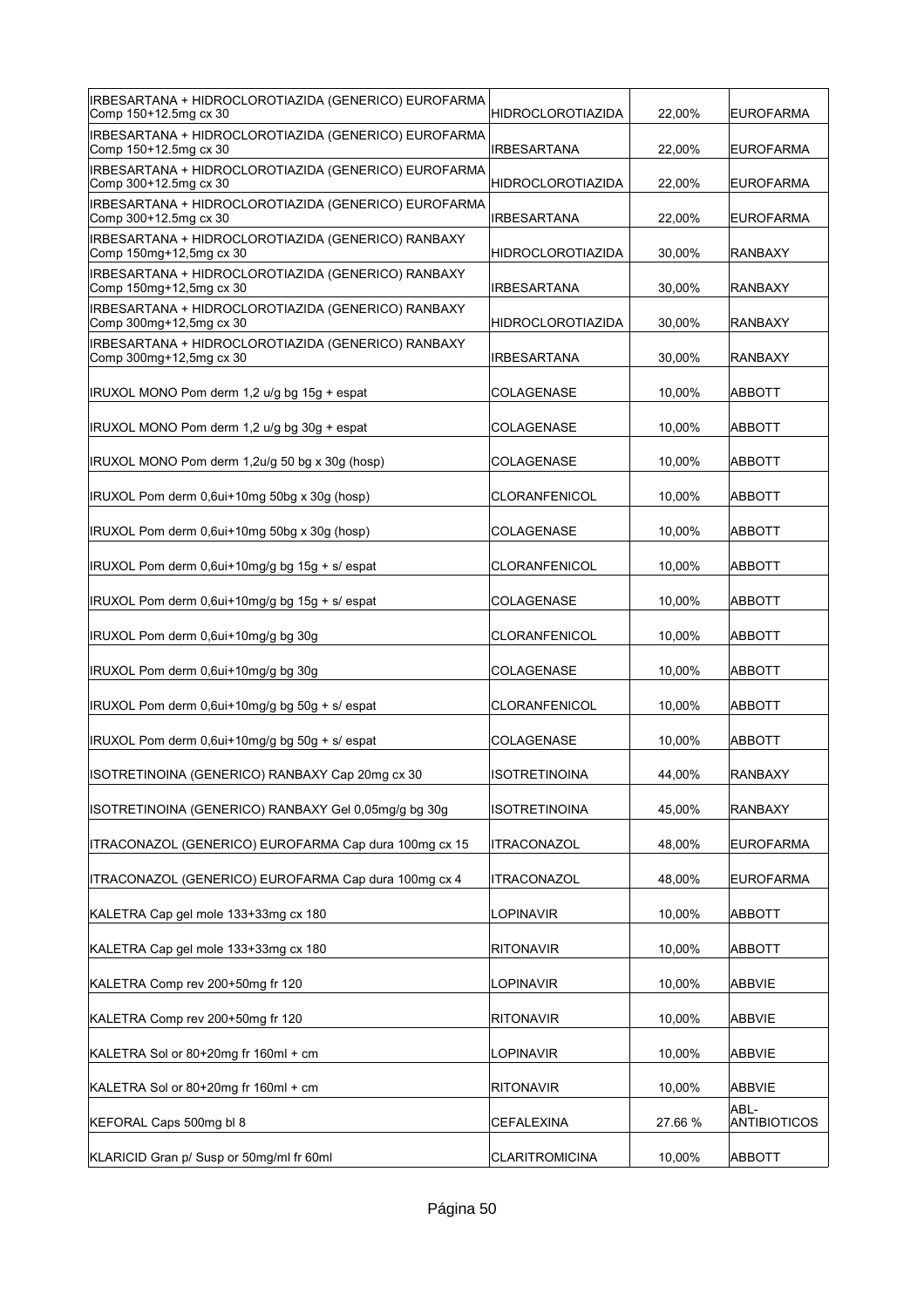| KLARICID Gran sus or ped 25mg/ml fr 60ml + ser dos + adapt       | <b>CLARITROMICINA</b>              | 10,00%  | ABBOTT           |
|------------------------------------------------------------------|------------------------------------|---------|------------------|
| KLARICID IV Po liof inj 50mg/ml fa 10ml (hosp)                   | CLARITROMICINA                     | 10,00%  | <b>ABBOTT</b>    |
| KLARICID UD Comp rev 500mg cx 10                                 | CLARITROMICINA                     | 10,00%  | <b>ABBOTT</b>    |
| KLARICID UD Comp rev 500mg cx 7                                  | CLARITROMICINA                     | 10,00%  | ABBOTT           |
| KOLANTYL Comp mast 240+144+90mg cx 30                            | HIDROXIDO DE<br><b>ALUMINIO</b>    | 24.81 % | <b>MEDLEY</b>    |
| KOLANTYL Comp mast 240+144+90mg cx 30                            | HIDROXIDO DE<br><b>MAGNESIO</b>    | 24.81 % | <b>MEDLEY</b>    |
| KOLANTYL Comp mast 240+144+90mg cx 30                            | TRISSILICATO DE<br><b>MAGNESIO</b> | 24.81%  | <b>MEDLEY</b>    |
| KOLANTYL DMP GEL Sus 40+30+5mg/ml fr 200ml                       | HIDROXIDO DE<br>ALUMINIO           | 24.81%  | <b>MEDLEY</b>    |
| KOLANTYL DMP GEL Sus 40+30+5mg/ml fr 200ml                       | HIDROXIDO DE<br><b>MAGNESIO</b>    | 24.81%  | <b>MEDLEY</b>    |
| KOLANTYL DMP GEL Sus 40+30+5mg/ml fr 200ml                       | SIMETICONA                         | 24.81 % | <b>MEDLEY</b>    |
| KOLANTYL GEL Sus 40+30mg/ml fr 200ml                             | HIDROXIDO DE<br>ALUMINIO           | 24.81 % | <b>MEDLEY</b>    |
| KOLANTYL GEL Sus 40+30mg/ml fr 200ml                             | HIDROXIDO DE<br>MAGNESIO           | 24.81 % | <b>MEDLEY</b>    |
| LAMOTRIGINA (GENERICO) EUROFARMA Comp 100mg cx 30                | LAMOTRIGINA                        | 48,00%  | <b>EUROFARMA</b> |
| LAMOTRIGINA (GENERICO) EUROFARMA Comp 25mg cx 30                 | LAMOTRIGINA                        | 48,00%  | <b>EUROFARMA</b> |
| LAMOTRIGINA (GENERICO) EUROFARMA Comp 50mg cx 30                 | LAMOTRIGINA                        | 48,00%  | <b>EUROFARMA</b> |
| LAMOTRIGINA (GENERICO) MEDLEY Comp 100mg bl 30                   | LAMOTRIGINA                        | 27.66 % | <b>MEDLEY</b>    |
| LAMOTRIGINA (GENERICO) MEDLEY Comp 25mg bl 30                    | LAMOTRIGINA                        | 27.66 % | <b>MEDLEY</b>    |
| LAMOTRIGINA (GENERICO) MEDLEY Comp 50mg bl 30                    | LAMOTRIGINA                        | 27.66 % | <b>MEDLEY</b>    |
| LAMOTRIGINA (GENERICO) RANBAXY Comp 100mg cx 30                  | LAMOTRIGINA                        | 50,00%  | <b>RANBAXY</b>   |
| LAMOTRIGINA (GENERICO) RANBAXY Comp 25mg cx 30                   | <b>LAMOTRIGINA</b>                 | 50,00%  | <b>RANBAXY</b>   |
| LAMOTRIGINA (GENERICO) RANBAXY Comp 50mg cx 30                   | LAMOTRIGINA                        | 50,00%  | <b>RANBAXY</b>   |
| LAMOTRIGINA (GENERICO) TEUTO Comp 100mg cx 30                    | LAMOTRIGINA                        | 60,00%  | <b>TEUTO</b>     |
| LANSOPRAZOL (GENERICO) EMS Cap gel dura lib ret 15mg cx 14       | LANSOPRAZOL                        | 27.66 % | <b>EMS</b>       |
| LANSOPRAZOL (GENERICO) EMS Cap gel dura lib ret 30mg cx 14       | LANSOPRAZOL                        | 27.66 % | <b>EMS</b>       |
| LANSOPRAZOL (GENERICO) EMS Cap gel dura lib ret 30mg cx 28       | LANSOPRAZOL                        | 27.66 % | <b>EMS</b>       |
| LANSOPRAZOL (GENERICO) EMS Cap gel dura lib ret 30mg cx 7        | LANSOPRAZOL                        | 27.66 % | <b>EMS</b>       |
| LANSOPRAZOL (GENERICO) MEDLEY Cap gel dura lib ret 15mg cx<br>14 | LANSOPRAZOL                        | 27.66 % | MEDLEY           |
| LANSOPRAZOL (GENERICO) MEDLEY Cap gel dura lib ret 15mg cx<br>28 | LANSOPRAZOL                        | 27.66 % | MEDLEY           |
| LANSOPRAZOL (GENERICO) MEDLEY Cap gel dura lib ret 30mg cx<br>14 |                                    |         |                  |
|                                                                  | LANSOPRAZOL                        | 27.66 % | MEDLEY           |
| LANSOPRAZOL (GENERICO) MEDLEY Cap gel dura lib ret 30mg cx<br>28 | LANSOPRAZOL                        | 27.66 % | MEDLEY           |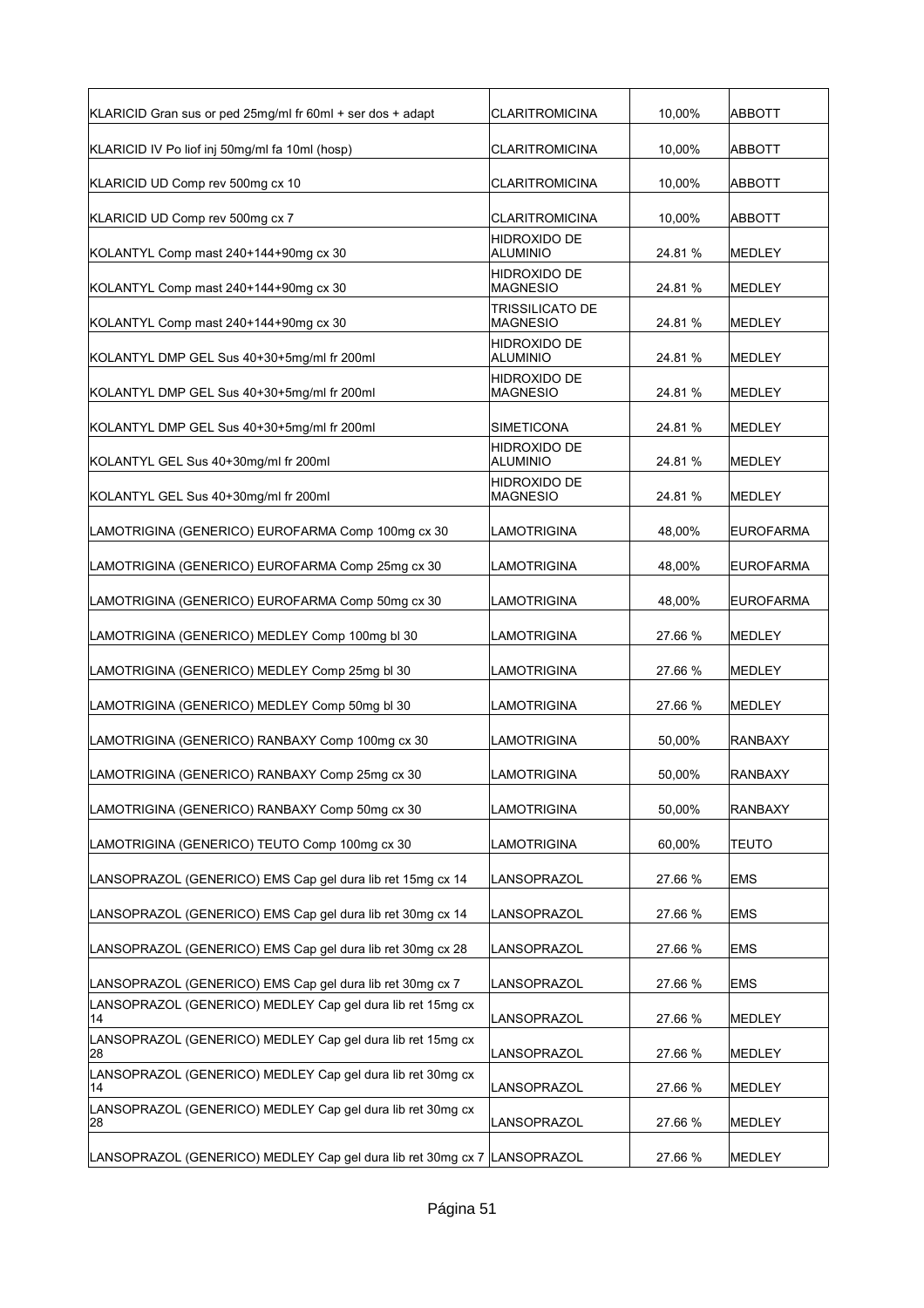| LANSOPRAZOL+CLARITROMICINA+AMOXICILINA (GENERICO)<br>TEUTO Cap 30+Comp 500+Cap 500mg cx 14+14+28 | AMOXICILINA           | 53.27 % | <b>TEUTO</b>     |
|--------------------------------------------------------------------------------------------------|-----------------------|---------|------------------|
| LANSOPRAZOL+CLARITROMICINA+AMOXICILINA (GENERICO)<br>TEUTO Cap 30+Comp 500+Cap 500mg cx 14+14+28 | <b>CLARITROMICINA</b> | 53.27 % | <b>TEUTO</b>     |
| LANSOPRAZOL+CLARITROMICINA+AMOXICILINA (GENERICO)<br>TEUTO Cap 30+Comp 500+Cap 500mg cx 14+14+28 | LANSOPRAZOL           | 53.27 % | <b>TEUTO</b>     |
| LANSOPRAZOL+CLARITROMICINA+AMOXICILINA (GENERICO)<br>TEUTO Cap 30+Comp 500+Cap 500mg cx 42+14+28 | <b>AMOXICILINA</b>    | 48.39 % | <b>TEUTO</b>     |
| LANSOPRAZOL+CLARITROMICINA+AMOXICILINA (GENERICO)<br>TEUTO Cap 30+Comp 500+Cap 500mg cx 42+14+28 | <b>CLARITROMICINA</b> | 48.39 % | <b>TEUTO</b>     |
| LANSOPRAZOL+CLARITROMICINA+AMOXICILINA (GENERICO)<br>TEUTO Cap 30+Comp 500+Cap 500mg cx 42+14+28 | LANSOPRAZOL           | 48.39 % | <b>TEUTO</b>     |
| LATANOPROSTA (GENERICO) EMS Sol oft 0,05mg/ml fr 2,5ml                                           | LATANOPROST           | 27.66 % | EMS              |
| LESCOL XL Comp rev lib prolong 80mg cx 30                                                        | <b>FLUVASTATINA</b>   | 30,00%  | <b>NOVARTIS</b>  |
| LESTALGYN Xpe 2+0,25mg/5ml fr 120ml                                                              | <b>BETAMETASONA</b>   | 60,00%  | TEUTO            |
| LESTALGYN Xpe 2+0,25mg/5ml fr 120ml                                                              | DEXCLORFENIRAMINA     | 60.00%  | <b>TEUTO</b>     |
| LETROZOL (GENERICO) EUROFARMA Comp rev 2,5mg cx 30                                               | LETROZOL              | 42,00%  | <b>EUROFARMA</b> |
| LEVOFLOXACINO (GENERICO) EMS Comp rev 500mg cx 10                                                | LEVOFLOXACINO         | 27.66 % | <b>EMS</b>       |
| LEVOFLOXACINO (GENERICO) EMS Comp rev 500mg cx 3                                                 | LEVOFLOXACINO         | 27.66 % | <b>EMS</b>       |
| LEVOFLOXACINO (GENERICO) EMS Comp rev 500mg cx 42                                                | LEVOFLOXACINO         | 27.66 % | <b>EMS</b>       |
| LEVOFLOXACINO (GENERICO) EMS Comp rev 500mg cx 7                                                 | LEVOFLOXACINO         | 27.66 % | <b>EMS</b>       |
|                                                                                                  |                       |         |                  |
| LEVOFLOXACINO (GENERICO) EUROFARMA Comp rev 500mg cx 10 LEVOFLOXACINO                            |                       | 48,00%  | <b>EUROFARMA</b> |
| LEVOFLOXACINO (GENERICO) EUROFARMA Comp rev 500mg cx 7                                           | <b>LEVOFLOXACINO</b>  | 48,00%  | <b>EUROFARMA</b> |
| LEVOFLOXACINO (GENERICO) EUROFARMA Comp rev 750mg cx 5                                           | <b>LEVOFLOXACINO</b>  | 22,00%  | <b>EUROFARMA</b> |
| LEVOFLOXACINO (GENERICO) EUROFARMA Comp rev 750mg cx 7                                           | <b>LEVOFLOXACINO</b>  | 22,00%  | <b>EUROFARMA</b> |
| LEVOFLOXACINO (GENERICO) RANBAXY Comp rev 250mg cx 7                                             | LEVOFLOXACINO         | 45,00%  | RANBAXY          |
| LEVOFLOXACINO (GENERICO) RANBAXY Comp rev 500mg cx 7                                             | LEVOFLOXACINO         | 45,00%  | <b>RANBAXY</b>   |
| LEVOFLOXACINO (GENERICO) SANDOZ Comp rev 500mg cx 10                                             | LEVOFLOXACINO         | 47,00%  | SANDOZ           |
| LEVOFLOXACINO (GENERICO) SANDOZ Comp rev 500mg cx 3                                              | LEVOFLOXACINO         | 47,00%  | SANDOZ           |
| LIPITOR Comp rev 10mg cx 10                                                                      | ATORVASTATINA         | 20,00%  | PFIZER           |
| LIPITOR Comp rev 10mg cx 30                                                                      | <b>ATORVASTATINA</b>  | 20,00%  | PFIZER           |
| LIPITOR Comp rev 10mg cx 90                                                                      | <b>ATORVASTATINA</b>  | 20,00%  | PFIZER           |
| LIPITOR Comp rev 20mg cx 30                                                                      | ATORVASTATINA         | 20,00%  | PFIZER           |
| LIPITOR Comp rev 20mg cx 90                                                                      | ATORVASTATINA         | 20,00%  | PFIZER           |
| LIPITOR Comp rev 40mg cx 30                                                                      | ATORVASTATINA         | 20,00%  | PFIZER           |
| LIPITOR Comp rev 80mg cx 30                                                                      | ATORVASTATINA         | 20,00%  | PFIZER           |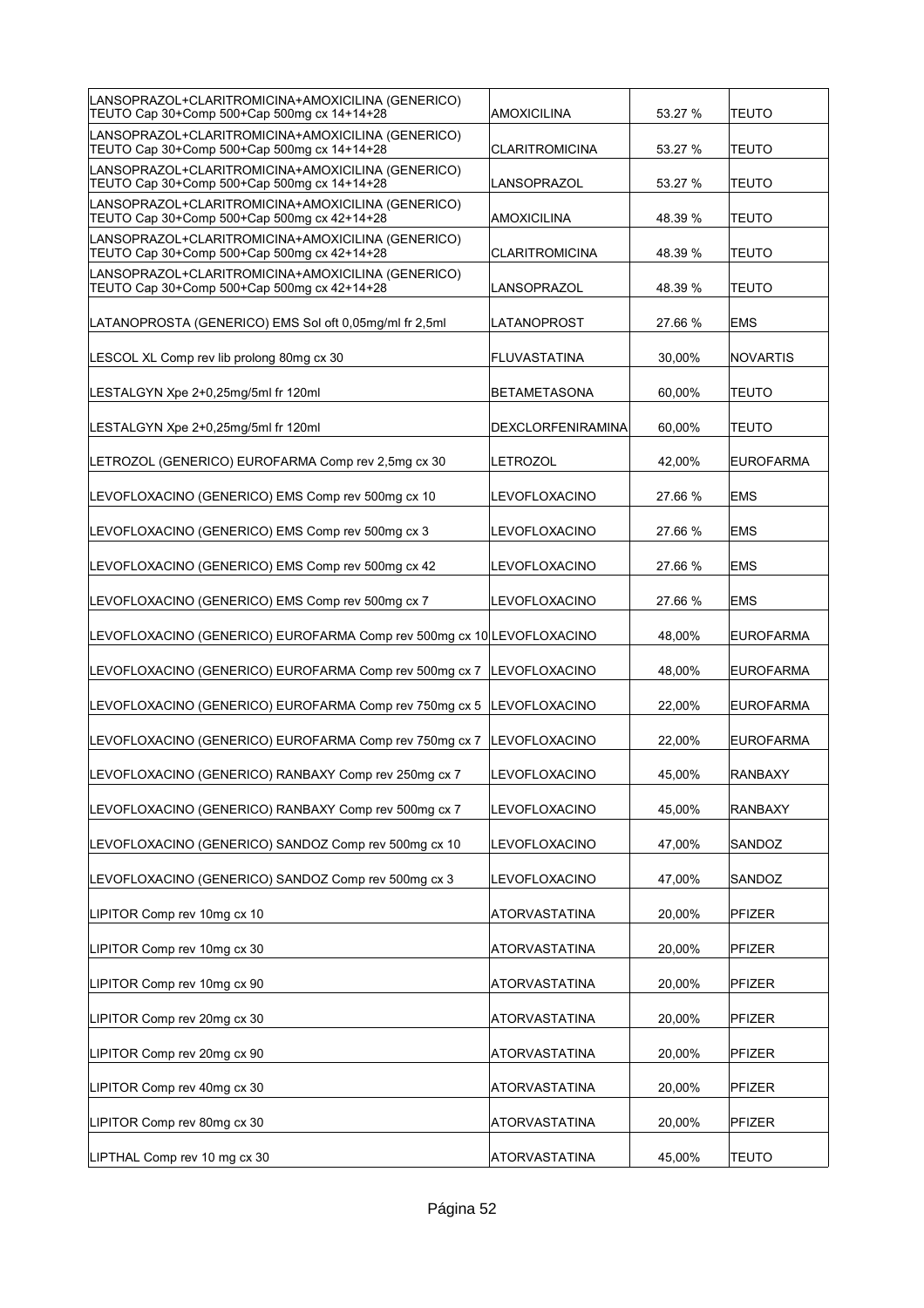| LIPTHAL Comp rev 20 mg cx 30                                         | ATORVASTATINA       | 45,00%  | <b>TEUTO</b>   |
|----------------------------------------------------------------------|---------------------|---------|----------------|
| LISINOPRIL (GENERICO) EMS Comp 10mg cx 30                            | <b>LISINOPRIL</b>   | 27.66 % | <b>EMS</b>     |
| LISINOPRIL (GENERICO) EMS Comp 10mg cx 90                            | <b>LISINOPRIL</b>   | 27.66 % | <b>EMS</b>     |
| LISINOPRIL (GENERICO) EMS Comp 20mg cx 30                            | <b>LISINOPRIL</b>   | 27.66 % | <b>EMS</b>     |
| LISINOPRIL (GENERICO) EMS Comp 30mg cx 60                            | <b>LISINOPRIL</b>   | 27.66 % | <b>EMS</b>     |
| LISINOPRIL (GENERICO) EMS Comp 5mg cx 30                             | <b>LISINOPRIL</b>   | 27.66 % | <b>EMS</b>     |
| LISINOPRIL (GENERICO) EMS Comp 5mg cx 90                             | <b>LISINOPRIL</b>   | 27.66 % | <b>EMS</b>     |
| LISINOPRIL (GENERICO) MEDLEY Comp 10mg cx 10                         | <b>LISINOPRIL</b>   | 27.66 % | MEDLEY         |
| LISINOPRIL (GENERICO) MEDLEY Comp 10mg cx 30                         | <b>LISINOPRIL</b>   | 27.66 % | <b>MEDLEY</b>  |
| LISINOPRIL (GENERICO) MEDLEY Comp 20mg cx 10                         | <b>LISINOPRIL</b>   | 27.66 % | MEDLEY         |
| LISINOPRIL (GENERICO) MEDLEY Comp 20mg cx 30                         | <b>LISINOPRIL</b>   | 27.66 % | MEDLEY         |
| LISINOPRIL (GENERICO) MEDLEY Comp 5mg cx 10                          | <b>LISINOPRIL</b>   | 27.66 % | <b>MEDLEY</b>  |
| LISINOPRIL (GENERICO) MEDLEY Comp 5mg cx 30                          | <b>LISINOPRIL</b>   | 27.66 % | MEDLEY         |
| LISINOPRIL (GENERICO) RANBAXY Comp 10mg cx 30                        | <b>LISINOPRIL</b>   | 50,00%  | RANBAXY        |
| LISINOPRIL (GENERICO) RANBAXY Comp 20mg cx 30                        | <b>LISINOPRIL</b>   | 50,00%  | <b>RANBAXY</b> |
| LISINOPRIL (GENERICO) SANDOZ Comp 10mg cx 30                         | <b>LISINOPRIL</b>   | 42,00%  | SANDOZ         |
| LISINOPRIL (GENERICO) SANDOZ Comp 20mg cx 30                         | <b>LISINOPRIL</b>   | 47,00%  | SANDOZ         |
| LISINOPRIL (GENERICO) SANDOZ Comp 5mg cx 30                          | <b>LISINOPRIL</b>   | 42,00%  | SANDOZ         |
| LISINOPRIL (GENERICO) TEUTO Comp 10mg cx 30                          | <b>LISINOPRIL</b>   | 60,00%  | <b>TEUTO</b>   |
| LISINOPRIL (GENERICO) TEUTO Comp 20mg cx 30                          | <b>LISINOPRIL</b>   | 60,00%  | <b>TEUTO</b>   |
| LOPID Comp rev 600mg cx 24                                           | <b>GENFIBROZILA</b> | 27.66 % | PFIZER         |
| LORADINE D Xpe 1+12mg/ml fa 60ml + cop med                           | LORATADINA          | 60,00%  | <b>TEUTO</b>   |
| LORADINE D Xpe 1+12mg/ml fa 60ml + cop med                           | PSEUDOEFEDRINA      | 60,00%  | <b>TEUTO</b>   |
| LORATADINA (GENERICO) EMS Xpe 1mg/ml fr 100ml                        | LORATADINA          | 24.81%  | <b>EMS</b>     |
| LORATADINA (GENERICO) MEDLEY Xpe 1mg/ml fr 100ml                     | LORATADINA          | 24.81 % | MEDLEY         |
| LORATADINA (GENERICO) RANBAXY Comp 10mg cx 12                        | LORATADINA          | 45,00%  | RANBAXY        |
| LORATADINA+PSEUDOEFEDRINA (GENERICO) EMS Xpe<br>1+12mg/ml fr 60ml    | LORATADINA          | 24.81%  | <b>EMS</b>     |
| LORATADINA+PSEUDOEFEDRINA (GENERICO) EMS Xpe<br>1+12mg/ml fr 60ml    | PSEUDOEFEDRINA      | 24.81%  | <b>EMS</b>     |
| LORATADINA+PSEUDOEFEDRINA (GENERICO) MEDLEY Xpe<br>1+12mg/ml fr 60ml | LORATADINA          | 24.81%  | MEDLEY         |
| LORATADINA+PSEUDOEFEDRINA (GENERICO) MEDLEY Xpe<br>1+12mg/ml fr 60ml | PSEUDOEFEDRINA      | 24.81%  | MEDLEY         |
| LORATADINA+PSEUDOEFEDRINA (GENERICO) TEUTO Xpe<br>1+12mg/ml fr 60ml  | LORATADINA          | 60,00%  | <b>TEUTO</b>   |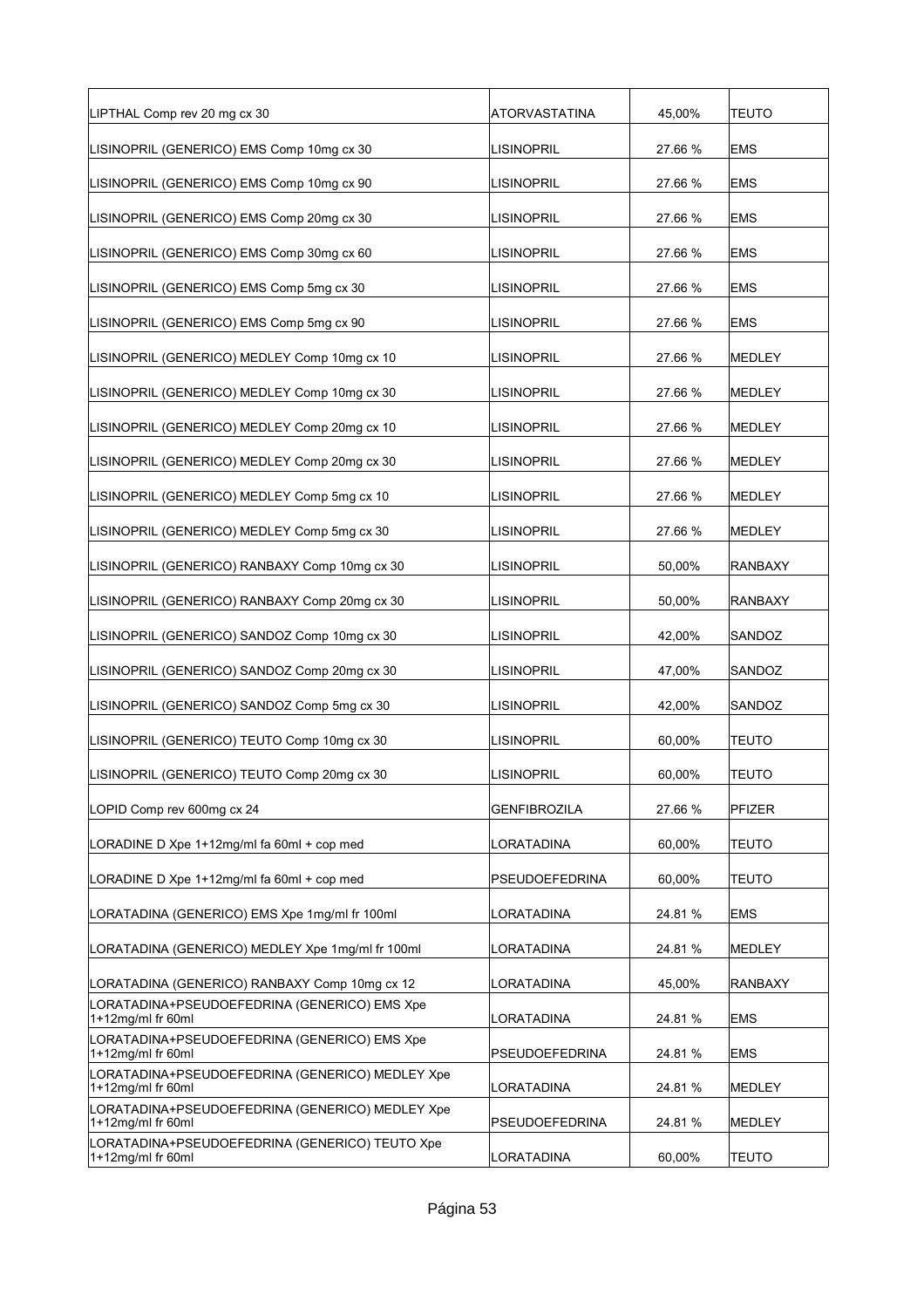| LORATADINA+PSEUDOEFEDRINA (GENERICO) TEUTO Xpe<br>1+12mg/ml fr 60ml                | PSEUDOEFEDRINA           | 60,00%  | TEUTO            |
|------------------------------------------------------------------------------------|--------------------------|---------|------------------|
| LORAX Comp 1mg cx 30                                                               | LORAZEPAM                | 10,00%  | WYETH            |
| LORAX Comp 2mg cx 30                                                               | LORAZEPAM                | 10,00%  | <b>WYETH</b>     |
| LORAZEPAM (GENERICO) EMS Comp 2mg cx 20                                            | LORAZEPAM                | 27.66 % | <b>EMS</b>       |
| LORAZEPAM (GENERICO) MEDLEY Comp 1mg cx 20                                         | LORAZEPAM                | 27.66 % | <b>MEDLEY</b>    |
| LORAZEPAM (GENERICO) MEDLEY Comp 2mg cx 20                                         | LORAZEPAM                | 27.66 % | <b>MEDLEY</b>    |
| LORAZEPAM (GENERICO) TEUTO Comp 2mg cx 30                                          | LORAZEPAM                | 60,00%  | <b>TEUTO</b>     |
| LORSACOR Comp 50mg bl 30                                                           | LOSARTAN                 | 47,00%  | SANDOZ           |
| LORSAR+HCT 50+12,5mg cx 30 comp                                                    | <b>HIDROCLOROTIAZIDA</b> | 37,00%  | SANDOZ           |
| LORSAR+HCT 50+12,5mg cx 30 comp                                                    | <b>LOSARTAN</b>          | 37,00%  | SANDOZ           |
| LOSARTAN POTASSICO (GENERICO) EMS Comp rev 100mg cx 30                             | LOSARTAN                 | 27.66 % | <b>EMS</b>       |
| LOSARTAN POTASSICO (GENERICO) EMS Comp rev 50mg cx 30                              | LOSARTAN                 | 27.66 % | <b>EMS</b>       |
| LOSARTAN POTASSICO (GENERICO) EUROFARMA Comp rev 50mg<br>cx 30                     | LOSARTAN                 | 71,00%  | <b>EUROFARMA</b> |
| LOSARTAN POTASSICO (GENERICO) MEDLEY Comp rev 100mg cx<br>30                       | <b>LOSARTAN</b>          | 27.66 % | <b>MEDLEY</b>    |
| LOSARTAN POTASSICO (GENERICO) MEDLEY Comp rev 50mg cx<br>15                        | LOSARTAN                 | 27.66 % | MEDLEY           |
| LOSARTAN POTASSICO (GENERICO) MEDLEY Comp rev 50mg cx<br>30                        | LOSARTAN                 | 27.66 % | MEDLEY           |
| LOSARTAN POTASSICO (GENERICO) MEDLEY Comp rev 50mg cx<br>160                       | LOSARTAN                 | 27.66 % | MEDLEY           |
| LOSARTAN POTASSICO (GENERICO) RANBAXY Comp rev 50mg cx<br>14                       | LOSARTAN                 | 50,00%  | RANBAXY          |
| LOSARTAN POTASSICO (GENERICO) RANBAXY Comp rev 50mg cx<br>30                       | <b>LOSARTAN</b>          | 50,00%  | RANBAXY          |
| LOSARTAN POTASSICO (GENERICO) RANBAXY Comp rev 50mg cx<br> 60                      | LOSARTAN                 | 60.00%  | <b>RANBAXY</b>   |
| LOSARTAN POTASSICO (GENERICO) TEUTO Comp rev 50mg cx 30                            | LOSARTAN                 | 60,00%  | TEUTO            |
| LOSARTAN POTASSICO (GENERICO) TEUTO Comp rev 50mg cx 60                            | LOSARTAN                 | 45.83 % | <b>TEUTO</b>     |
| LOSARTANA POTASSICA (GENERICO) SANDOZ Comp rev 50mg cx<br>30                       | LOSARTAN                 | 47,00%  | SANDOZ           |
| LOSARTANA POTASSICA+HIDROCLOROTIAZIDA (GENERICO) EMS<br>Comp rev 100+25mg cx 30    | HIDROCLOROTIAZIDA        | 27.66 % | <b>EMS</b>       |
| LOSARTANA POTASSICA+HIDROCLOROTIAZIDA (GENERICO) EMS<br>Comp rev 100+25mg cx 30    | LOSARTAN                 | 27.66 % | <b>EMS</b>       |
| LOSARTANA POTASSICA+HIDROCLOROTIAZIDA (GENERICO) EMS<br>Comp rev 50+12,5mg cx 30   | <b>HIDROCLOROTIAZIDA</b> | 27.66 % | EMS              |
| LOSARTANA POTASSICA+HIDROCLOROTIAZIDA (GENERICO) EMS<br>Comp rev 50+12,5mg cx 30   | LOSARTAN                 | 27.66 % | EMS              |
| LOSARTANA POTASSICA+HIDROCLOROTIAZIDA (GENERICO)<br>EUROFARMA Comp 100+25mg cx 30  | HIDROCLOROTIAZIDA        | 48,00%  | <b>EUROFARMA</b> |
| LOSARTANA POTASSICA+HIDROCLOROTIAZIDA (GENERICO)<br>EUROFARMA Comp 100+25mg cx 30  | LOSARTAN                 | 48,00%  | <b>EUROFARMA</b> |
| LOSARTANA POTASSICA+HIDROCLOROTIAZIDA (GENERICO)<br>EUROFARMA Comp 50+12,5mg cx 30 | HIDROCLOROTIAZIDA        | 48,00%  | <b>EUROFARMA</b> |
| LOSARTANA POTASSICA+HIDROCLOROTIAZIDA (GENERICO)<br>EUROFARMA Comp 50+12,5mg cx 30 | LOSARTAN                 | 48,00%  | <b>EUROFARMA</b> |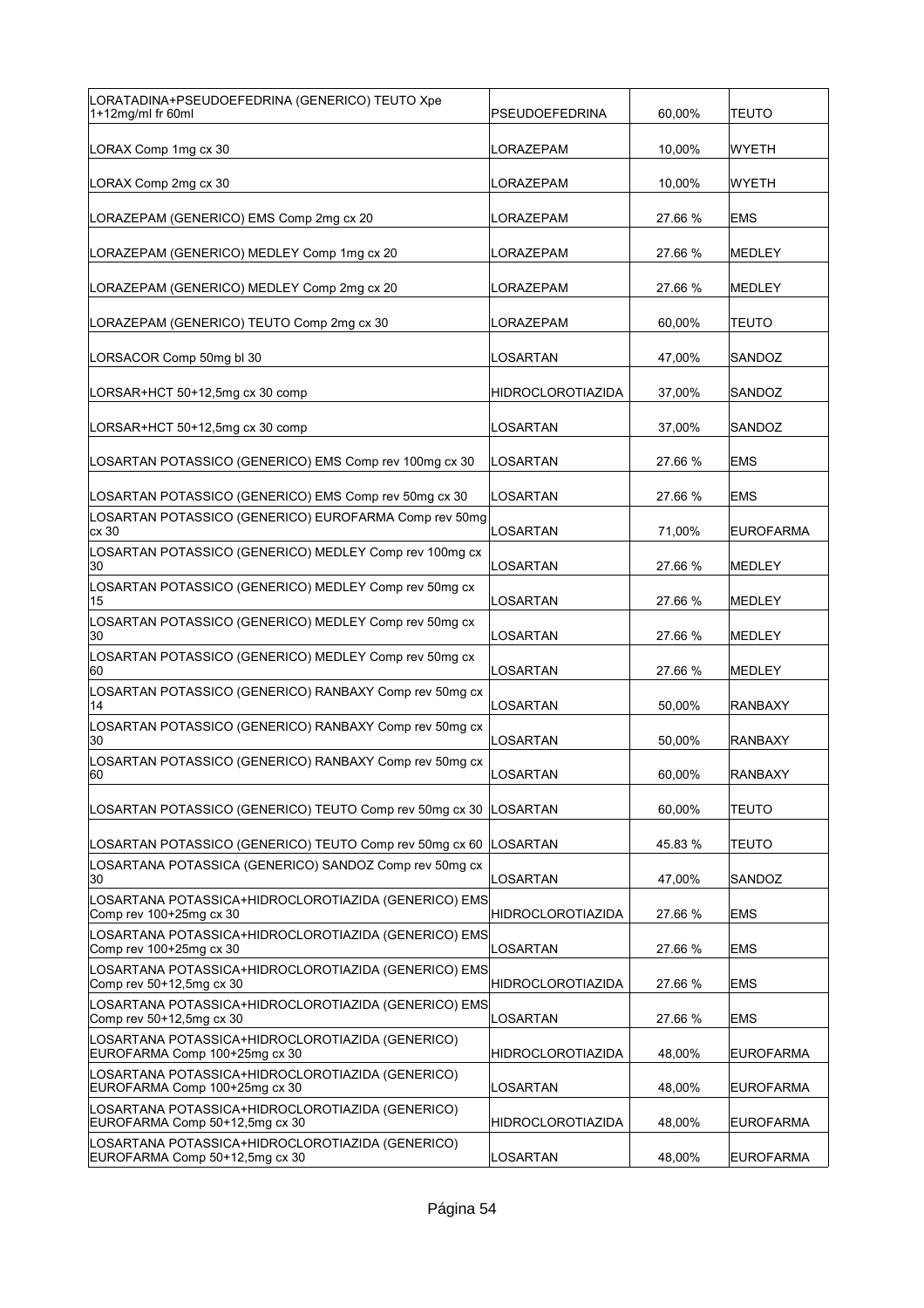| LOSARTANA POTASSICA+HIDROCLOROTIAZIDA (GENERICO)<br>MEDLEY Comp rev 100+25mg cx 30  | HIDROCLOROTIAZIDA        | 27.66 % | MEDLEY           |
|-------------------------------------------------------------------------------------|--------------------------|---------|------------------|
| LOSARTANA POTASSICA+HIDROCLOROTIAZIDA (GENERICO)<br>MEDLEY Comp rev 100+25mg cx 30  | LOSARTAN                 | 27.66 % | <b>MEDLEY</b>    |
| LOSARTANA POTASSICA+HIDROCLOROTIAZIDA (GENERICO)<br>MEDLEY Comp rev 100+25mg cx 60  | HIDROCLOROTIAZIDA        | 27.66 % | <b>MEDLEY</b>    |
| LOSARTANA POTASSICA+HIDROCLOROTIAZIDA (GENERICO)<br>MEDLEY Comp rev 100+25mg cx 60  | LOSARTAN                 | 27.66 % | <b>MEDLEY</b>    |
| LOSARTANA POTASSICA+HIDROCLOROTIAZIDA (GENERICO)<br>MEDLEY Comp rev 50+12,5mg cx 30 | HIDROCLOROTIAZIDA        | 27.66 % | <b>MEDLEY</b>    |
| LOSARTANA POTASSICA+HIDROCLOROTIAZIDA (GENERICO)<br>MEDLEY Comp rev 50+12,5mg cx 30 | LOSARTAN                 | 27.66 % | <b>MEDLEY</b>    |
| LOSARTANA POTASSICA+HIDROCLOROTIAZIDA (GENERICO)<br>MEDLEY Comp rev 50+12,5mg cx 60 | HIDROCLOROTIAZIDA        | 27.66 % | <b>MEDLEY</b>    |
| LOSARTANA POTASSICA+HIDROCLOROTIAZIDA (GENERICO)<br>MEDLEY Comp rev 50+12,5mg cx 60 | LOSARTAN                 | 27.66 % | <b>MEDLEY</b>    |
| LOSARTANA POTASSICA+HIDROCLOROTIAZIDA (GENERICO)<br>SANDOZ Comp 50+12,5 cx 30       | <b>HIDROCLOROTIAZIDA</b> | 57,00%  | SANDOZ           |
| LOSARTANA POTASSICA+HIDROCLOROTIAZIDA (GENERICO)<br>SANDOZ Comp 50+12,5 cx 30       | LOSARTAN                 | 57,00%  | SANDOZ           |
| LOVASTATINA (GENERICO) SANDOZ Comp 10mg cx 30                                       | LOVASTATINA              | 17,00%  | SANDOZ           |
| LOVASTATINA (GENERICO) SANDOZ Comp 20mg cx 30                                       | LOVASTATINA              | 17,00%  | SANDOZ           |
| LOVASTATINA (GENERICO) SANDOZ Comp 40mg cx 10                                       | LOVASTATINA              | 17,00%  | SANDOZ           |
| LOZAN 200 mg bl c/ 10 comp                                                          | CETOCONAZOL              | 60,00%  | <b>TEUTO</b>     |
| LOZAN 200 mg bl c/ 30 comp                                                          | CETOCONAZOL              | 60,00%  | TEUTO            |
| LOZAN Creme 20mg/g bg 30g                                                           | CETOCONAZOL              | 60,00%  | TEUTO            |
| LOZAN Shampoo fr c/100 ml                                                           | CETOCONAZOL              | 60,00%  | TEUTO            |
| LUPRON DEPOT Po liof inj 3,75mg fa+dil+ser+2 agu                                    | LEUPROLIDA               | 10,00%  | <b>ABBOTT</b>    |
| LUPRON Sol inj 5mg/ml fa 2,8ml+14ser                                                | LEUPROLIDA               | 10,00%  | <b>ABBOTT</b>    |
| LUVOX Comp rev 100mg cx 15                                                          | FLUVOXAMINA              | 10,00%  | ABBOTT           |
| LUVOX Comp rev 100mg cx 30                                                          | FLUVOXAMINA              | 10,00%  | <b>ABBOTT</b>    |
| LUVOX Comp rev 50mg cx 15                                                           | <b>FLUVOXAMINA</b>       | 10,00%  | ABBOTT           |
| LUVOX Comp rev 50mg cx 30                                                           | <b>FLUVOXAMINA</b>       | 10,00%  | ABBOTT           |
| LUVOX Comp rev 50mg cx 8                                                            | <b>FLUVOXAMINA</b>       | 10,00%  | <b>ABBOTT</b>    |
| LYRICA Cap 150mg cx 28                                                              | PREGABALINA              | 10,00%  | PFIZER           |
| LYRICA Cap 75mg cx 14                                                               | PREGABALINA              | 10,00%  | <b>PFIZER</b>    |
| LYRICA Cap 75mg cx 28                                                               | PREGABALINA              | 10,00%  | <b>PFIZER</b>    |
| LYSTATE Cap gelat dura 120mg cx 30                                                  | <b>ORLISTAT</b>          | 27.66 % | <b>GLENMARK</b>  |
| LYSTATE Cap gelat dura 120mg cx 60                                                  | <b>ORLISTAT</b>          | 27.66 % | <b>GLENMARK</b>  |
| MALEATO DE TRIMEBUTINA (GENERICO) EUROFARMA Cap 200mg<br>cx 30                      | TRIMEBUTINA              | 18,00%  | <b>EUROFARMA</b> |
| MALEATO DE TRIMEBUTINA (GENERICO) EUROFARMA Cap 200mg                               |                          |         |                  |
| cx 60                                                                               | TRIMEBUTINA              | 18,00%  | <b>EUROFARMA</b> |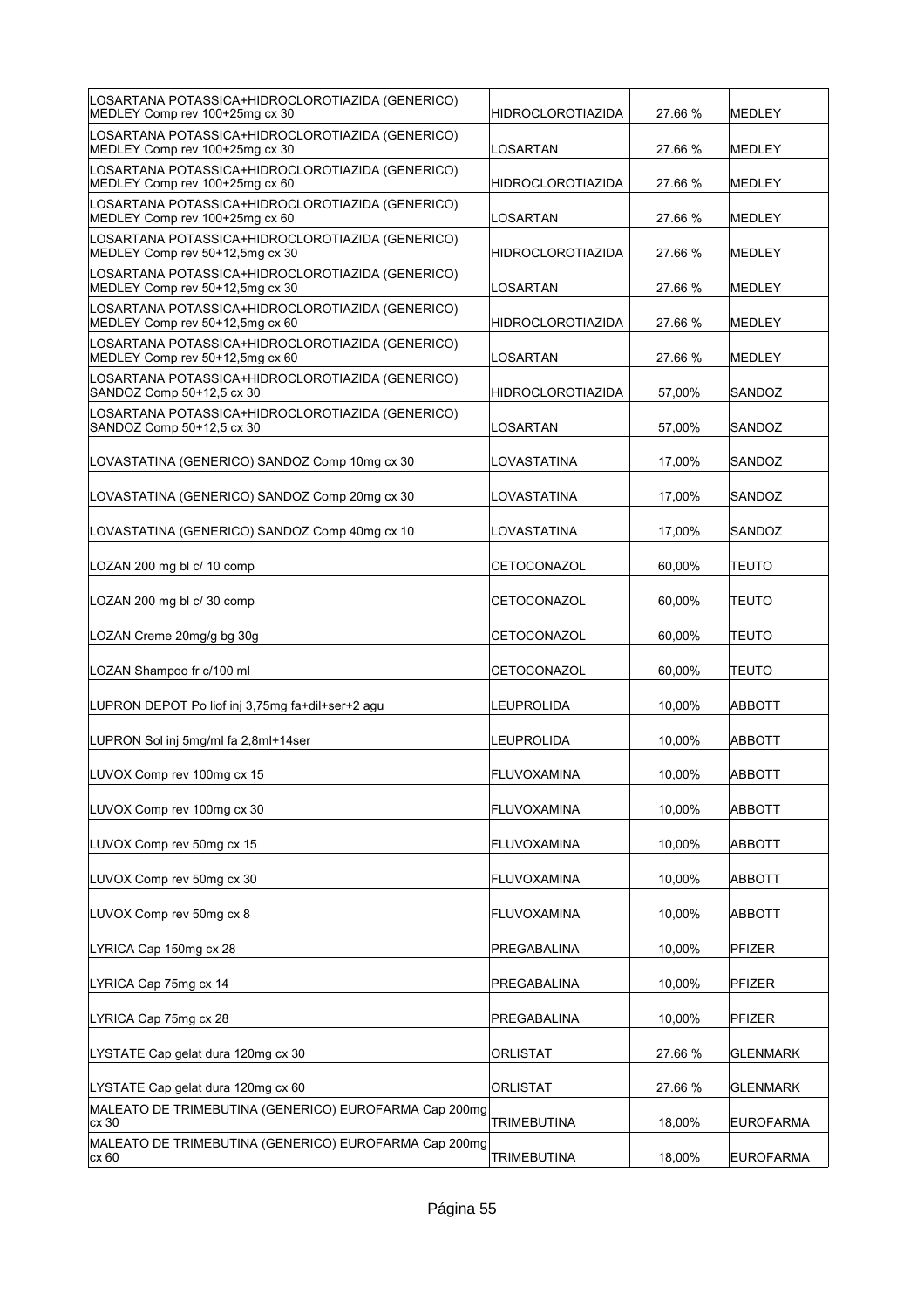| DEXCLORFENIRAMINA                                                                    | 24.81 % | <b>EMS</b>    |
|--------------------------------------------------------------------------------------|---------|---------------|
| DEXCLORFENIRAMINA                                                                    | 24.81 % | EMS           |
| MALEATO DEXCLORFENIRAMINA (GENERICO) EMS Sol or 0,4mg/ml<br>DEXCLORFENIRAMINA        | 24.81 % | <b>EMS</b>    |
| MALEATO DEXCLORFENIRAMINA (GENERICO) EMS Sol or 2,8mg/ml<br><b>DEXCLORFENIRAMINA</b> | 24.81 % | <b>EMS</b>    |
| <b>DEXCLORFENIRAMINA</b>                                                             | 24.81 % | MEDLEY        |
| DEXCLORFENIRAMINA                                                                    | 24.81 % | MEDLEY        |
| MALEATO DEXCLORFENIRAMINA (GENERICO) TEUTO Creme derm<br>DEXCLORFENIRAMINA           | 45,00%  | TEUTO         |
| DEXCLORFENIRAMINA                                                                    | 60,00%  | TEUTO         |
| <b>BETAMETASONA</b>                                                                  | 24.81 % | <b>EMS</b>    |
| <b>DEXCLORFENIRAMINA</b>                                                             | 24.81 % | <b>EMS</b>    |
| <b>BETAMETASONA</b>                                                                  | 24.81 % | <b>EMS</b>    |
| <b>DEXCLORFENIRAMINA</b>                                                             | 24.81 % | <b>EMS</b>    |
| <b>BETAMETASONA</b>                                                                  | 24.81 % | MEDLEY        |
| DEXCLORFENIRAMINA                                                                    | 24.81 % | MEDLEY        |
| <b>BETAMETASONA</b>                                                                  | 24.81 % | <b>MEDLEY</b> |
| DEXCLORFENIRAMINA                                                                    | 24.81 % | MEDLEY        |
| BETAMETASONA                                                                         | 60,00%  | <b>TEUTO</b>  |
| DEXCLORFENIRAMINA                                                                    | 60,00%  | <b>TEUTO</b>  |
| <b>ENALAPRIL</b>                                                                     | 27.66 % | <b>EMS</b>    |
| <b>ENALAPRIL</b>                                                                     | 27.66 % | <b>EMS</b>    |
| <b>ENALAPRIL</b>                                                                     | 27.66 % | <b>EMS</b>    |
| <b>ENALAPRIL</b>                                                                     | 27.66 % | MEDLEY        |
| <b>ENALAPRIL</b>                                                                     | 27.66 % | MEDLEY        |
| <b>ENALAPRIL</b>                                                                     | 27.66 % | MEDLEY        |
| <b>ENALAPRIL</b>                                                                     | 57,00%  | SANDOZ        |
| <b>ENALAPRIL</b>                                                                     | 57,00%  | SANDOZ        |
| <b>ENALAPRIL</b>                                                                     | 27,00%  | SANDOZ        |
| <b>ENALAPRIL</b>                                                                     | 60,00%  | <b>TEUTO</b>  |
| <b>ENALAPRIL</b>                                                                     | 60,00%  | <b>TEUTO</b>  |
| <b>ENALAPRIL</b>                                                                     | 60,00%  | TEUTO         |
| <b>ENALAPRIL</b>                                                                     | 27.66 % | <b>EMS</b>    |
|                                                                                      |         |               |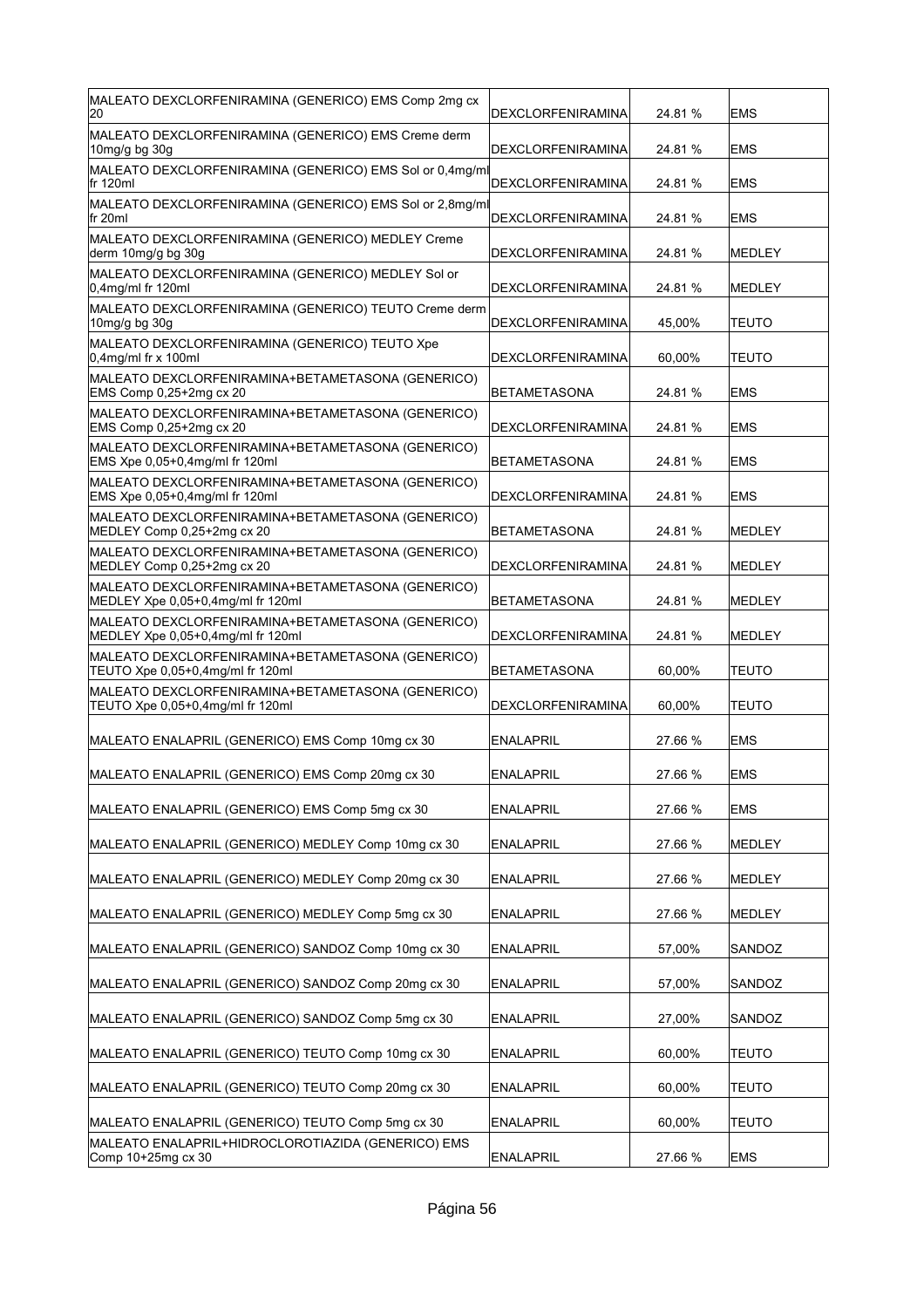| MALEATO ENALAPRIL+HIDROCLOROTIAZIDA (GENERICO) EMS<br>Comp 10+25mg cx 30      | HIDROCLOROTIAZIDA        | 27.66 % | <b>EMS</b>   |
|-------------------------------------------------------------------------------|--------------------------|---------|--------------|
| MALEATO ENALAPRIL+HIDROCLOROTIAZIDA (GENERICO) EMS<br>Comp 10+25mg cx 90      | <b>ENALAPRIL</b>         | 27.66 % | <b>EMS</b>   |
| MALEATO ENALAPRIL+HIDROCLOROTIAZIDA (GENERICO) EMS<br>Comp 10+25mg cx 90      | <b>HIDROCLOROTIAZIDA</b> | 27.66 % | <b>IEMS</b>  |
| MALEATO ENALAPRIL+HIDROCLOROTIAZIDA (GENERICO) EMS<br>Comp 20+12,5mg cx 30    | <b>ENALAPRIL</b>         | 27.66 % | <b>EMS</b>   |
| MALEATO ENALAPRIL+HIDROCLOROTIAZIDA (GENERICO) EMS<br>Comp 20+12,5mg cx 30    | <b>HIDROCLOROTIAZIDA</b> | 27.66 % | <b>EMS</b>   |
| MALEATO ENALAPRIL+HIDROCLOROTIAZIDA (GENERICO) EMS<br>Comp 20+12,5mg cx 90    | <b>ENALAPRIL</b>         | 27.66 % | <b>EMS</b>   |
| MALEATO ENALAPRIL+HIDROCLOROTIAZIDA (GENERICO) EMS<br>Comp 20+12,5mg cx 90    | <b>HIDROCLOROTIAZIDA</b> | 27.66 % | <b>EMS</b>   |
| MALEATO ENALAPRIL+HIDROCLOROTIAZIDA (GENERICO)<br>MEDLEY Comp 10+25mg cx 30   | <b>ENALAPRIL</b>         | 27.66 % | MEDLEY       |
| MALEATO ENALAPRIL+HIDROCLOROTIAZIDA (GENERICO)<br>MEDLEY Comp 10+25mg cx 30   | <b>HIDROCLOROTIAZIDA</b> | 27.66 % | MEDLEY       |
| MALEATO ENALAPRIL+HIDROCLOROTIAZIDA (GENERICO)<br>MEDLEY Comp 20+12,5mg cx 30 | <b>ENALAPRIL</b>         | 27.66 % | MEDLEY       |
| MALEATO ENALAPRIL+HIDROCLOROTIAZIDA (GENERICO)<br>MEDLEY Comp 20+12,5mg cx 30 | <b>HIDROCLOROTIAZIDA</b> | 27.66 % | MEDLEY       |
| MALEATO ENALAPRIL+HIDROCLOROTIAZIDA (GENERICO) TEUTO<br>Comp 20+12,5mg cx 30  | <b>ENALAPRIL</b>         | 60,00%  | <b>TEUTO</b> |
| MALEATO ENALAPRIL+HIDROCLOROTIAZIDA (GENERICO) TEUTO<br>Comp 20+12,5mg cx 30  | <b>HIDROCLOROTIAZIDA</b> | 60,00%  | <b>TEUTO</b> |
| MALEATO ENALAPRIL+HIDROCLOROTIAZIDA (GENERICO) TEUTO<br>Comp 25+10mg cx 30    | <b>ENALAPRIL</b>         | 60,00%  | <b>TEUTO</b> |
| MALEATO ENALAPRIL+HIDROCLOROTIAZIDA (GENERICO) TEUTO<br>Comp 25+10mg cx 30    | <b>HIDROCLOROTIAZIDA</b> | 60,00%  | TEUTO        |
|                                                                               |                          |         |              |
| MALEATO TIMOLOL (GENERICO) EMS Sol oft 5mg/ml fr 5ml                          | TIMOLOL                  | 27.66 % | <b>EMS</b>   |
| MALEATO TIMOLOL (GENERICO) TEUTO Sol oft 0,5% fr 5ml                          | TIMOLOL                  | 60,00%  | <b>TEUTO</b> |
| MARFARIN Comp 5mg cx 10                                                       | VARFARINA                | 45,00%  | <b>TEUTO</b> |
| MARFARIN Comp 5mg cx 30                                                       | VARFARINA                | 45,00%  | <b>TEUTO</b> |
| MATERSUPRE Drg fr plas x 30                                                   | POLIVITAMINICO           | 60,00%  | <b>TEUTO</b> |
| MATERSUPRE Drg fr plas x 30                                                   | <b>SAIS MINERAIS</b>     | 60,00%  | <b>TEUTO</b> |
| MEBENDAZOL (GENERICO) EMS Comp 100mg cx 6                                     | MEBENDAZOL               | 27.66 % | EMS          |
| MEBENDAZOL (GENERICO) EMS Susp or 20mg/ml fr 30ml                             | MEBENDAZOL               | 24.81%  | <b>EMS</b>   |
| MEBENDAZOL (GENERICO) MEDLEY Susp or 20mg/ml fr 30ml                          | MEBENDAZOL               | 24.81 % | MEDLEY       |
| MEBENDAZOL+TIABENDAZOL (GENERICO) EMS Comp mast<br>200+332mg cx 6             | MEBENDAZOL               | 24.81%  | EMS          |
| MEBENDAZOL+TIABENDAZOL (GENERICO) EMS Comp mast<br>200+332mg cx 6             | <b>TIABENDAZOL</b>       | 24.81 % | EMS.         |
| MELOXICAM (GENERICO) EMS Comp 15mg cx 10                                      | <b>MELOXICAM</b>         | 27.66 % | EMS          |
| MELOXICAM (GENERICO) EMS Comp 15mg cx 60                                      | MELOXICAM                | 27.66 % | <b>EMS</b>   |
| MELOXICAM (GENERICO) EMS Comp 7,5mg cx 10                                     | MELOXICAM                | 27.66 % | <b>EMS</b>   |
| MELOXICAM (GENERICO) EMS Comp 7,5mg cx 60                                     | MELOXICAM                | 27.66 % | <b>EMS</b>   |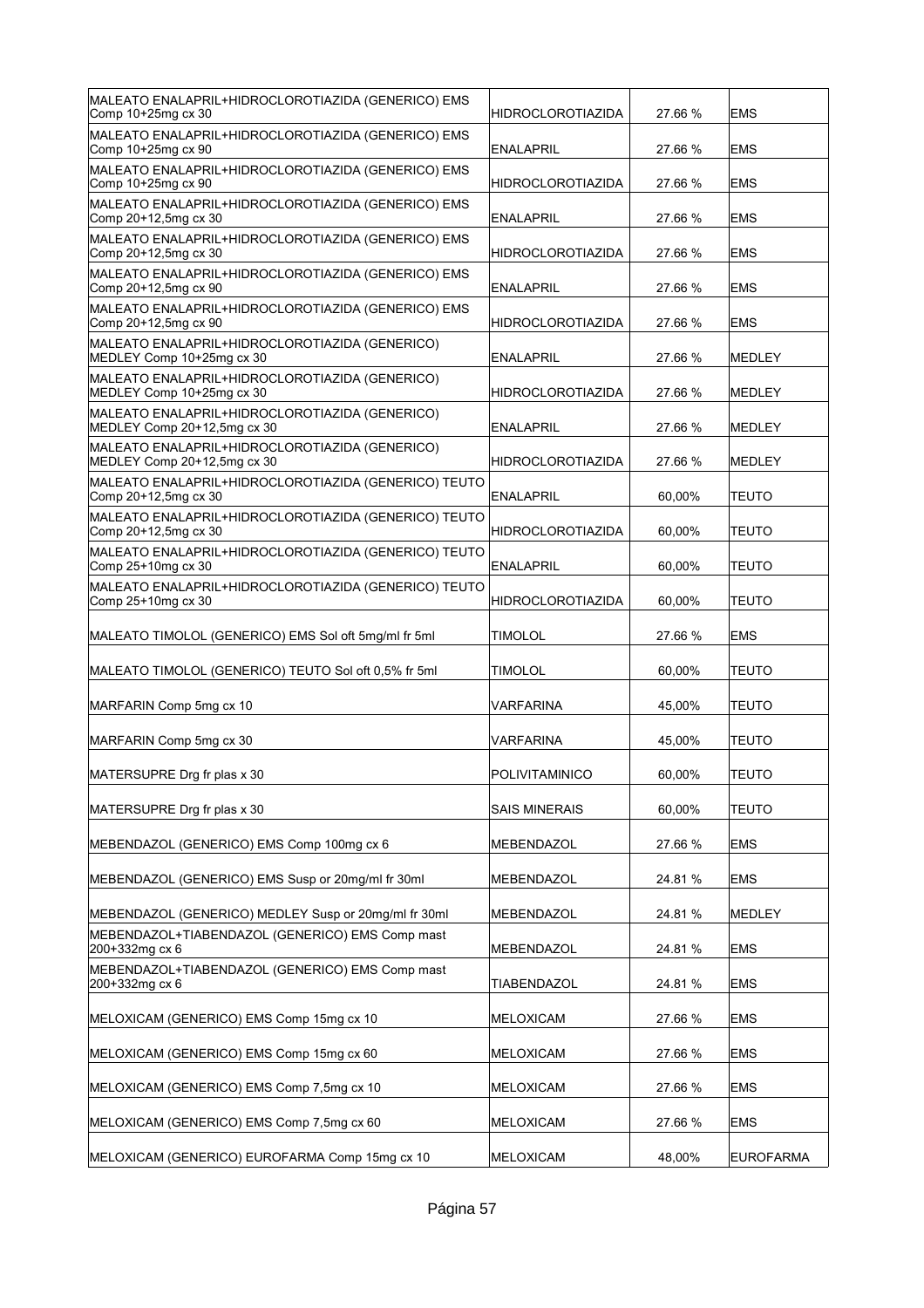| MELOXICAM (GENERICO) EUROFARMA Comp 7,5mg cx 10                     | <b>MELOXICAM</b>   | 48,00%  | EUROFARMA        |
|---------------------------------------------------------------------|--------------------|---------|------------------|
| MELOXICAM (GENERICO) EUROFARMA Sol inj 10mg/ml 15ml x 5 fa          | MELOXICAM          | 48,00%  | <b>EUROFARMA</b> |
| MELOXICAM (GENERICO) MEDLEY Comp 15mg cx 10                         | MELOXICAM          | 27.66 % | <b>MEDLEY</b>    |
| MELOXICAM (GENERICO) MEDLEY Comp 7,5mg cx 10                        | MELOXICAM          | 27.66 % | <b>MEDLEY</b>    |
| MELOXICAM (GENERICO) TEUTO Comp 15mg cx 10                          | MELOXICAM          | 60,00%  | <b>TEUTO</b>     |
| MELOXICAM (GENERICO) TEUTO Comp 7,5mg x 10                          | MELOXICAM          | 60,00%  | <b>TEUTO</b>     |
| MENOPUR 75ui 1x1 ct c/1 amp po liof +1 amp dil                      | <b>MENOTROPINA</b> | 10,00%  | FERRING          |
| MENOPUR MD Po inj 1200u + 2ser env dil + 18 ser                     | <b>MENOTROPINA</b> | 10,00%  | FERRING          |
| MENOPUR MD Po inj 600u + 1ser env dil + 9 ser                       | MENOTROPINA        | 10,00%  | <b>FERRING</b>   |
| MESALAZINA (GENERICO) EMS Comp rev 800mg cx 30                      | MESALAZINA         | 27.66 % | <b>EMS</b>       |
| MESALAZINA ENEMA (GENERICO) EMS Pó env 3g + fr 100 ml dil           | MESALAZINA         | 27.66 % | <b>EMS</b>       |
| MESILATO DOXAZOSINA (GENERICO) EMS Comp 2mg cx 30                   | <b>DOXAZOSINA</b>  | 27.66 % | <b>EMS</b>       |
| MESILATO DOXAZOSINA (GENERICO) EUROFARMA Comp 2mg cx<br>30          | <b>DOXAZOSINA</b>  | 73,00%  | <b>EUROFARMA</b> |
| MESILATO DOXAZOSINA (GENERICO) MEDLEY Comp 2mg cx 30                | <b>DOXAZOSINA</b>  | 27.66 % | MEDLEY           |
| MESILATO DOXAZOSINA (GENERICO) RANBAXY Comp 2mg cx 10               | <b>DOXAZOSINA</b>  | 50,00%  | <b>RANBAXY</b>   |
| MESILATO DOXAZOSINA (GENERICO) RANBAXY Comp 2mg cx 30               | <b>DOXAZOSINA</b>  | 50,00%  | RANBAXY          |
| MESILATO DOXAZOSINA (GENERICO) SANDOZ Comp 2mg cx 30                | <b>DOXAZOSINA</b>  | 7,00%   | SANDOZ           |
| MESILATO DOXAZOSINA (GENERICO) SANDOZ Comp 4mg cx 30                | <b>DOXAZOSINA</b>  | 7,00%   | SANDOZ           |
| MESILATO DOXAZOSINA (GENERICO) TEUTO Comp 2mg cx 30                 | <b>DOXAZOSINA</b>  | 60,00%  | <b>TEUTO</b>     |
| METILDOPA (GENERICO) EMS Comp rev 250mg cx 30                       | <b>METILDOPA</b>   | 27.66 % | <b>EMS</b>       |
| METILDOPA (GENERICO) EMS Comp rev 250mg cx 90                       | METILDOPA          | 27.66 % | <b>EMS</b>       |
| METILDOPA (GENERICO) EMS Comp rev 500mg cx 30                       | METILDOPA          | 27.66 % | <b>EMS</b>       |
| METILDOPA (GENERICO) EMS Comp rev 500mg cx 90                       | <b>METILDOPA</b>   | 27.66 % | <b>EMS</b>       |
| METILDOPA (GENERICO) MEDLEY Comp rev 250mg cx 30                    | <b>METILDOPA</b>   | 27.66 % | MEDLEY           |
| METILDOPA (GENERICO) MEDLEY Comp rev 500mg cx 30                    | <b>METILDOPA</b>   | 27.66 % | MEDLEY           |
| METRONIDAZOL (GENERICO) EMS Comp rev 250mg cx 20                    | METRONIDAZOL       | 27.66 % | <b>EMS</b>       |
| METRONIDAZOL (GENERICO) EMS Comp rev 400mg cx 24                    | METRONIDAZOL       | 27.66 % | <b>EMS</b>       |
| METRONIDAZOL (GENERICO) EMS Geleia vag 500mg/5g bg 50g + 1<br>aplic | METRONIDAZOL       | 27.66 % | <b>EMS</b>       |
| METRONIDAZOL (GENERICO) TEUTO Comp 250mg cx 20                      | METRONIDAZOL       | 49.38 % | <b>TEUTO</b>     |
| METRONIDAZOL (GENERICO) TEUTO Comp 400mg cx 24                      | METRONIDAZOL       | 52.48 % | <b>TEUTO</b>     |
| METRONIDAZOL (GENERICO) TEUTO Gel vag 100mg/g bg 50g+10<br>aplic    | METRONIDAZOL       | 48.92 % | <b>TEUTO</b>     |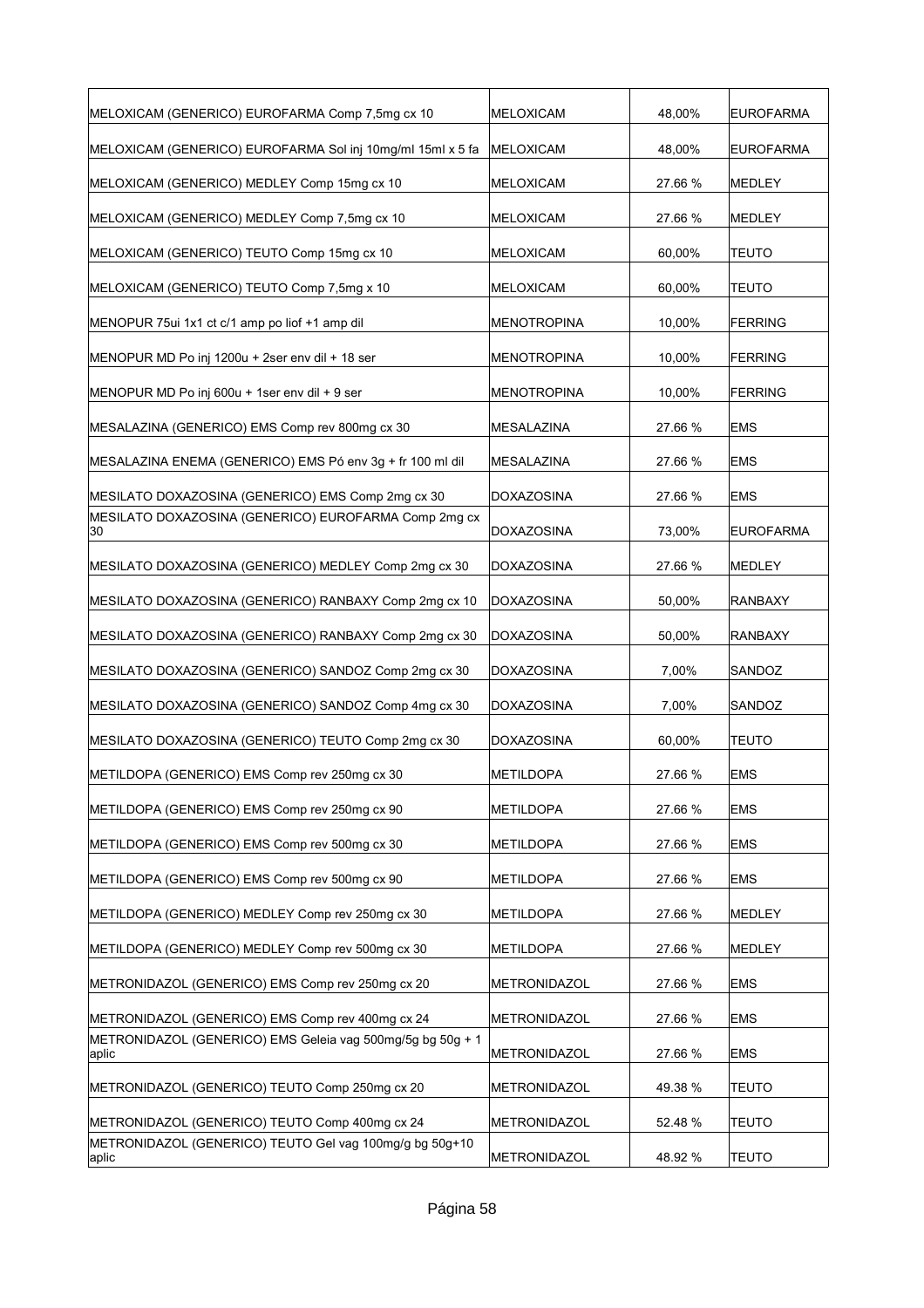| MEVAMOX 15mg comp. x 10                                          | <b>MELOXICAM</b>                       | 60,00%  | TEUTO            |
|------------------------------------------------------------------|----------------------------------------|---------|------------------|
| MIACALCIC Spray nas 200ui fr 2ml                                 | <b>CALCITONINA</b><br><b>SINTETICA</b> | 30,00%  | <b>NOVARTIS</b>  |
| MICOSIL Creme 10mg/g bg 20g                                      | TERBINAFINA                            | 60,00%  | <b>TEUTO</b>     |
| MICOZEN 2% Loc. fr x 30ml                                        | MICONAZOL                              | 28.56 % | TEUTO            |
| MICOZEN Creme vag 20mg/g bg 80g+ 14 aplic                        | MICONAZOL                              | 45.31 % | <b>TEUTO</b>     |
| MIDAZOLAM (GENERICO) MEDLEY Comp rev 15mg bl x 20                | MIDAZOLAM                              | 27.66 % | <b>MEDLEY</b>    |
| MIDAZOLAM (GENERICO) MEDLEY Comp rev 15mg cx 30                  | MIDAZOLAM                              | 27.66 % | <b>MEDLEY</b>    |
| MIDAZOLAM (GENERICO) MEDLEY Comp rev 7,5mg cx 20                 | MIDAZOLAM                              | 27.66 % | <b>MEDLEY</b>    |
| MIDAZOLAM (GENERICO) MEDLEY Comp rev 7,5mg cx 30                 | MIDAZOLAM                              | 27.66 % | <b>MEDLEY</b>    |
| MIFLASONA Caps gel 200mcg cx 60                                  | <b>BECLOMETASONA</b>                   | 30,00%  | <b>NOVARTIS</b>  |
| MIFLASONA Caps gel 400mcg cx 60                                  | <b>BECLOMETASONA</b>                   | 30,00%  | <b>NOVARTIS</b>  |
| MIFLONIDE Cap 200mcg cx 60                                       | <b>BUDESONIDA</b>                      | 30,00%  | <b>NOVARTIS</b>  |
| MIFLONIDE Cap 400mcg cx 60                                       | <b>BUDESONIDA</b>                      | 30,00%  | <b>NOVARTIS</b>  |
| MIRTAZAPINA (GENERICO) SANDOZ Comp orodisp 15mg cx 28            | MIRTAZAPINA                            | 7,00%   | SANDOZ           |
| MIRTAZAPINA (GENERICO) SANDOZ Comp orodisp 30mg cx 28            | MIRTAZAPINA                            | 7,00%   | SANDOZ           |
| MIRTAZAPINA (GENERICO) SANDOZ Comp orodisp 45mg cx 28            | <b>MIRTAZAPINA</b>                     | 7,00%   | SANDOZ           |
| MONTELUCASTE DE SODIO (GENERICO) TEUTO Comp rev 10mg cx<br>10    | MONTELUCASTE                           | 52.64 % | TEUTO            |
| MONTELUCASTE DE SODIO (GENERICO) TEUTO Comp rev 10mg cx<br>30    | <b>MONTELUCASTE</b>                    | 60,00%  | <b>TEUTO</b>     |
| MONTELUCASTE SODICO (GENERICO) EUROFARMA Comp mast<br>10mg cx 30 | <b>MONTELUCASTE</b>                    | 48,00%  | <b>EUROFARMA</b> |
| MONTELUCASTE SODICO (GENERICO) EUROFARMA Comp mast<br>4mg cx 30  | <b>MONTELUCASTE</b>                    | 32.00%  | <b>EUROFARMA</b> |
| MONTELUCASTE SODICO (GENERICO) EUROFARMA Comp mast<br>5mg cx 30  | <b>MONTELUCASTE</b>                    | 32,00%  | <b>EUROFARMA</b> |
| MUCOXOLAN Xpe 15mg/5ml fr 120ml ped                              | AMBROXOL                               | 60,00%  | <b>TEUTO</b>     |
| MUCOXOLAN Xpe 30mg/5ml fr 120ml ad                               | AMBROXOL                               | 60,00%  | <b>TEUTO</b>     |
| MUPIROCINA (GENERICO) MEDLEY Pom bg 15g                          | <b>MUPIROCINA</b>                      | 24.81 % | MEDLEY           |
| NAPROX 250mg Comp x 20                                           | NAPROXENO                              | 37.1%   | <b>TEUTO</b>     |
| NAPROX Comp 500mg cx 10                                          | NAPROXENO                              | 60,00%  | <b>TEUTO</b>     |
| NAPROX Comp 500mg cx 20                                          | NAPROXENO                              | 60,00%  | <b>TEUTO</b>     |
| NAPROXENO (GENERICO) TEUTO Comp 250mg cx 15                      | NAPROXENO                              | 23.24 % | <b>TEUTO</b>     |
| NAPROXENO (GENERICO) TEUTO Comp 500mg cx 20                      | NAPROXENO                              | 51.34 % | <b>TEUTO</b>     |
| NEURONTIN Cap 300mg cx 30                                        | GABAPENTINA                            | 27.66 % | PFIZER           |
| NEURONTIN Cap 400mg cx 30                                        | <b>GABAPENTINA</b>                     | 27.66 % | PFIZER           |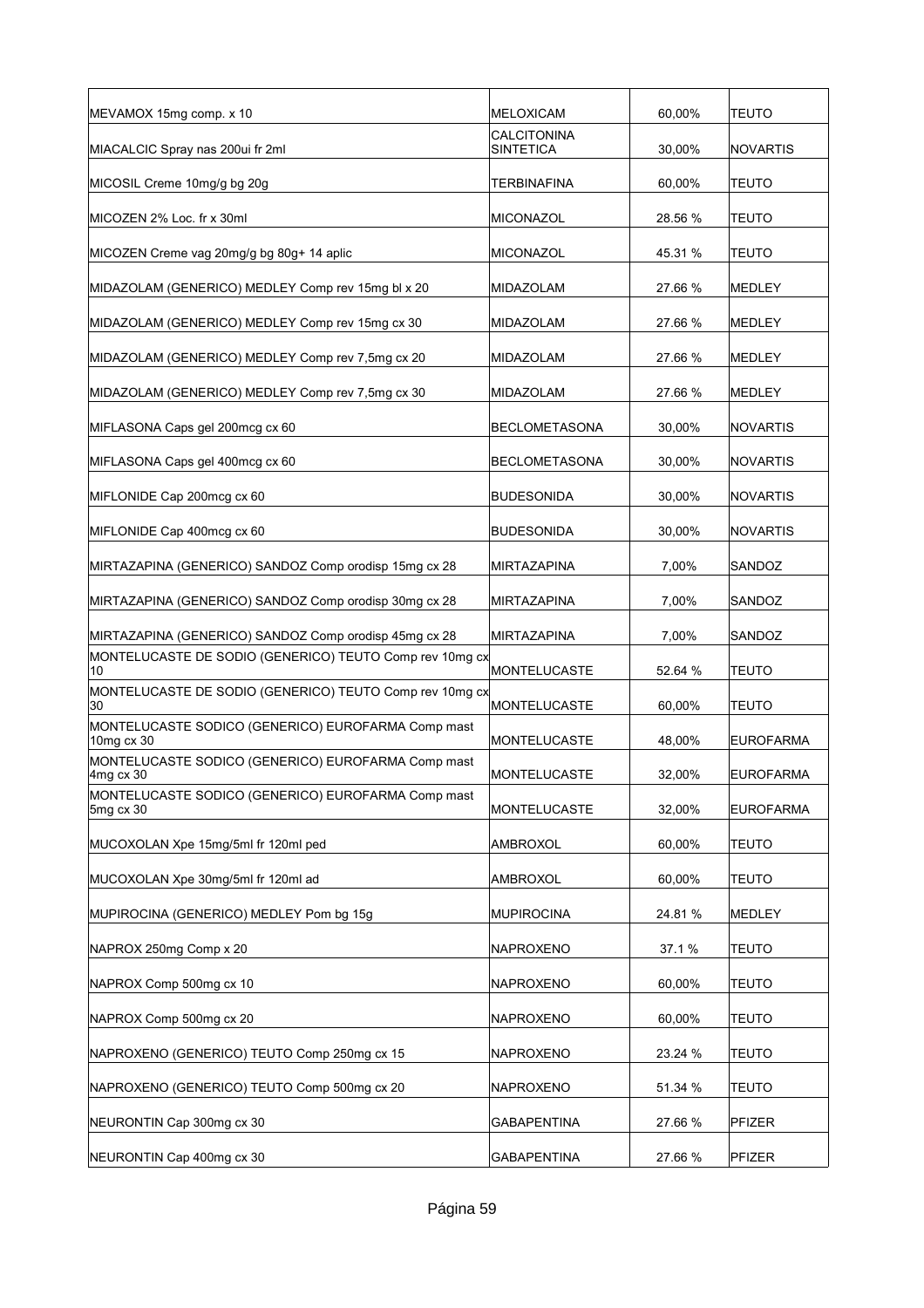| NEURONTIN Caps gelat dura 300mg cx 10                                         | <b>GABAPENTINA</b>  | 27.66 % | <b>PFIZER</b>    |
|-------------------------------------------------------------------------------|---------------------|---------|------------------|
| NEURONTIN Comp 600mg cx 27                                                    | <b>GABAPENTINA</b>  | 27.66 % | <b>PFIZER</b>    |
| NIAR Comp 5mg bl 30                                                           | <b>SELEGILINA</b>   | 10,00%  | ABBOTT           |
| NIAR Comp 5mg bl 60                                                           | <b>SELEGILINA</b>   | 10,00%  | <b>ABBOTT</b>    |
| NIMESULIDA (GENERICO) EMS Comp 100mg cx 12                                    | NIMESULIDA          | 27.66 % | <b>EMS</b>       |
| NIMESULIDA (GENERICO) EMS Gel derm 20mg/g bg 30g                              | NIMESULIDA          | 27.66 % | <b>EMS</b>       |
| NIMESULIDA (GENERICO) EMS Gts 50mg/ml fr 15ml                                 | NIMESULIDA          | 27.66 % | <b>EMS</b>       |
| NIMESULIDA (GENERICO) EUROFARMA Comp 100mg cx 12                              | <b>NIMESULIDA</b>   | 48,00%  | <b>EUROFARMA</b> |
| NIMESULIDA (GENERICO) MEDLEY Comp 100mg cx 12                                 | NIMESULIDA          | 27.66 % | <b>MEDLEY</b>    |
| NIMESULIDA (GENERICO) MEDLEY Gts 50mg/ml fr 15ml                              | NIMESULIDA          | 27.66 % | <b>MEDLEY</b>    |
| NIMESULIDA (GENERICO) TEUTO Gts 50mg/ml fr 15ml                               | NIMESULIDA          | 45,00%  | TEUTO            |
| NIMESULIX susp oral gts fr c/15ml                                             | NIMESULIDA          | 45,00%  | TEUTO            |
| NIMODIPINO (GENERICO) EMS Comp rev 30mg cx 30                                 | <b>NIMODIPINO</b>   | 27.66 % | <b>EMS</b>       |
| NISTATINA (GENERICO) EMS Creme vag 25.000ui/g bg 60g + aplic                  | <b>NISTATINA</b>    | 27.66 % | <b>EMS</b>       |
| NISTATINA (GENERICO) EMS Sus or 100000ui/ml fr 50ml                           | <b>NISTATINA</b>    | 27.66 % | <b>EMS</b>       |
| NISTATINA (GENERICO) MEDLEY Creme vag 25.000ui/g bg 60g                       | NISTATINA           | 27.66 % | MEDLEY           |
| NISTATINA (GENERICO) TEUTO Creme vag 25.000ui/g bg 60g                        | <b>NISTATINA</b>    | 35.38 % | <b>TEUTO</b>     |
| NISTATINA (GENERICO) TEUTO Sus or 100000ui/ml fr 50ml                         | <b>NISTATINA</b>    | 60,00%  | <b>TEUTO</b>     |
| NISTATINA+OXIDO ZINCO (GENERICO) EMS Pom derm<br>100.000ui+200mg/g bg 60g     | NISTATINA           | 24.81%  | <b>EMS</b>       |
| NISTATINA+OXIDO ZINCO (GENERICO) EMS Pom derm<br>100.000ui+200mg/g bg 60g     | OXIDO DE ZINCO      | 24.81 % | <b>EMS</b>       |
| NISTATINA+OXIDO ZINCO (GENERICO) MEDLEY Pom derm<br>100.000ui+200mg/g bg 60g  | <b>NISTATINA</b>    | 24.81 % | MEDLEY           |
| NISTATINA+OXIDO ZINCO (GENERICO) MEDLEY Pom derm<br>100.000ui+200mg/g bg 60g  | OXIDO DE ZINCO      | 24.81 % | MEDLEY           |
| NISTATINA+OXIDO ZINCO (GENERICO) TEUTO Pom derm<br>100.000ui+200mg/g bg 60g   | <b>NISTATINA</b>    | 45,00%  | <b>TEUTO</b>     |
| NISTATINA+OXIDO ZINCO (GENERICO) TEUTO Pom derm<br>100.000ui+200mg/g bg 60g   | OXIDO DE ZINCO      | 45,00%  | TEUTO            |
| NITAZOXANIDA (GENERICO) EUROFARMA Po susp or 20mg/ml fr<br>100ml +ser dos     | NITAZOXANIDA        | 22,00%  | <b>EUROFARMA</b> |
| NITAZOXANIDA (GENERICO) EUROFARMA Po susp or 20mg/ml fr<br>45ml +ser dos      | NITAZOXANIDA        | 22,00%  | EUROFARMA        |
| NITRATO FENTICONAZOL (GENERICO) EUROFARMA Creme vag<br>0,02g/g bg 40g 7 aplic | <b>FENTICONAZOL</b> | 48,00%  | <b>EUROFARMA</b> |
| NITRATO FENTICONAZOL (GENERICO) GERMED Creme vag<br>20mg/g bg 40g+7aplic      | FENTICONAZOL        | 24.81%  | <b>GERMED</b>    |
| NITRATO ISOCONAZOL (GENERICO) EMS Creme derm 10mg/g bg<br>20g                 | <b>ISOCONAZOL</b>   | 24.81 % | <b>EMS</b>       |
| NITRATO ISOCONAZOL (GENERICO) EMS Creme vag 10mg/g bg 40g<br>$+7$ aplic       | <b>ISOCONAZOL</b>   | 24.81%  | <b>EMS</b>       |
| NITRATO ISOCONAZOL (GENERICO) MEDLEY Creme derm 10mg/g<br>bg 20g              | <b>ISOCONAZOL</b>   | 24.81 % | MEDLEY           |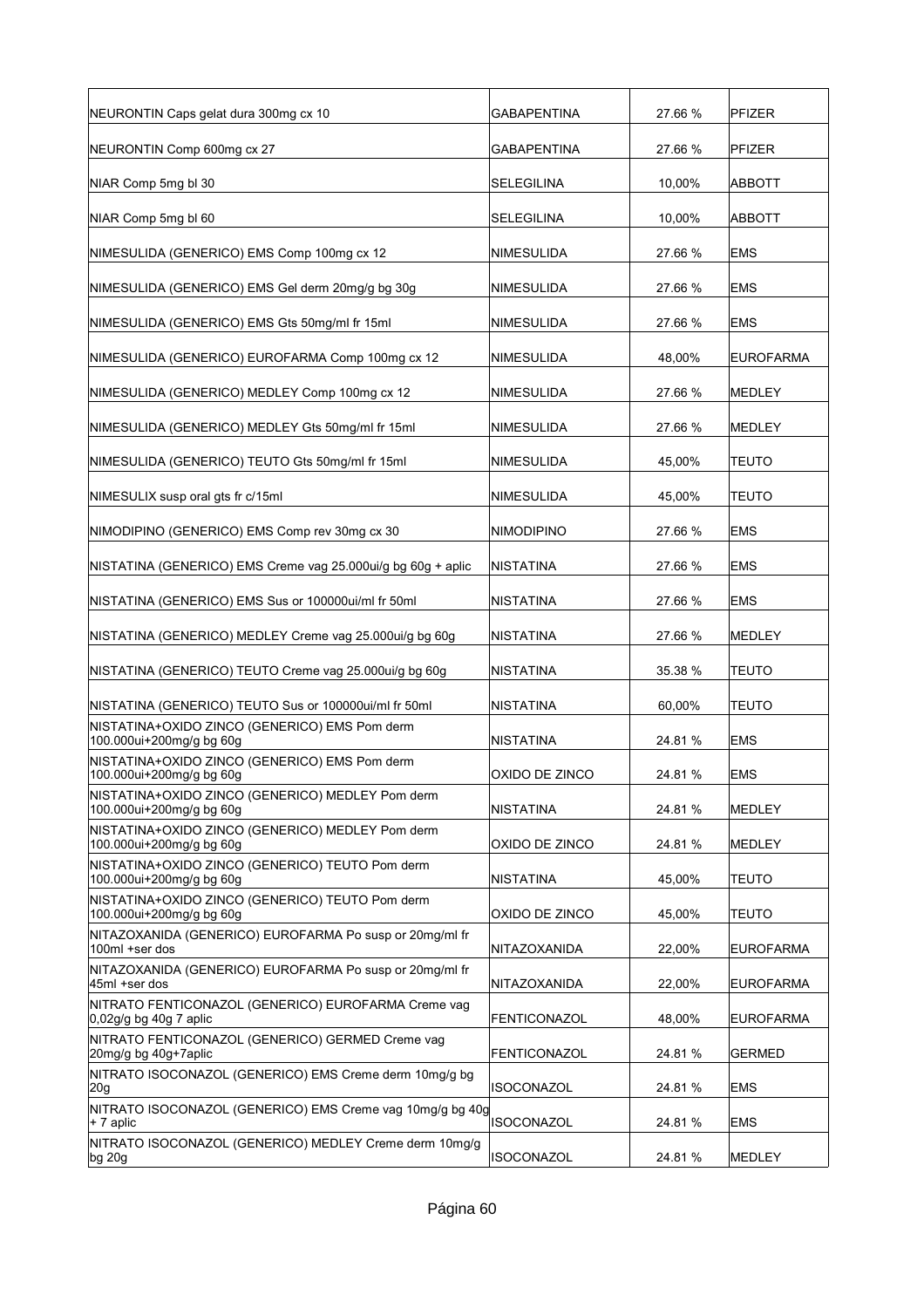| NITRATO ISOCONAZOL (GENERICO) MEDLEY Creme vag 10mg/g bg<br>$40g + 7$ aplic | <b>ISOCONAZOL</b>   | 24.81%  | <b>MEDLEY</b>              |
|-----------------------------------------------------------------------------|---------------------|---------|----------------------------|
| NITRATO MICONAZOL (GENERICO) EMS Creme derm 20mg/g bg 28g MICONAZOL         |                     | 24.81%  | <b>EMS</b>                 |
| NITRATO MICONAZOL (GENERICO) EMS Creme vag 20mg/g bg 80g<br>+ 14aplic       | <b>MICONAZOL</b>    | 35,00%  | <b>EMS</b>                 |
| NITRATO MICONAZOL (GENERICO) EMS Locao cremosa 20mg/g bg<br> 30g            | <b>MICONAZOL</b>    | 35,00%  | <b>EMS</b>                 |
| NITRATO MICONAZOL (GENERICO) MEDLEY Creme derm 20mg/g bg<br>28g             | <b>MICONAZOL</b>    | 24.81 % | <b>MEDLEY</b>              |
| NITRATO MICONAZOL (GENERICO) MEDLEY Creme vag 20mg/g bg<br>$ 80g + ap$ lic  | <b>MICONAZOL</b>    | 27.66 % | <b>MEDLEY</b>              |
| NITRATO MICONAZOL (GENERICO) MEDLEY Locao cremosa<br>20mg/ml fr 30g         | MICONAZOL           | 24.81 % | MEDLEY                     |
| NITRATO MICONAZOL (GENERICO) TEUTO Locao cremosa 20mg/g<br>lfr 30ml         | <b>MICONAZOL</b>    | 45,00%  | <b>TEUTO</b>               |
| NITROFEN Caps 100mg cx 28                                                   | NITROFURANTOINA     | 40.14 % | TEUTO                      |
| NITROFURANTOINA (GENERICO) TEUTO Cap 100mg cx 28                            | NITROFURANTOINA     | 2.17%   | TEUTO                      |
| NOCTAL Comp 2mg bl 20                                                       | <b>ESTAZOLAM</b>    | 10,00%  | <b>ABBOTT</b>              |
| NORFLOXACINO (GENERICO) EMS Comp rev 400mg cx 14                            | NORFLOXACINO        | 27.66 % | <b>EMS</b>                 |
| NORFLOXACINO (GENERICO) EMS Comp rev 400mg cx 60                            | <b>NORFLOXACINO</b> | 27.66 % | <b>EMS</b>                 |
| NORFLOXACINO (GENERICO) MEDLEY Comp rev 400mg cx 14                         | NORFLOXACINO        | 27.66 % | MEDLEY                     |
| NORFLOXACINO (GENERICO) MEDLEY Comp rev 400mg cx 6                          | NORFLOXACINO        | 27.66 % | MEDLEY                     |
|                                                                             |                     |         |                            |
| NORFLOXACINO (GENERICO) RANBAXY Comp rev 400mg cx 14                        | NORFLOXACINO        | 45,00%  | <b>RANBAXY</b>             |
| NORFLOXACINO (GENERICO) RANBAXY Comp rev 400mg cx 6                         | NORFLOXACINO        | 45,00%  | <b>RANBAXY</b>             |
| NORFLOXACINO (GENERICO) SANDOZ Comp rev 400mg cx 14                         | NORFLOXACINO        | 57.00%  | SANDOZ                     |
| NORFLOXACINO (GENERICO) TEUTO Comp rev 400mg cx 14                          | NORFLOXACINO        | 45,00%  | <b>TEUTO</b>               |
| NORVASC Comp 10mg cx 20                                                     | <b>ANLODIPINO</b>   | 27.66 % | PFIZER                     |
| NORVASC Comp 10mg cx 30                                                     | <b>ANLODIPINO</b>   | 27.66 % | <b>PFIZER</b>              |
| NORVASC Comp 5mg cx 20                                                      | <b>ANLODIPINO</b>   | 27.66 % | <b>PFIZER</b>              |
| NORVASC Comp 5mg cx 30                                                      | <b>ANLODIPINO</b>   | 27.66 % | <b>PFIZER</b>              |
| NORVIR Cap gel mole 100mg 2fr 84                                            | <b>RITONAVIR</b>    | 10,00%  | <b>ABBOTT</b>              |
| NORVIR Cap gelat mole 100mg fr 30                                           | <b>RITONAVIR</b>    | 10,00%  | ABBOTT                     |
| NORVIR Sol or 80mg fr 240ml                                                 | <b>RITONAVIR</b>    | 10,00%  | <b>ABBOTT</b>              |
| OFLOXACINO (GENERICO) EMS Sol oft 0,3% fr 5ml                               | OFLOXACINO          | 27.66 % | <b>EMS</b>                 |
| OLANZAPINA (GENERICO) AUROBINDO Comp 10mg cx 28                             | OLANZAPINA          | 60,00%  | <b>AUROBINDO</b><br>PHARMA |
| OLANZAPINA (GENERICO) AUROBINDO Comp 5mg cx 28                              | OLANZAPINA          | 60,00%  | <b>AUROBINDO</b><br>PHARMA |
| OLANZAPINA (GENERICO) EMS Comp rev 10mg 4 bl 7                              | OLANZAPINA          | 27.66 % | <b>EMS</b>                 |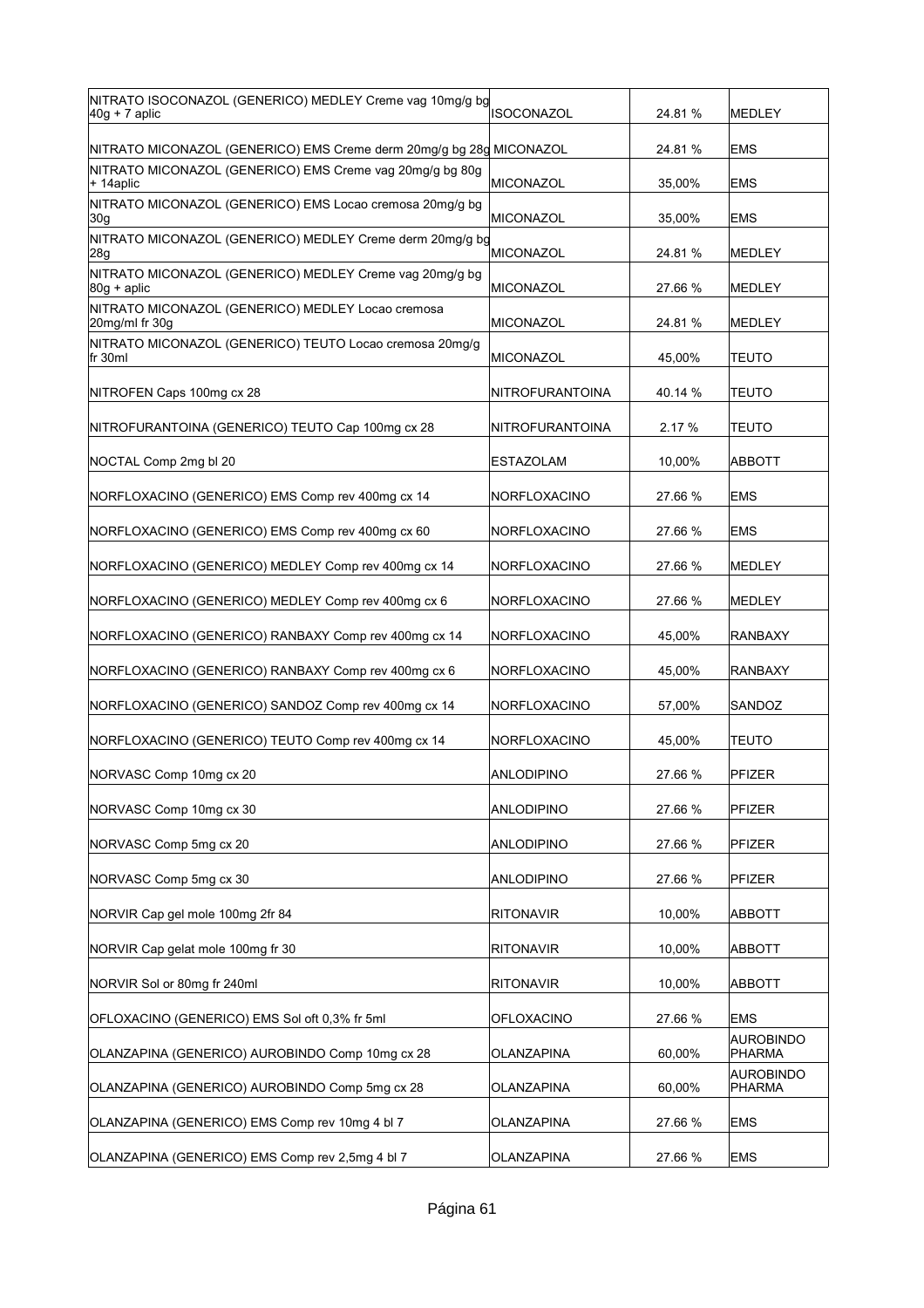| OLANZAPINA (GENERICO) EMS Comp rev 5mg 4 bl 7                                              | OLANZAPINA        | 27.66 % | <b>EMS</b>       |
|--------------------------------------------------------------------------------------------|-------------------|---------|------------------|
| OLANZAPINA (GENERICO) EUROFARMA Comp 10mg cx 30                                            | OLANZAPINA        | 48,00%  | <b>EUROFARMA</b> |
| OLANZAPINA (GENERICO) EUROFARMA Comp 2,5mg cx 30                                           | OLANZAPINA        | 48,00%  | <b>EUROFARMA</b> |
| OLANZAPINA (GENERICO) EUROFARMA Comp 5mg cx 30                                             | OLANZAPINA        | 48,00%  | <b>EUROFARMA</b> |
| OLANZAPINA (GENERICO) MEDLEY Comp rev 10mg bl 30                                           | OLANZAPINA        | 27.66 % | <b>IMEDLEY</b>   |
| OLANZAPINA (GENERICO) MEDLEY Comp rev 2,5mg bl 30                                          | OLANZAPINA        | 27.66 % | MEDLEY           |
| OLANZAPINA (GENERICO) MEDLEY Comp rev 5mg bl 30                                            | OLANZAPINA        | 27.66 % | MEDLEY           |
| OLMESARTANA MEDOXOMILA+HIDROCLOROTIAZIDA<br>(GENERICO) EUROFARM Comp rev 20mg+12,5mg cx 30 | HIDROCLOROTIAZIDA | 22,00%  | <b>EUROFARMA</b> |
| OLMESARTANA MEDOXOMILA+HIDROCLOROTIAZIDA<br>(GENERICO) EUROFARM Comp rev 20mg+12,5mg cx 30 | OLMESARTANA       | 22,00%  | <b>EUROFARMA</b> |
| OLMESARTANA MEDOXOMILA+HIDROCLOROTIAZIDA<br>(GENERICO) EUROFARM Comp rev 40mg+12,5mg cx 30 | HIDROCLOROTIAZIDA | 12,00%  | <b>EUROFARMA</b> |
| OLMESARTANA MEDOXOMILA+HIDROCLOROTIAZIDA<br>(GENERICO) EUROFARM Comp rev 40mg+12,5mg cx 30 | OLMESARTANA       | 12,00%  | <b>EUROFARMA</b> |
| OLMESARTANA MEDOXOMILA+HIDROCLOROTIAZIDA<br>(GENERICO) EUROFARM Comp rev 40mg+25mg cx 30   | HIDROCLOROTIAZIDA | 22,00%  | <b>EUROFARMA</b> |
| OLMESARTANA MEDOXOMILA+HIDROCLOROTIAZIDA<br>(GENERICO) EUROFARM Comp rev 40mg+25mg cx 30   | OLMESARTANA       | 22.00%  | <b>EUROFARMA</b> |
| OLMETEC Comp rev 20mg cx 30                                                                | OLMESARTANA       | 20,00%  | <b>PFIZER</b>    |
| OLMETEC Comp rev 40mg cx 30                                                                | OLMESARTANA       | 20,00%  | <b>PFIZER</b>    |
| OMEPRAZOL (GENERICO) EMS Cap gel dura 10mg cx 14                                           | OMEPRAZOL         | 27.66 % | <b>EMS</b>       |
| OMEPRAZOL (GENERICO) EMS Cap gel dura 10mg cx 60                                           | OMEPRAZOL         | 27.66 % | <b>EMS</b>       |
| OMEPRAZOL (GENERICO) EMS Cap gel dura 20mg cx 14                                           | OMEPRAZOL         | 27.66 % | <b>EMS</b>       |
| OMEPRAZOL (GENERICO) EMS Cap gel dura 20mg cx 28                                           | OMEPRAZOL         | 27.66 % | <b>EMS</b>       |
| OMEPRAZOL (GENERICO) EMS Cap gel dura 20mg cx 60                                           | OMEPRAZOL         | 27.66 % | <b>EMS</b>       |
| OMEPRAZOL (GENERICO) EMS Cap gel dura 20mg cx 7                                            | OMEPRAZOL         | 27.66 % | <b>EMS</b>       |
| OMEPRAZOL (GENERICO) EMS Cap gel dura 40mg cx 60                                           | OMEPRAZOL         | 27.66 % | <b>EMS</b>       |
| OMEPRAZOL (GENERICO) EMS Cap gel dura 40mg cx 7                                            | OMEPRAZOL         | 27.66 % | EMS              |
| OMEPRAZOL (GENERICO) MEDLEY Cap lib retard 10mg cx 14                                      | OMEPRAZOL         | 27.66 % | MEDLEY           |
| OMEPRAZOL (GENERICO) MEDLEY Cap lib retard 20mg cx 14                                      | OMEPRAZOL         | 27.66 % | MEDLEY           |
| OMEPRAZOL (GENERICO) MEDLEY Cap lib retard 20mg cx 28                                      | OMEPRAZOL         | 27.66 % | MEDLEY           |
| OMEPRAZOL (GENERICO) MEDLEY Cap lib retard 20mg cx 7                                       | OMEPRAZOL         | 27.66 % | MEDLEY           |
| OMEPRAZOL (GENERICO) MEDLEY Cap lib retard 40mg cx 7                                       | OMEPRAZOL         | 27.66 % | MEDLEY           |
| OMEPRAZOL (GENERICO) TEUTO Cap gel dura 20mg cx 14                                         | OMEPRAZOL         | 45,00%  | <b>TEUTO</b>     |
| OMEPRAZOL (GENERICO) TEUTO Cap gel dura 20mg fr 28                                         | OMEPRAZOL         | 60,00%  | <b>TEUTO</b>     |
| OMEPRAZOL (GENERICO) TEUTO Comp 20mg cx 56                                                 | OMEPRAZOL         | 60,00%  | <b>TEUTO</b>     |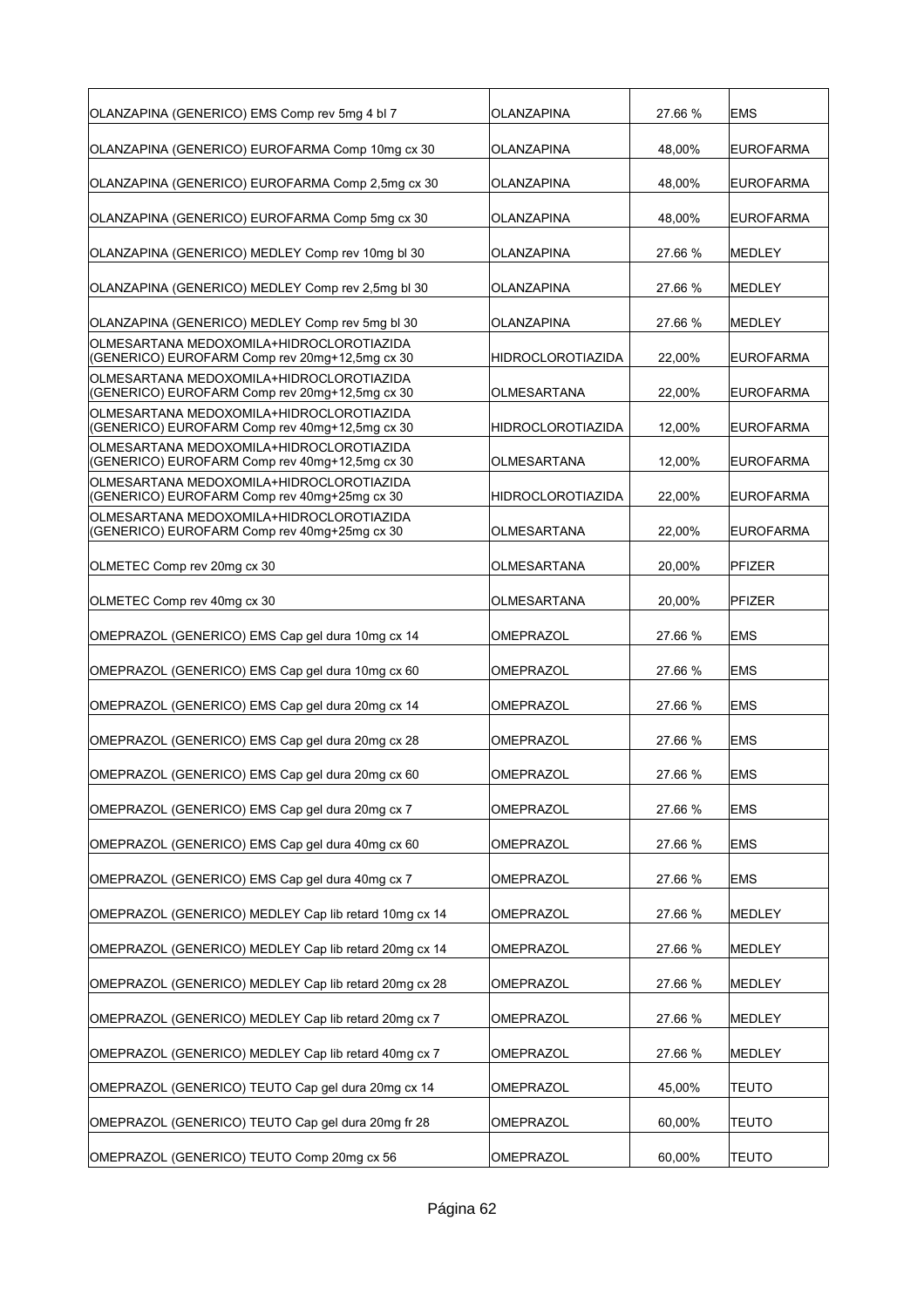| ONBRIZE Cap po inal 150mcg bl 30 + inal                                      | MALEATO<br>INDACATEROL | 20,00%  | <b>NOVARTIS</b>  |
|------------------------------------------------------------------------------|------------------------|---------|------------------|
| ONBRIZE Cap po inal 300mcg bl 30 + inal                                      | MALEATO<br>INDACATEROL | 20,00%  | <b>NOVARTIS</b>  |
| ORFENADRINA+DIPIRONA+CAFEINA (GENERICO) EMS Sol or<br>35+300+50mg/ml fr 20ml | CAFEINA                | 24.81 % | <b>EMS</b>       |
| ORFENADRINA+DIPIRONA+CAFEINA (GENERICO) EMS Sol or<br>35+300+50mg/ml fr 20ml | DIPIRONA               | 24.81 % | <b>EMS</b>       |
| ORFENADRINA+DIPIRONA+CAFEINA (GENERICO) EMS Sol or<br>35+300+50mg/ml fr 20ml | ORFENADRINA            | 24.81 % | <b>EMS</b>       |
| OSTRAT Comp 70mg cx 4                                                        | ALENDRONATO            | 60,00%  | <b>TEUTO</b>     |
| OXALATO DE ESCITALOPRAM (GENERICO) EUROFARMA Comp rev<br>10mg cx 30          | <b>ESCITALOPRAM</b>    | 48,00%  | <b>EUROFARMA</b> |
| OXALATO DE ESCITALOPRAM (GENERICO) EUROFARMA Comp rev<br>20mg cx 30          | <b>ESCITALOPRAM</b>    | 48,00%  | <b>EUROFARMA</b> |
| OXALATO DE ESCITALOPRAM (GENERICO) EUROFARMA Sol or<br>20mg/ml x 15          | <b>ESCITALOPRAM</b>    | 22,00%  | <b>EUROFARMA</b> |
| OXALATO DE ESCITALOPRAM (GENERICO) RANBAXY Comp rev<br>10mg cx 28            | <b>ESCITALOPRAM</b>    | 55,00%  | <b>RANBAXY</b>   |
| OXALATO DE ESCITALOPRAM (GENERICO) RANBAXY Comp rev<br>15mg cx 28            | ESCITALOPRAM           | 55,00%  | <b>RANBAXY</b>   |
| OXALATO DE ESCITALOPRAM (GENERICO) RANBAXY Comp rev<br>20mg cx 28            | ESCITALOPRAM           | 55,00%  | <b>RANBAXY</b>   |
| OXCARBAZEPINA (GENERICO) MEDLEY Comp 300mg cx 30                             | OXCARBAZEPINA          | 27.66 % | <b>MEDLEY</b>    |
| OXCARBAZEPINA (GENERICO) MEDLEY Comp rev 600mg cx 20                         | OXCARBAZEPINA          | 27.66 % | MEDLEY           |
| OXCARBAZEPINA (GENERICO) MEDLEY Comp rev 600mg cx 30                         | OXCARBAZEPINA          | 27.66 % | MEDLEY           |
| OXCARBAZEPINA (GENERICO) RANBAXY Comp rev 300mg cx 20                        | OXCARBAZEPINA          | 50,00%  | <b>RANBAXY</b>   |
| OXCARBAZEPINA (GENERICO) RANBAXY Comp rev 300mg cx 30                        | OXCARBAZEPINA          | 35,00%  | <b>RANBAXY</b>   |
| OXCARBAZEPINA (GENERICO) RANBAXY Comp rev 300mg cx 60                        | OXCARBAZEPINA          | 35,00%  | <b>RANBAXY</b>   |
| OXCARBAZEPINA (GENERICO) RANBAXY Comp rev 600mg cx 20                        | OXCARBAZEPINA          | 50,00%  | <b>RANBAXY</b>   |
| OXCARBAZEPINA (GENERICO) RANBAXY Comp rev 600mg cx 30                        | OXCARBAZEPINA          | 35,00%  | <b>RANBAXY</b>   |
| OXCARBAZEPINA (GENERICO) RANBAXY Comp rev 600mg cx 60                        | <b>OXCARBAZEPINA</b>   | 35,00%  | <b>RANBAXY</b>   |
| OXIFRIN 0,5mg sol nas fr 30ml                                                | <b>OXIMETAZOLINA</b>   | 55.49 % | <b>TEUTO</b>     |
| PANTOPAZ 20mg cx 14 comp                                                     | PANTOPRAZOL            | 37,00%  | SANDOZ           |
| PANTOPAZ 20mg cx 28 comp                                                     | PANTOPRAZOL            | 37,00%  | SANDOZ           |
| PANTOPAZ 40mg cx 14 comp                                                     | PANTOPRAZOL            | 37,00%  | SANDOZ           |
| PANTOPAZ Comp rev 40mg cx 28                                                 | PANTOPRAZOL            | 37,00%  | SANDOZ           |
| PANTOPRAZOL (GENERICO) EMS Comp rev 20mg cx 14                               | PANTOPRAZOL            | 27.66 % | <b>EMS</b>       |
| PANTOPRAZOL (GENERICO) EMS Comp rev 20mg cx 28                               | PANTOPRAZOL            | 27.66 % | <b>EMS</b>       |
| PANTOPRAZOL (GENERICO) EMS Comp rev 20mg cx 7                                | PANTOPRAZOL            | 27.66 % | <b>EMS</b>       |
| PANTOPRAZOL (GENERICO) EMS Comp rev 40mg cx 14                               | PANTOPRAZOL            | 27.66 % | <b>EMS</b>       |
| PANTOPRAZOL (GENERICO) EMS Comp rev 40mg cx 28                               | PANTOPRAZOL            | 27.66 % | <b>EMS</b>       |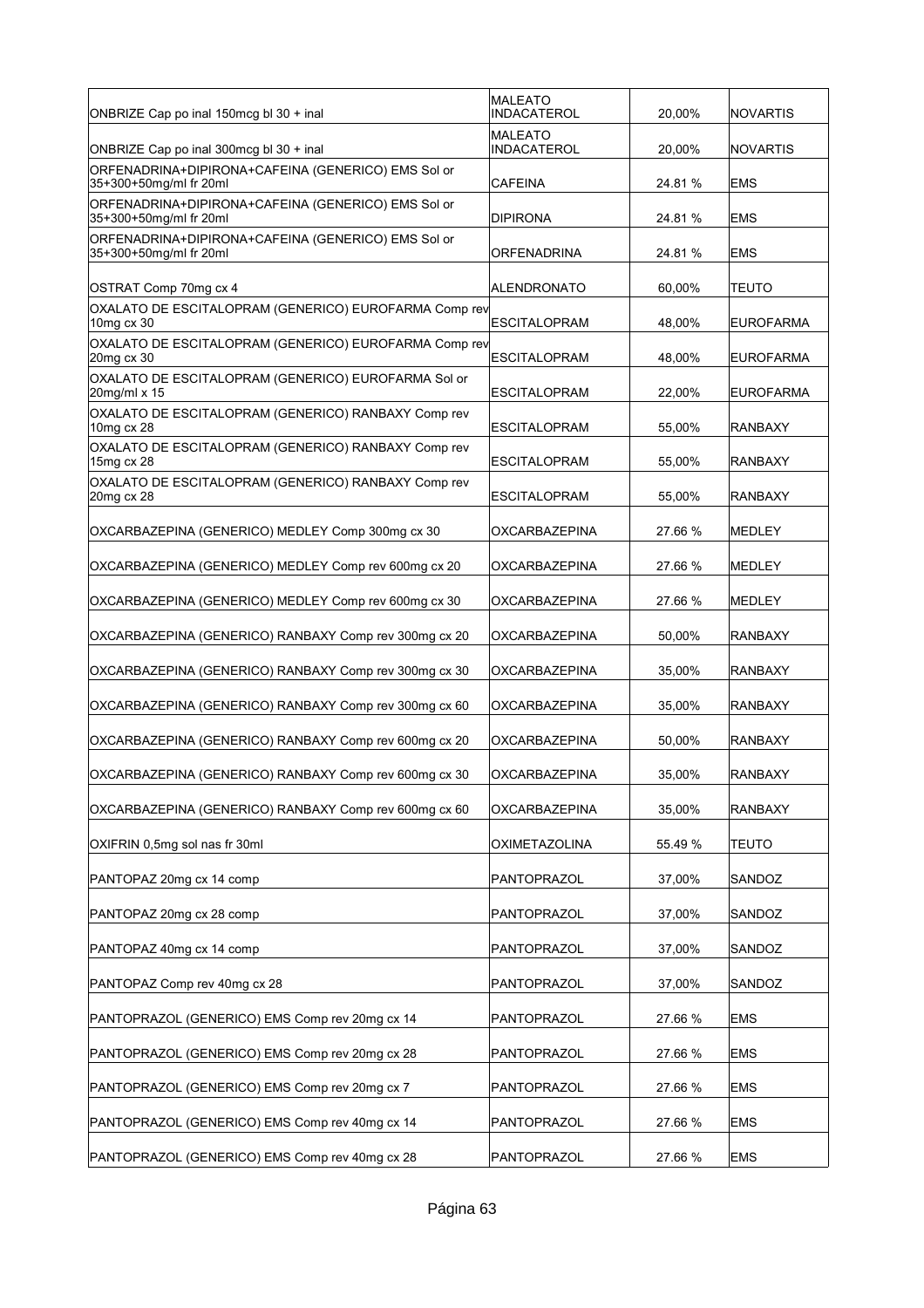| PANTOPRAZOL (GENERICO) EMS Comp rev 40mg cx 60             | PANTOPRAZOL | 27.66 % | <b>EMS</b>       |
|------------------------------------------------------------|-------------|---------|------------------|
| PANTOPRAZOL (GENERICO) EMS Comp rev 40mg cx 7              | PANTOPRAZOL | 27.66 % | <b>EMS</b>       |
| PANTOPRAZOL (GENERICO) EUROFARMA Comp 40mg cx 28           | PANTOPRAZOL | 48,00%  | <b>EUROFARMA</b> |
| PANTOPRAZOL (GENERICO) EUROFARMA Comp 40mg cx 42           | PANTOPRAZOL | 48,00%  | <b>EUROFARMA</b> |
| PANTOPRAZOL (GENERICO) MEDLEY Comp rev 20mg cx 14          | PANTOPRAZOL | 27.66 % | MEDLEY           |
| PANTOPRAZOL (GENERICO) MEDLEY Comp rev 20mg cx 28          | PANTOPRAZOL | 27.66 % | <b>MEDLEY</b>    |
| PANTOPRAZOL (GENERICO) MEDLEY Comp rev 20mg cx 42          | PANTOPRAZOL | 27.66 % | MEDLEY           |
| PANTOPRAZOL (GENERICO) MEDLEY Comp rev 20mg cx 7           | PANTOPRAZOL | 27.66 % | MEDLEY           |
| PANTOPRAZOL (GENERICO) MEDLEY Comp rev 40mg cx 14          | PANTOPRAZOL | 27.66 % | MEDLEY           |
| PANTOPRAZOL (GENERICO) MEDLEY Comp rev 40mg cx 28          | PANTOPRAZOL | 27.66 % | <b>MEDLEY</b>    |
| PANTOPRAZOL (GENERICO) MEDLEY Comp rev 40mg cx 42          | PANTOPRAZOL | 27.66 % | MEDLEY           |
| PANTOPRAZOL (GENERICO) MEDLEY Comp rev 40mg cx 7           | PANTOPRAZOL | 27.66 % | MEDLEY           |
| PANTOPRAZOL (GENERICO) RANBAXY Comp rev 40mg cx 14         | PANTOPRAZOL | 50,00%  | RANBAXY          |
| PANTOPRAZOL (GENERICO) RANBAXY Comp rev 40mg cx 28         | PANTOPRAZOL | 50,00%  | RANBAXY          |
| PANTOPRAZOL (GENERICO) RANBAXY Comp rev 40mg cx 7          | PANTOPRAZOL | 50,00%  | <b>RANBAXY</b>   |
| PANTOPRAZOL (GENERICO) SANDOZ Comp rev 20mg cx 14          | PANTOPRAZOL | 57,00%  | SANDOZ           |
| PANTOPRAZOL (GENERICO) SANDOZ Comp rev 20mg cx 28          | PANTOPRAZOL | 57,00%  | SANDOZ           |
| PANTOPRAZOL (GENERICO) SANDOZ Comp rev 40mg cx 14          | PANTOPRAZOL | 57,00%  | SANDOZ           |
| PANTOPRAZOL (GENERICO) SANDOZ Comp rev 40mg cx 28          | PANTOPRAZOL | 57,00%  | <b>SANDOZ</b>    |
| PARACETAMOL (GENERICO) EMS Comp rev 750mg cx 20            | PARACETAMOL | 24.81 % | <b>EMS</b>       |
| PARACETAMOL (GENERICO) EMS Gts 100mg/ml fr 15ml            | PARACETAMOL | 24.81%  | <b>EMS</b>       |
| PARACETAMOL (GENERICO) EMS Gts 200mg/ml fr 15ml            | PARACETAMOL | 24.81%  | <b>EMS</b>       |
| PARACETAMOL (GENERICO) EMS Sol or 32mg fr 60ml             | PARACETAMOL | 24.81%  | <b>EMS</b>       |
| PARACETAMOL (GENERICO) MEDLEY Comp 750mg cx 20             | PARACETAMOL | 24.81 % | MEDLEY           |
| PARACETAMOL (GENERICO) MEDLEY Gts 200mg/ml fr 15ml         | PARACETAMOL | 24.81%  | MEDLEY           |
| PARACETAMOL (GENERICO) MEDLEY Sol or 100mg/ml fr 15ml      | PARACETAMOL | 24.81 % | MEDLEY           |
| PARACETAMOL (GENERICO) MEDLEY Susp or 32mg crianca fr 60ml | PARACETAMOL | 24.81%  | MEDLEY           |
| PARACETAMOL (GENERICO) TEUTO Comp 500mg cx 20              | PARACETAMOL | 47.17 % | <b>TEUTO</b>     |
| PARACETAMOL (GENERICO) TEUTO Comp 500mg cx 200 (hosp)      | PARACETAMOL | 58.39 % | TEUTO            |
| PARACETAMOL (GENERICO) TEUTO Comp 750mg cx 200             | PARACETAMOL | 57.5%   | <b>TEUTO</b>     |
| PARACETAMOL (GENERICO) TEUTO Drag 750mg cx 20              | PARACETAMOL | 59.41 % | <b>TEUTO</b>     |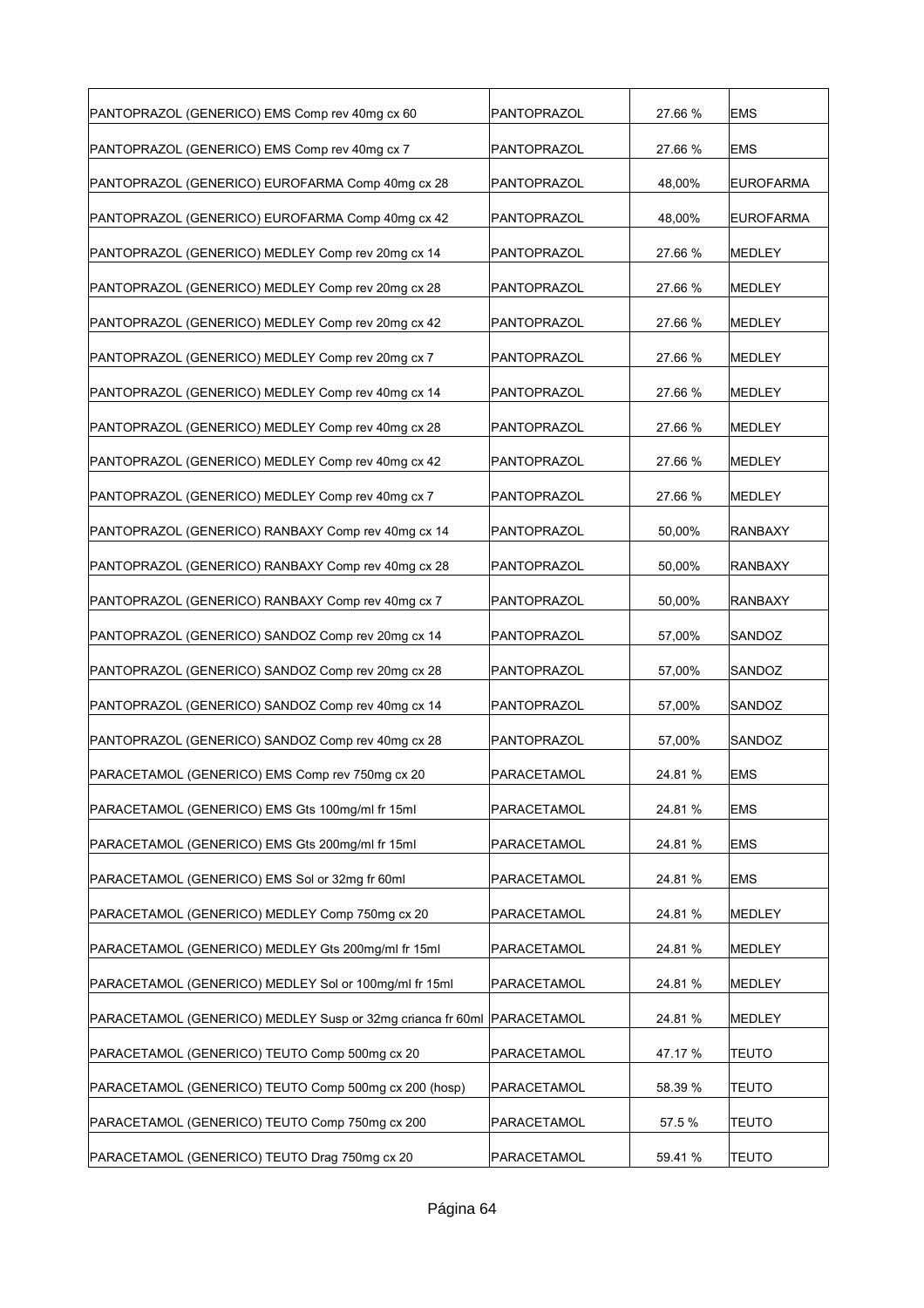| PARACETAMOL (GENERICO) TEUTO Fr venda - Comp 750mg bl x 4                       | PARACETAMOL                           | 58.38 % | <b>TEUTO</b>     |
|---------------------------------------------------------------------------------|---------------------------------------|---------|------------------|
| PARACETAMOL (GENERICO) TEUTO Gts 200mg/ml fr 15ml                               | PARACETAMOL                           | 60,00%  | <b>TEUTO</b>     |
| PARACETAMOL+CAFEINA (GENERICO) EMS Comp rev 500+65mg<br>cx 20                   | CAFEINA                               | 24.81 % | <b>EMS</b>       |
| PARACETAMOL+CAFEINA (GENERICO) EMS Comp rev 500+65mg<br>cx 20                   | PARACETAMOL                           | 24.81 % | <b>EMS</b>       |
| PARACETAMOL+CLORIDRATO PSEUDOEFEDRINA (GENERICO)<br>EMS Comp rev 500+30mg cx 24 | PARACETAMOL                           | 24.81 % | <b>EMS</b>       |
| PARACETAMOL+CLORIDRATO PSEUDOEFEDRINA (GENERICO)<br>EMS Comp rev 500+30mg cx 24 | <b>PSEUDOEFEDRINA</b>                 | 24.81 % | <b>EMS</b>       |
| PARACETAMOL+CODEINA (GENERICO) EUROFARMA Comp<br>500+30mg cx 12                 | CODEINA                               | 22,00%  | <b>EUROFARMA</b> |
| PARACETAMOL+CODEINA (GENERICO) EUROFARMA Comp<br>500+30mg cx 12                 | PARACETAMOL                           | 22,00%  | EUROFARMA        |
| PARACETAMOL+CODEINA (GENERICO) EUROFARMA Comp<br>500+30mg cx 24                 | <b>CODEINA</b>                        | 22,00%  | <b>EUROFARMA</b> |
| PARACETAMOL+CODEINA (GENERICO) EUROFARMA Comp<br>500+30mg cx 24                 | PARACETAMOL                           | 22.00%  | <b>EUROFARMA</b> |
| PARACETAMOL+CODEINA (GENERICO) EUROFARMA Comp<br>500+30mg cx 36                 | CODEINA                               | 22,00%  | <b>EUROFARMA</b> |
| PARACETAMOL+CODEINA (GENERICO) EUROFARMA Comp<br>500+30mg cx 36                 | PARACETAMOL                           | 22,00%  | <b>EUROFARMA</b> |
| PENTASA - ENEMA Enema retal 1000mg cart cx 7                                    | MESALAZINA                            | 10,00%  | <b>FERRING</b>   |
| PENTASA Comp lib prol 1g cx 30                                                  | <b>MESALAZINA</b>                     | 10,00%  | <b>FERRING</b>   |
| PENTASA Comp lib prolong 500mg cx 50                                            | MESALAZINA                            | 10,00%  | <b>FERRING</b>   |
| PENTASA Gran 2g lib prol cx 30 saches                                           | MESALAZINA                            | 48,00%  | <b>FERRING</b>   |
| PENTASA Gran or lib prol 1g 30 env                                              | MESALAZINA                            | 48,00%  | <b>FERRING</b>   |
| PENTASA Sups retal 1000mg cx 28 + luvas higienizadoras                          | MESALAZINA                            | 10,00%  | <b>FERRING</b>   |
| PENTOXIFILINA (GENERICO) EMS Comp rev 400mg cx 20                               | PENTOXIFILINA                         | 27.66 % | <b>EMS</b>       |
| PENTOXIFILINA (GENERICO) EMS Comp rev 400mg cx 30                               | PENTOXIFILINA                         | 27.66 % | EMS              |
| PENTOXIFILINA (GENERICO) EMS Comp rev 400mg cx 60                               | PENTOXIFILINA                         | 27.66 % | <b>EMS</b>       |
| PENTOXIFILINA (GENERICO) MEDLEY Comp rev 400mg cx 30                            | <b>PENTOXIFILINA</b>                  | 27.66 % | MEDLEY           |
| PERIDAL Comp 10mg cx 30                                                         | <b>DOMPERIDONA</b>                    | 20,00%  | <b>MEDLEY</b>    |
| PERIDAL Comp 10mg cx 60                                                         | <b>DOMPERIDONA</b>                    | 20,00%  | MEDLEY           |
| PERIDAL Sus 1mg/ml fr 100ml                                                     | <b>DOMPERIDONA</b>                    | 20,00%  | MEDLEY           |
| PERINDOPRIL ERBUMINA (GENERICO) RANBAXY Comp 4mg cx 30                          | <b>PERINDOPRIL</b><br><b>ERBUMINA</b> | 45,00%  | RANBAXY          |
| PIASCLEDINE Cap 100+200mg cx 30                                                 | OLEO DE ABACATE                       | 10,00%  | ABBOTT           |
| PIASCLEDINE Cap 100+200mg cx 30                                                 | OLEO DE SOJA                          | 10,00%  | ABBOTT           |
| PIASCLEDINE Caps 100+200mg cx 15                                                | OLEO DE ABACATE                       | 10,00%  | ABBOTT           |
| PIASCLEDINE Caps 100+200mg cx 15                                                | OLEO DE SOJA                          | 10,00%  | ABBOTT           |
| PICOPREP Po prep or 10mg+3,5+12g cx 2 sach                                      | <b>ACIDO CITRICO</b>                  | 10,00%  | <b>FERRING</b>   |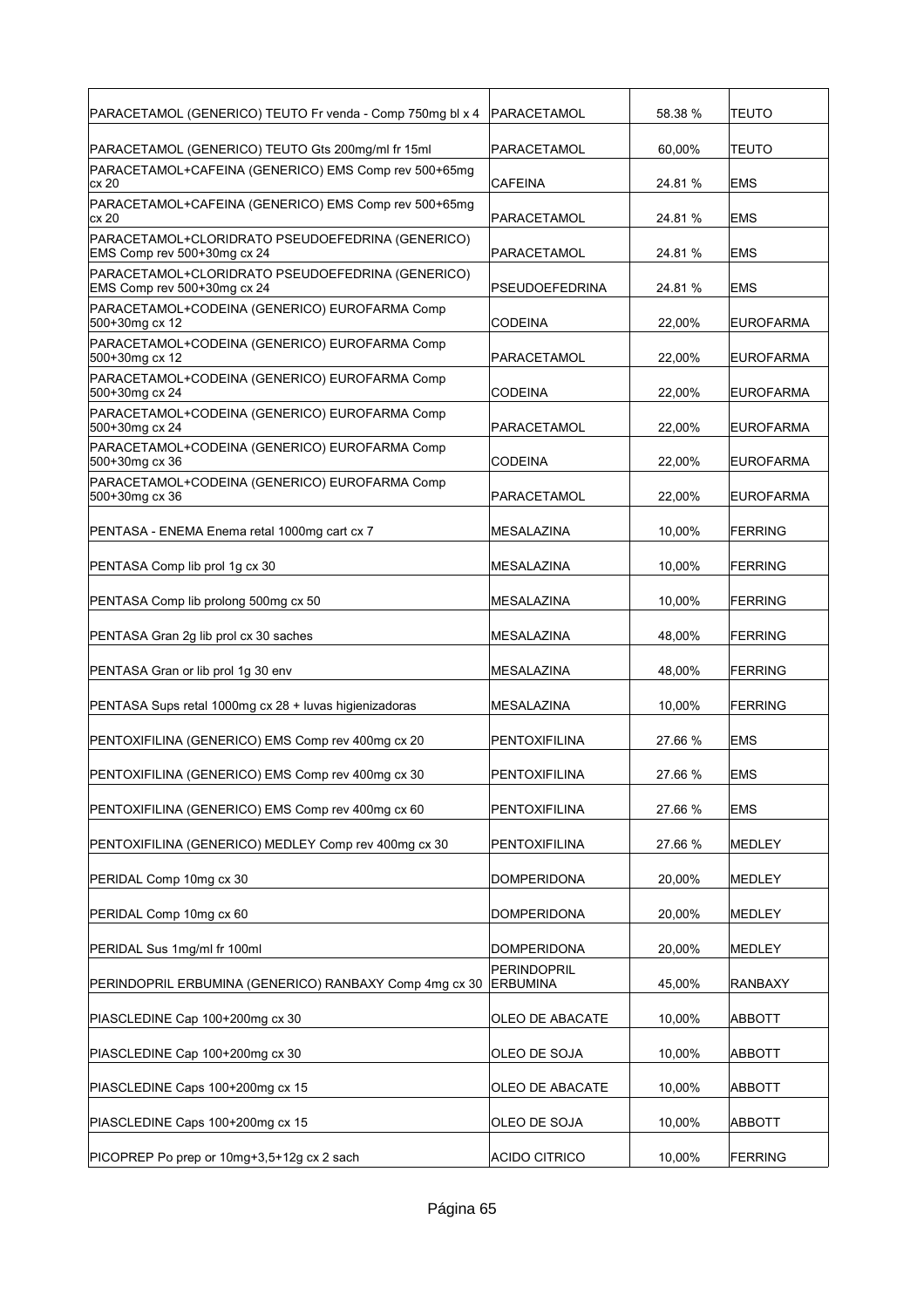| PICOPREP Po prep or 10mg+3,5+12g cx 2 sach                                                      | OXIDO DE MAGNESIO       | 10,00%  | <b>FERRING</b>      |
|-------------------------------------------------------------------------------------------------|-------------------------|---------|---------------------|
| PICOPREP Po prep or 10mg+3,5+12g cx 2 sach                                                      | SODIO                   | 10,00%  | <b>FERRING</b>      |
| PIROXICAM (GENERICO) EMS Comp soluvel 20mg cx 10                                                | <b>PIROXICAM</b>        | 27.66 % | EMS                 |
| PIROXICAM (GENERICO) EMS Comp soluvel 20mg cx 15                                                | PIROXICAM               | 27.66 % | EMS                 |
| PIROXICAM (GENERICO) EMS Comp soluvel 20mg cx 60                                                | PIROXICAM               | 27.66 % | EMS                 |
| PIROXICAM (GENERICO) EMS Gel 5mg/g bg 30g                                                       | PIROXICAM               | 24.81 % | <b>EMS</b>          |
| PIROXICAM (GENERICO) MEDLEY Cap gel dura 20mg cx 10                                             | PIROXICAM               | 27.66 % | <b>MEDLEY</b>       |
| PIROXICAM (GENERICO) RANBAXY Gel 5mg/g bg 30g                                                   | PIROXICAM               | 45,00%  | <b>RANBAXY</b>      |
| PLAGEX 4mg /ml Gotas fr x 10ml                                                                  | METOCLOPRAMIDA          | 60.00%  | <b>TEUTO</b>        |
| PLETIL Comp rev 500mg cx 4                                                                      | TINIDAZOL               | 24.81 % | <b>PFIZER</b>       |
| PLETIL Comp rev 500mg cx 8                                                                      | TINIDAZOL               | 24.81 % | <b>PFIZER</b>       |
| PNEUMUCIL Xpe 40mg/ml fr 120ml                                                                  | ACETILCISTEINA          | 45,00%  | TEUTO               |
| POLARYN Comp 2mg bl 20                                                                          | DEXCLORFENIRAMINA       | 60,00%  | TEUTO               |
| POLARYN Crem derm 10mg/g bg 30g                                                                 | DEXCLORFENIRAMINA       | 45,00%  | TEUTO               |
| POLARYN Xpe 0,4mg/ml fr 100ml+cm                                                                | DEXCLORFENIRAMINA       | 60,00%  | <b>TEUTO</b>        |
| POLICRESULENO+CLORIDRATO CINCHOCAINA (GENERICO)<br>MEDLEY Pom 0,1+0,01g/g 10 bg 3g + 10 aplic   | <b>CINCHOCAINA</b>      | 24.81%  | <b>MEDLEY</b>       |
| POLICRESULENO+CLORIDRATO CINCHOCAINA (GENERICO)<br>MEDLEY Pom 0,1+0,01g/g 10 bg 3g + 10 aplic   | POLICRESULENO           | 24.81%  | MEDLEY              |
| POLICRESULENO+CLORIDRATO CINCHOCAINA (GENERICO)<br>MEDLEY Pom 0,1+0,01g/g bg 30g + 10 aplic     | CINCHOCAINA             | 24.81%  | MEDLEY              |
| POLICRESULENO+CLORIDRATO CINCHOCAINA (GENERICO)<br>MEDLEY Pom $0,1+0,01q/q$ bg $30q + 10$ aplic | POLICRESULENO           | 24.81 % | <b>MEDLEY</b>       |
| POLIGINAX Cap vag 35000+35000+100000ui+150mg 2 bl 6 + aplic                                     | NEOMICINA               | 10,00%  | <b>SOLVAY FARMA</b> |
| POLIGINAX Cap vag 35000+35000+100000ui+150mg 2 bl 6 + aplic                                     | <b>NISTATINA</b>        | 10,00%  | <b>SOLVAY FARMA</b> |
| POLIGINAX Cap vag 35000+35000+100000ui+150mg 2 bl 6 + aplic                                     | POLIMIXINA B            | 10,00%  | <b>SOLVAY FARMA</b> |
| POLIGINAX Cap vag 35000+35000+100000ui+150mg 2 bl 6 + aplic                                     | TINIDAZOL               | 10,00%  | <b>SOLVAY FARMA</b> |
| PONSTAN Comp 500mg cx 24                                                                        | <b>ACIDO MEFENAMICO</b> | 24.81 % | PFIZER              |
| POSPRAND Comp 0,5mg bl 30                                                                       | <b>REPAGLINIDA</b>      | 27.66 % | <b>GLENMARK</b>     |
| POSPRAND Comp 1mg bl 30                                                                         | <b>REPAGLINIDA</b>      | 27.66 % | <b>GLENMARK</b>     |
| POSPRAND Comp 2mg bl 30                                                                         | REPAGLINIDA             | 27.66 % | <b>GLENMARK</b>     |
| PRAVASTATINA SODICA (GENERICO) MEDLEY Comp 10mg cx 30                                           | PRAVASTATINA            | 27.66 % | MEDLEY              |
| PRAVASTATINA SODICA (GENERICO) MEDLEY Comp 20mg cx 30                                           | PRAVASTATINA            | 27.66 % | MEDLEY              |
| PRAVASTATINA SODICA (GENERICO) MEDLEY Comp 40mg cx 30                                           | PRAVASTATINA            | 27.66 % | <b>MEDLEY</b>       |
| PRAVASTATINA SODICA (GENERICO) RANBAXY Comp 10mg cx 30 PRAVASTATINA                             |                         | 50,00%  | <b>RANBAXY</b>      |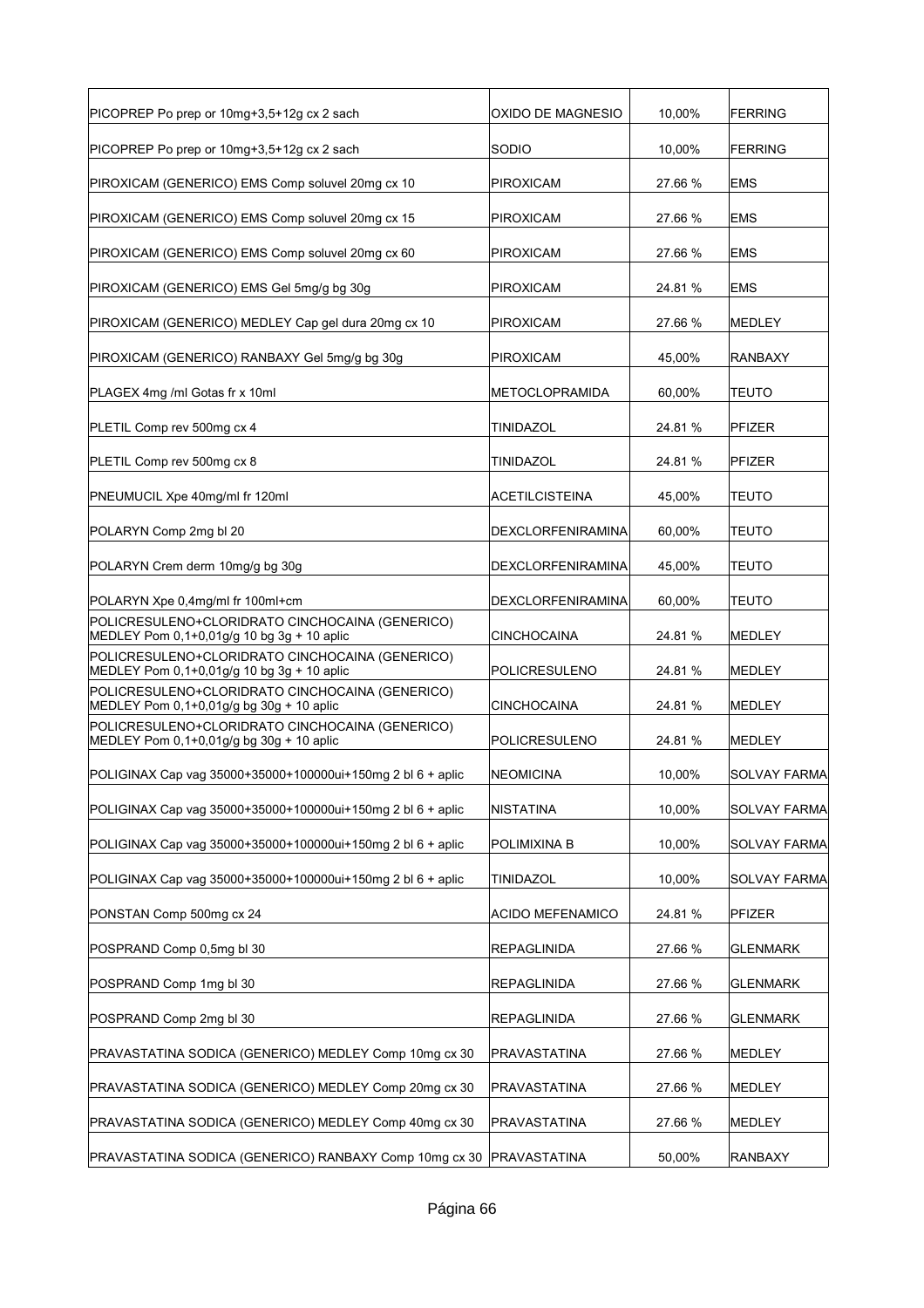| PRAVASTATINA SODICA (GENERICO) RANBAXY Comp 20mg cx 30                    | PRAVASTATINA                     | 50.00%  | <b>RANBAXY</b>   |
|---------------------------------------------------------------------------|----------------------------------|---------|------------------|
| PREDNISOLONA (GENERICO) EMS Comp rev 20mg cx 10                           | PREDNISOLONA                     | 27.66 % | <b>EMS</b>       |
| PREDNISOLONA (GENERICO) MEDLEY Sol or 3mg/ml fr 100ml                     | PREDNISOLONA                     | 27.66 % | <b>MEDLEY</b>    |
| PREDNISONA (GENERICO) EMS Comp 20mg cx 10                                 | PREDNISONA                       | 27.66 % | <b>EMS</b>       |
| PREDNISONA (GENERICO) EMS Comp 20mg cx 30                                 | PREDNISONA                       | 27.66 % | <b>EMS</b>       |
| PREDNISONA (GENERICO) EMS Comp 5mg cx 20                                  | PREDNISONA                       | 27.66 % | <b>EMS</b>       |
| PREDNISONA (GENERICO) EMS Comp 5mg cx 60                                  | PREDNISONA                       | 27.66 % | <b>EMS</b>       |
| PREDNISONA (GENERICO) MEDLEY Comp 20mg cx 10                              | PREDNISONA                       | 27.66 % | MEDLEY           |
| PREDNISONA (GENERICO) MEDLEY Comp 20mg cx 30                              | PREDNISONA                       | 27.66 % | <b>MEDLEY</b>    |
| PREDNISONA (GENERICO) MEDLEY Comp 5mg cx 20                               | PREDNISONA                       | 27.66 % | <b>MEDLEY</b>    |
| PREGABALINA (GENERICO) TEUTO Cap 150mg cx 28                              | PREGABALINA                      | 45,00%  | <b>TEUTO</b>     |
| PREGABALINA (GENERICO) TEUTO Cap 75mg cx 28                               | PREGABALINA                      | 45,00%  | <b>TEUTO</b>     |
| PREMARIN Creme vag 0,625mg/g tb 26g + aplic                               | <b>ESTROGENIOS</b><br>CONJUGADOS | 10,00%  | WYETH            |
| PREMARIN Drag 0,3mg cx 28                                                 | ESTROGENIOS<br>CONJUGADOS        | 10,00%  | WYETH            |
| PREMARIN Drag 0,625mg cx 28                                               | <b>ESTROGENIOS</b><br>CONJUGADOS | 10,00%  | WYETH            |
| PROFERGAN 25mg cx c/20 comp                                               | PROMETAZINA                      | 60,00%  | <b>TEUTO</b>     |
| PROFERGAN Crem derm 20mg/g bg 30g                                         | PROMETAZINA                      | 48.21 % | <b>TEUTO</b>     |
| PROMESTRIENO (GENERICO) EUROFARMA Creme vag 10mg/g bg<br>$30g + 20$ aplic | PROMESTRIENO                     | 22,00%  | <b>EUROFARMA</b> |
| PROPESS Pessario 10mg cx 1 (hosp)                                         | ALENDRONATO                      | 10,00%  | <b>FERRING</b>   |
| PROPIL Comp 100mg cx 30                                                   | <b>PROPILTIOURACIL</b>           | 10.00%  | PFIZER           |
| PROPIONATO CLOBETASOL (GENERICO) EMS Creme derm 0,5mg/g<br>bg 30g         | CLOBETASOL                       | 35,00%  | <b>EMS</b>       |
| PROPIONATO CLOBETASOL (GENERICO) EMS Pom 0,5mg/g bg 30g CLOBETASOL        |                                  | 35,00%  | <b>EMS</b>       |
| PROPIONATO CLOBETASOL (GENERICO) EMS Sol cap 0,5mg/g fr<br>50g            | CLOBETASOL                       | 35,00%  | EMS              |
| PROPIONATO CLOBETASOL (GENERICO) MEDLEY Creme derm<br>0,5mg/g bg 30g      | <b>CLOBETASOL</b>                | 27.66 % | MEDLEY           |
| PROPIONATO CLOBETASOL (GENERICO) MEDLEY Pom 0,5mg/g bg<br>30g             | CLOBETASOL                       | 27.66 % | <b>MEDLEY</b>    |
| PROPIONATO CLOBETASOL (GENERICO) MEDLEY Sol cap 0,5mg/g<br>fr 50g         | CLOBETASOL                       | 27.66 % | MEDLEY           |
| PROPIONATO CLOBETASOL (GENERICO) TEUTO Creme derm<br>0,5mg/g bg 30g       | <b>CLOBETASOL</b>                | 60,00%  | <b>TEUTO</b>     |
| PROPIONATO CLOBETASOL (GENERICO) TEUTO Pom 0,5mg/g bg<br>30g              | <b>CLOBETASOL</b>                | 60,00%  | <b>TEUTO</b>     |
|                                                                           | PROPRANOLOL                      | 45,00%  |                  |
| PROPRATEC Comp 80mg cx 30                                                 | PROPRANOLOL                      | 45,00%  | <b>TEUTO</b>     |
| PROSTAFLUX Comp 2mg cx 30                                                 | DOXAZOSINA                       | 60,00%  | <b>TEUTO</b>     |
| PROPRATEC Comp 40mg cx 30                                                 |                                  |         | <b>TEUTO</b>     |
|                                                                           |                                  |         |                  |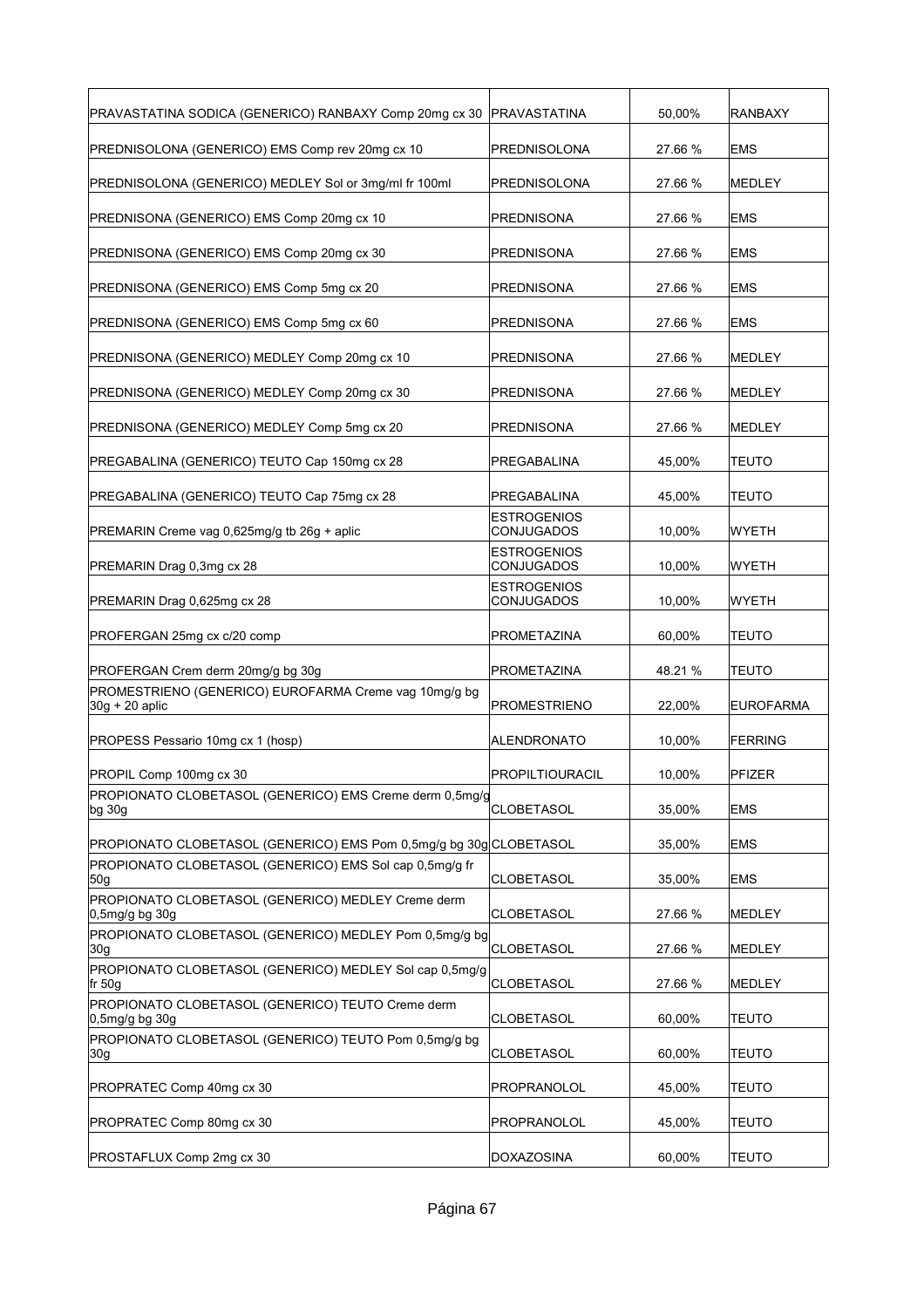| PYLORIPAC Caps 30mg+ comp 500mg+ caps 500mg 10bl x 2+2+4               | <b>AMOXICILINA</b>    | 27.66 % | MEDLEY        |
|------------------------------------------------------------------------|-----------------------|---------|---------------|
| PYLORIPAC Caps 30mg+ comp 500mg+ caps 500mg 10bl x 2+2+4               | <b>CLARITROMICINA</b> | 27.66 % | MEDLEY        |
| PYLORIPAC Caps 30mg+ comp 500mg+ caps 500mg 10bl x 2+2+4               | LANSOPRAZOL           | 27.66 % | MEDLEY        |
| PYLORIPAC Caps 30mg+ comp 500mg+ caps 500mg 7bl x 2+2+4                | <b>AMOXICILINA</b>    | 27.66 % | MEDLEY        |
| PYLORIPAC Caps 30mg+ comp 500mg+ caps 500mg 7bl x 2+2+4                | <b>CLARITROMICINA</b> | 27.66 % | MEDLEY        |
| PYLORIPAC Caps 30mg+ comp 500mg+ caps 500mg 7bl x 2+2+4                | LANSOPRAZOL           | 27.66 % | MEDLEY        |
| PYLORIPAC IBP Cap 30mg + Comp 500mg + Cap 500mg x 28+14+56             | AMOXICILINA           | 27.66 % | MEDLEY        |
| PYLORIPAC IBP Cap 30mg + Comp 500mg + Cap 500mg x 28+14+56             | <b>CLARITROMICINA</b> | 27.66 % | MEDLEY        |
| PYLORIPAC IBP Cap 30mg + Comp 500mg + Cap 500mg x 28+14+56             | LANSOPRAZOL           | 27.66 % | <b>MEDLEY</b> |
| PYLORIPAC IBP Caps 30mg+ comp 500mg+ caps 500mg 2bl x 7+7 bl $\chi$    | AMOXICILINA           | 27.66 % | MEDLEY        |
| PYLORIPAC IBP Caps 30mg+ comp 500mg+ caps 500mg 2bl x 7+7 bl $\chi$    | <b>CLARITROMICINA</b> | 27.66 % | MEDLEY        |
| PYLORIPAC IBP Caps 30mg+ comp 500mg+ caps 500mg 2bl x 7+7 bl $x$<br>12 | LANSOPRAZOL           | 27.66 % | <b>MEDLEY</b> |
| PYLORITRAT IBP 30/500/500mg cx 14+14comp/28cap                         | <b>AMOXICILINA</b>    | 47.39 % | <b>TEUTO</b>  |
| PYLORITRAT IBP 30/500/500mg cx 14+14comp/28cap                         | <b>CLARITROMICINA</b> | 47.39 % | <b>TEUTO</b>  |
| PYLORITRAT IBP 30/500/500mg cx 14+14comp/28cap                         | LANSOPRAZOL           | 47.39 % | <b>TEUTO</b>  |
| RABEPRAZOL SODICO (GENERICO) SANDOZ Comp rev 10mg cx 14 RABEPRAZOL     |                       | 37,00%  | SANDOZ        |
| RABEPRAZOL SODICO (GENERICO) SANDOZ Comp rev 20mg cx 28 RABEPRAZOL     |                       | 37,00%  | SANDOZ        |
| RAMIPRIL (GENERICO) MEDLEY Comp 2,5mg cx 30                            | <b>RAMIPRIL</b>       | 27.66 % | <b>MEDLEY</b> |
| RAMIPRIL (GENERICO) MEDLEY Comp 2,5mg cx 60                            | <b>RAMIPRIL</b>       | 27.66 % | MEDLEY        |
| RAMIPRIL (GENERICO) MEDLEY Comp 5mg cx 30                              | RAMIPRIL              | 27.66 % | MEDLEY        |
| RAMIPRIL (GENERICO) MEDLEY Comp 5mg cx 60                              | RAMIPRIL              | 27.66 % | <b>MEDLEY</b> |
| RAMIPRIL+HIDROCLOROTIAZIDA (GENERICO) EMS Comp 5+25mg<br>cx 30         | HIDROCLOROTIAZIDA     | 27.66 % | <b>EMS</b>    |
| RAMIPRIL+HIDROCLOROTIAZIDA (GENERICO) EMS Comp 5+25mg<br>cx 30         | <b>RAMIPRIL</b>       | 27.66 % | <b>EMS</b>    |
| RASILEZ Comp 150mg cx 28                                               | <b>ALISQUIRENO</b>    | 30,00%  | NOVARTIS      |
| RASILEZ Comp 300mg cx 28                                               | <b>ALISQUIRENO</b>    | 30,00%  | NOVARTIS      |
| REPAGLINIDA (GENERICO) EMS Comp 2mg bl 30                              | <b>REPAGLINIDA</b>    | 27.66 % | <b>EMS</b>    |
| REVECTINA Comp 6mg cx 2                                                | IVERMECTINA           | 10,00%  | ABBOTT        |
| REVECTINA Comp 6mg cx 4                                                | <b>IVERMECTINA</b>    | 10,00%  | ABBOTT        |
| RIFAMICINA (GENERICO) EMS Spray top 10mg fr 20ml                       | <b>RIFAMICINA</b>     | 27.66 % | <b>EMS</b>    |
| RISEDRONATO SODICO (GENERICO) EMS Comp rev 35mg cx 2                   | <b>RISEDRONATO</b>    | 27.66 % | <b>EMS</b>    |
| RISEDRONATO SODICO (GENERICO) EMS Comp rev 35mg cx 4                   | <b>RISEDRONATO</b>    | 27.66 % | <b>EMS</b>    |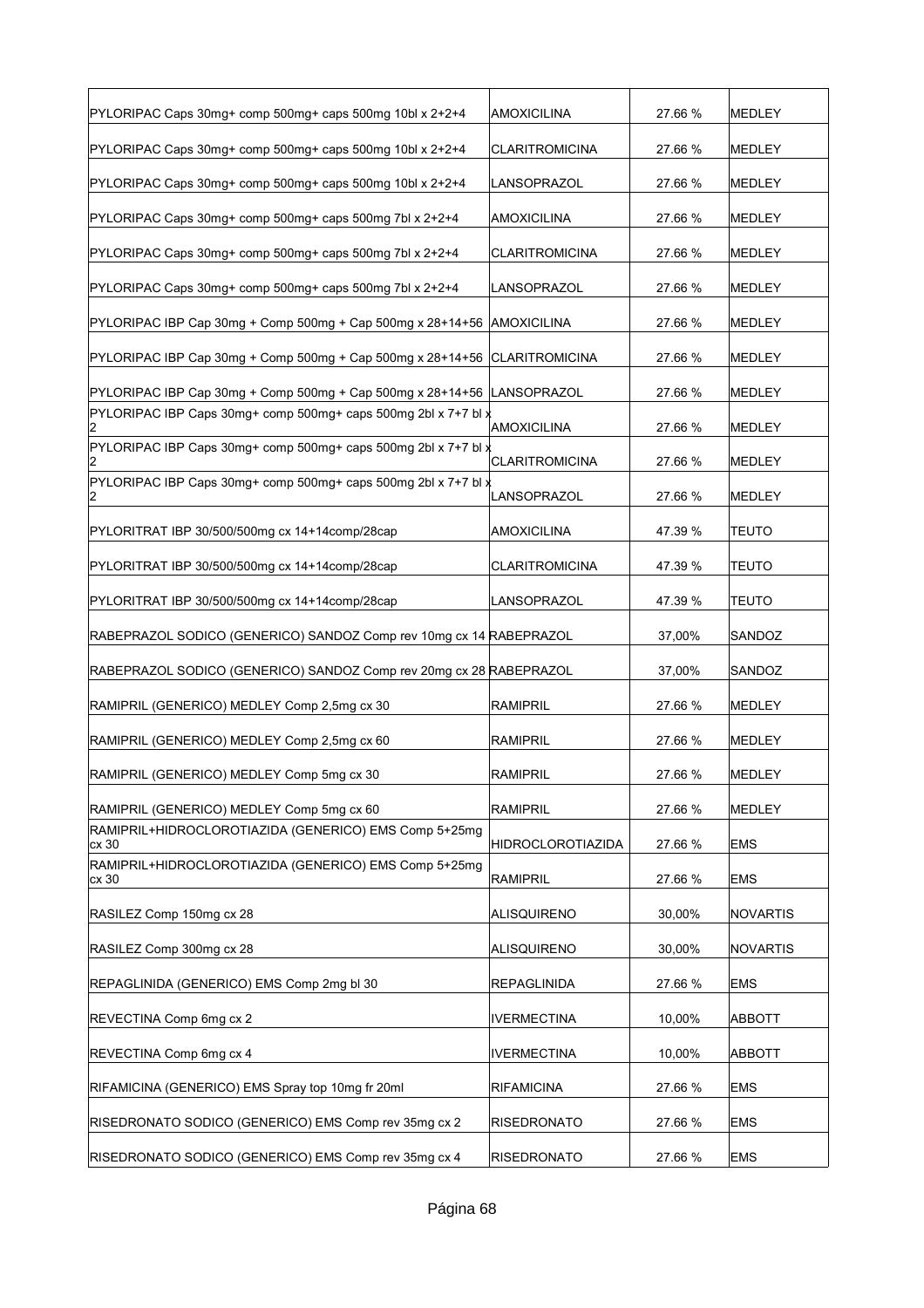| RISPERIDONA (GENERICO) EMS Sol or 1mg/ml fr 30ml                       | <b>RISPERIDONA</b>   | 27.66 % | <b>EMS</b>       |
|------------------------------------------------------------------------|----------------------|---------|------------------|
| RISPERIDONA (GENERICO) EUROFARMA Comp rev 1mg bl 30                    | <b>RISPERIDONA</b>   | 68,00%  | <b>EUROFARMA</b> |
| RISPERIDONA (GENERICO) EUROFARMA Comp rev 2mg bl 30                    | <b>RISPERIDONA</b>   | 68,00%  | <b>EUROFARMA</b> |
| RISPERIDONA (GENERICO) EUROFARMA Comp rev 3mg bl 30                    | <b>RISPERIDONA</b>   | 68,00%  | <b>EUROFARMA</b> |
| RISPERIDONA (GENERICO) RANBAXY Comp rev 1mg cx 20                      | <b>RISPERIDONA</b>   | 50,00%  | <b>RANBAXY</b>   |
| RISPERIDONA (GENERICO) RANBAXY Comp rev 1mg cx 30                      | <b>RISPERIDONA</b>   | 45,00%  | <b>RANBAXY</b>   |
| RISPERIDONA (GENERICO) RANBAXY Comp rev 2mg cx 20                      | <b>RISPERIDONA</b>   | 45,00%  | <b>RANBAXY</b>   |
| RISPERIDONA (GENERICO) RANBAXY Comp rev 2mg cx 30                      | <b>RISPERIDONA</b>   | 45,00%  | <b>RANBAXY</b>   |
| RISPERIDONA (GENERICO) RANBAXY Comp rev 3mg cx 20                      | <b>RISPERIDONA</b>   | 45,00%  | <b>RANBAXY</b>   |
| RISPERIDONA (GENERICO) RANBAXY Comp rev 3mg cx 30                      | <b>RISPERIDONA</b>   | 45,00%  | <b>RANBAXY</b>   |
| RISPERIDONA (GENERICO) SANDOZ Comp rev 1mg cx 30                       | <b>RISPERIDONA</b>   | 27,00%  | SANDOZ           |
| RISPERIDONA (GENERICO) SANDOZ Comp rev 1mg cx 60                       | <b>RISPERIDONA</b>   | 27,00%  | SANDOZ           |
| RISPERIDONA (GENERICO) SANDOZ Comp rev 2mg cx 30                       | <b>RISPERIDONA</b>   | 27,00%  | SANDOZ           |
| RISPERIDONA (GENERICO) SANDOZ Comp rev 2mg cx 60                       | <b>RISPERIDONA</b>   | 27,00%  | SANDOZ           |
| RISPERIDONA (GENERICO) SANDOZ Comp rev 3mg cx 30                       | <b>RISPERIDONA</b>   | 27,00%  | SANDOZ           |
| RITALINA Comp 10mg cx 60                                               | METILFENIDATO        | 30,00%  | NOVARTIS         |
| RITALINA LA Cap 20mg cx 30                                             | METILFENIDATO        | 30,00%  | NOVARTIS         |
| RITALINA LA Caps 10mg cx 30                                            | METILFENIDATO        | 30,00%  | <b>NOVARTIS</b>  |
| RITALINA LA Caps 30mg cx 30                                            | METILFENIDATO        | 30,00%  | NOVARTIS         |
| RITALINA LA Caps 40mg cx 30                                            | METILFENIDATO        | 30,00%  | NOVARTIS         |
| RITMONORM Comp rev 300mg bl 10                                         | PROPAFENONA          | 10,00%  | <b>ABBOTT</b>    |
| RITMONORM Comp rev 300mg bl 30                                         | <b>PROPAFENONA</b>   | 10,00%  | <b>ABBOTT</b>    |
| RITMONORM Comp rev 300mg bl 60                                         | PROPAFENONA          | 10,00%  | <b>ABBOTT</b>    |
| RITMONORM Comp rev 300mg cx 20                                         | PROPAFENONA          | 10,00%  | ABBOTT           |
| ROSUVASTATINA CALCICA (GENERICO) EMS Comp rev 10mg cx 10 ROSUVASTATINA |                      | 27.66 % | <b>EMS</b>       |
| ROSUVASTATINA CALCICA (GENERICO) EMS Comp rev 10mg cx 30 ROSUVASTATINA |                      | 27.66 % | <b>EMS</b>       |
| ROSUVASTATINA CALCICA (GENERICO) EMS Comp rev 20mg cx 30 ROSUVASTATINA |                      | 27.66 % | <b>EMS</b>       |
| ROSUVASTATINA CALCICA (GENERICO) RANBAXY Comp rev 10mg<br>cx 30        | <b>ROSUVASTATINA</b> | 50,00%  | <b>RANBAXY</b>   |
| ROSUVASTATINA CALCICA (GENERICO) RANBAXY Comp rev 20mg<br>cx30         | <b>ROSUVASTATINA</b> | 50,00%  | <b>RANBAXY</b>   |
| ROSUVASTATINA CALCICA (GENERICO) SANDOZ Comp rev 10mg<br>bl 30         | <b>ROSUVASTATINA</b> | 37,00%  | SANDOZ           |
| ROSUVASTATINA CALCICA (GENERICO) SANDOZ Comp rev 20mg<br>bl 30         | <b>ROSUVASTATINA</b> | 37,00%  | SANDOZ           |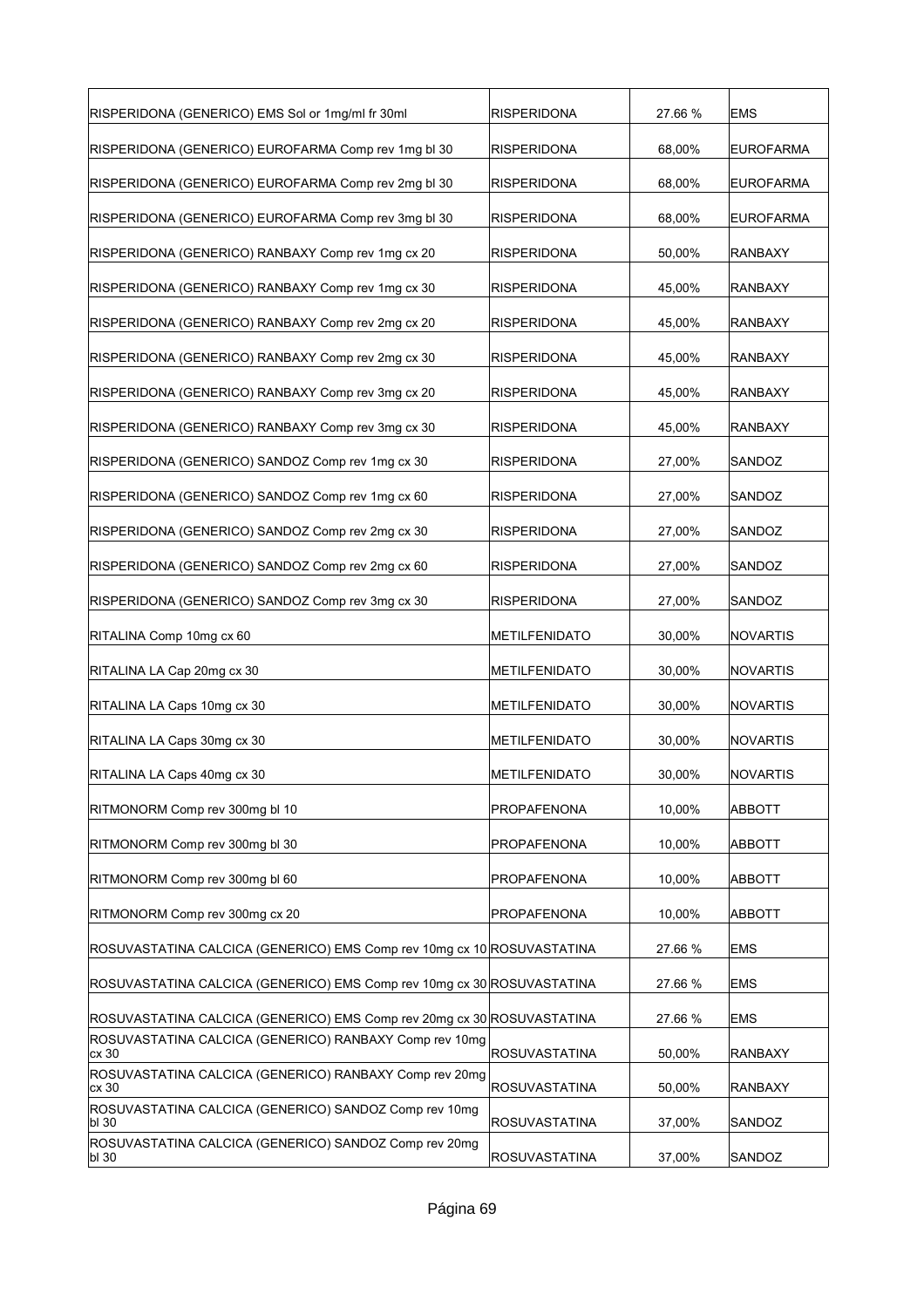| SECNIDAZOL (GENERICO) EMS Po susp or 30mg/ml fr 15ml | SECNIDAZOL           | 35,00%  | <b>EMS</b>     |
|------------------------------------------------------|----------------------|---------|----------------|
| SECNIDAZOL (GENERICO) EMS Po susp or 30mg/ml fr 30ml | SECNIDAZOL           | 35,00%  | <b>EMS</b>     |
| SECNIDAZOL (GENERICO) MEDLEY Comp rev 1g cx 2        | SECNIDAZOL           | 24.81%  | MEDLEY         |
| SECNIDAZOL (GENERICO) MEDLEY Comp rev 1g cx 4        | SECNIDAZOL           | 24.81 % | <b>MEDLEY</b>  |
| SECNIDAZOL (GENERICO) RANBAXY Comp 1000mg cx 2       | SECNIDAZOL           | 45,00%  | <b>RANBAXY</b> |
| SECNIDAZOL (GENERICO) RANBAXY Comp 1000mg cx 4       | SECNIDAZOL           | 45,00%  | <b>RANBAXY</b> |
| SECNIDAZOL (GENERICO) SANDOZ Comp rev 1.000mg cx 2   | SECNIDAZOL           | 47,00%  | SANDOZ         |
| SECNIDAZOL (GENERICO) SANDOZ Comp rev 1.000mg cx 4   | SECNIDAZOL           | 47,00%  | SANDOZ         |
| SECNIDAZOL (GENERICO) TEUTO Comp rev 1g cx 2         | SECNIDAZOL           | 60,00%  | <b>TEUTO</b>   |
| SECNIDAZOL (GENERICO) TEUTO Comp rev 1g cx 4         | <b>SECNIDAZOL</b>    | 60,00%  | <b>TEUTO</b>   |
| SECNIHEXAL Comp 1000mg cx 2                          | SECNIDAZOL           | 17,00%  | SANDOZ         |
| SECNIHEXAL Comp 1000mg cx 4                          | SECNIDAZOL           | 47,00%  | SANDOZ         |
| SEDALEX Comp 35+300+50mg bl 30                       | <b>CAFEINA</b>       | 31.82 % | <b>TEUTO</b>   |
| SEDALEX Comp 35+300+50mg bl 30                       | DIPIRONA             | 31.82 % | <b>TEUTO</b>   |
| SEDALEX Comp 35+300+50mg bl 30                       | ORFENADRINA          | 31.82 % | <b>TEUTO</b>   |
| SEDALEX Comp 35+300+50mg cx 24 bl 10                 | <b>CAFEINA</b>       | 45,00%  | <b>TEUTO</b>   |
| SEDALEX Comp 35+300+50mg cx 24 bl 10                 | <b>DIPIRONA</b>      | 45,00%  | <b>TEUTO</b>   |
| SEDALEX Comp 35+300+50mg cx 24 bl 10                 | <b>ORFENADRINA</b>   | 45,00%  | <b>TEUTO</b>   |
| SEEBRI Cap 50mcg cx 30+inal                          | <b>GLICOPIRRONIO</b> | 20,00%  | NOVARTIS       |
| SEVORANE Sol inal fr 100ml (hosp)                    | <b>SEVOFLURANO</b>   | 10,00%  | <b>ABBOTT</b>  |
| SEVORANE Sol inal fr 250ml (hosp)                    | SEVOFLURANO          | 10,00%  | <b>ABBOTT</b>  |
| SIMDAX Sol inj 2,5mg fa x 5ml (hosp)                 | LEVOSIMENDAN         | 10,00%  | <b>ABBOTT</b>  |
| SIMETICONA (GENERICO) MEDLEY Cap 125mg cx 10         | SIMETICONA           | 24.81 % | MEDLEY         |
| SIMETICONA (GENERICO) MEDLEY Comp 125mg bl 90        | <b>SIMETICONA</b>    | 24.81 % | MEDLEY         |
| SIMETICONA (GENERICO) MEDLEY Comp 40mq cx 20         | <b>SIMETICONA</b>    | 24.81 % | MEDLEY         |
| SIMETICONA (GENERICO) MEDLEY Gts fr 15ml             | <b>SIMETICONA</b>    | 24.81%  | <b>MEDLEY</b>  |
| SIMETICONA (GENERICO) SANDOZ Cap 125mg fr 10         | SIMETICONA           | 37,00%  | SANDOZ         |
| SIMETICONA (GENERICO) TEUTO Cap gel mole 125mg cx 10 | <b>SIMETICONA</b>    | 60,00%  | <b>TEUTO</b>   |
| SIMETICONA (GENERICO) TEUTO Cap gel mole 125mg cx 90 | <b>SIMETICONA</b>    | 45,00%  | <b>TEUTO</b>   |
| SIMETICONA (GENERICO) TEUTO Comp 40mg cx 20          | SIMETICONA           | 60,00%  | <b>TEUTO</b>   |
| SIMETICONA (GENERICO) TEUTO Gts fr 15ml              | SIMETICONA           | 60,00%  | <b>TEUTO</b>   |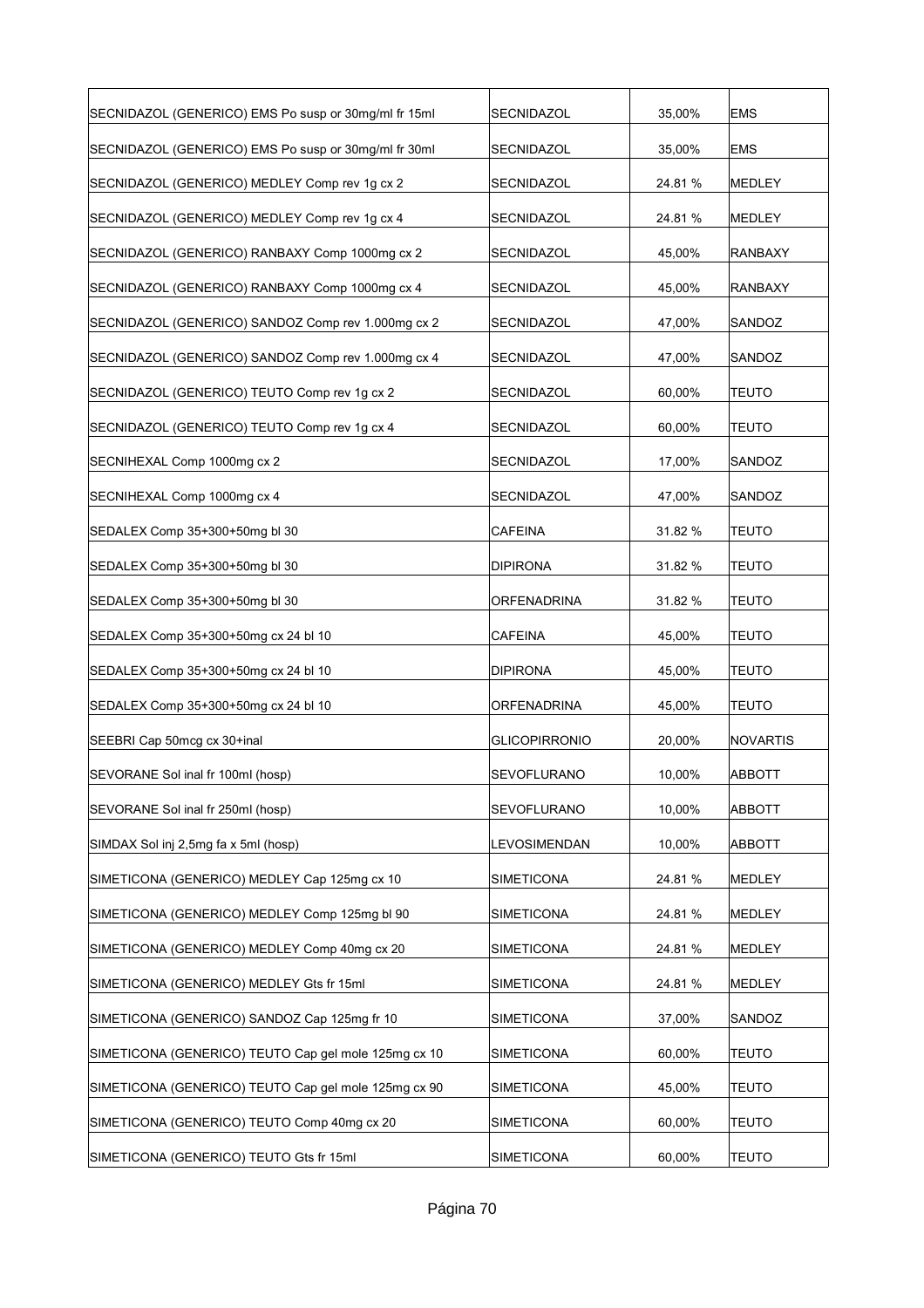| SINVASTACOR Comp rev 10mg cx 30                       | SINVASTATINA            | 57,00%  | SANDOZ           |
|-------------------------------------------------------|-------------------------|---------|------------------|
| SINVASTACOR Comp rev 20mg cx 30                       | SINVASTATINA            | 57,00%  | SANDOZ           |
| SINVASTACOR Comp rev 20mg cx 60                       | SINVASTATINA            | 57,00%  | SANDOZ           |
| SINVASTACOR Comp rev 40mg cx 30                       | SINVASTATINA            | 57,00%  | SANDOZ           |
| SINVASTATINA (GENERICO) EMS Comp rev 10mg cx 30       | SINVASTATINA            | 27.66 % | <b>EMS</b>       |
| SINVASTATINA (GENERICO) EMS Comp rev 10mg cx 90       | SINVASTATINA            | 27.66 % | <b>EMS</b>       |
| SINVASTATINA (GENERICO) EMS Comp rev 20mg cx 2bl x 15 | SINVASTATINA            | 27.66 % | <b>EMS</b>       |
| SINVASTATINA (GENERICO) EMS Comp rev 20mg cx 4bl x 15 | SINVASTATINA            | 27.66 % | <b>EMS</b>       |
| SINVASTATINA (GENERICO) EMS Comp rev 40mg cx 3bl x 10 | SINVASTATINA            | 27.66 % | <b>EMS</b>       |
| SINVASTATINA (GENERICO) EMS Comp rev 80mg cx 1bl x 10 | SINVASTATINA            | 27.66 % | <b>EMS</b>       |
| SINVASTATINA (GENERICO) MEDLEY Comp rev 10mg cx 30    | SINVASTATINA            | 27.66 % | MEDLEY           |
| SINVASTATINA (GENERICO) MEDLEY Comp rev 20mg cx 30    | SINVASTATINA            | 27.66 % | MEDLEY           |
| SINVASTATINA (GENERICO) MEDLEY Comp rev 20mg cx 60    | <b>SINVASTATINA</b>     | 27.66 % | MEDLEY           |
| SINVASTATINA (GENERICO) MEDLEY Comp rev 40mg cx 10    | SINVASTATINA            | 27.66 % | MEDLEY           |
| SINVASTATINA (GENERICO) MEDLEY Comp rev 40mg cx 30    | SINVASTATINA            | 27.66 % | <b>MEDLEY</b>    |
| SINVASTATINA (GENERICO) MEDLEY Comp rev 80mg cx 10    | SINVASTATINA            | 27.66 % | MEDLEY           |
| SINVASTATINA (GENERICO) RANBAXY Comp rev 10mg cx 30   | SINVASTATINA            | 50,00%  | <b>RANBAXY</b>   |
| SINVASTATINA (GENERICO) RANBAXY Comp rev 20mg cx 30   | SINVASTATINA            | 50,00%  | <b>RANBAXY</b>   |
| SINVASTATINA (GENERICO) RANBAXY Comp rev 40mg cx 10   | SINVASTATINA            | 50,00%  | <b>RANBAXY</b>   |
| SINVASTATINA (GENERICO) RANBAXY Comp rev 40mg cx 30   | SINVASTATINA            | 50,00%  | <b>RANBAXY</b>   |
| SINVASTATINA (GENERICO) RANBAXY Comp rev 80mg cx 10   | SINVASTATINA            | 50,00%  | <b>RANBAXY</b>   |
| SINVASTATINA (GENERICO) RANBAXY Comp rev 80mg cx 30   | SINVASTATINA            | 50,00%  | <b>RANBAXY</b>   |
| SINVASTATINA (GENERICO) SANDOZ Comp rev 10mg cx 30    | SINVASTATINA            | 57,00%  | SANDOZ           |
| SINVASTATINA (GENERICO) SANDOZ Comp rev 20mg cx 30    | SINVASTATINA            | 57,00%  | SANDOZ           |
| SINVASTATINA (GENERICO) SANDOZ Comp rev 20mg cx 60    | SINVASTATINA            | 57,00%  | SANDOZ           |
| SINVASTATINA (GENERICO) SANDOZ Comp rev 40mg cx 30    | SINVASTATINA            | 57,00%  | SANDOZ           |
| SNIF Sol nas 0,9% fr gts 50ml                         | CLORETO DE SODIO        | 15,00%  | <b>EUROFARMA</b> |
| SNIF Spray nas 30mg/ml fr 45ml                        | CLORETO DE SODIO        | 15,00%  | <b>EUROFARMA</b> |
| SNIF Spray nas 9mg/ml fr 50ml                         | <b>CLORETO DE SODIO</b> | 15,00%  | EUROFARMA        |
| SOMAZINA Comp rev 500mg x 15                          | CITICOLINA              | 10,00%  | SOLVAY FARMA     |
| STALEVO Comp rev 100mg + 25mg + 200mg cx 30           | CARBIDOPA               | 30,00%  | NOVARTIS         |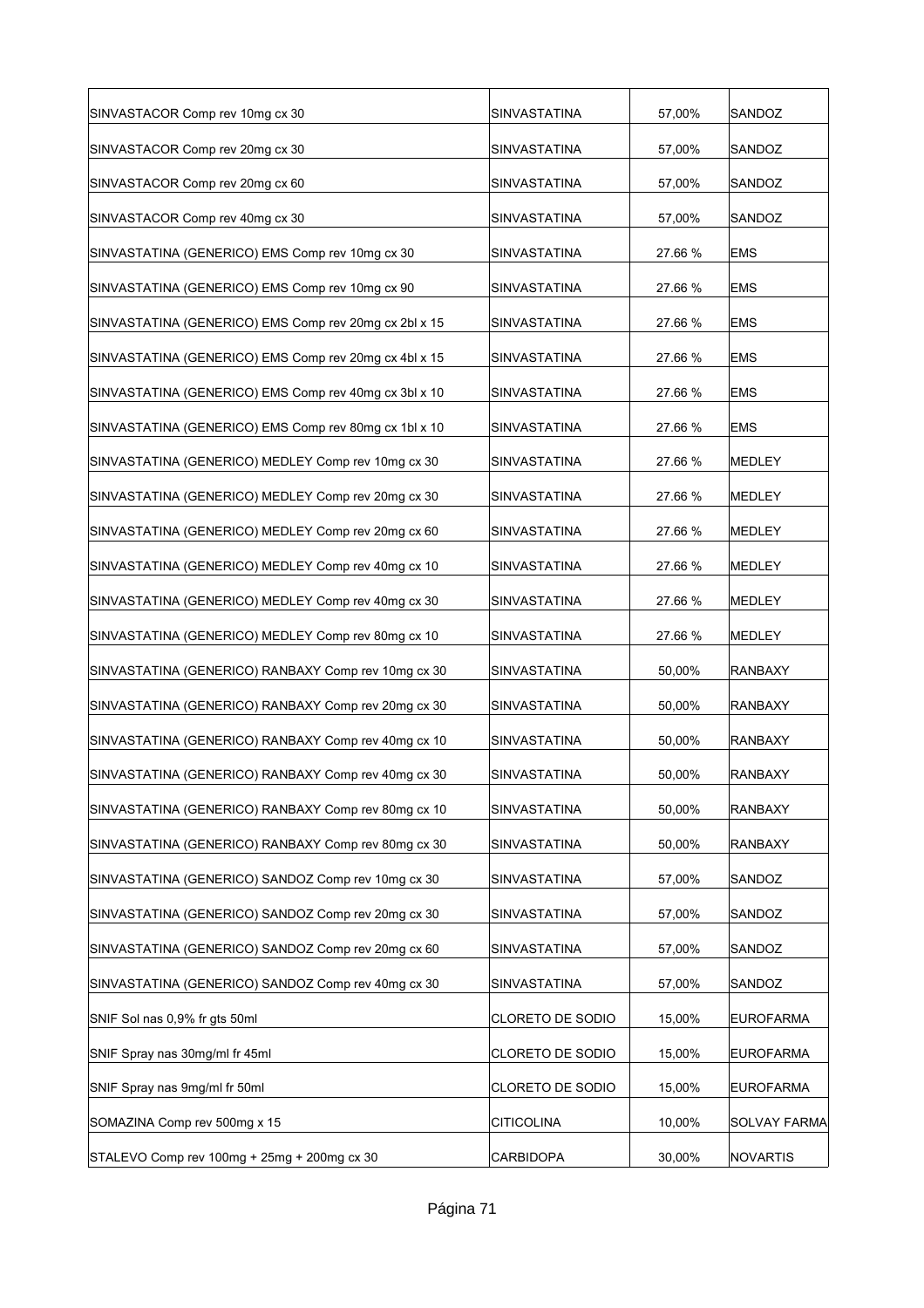| STALEVO Comp rev 100mg + 25mg + 200mg cx 30                                              | <b>ENTACAPONE</b>     | 30,00%  | <b>NOVARTIS</b>  |
|------------------------------------------------------------------------------------------|-----------------------|---------|------------------|
| STALEVO Comp rev 100mg + 25mg + 200mg cx 30                                              | LEVODOPA              | 30,00%  | <b>NOVARTIS</b>  |
| STALEVO Comp rev 150mg + 37,5mg + 200mg cx 30                                            | CARBIDOPA             | 30,00%  | <b>NOVARTIS</b>  |
| STALEVO Comp rev 150mg + 37,5mg + 200mg cx 30                                            | <b>ENTACAPONE</b>     | 30,00%  | <b>NOVARTIS</b>  |
| STALEVO Comp rev 150mg + 37,5mg + 200mg cx 30                                            | LEVODOPA              | 30,00%  | <b>NOVARTIS</b>  |
| STALEVO Comp rev 50mg + 12,5mg + 200mg cx 30                                             | CARBIDOPA             | 30,00%  | <b>NOVARTIS</b>  |
| STALEVO Comp rev 50mg + 12,5mg + 200mg cx 30                                             | ENTACAPONE            | 30,00%  | <b>NOVARTIS</b>  |
| STALEVO Comp rev 50mg + 12,5mg + 200mg cx 30                                             | LEVODOPA              | 30,00%  | <b>NOVARTIS</b>  |
| STARLIX Comp 120mg cx 24                                                                 | NATEGLINIDA           | 30,00%  | <b>NOVARTIS</b>  |
| STARLIX Comp 120mg cx 48                                                                 | NATEGLINIDA           | 30,00%  | <b>NOVARTIS</b>  |
| STARLIX Comp 120mg cx 84                                                                 | NATEGLINIDA           | 30,00%  | <b>NOVARTIS</b>  |
| STRESSAN Caps 600mg fr 30                                                                | POLIVITAMINICO        | 60,00%  | TEUTO            |
| STRESSAN Caps 600mg fr 30                                                                | <b>SAIS MINERAIS</b>  | 60,00%  | <b>TEUTO</b>     |
| SUCCINATO DESVENLAFAXINA (EUROFARMA) Comp rev lib prol<br>100mg cx 30                    | DESVENLAFAXINA        | 42,00%  | <b>EUROFARMA</b> |
| SUCCINATO DESVENLAFAXINA (EUROFARMA) Comp rev lib prol<br>50mg cx 30                     | DESVENLAFAXINA        | 42,00%  | <b>EUROFARMA</b> |
| SULFAMETOXAZOL+TRIMETOPRIMA (GENERICO) EMS Sus or<br>200+40mg/5ml fr 100ml               | SULFAMETOXAZOL        | 27.66 % | <b>EMS</b>       |
| SULFAMETOXAZOL+TRIMETOPRIMA (GENERICO) EMS Sus or<br>200+40mg/5ml fr 100ml               | TRIMETOPRIMA          | 27.66 % | <b>EMS</b>       |
| SULFAMETOXAZOL+TRIMETOPRIMA (GENERICO) SANDOZ Comp<br>400+80mg cx 20                     | SULFAMETOXAZOL        | 27,00%  | SANDOZ           |
| SULFAMETOXAZOL+TRIMETOPRIMA (GENERICO) SANDOZ Comp<br>400+80mg cx 20                     | TRIMETOPRIMA          | 27,00%  | SANDOZ           |
| SULFAMETOXAZOL+TRIMETOPRIMA (GENERICO) SANDOZ Comp<br>800+160mg cx 10                    | <b>SULFAMETOXAZOL</b> | 27,00%  | SANDOZ           |
| SULFAMETOXAZOL+TRIMETOPRIMA (GENERICO) SANDOZ Comp<br>800+160mg cx 10                    | <b>TRIMETOPRIMA</b>   | 27,00%  | SANDOZ           |
| SULFAMETOXAZOL+TRIMETOPRIMA (GENERICO) TEUTO Comp<br>800+160mg cx 10                     | SULFAMETOXAZOL        | 45,00%  | <b>TEUTO</b>     |
| SULFAMETOXAZOL+TRIMETOPRIMA (GENERICO) TEUTO Comp<br>800+160mg cx 10                     | <b>TRIMETOPRIMA</b>   | 45,00%  | <b>TEUTO</b>     |
| SULFAMETOXAZOL+TRIMETOPRIMA (GENERICO) TEUTO Comp<br>800+160mg cx 20                     | SULFAMETOXAZOL        | 60,00%  | <b>TEUTO</b>     |
| SULFAMETOXAZOL+TRIMETOPRIMA (GENERICO) TEUTO Comp<br>800+160mg cx 20                     | TRIMETOPRIMA          | 60,00%  | TEUTO            |
| SULFAMETOXAZOL+TRIMETOPRIMA (GENERICO) TEUTO Sus or<br>$200+40$ mg/5ml fr 100ml + cp med | SULFAMETOXAZOL        | 60,00%  | <b>TEUTO</b>     |
| SULFAMETOXAZOL+TRIMETOPRIMA (GENERICO) TEUTO Sus or<br>$200+40$ mg/5ml fr 100ml + cp med | TRIMETOPRIMA          | 60,00%  | TEUTO            |
| SULFATO AMICACINA (GENERICO) TEUTO Sol inj 125mg/ml cx 1 fa<br>2 ml                      | <b>AMICACINA</b>      | 45,00%  | <b>TEUTO</b>     |
| SULFATO NEOMICINA+BACITRACINA (GENERICO) EMS Pom derm<br>5mg/g+250ui/g bg 15g            | <b>BACITRACINA</b>    | 27.66 % | <b>EMS</b>       |
| SULFATO NEOMICINA+BACITRACINA (GENERICO) EMS Pom derm<br>5mg/g+250ui/g bg 15g            | <b>NEOMICINA</b>      | 27.66 % | <b>EMS</b>       |
| SULFATO NEOMICINA+BACITRACINA (GENERICO) MEDLEY Pom<br>derm 5mg/g+250ui/g bg 15g         | <b>BACITRACINA</b>    | 27.66 % | MEDLEY           |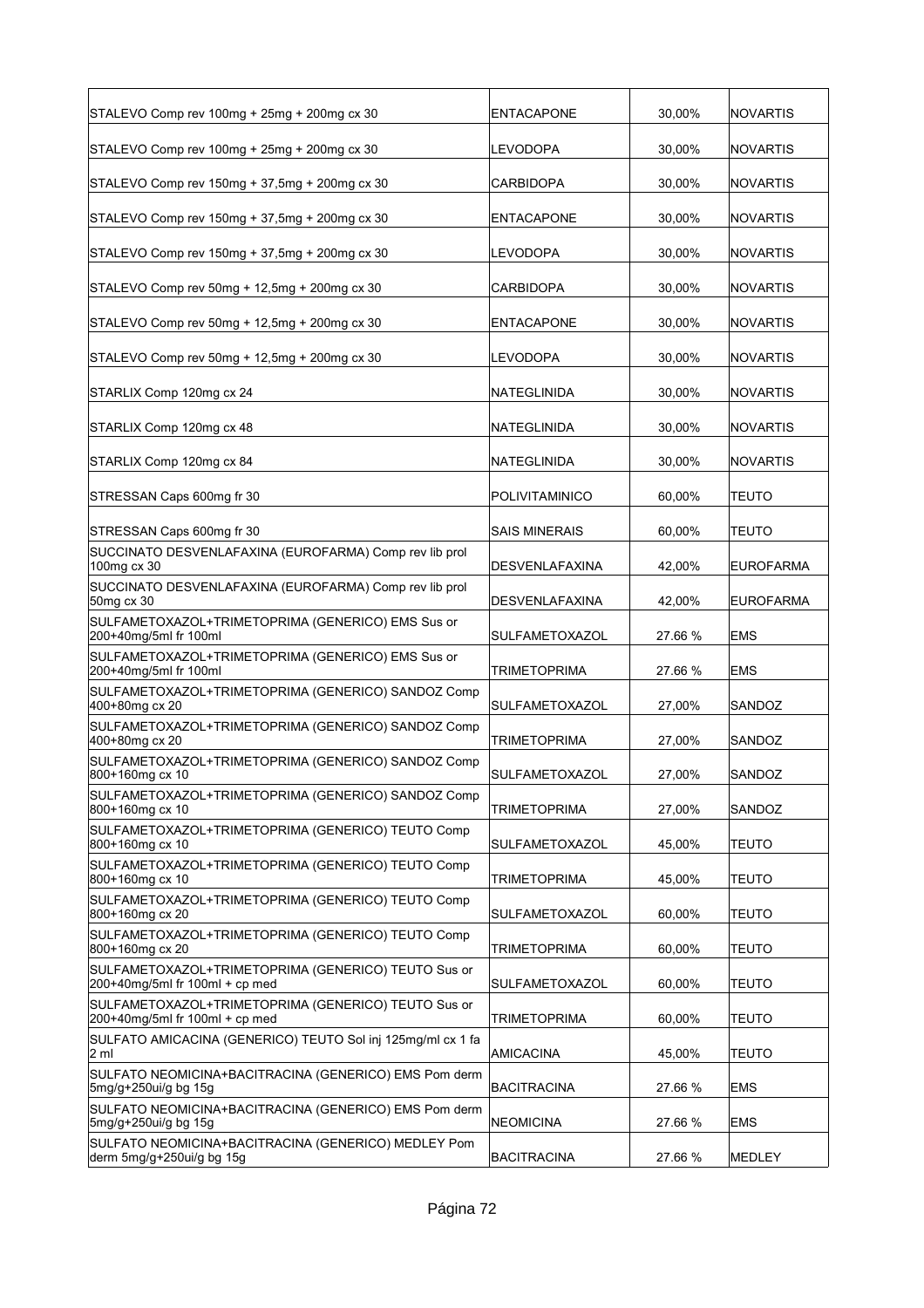| SULFATO NEOMICINA+BACITRACINA (GENERICO) MEDLEY Pom<br>derm 5mg/g+250ui/g bg 15g | NEOMICINA                            | 27.66 % | MEDLEY        |
|----------------------------------------------------------------------------------|--------------------------------------|---------|---------------|
| SULFATO NEOMICINA+BACITRACINA (GENERICO) MEDLEY Pom<br>derm 5mg/g+250ui/g bg 50g | BACITRACINA                          | 24.81 % | MEDLEY        |
| SULFATO NEOMICINA+BACITRACINA (GENERICO) MEDLEY Pom<br>derm 5mg/g+250ui/g bg 50g | <b>NEOMICINA</b>                     | 24.81 % | MEDLEY        |
| SULFATO NEOMICINA+BACITRACINA (GENERICO) TEUTO Pom<br>derm 5mg/g+250ui/g bg 15g  | BACITRACINA                          | 45,00%  | TEUTO         |
| SULFATO NEOMICINA+BACITRACINA (GENERICO) TEUTO Pom<br>derm 5mg/g+250ui/g bg 15g  | NEOMICINA                            | 45,00%  | <b>TEUTO</b>  |
| SULFATO NEOMICINA+BACITRACINA (GENERICO) TEUTO Pom<br>derm 5mg/g+250ui/g bg 50g  | <b>BACITRACINA</b>                   | 45,00%  | <b>TEUTO</b>  |
| SULFATO NEOMICINA+BACITRACINA (GENERICO) TEUTO Pom<br>derm 5mg/g+250ui/g bg 50g  | <b>NEOMICINA</b>                     | 45,00%  | <b>TEUTO</b>  |
| SULFATO SALBUTAMOL (GENERICO) EMS Sol or 0,4mg/ml fr 120ml SALBUTAMOL            |                                      | 27.66 % | <b>EMS</b>    |
| SULFATO SALBUTAMOL (GENERICO) MEDLEY Xpe 0,4mg/ml fr<br>120ml                    | SALBUTAMOL                           | 27.66 % | <b>MEDLEY</b> |
| SULFATO SALBUTAMOL+GUAIFENESINA (GENERICO) EMS Sol or<br>2+100mg/5ml fr 120ml    | <b>GUAIFENESINA</b>                  | 24.81 % | <b>EMS</b>    |
| SULFATO SALBUTAMOL+GUAIFENESINA (GENERICO) EMS Sol or<br>2+100mg/5ml fr 120ml    | SALBUTAMOL                           | 24.81 % | <b>EMS</b>    |
| SULFATO TERBUTALINA (GENERICO) EMS Xpe 0,3mg/ml fr 100ml                         | <b>SULFATO</b><br><b>TERBUTALINA</b> | 27.66 % | <b>EMS</b>    |
| SULFATO TERBUTALINA (GENERICO) EMS Xpe 0,3mg/ml fr 100ml                         | TERBUTALINA                          | 27.66 % | <b>EMS</b>    |
| SULFATO TERBUTALINA (GENERICO) MEDLEY Xpe 0,3mg/ml fr<br>100ml                   | TERBUTALINA                          | 27.66 % | MEDLEY        |
| SULFATO TERBUTALINA+GUAIFENESINA (GENERICO) MEDLEY<br>Xpe 0,3+13,3mg/ml fr 100ml | <b>GUAIFENESINA</b>                  | 27.66 % | MEDLEY        |
| SULFATO TERBUTALINA+GUAIFENESINA (GENERICO) MEDLEY<br>Xpe 0,3+13,3mg/ml fr 100ml | <b>TERBUTALINA</b>                   | 27.66 % | <b>MEDLEY</b> |
| SURVANTA Susp intratraqueal 25mcg/ml fa 4ml (hosp)                               | BERACTANTO                           | 10,00%  | <b>ABBOTT</b> |
| SURVANTA Susp intratraqueal 25mcg/ml fa 8ml (hosp)                               | <b>BERACTANTO</b>                    | 10,00%  | <b>ABBOTT</b> |
| SYNAGIS Po liof 100mg/ml fa 1ml                                                  | <b>PALIVIZUMAB</b>                   | 10,00%  | <b>ABBOTT</b> |
| SYNAGIS Po liof inj 100mg/ml fa + dil x 1ml                                      | PALIVIZUMAB                          | 10,00%  | ABBOTT        |
| SYNTHROID Comp 100mcg cx 30                                                      | LEVOTIROXINA                         | 10,00%  | <b>ABBOTT</b> |
| SYNTHROID Comp 112mcg cx 30                                                      | LEVOTIROXINA                         | 10,00%  | <b>ABBOTT</b> |
| SYNTHROID Comp 125mcg cx 30                                                      | LEVOTIROXINA                         | 10,00%  | <b>ABBOTT</b> |
| SYNTHROID Comp 137mcg bl 30                                                      | LEVOTIROXINA                         | 10,00%  | ABBOTT        |
| SYNTHROID Comp 150mcg cx 30                                                      | LEVOTIROXINA                         | 10,00%  | ABBOTT        |
| SYNTHROID Comp 175mcg bl 30                                                      | LEVOTIROXINA                         | 10,00%  | ABBOTT        |
| SYNTHROID Comp 200mcg bl 30                                                      | LEVOTIROXINA                         | 10,00%  | ABBOTT        |
| SYNTHROID Comp 25mcg cx 30                                                       | LEVOTIROXINA                         | 10,00%  | <b>ABBOTT</b> |
| SYNTHROID Comp 50mcg cx 30                                                       | LEVOTIROXINA                         | 10,00%  | ABBOTT        |
| SYNTHROID Comp 75mcg cx 30                                                       | LEVOTIROXINA                         | 10,00%  | ABBOTT        |
| SYNTHROID Comp 88mcg cx 30                                                       | LEVOTIROXINA                         | 10,00%  | ABBOTT        |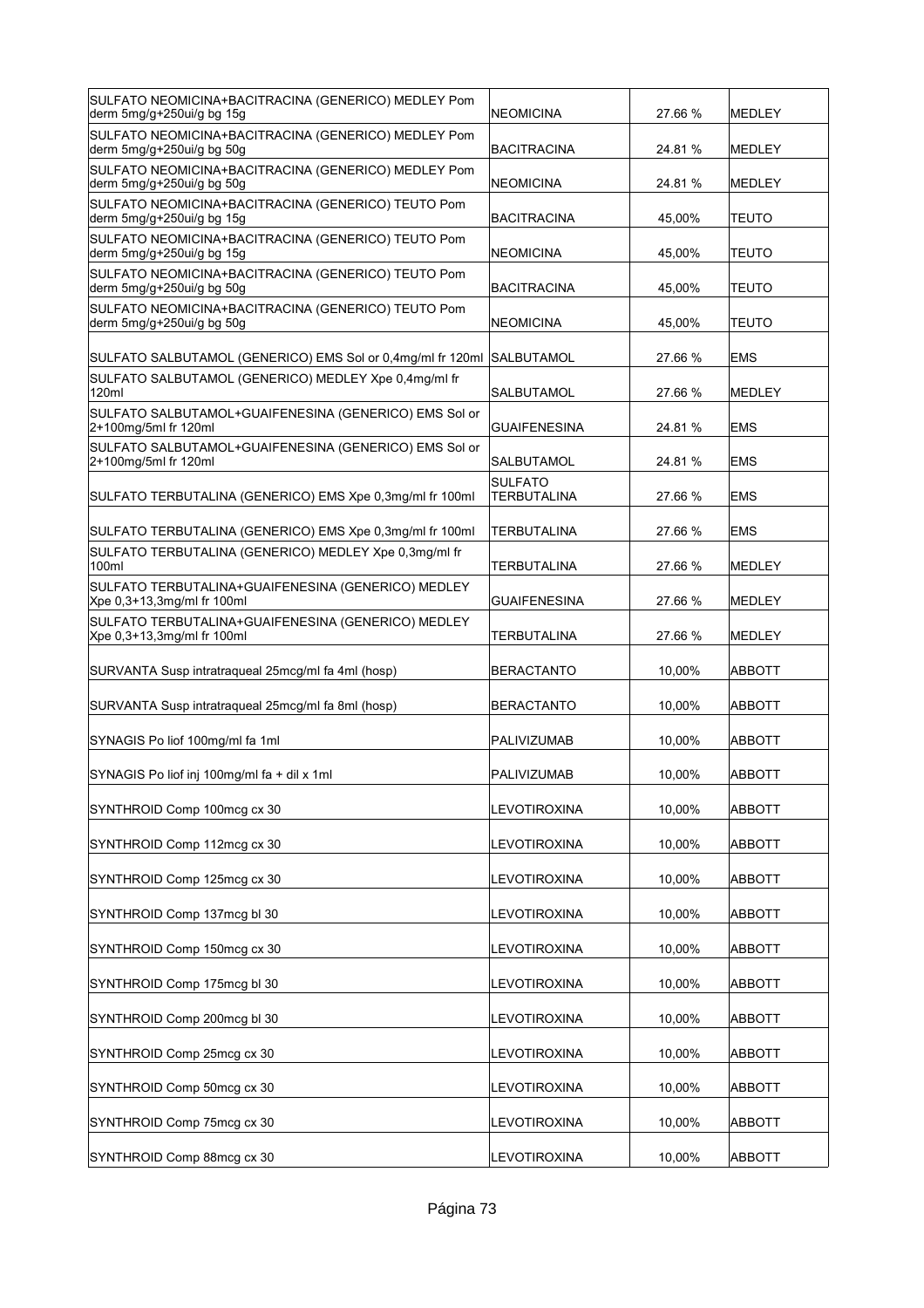| TADALAFILA (GENERICO) EUROFARMA Comp rev 20mg cx 1                  | <b>TADALAFILA</b>    | 58,00%  | <b>EUROFARMA</b> |
|---------------------------------------------------------------------|----------------------|---------|------------------|
| TADALAFILA (GENERICO) EUROFARMA Comp rev 20mg cx 2                  | TADALAFILA           | 58,00%  | <b>EUROFARMA</b> |
| TADALAFILA (GENERICO) EUROFARMA Comp rev 20mg cx 4                  | <b>TADALAFILA</b>    | 58,00%  | <b>EUROFARMA</b> |
| TADALAFILA (GENERICO) EUROFARMA Comp rev 5mg cx 30                  | TADALAFILA           | 48,00%  | <b>EUROFARMA</b> |
| TADALAFILA (GENERICO) SANDOZ Comp rev 20mg cx 1                     | <b>TADALAFILA</b>    | 42,00%  | SANDOZ           |
| TADALAFILA (GENERICO) SANDOZ Comp rev 20mg cx 2                     | TADALAFILA           | 42,00%  | SANDOZ           |
| TADALAFILA (GENERICO) SANDOZ Comp rev 20mg cx 4                     | TADALAFILA           | 42,00%  | SANDOZ           |
| TADALAFILA (GENERICO) SANDOZ Comp rev 5mg cx 28                     | TADALAFILA           | 42,00%  | SANDOZ           |
| TANAKAN Comp 120mg bl 20                                            | <b>GINKGO BILOBA</b> | 10,00%  | <b>ABBOTT</b>    |
| TANAKAN Comp 80mg bl 20                                             | <b>GINKGO BILOBA</b> | 10,00%  | ABBOTT           |
| TANAKAN Comp rev 120mg bl 30                                        | GINKGO BILOBA        | 10,00%  | ABBOTT           |
| TANAKAN Comp rev 80mg bl 30                                         | <b>GINKGO BILOBA</b> | 10,00%  | ABBOTT           |
| TANSULOSINA (GENERICO) EUROFARMA Cap 0,4mg cx 30                    | TANSULOSINA          | 38,00%  | <b>EUROFARMA</b> |
| TARTARATO BRIMONIDINA (GENERICO) MEDLEY Sol oft 2mg/ml fr<br>5ml    | <b>BRIMONIDINA</b>   | 27.66 % | <b>MEDLEY</b>    |
| TARTARATO METOPROLOL (GENERICO) EMS Comp rev 100mg cx 2<br>bl x 10  | METOPROLOL           | 27.66 % | <b>EMS</b>       |
| TARTARATO METOPROLOL (GENERICO) EMS Comp rev 100mg cx 3<br>lbl x 10 | METOPROLOL           | 27.66 % | EMS              |
| TARTARATO ZOLPIDEM (GENERICO) SANDOZ Comp 10mg cx 10                | <b>ZOLPIDEM</b>      | 42,00%  | SANDOZ           |
| TARTARATO ZOLPIDEM (GENERICO) SANDOZ Comp 10mg cx 20                | <b>ZOLPIDEM</b>      | 42,00%  | SANDOZ           |
| TEGRETOL CR Comp 200mg cx 20                                        | CARBAMAZEPINA        | 30,00%  | <b>NOVARTIS</b>  |
| TEGRETOL CR Comp 200mg cx 60                                        | CARBAMAZEPINA        | 30.00%  | <b>NOVARTIS</b>  |
| TEGRETOL CR Comp 400mg cx 20                                        | CARBAMAZEPINA        | 30,00%  | <b>NOVARTIS</b>  |
| TEGRETOL CR Comp 400mg cx 60                                        | CARBAMAZEPINA        | 30,00%  | <b>NOVARTIS</b>  |
| TEGRETOL Comp 200mg cx 20                                           | CARBAMAZEPINA        | 30,00%  | <b>NOVARTIS</b>  |
| TEGRETOL Comp 200mg cx 60                                           | CARBAMAZEPINA        | 30,00%  | <b>NOVARTIS</b>  |
| TEGRETOL Comp 400mg cx 20                                           | CARBAMAZEPINA        | 30,00%  | <b>NOVARTIS</b>  |
| TEGRETOL Susp or 20mg/ml fr 100ml                                   | CARBAMAZEPINA        | 30,00%  | <b>NOVARTIS</b>  |
| TELMISARTANA (GENERICO) RANBAXY Comp 40mg cx 30                     | TELMISARTANA         | 30,00%  | <b>RANBAXY</b>   |
| TELMISARTANA (GENERICO) RANBAXY Comp 80mg cx 30                     | TELMISARTANA         | 30,00%  | <b>RANBAXY</b>   |
| TENOFTAL Sol oft 5mg fr 5ml                                         | <b>TIMOLOL</b>       | 60,00%  | <b>TEUTO</b>     |
| TENOXICAM (GENERICO) EMS Comp rev 20mg cx 10                        | TENOXICAM            | 27.66 % | <b>EMS</b>       |
| TENOXICAM (GENERICO) EMS Comp rev 20mg cx 60                        | <b>TENOXICAM</b>     | 27.66 % | <b>EMS</b>       |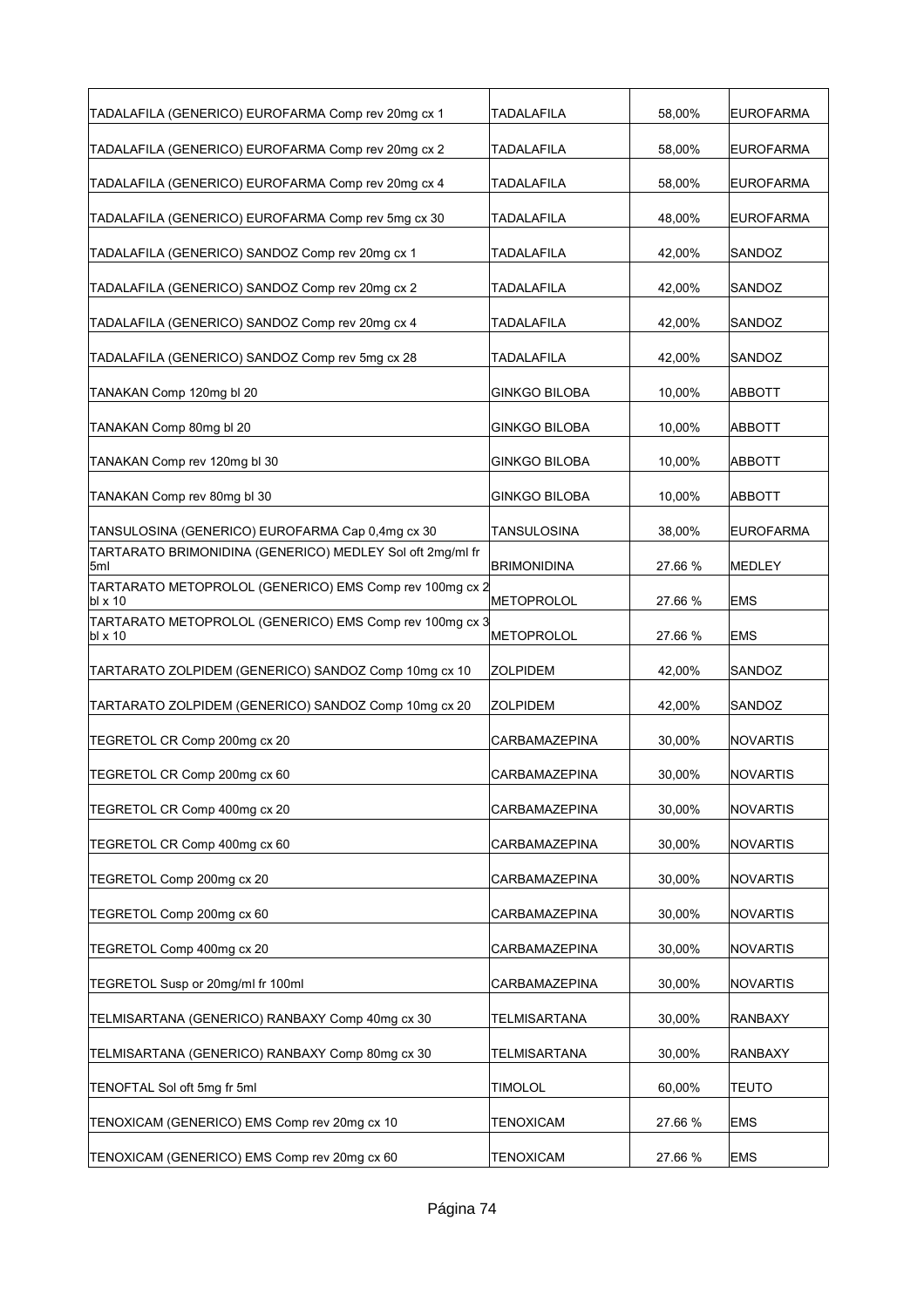| TENOXICAM (GENERICO) SANDOZ Comp rev 20mg cx 10                                    | TENOXICAM                     | 57,00%  | SANDOZ        |
|------------------------------------------------------------------------------------|-------------------------------|---------|---------------|
| TEOLONG Caps 100mg bl 30                                                           | <b>TEOFILINA</b>              | 10,00%  | ABBOTT        |
| TEOLONG Caps 200mg bl 30                                                           | <b>TEOFILINA</b>              | 10,00%  | ABBOTT        |
| TERCONAZOL (GENERICO) EMS Creme vag 8mg/g bg 30g+5aplic                            | TERCONAZOL                    | 24.81%  | <b>EMS</b>    |
| TETRADERM Creme bg 20g                                                             | <b>BETAMETASONA</b>           | 60,00%  | <b>TEUTO</b>  |
| TETRADERM Creme bg 20g                                                             | <b>CLIOQUINOL</b>             | 60,00%  | TEUTO         |
| TETRADERM Creme bg 20g                                                             | <b>GENTAMICINA</b>            | 60,00%  | <b>TEUTO</b>  |
| TETRADERM Creme bg 20g                                                             | <b>TOLNAFTATO</b>             | 60,00%  | <b>TEUTO</b>  |
| TEUBILIV Comp 5mg cx 30                                                            | <b>NEBIVOLOL</b>              | 60,00%  | <b>TEUTO</b>  |
| TEUCIPROX Comp 500mg cx 14                                                         | <b>CIPROFLOXACINO</b>         | 45,00%  | TEUTO         |
| TEUPANTOL Pom derm 50mg/g bg 30g                                                   | DEXPANTENOL                   | 54.08 % | TEUTO         |
| TEUTOFORMIN 500mg cx 30 comp                                                       | <b>METFORMINA</b>             | 24.99 % | TEUTO         |
| TEUTOFORMIN Comp rev 850mg cx 30                                                   | METFORMINA                    | 0,00%   | <b>TEUTO</b>  |
| TEUTOMICINA Pom derm 5mg/g+250UI/g bg 10g                                          | <b>BACITRACINA</b>            | 45,00%  | <b>TEUTO</b>  |
| TEUTOMICINA Pom derm 5mg/g+250UI/g bg 10g                                          | <b>NEOMICINA</b>              | 45,00%  | <b>TEUTO</b>  |
| TEUTOVIT-E 400mg cx 30 cap                                                         | VITAMINA E<br>(ALFATOCOFEROL) | 60,00%  | TEUTO         |
| TIABENDAZOL (GENERICO) EMS Pom 50mg bg 45g                                         | <b>TIABENDAZOL</b>            | 24.81%  | <b>EMS</b>    |
| TILOXICAN Comp 20mg cx 10                                                          | <b>TENOXICAM</b>              | 57,00%  | SANDOZ        |
| TINIDAZOL (GENERICO) EMS Comp rev 500mg cx 4                                       | TINIDAZOL                     | 24.81%  | <b>EMS</b>    |
| TINIDAZOL (GENERICO) EMS Comp rev 500mg cx 8                                       | <b>TINIDAZOL</b>              | 24.81 % | <b>EMS</b>    |
| TINIDAZOL (GENERICO) MEDLEY Comp rev 500mg cx 4                                    | TINIDAZOL                     | 24.81 % | MEDLEY        |
| TINIDAZOL (GENERICO) MEDLEY Comp rev 500mg cx 8                                    | TINIDAZOL                     | 24.81 % | MEDLEY        |
| TINIDAZOL+MICONAZOL (GENERICO) EMS Creme vag 30+20mg/g<br>$bg 45 g + 7$ aplic      | MICONAZOL                     | 24.81%  | <b>EMS</b>    |
| TINIDAZOL+MICONAZOL (GENERICO) EMS Creme vag 30+20mg/g<br>$\log 45 g + 7$ aplic    | TINIDAZOL                     | 24.81%  | EMS           |
| TINIDAZOL+MICONAZOL (GENERICO) MEDLEY Creme vag<br>$20+30$ mg/g bg 40g + 7 aplic   | MICONAZOL                     | 24.81 % | MEDLEY        |
| TINIDAZOL+MICONAZOL (GENERICO) MEDLEY Creme vag<br>$20+30$ mg/g bg 40g + 7 aplic   | TINIDAZOL                     | 24.81 % | MEDLEY        |
| TINIDAZOL+NITRATO DE MICONAZOL (GENERICO) TEUTO Crem<br>vag 20mg/g bg 80g+14 aplic | <b>MICONAZOL</b>              | 51.76 % | <b>TEUTO</b>  |
| TINIDAZOL+NITRATO DE MICONAZOL (GENERICO) TEUTO Crem<br>vag 20mg/g bg 80g+14 aplic | TINIDAZOL                     | 51.76 % | TEUTO         |
| TIOCONAZOL (GENERICO) EMS Creme 10mg/g bg 30g                                      | TIOCONAZOL                    | 24.81%  | <b>EMS</b>    |
| TIOCONAZOL (GENERICO) MEDLEY Creme 10mg/g bg 30g                                   | TIOCONAZOL                    | 24.81%  | MEDLEY        |
| TIOCONAZOL (GENERICO) MEDLEY Locao 10mg/g bg 30g                                   | TIOCONAZOL                    | 24.81%  | <b>MEDLEY</b> |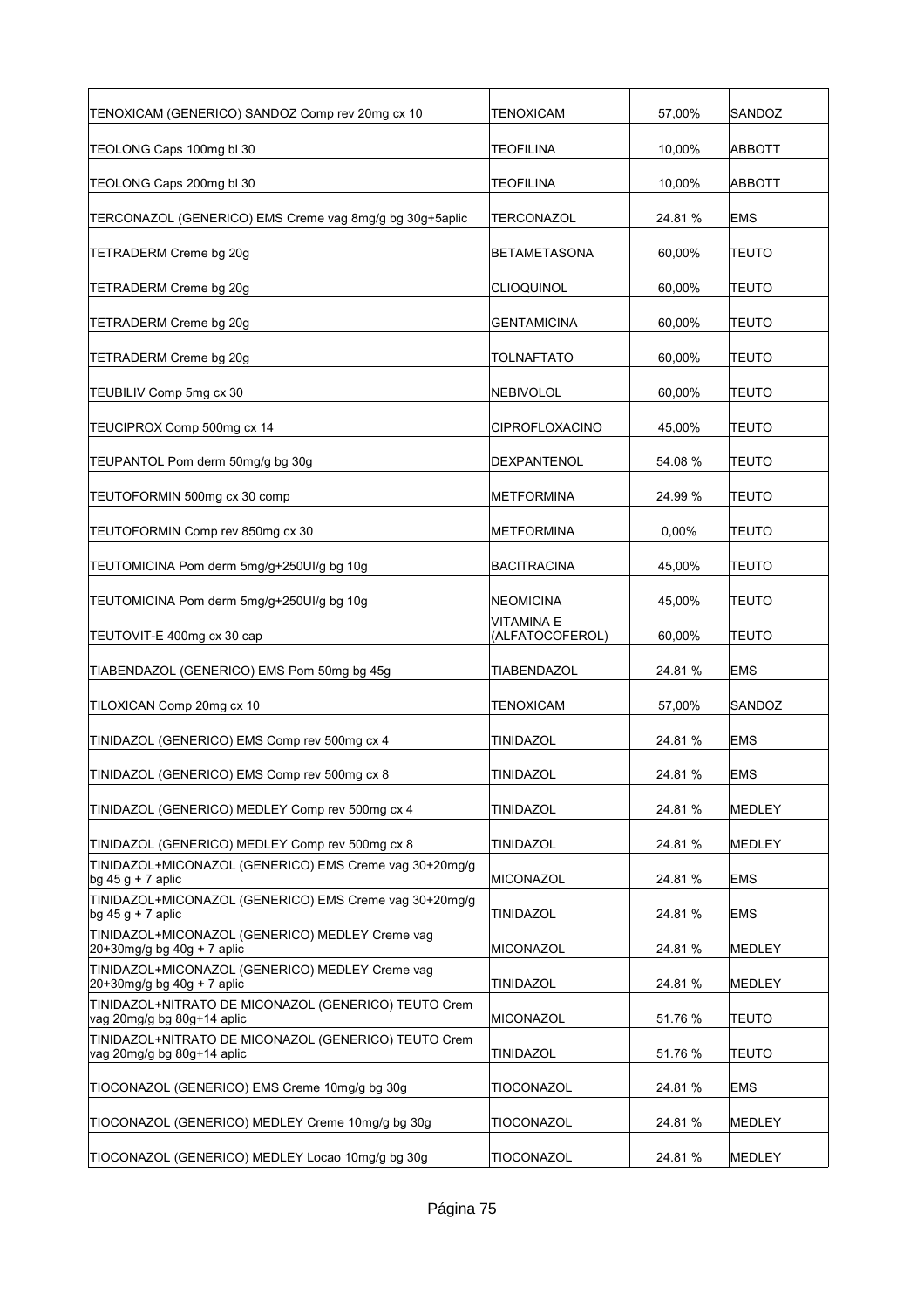| TIOCONAZOL+TINIDAZOL (GENERICO) EMS Creme vag 20+30mg/g<br>$bg$ 35g + 7 aplic                            | <b>TINIDAZOL</b>    | 24.81 % | <b>EMS</b>       |
|----------------------------------------------------------------------------------------------------------|---------------------|---------|------------------|
| TIOCONAZOL+TINIDAZOL (GENERICO) EMS Creme vag 20+30mg/g<br>bg $35g + 7$ aplic                            | TIOCONAZOL          | 24.81%  | <b>EMS</b>       |
| TIOCONAZOL+TINIDAZOL (GENERICO) MEDLEY Crem vag<br>20+30mg/g bg 35g + 7aplic                             | MICONAZOL           | 24.81 % | MEDLEY           |
| TIOCONAZOL+TINIDAZOL (GENERICO) MEDLEY Crem vag<br>20+30mg/g bg 35g + 7aplic                             | TINIDAZOL           | 24.81 % | MEDLEY           |
| TIOCONAZOL+TINIDAZOL (GENERICO) MEDLEY Crem vag<br>20+30mg/g bg 35g + 7aplic                             | TIOCONAZOL          | 24.81 % | <b>MEDLEY</b>    |
| TOPIRAMATO (GENERICO) EMS Comp rev 100mg cx 60                                                           | TOPIRAMATO          | 27.66 % | <b>EMS</b>       |
| TOPIRAMATO (GENERICO) EMS Comp rev 25mg cx 60                                                            | TOPIRAMATO          | 27.66 % | <b>EMS</b>       |
| TOPIRAMATO (GENERICO) EMS Comp rev 50mg cx 60                                                            | TOPIRAMATO          | 27.66 % | <b>EMS</b>       |
| TOPIRAMATO (GENERICO) EUROFARMA Comp rev 100mg cx 60                                                     | <b>TOPIRAMATO</b>   | 48,00%  | <b>EUROFARMA</b> |
| TOPIRAMATO (GENERICO) EUROFARMA Comp rev 25mg cx 60                                                      | <b>TOPIRAMATO</b>   | 48.00%  | <b>EUROFARMA</b> |
| TOPIRAMATO (GENERICO) EUROFARMA Comp rev 50mg cx 60                                                      | <b>TOPIRAMATO</b>   | 48,00%  | <b>EUROFARMA</b> |
| TOPIRAMATO (GENERICO) SANDOZ Comp rev 100mg cx 60                                                        | TOPIRAMATO          | 57,00%  | SANDOZ           |
| TOPIRAMATO (GENERICO) SANDOZ Comp rev 25mg cx 60                                                         | TOPIRAMATO          | 27,00%  | SANDOZ           |
| TOPIRAMATO (GENERICO) SANDOZ Comp rev 50mg cx 60                                                         | TOPIRAMATO          | 57,00%  | SANDOZ           |
| TOPIRAMATO (GENERICO) TEUTO Comp rev 100mg bl 60                                                         | TOPIRAMATO          | 45,00%  | TEUTO            |
| TOPIRAMATO (GENERICO) TEUTO Comp rev 25mg bl 60                                                          | TOPIRAMATO          | 45,00%  | TEUTO            |
| TOPIRAMATO (GENERICO) TEUTO Comp rev 50mg bl 60                                                          | <b>TOPIRAMATO</b>   | 45,00%  | TEUTO            |
| TOTELLE CICLO Drag 1+1+0,250mg bl 28                                                                     | <b>ESTRADIOL</b>    | 10.00%  | WYETH            |
| TOTELLE CICLO Drag 1+1+0,250mg bl 28                                                                     | TRIMEGESTONA        | 10,00%  | WYETH            |
| TOTELLE Drag 1+ 0,125mg bl 28                                                                            | <b>ESTRADIOL</b>    | 10,00%  | <b>WYETH</b>     |
| TOTELLE Drag 1+ 0,125mg bl 28                                                                            | <b>TRIMEGESTONA</b> | 10,00%  | WYETH            |
| TRACTOCILE Sol inj 7,5mg cx 1amp x 0,9ml                                                                 | <b>ATOSIBANO</b>    | 10,00%  | <b>FERRING</b>   |
| TRACTOCILE Sol inj 7,5mg cx 1amp x 5ml                                                                   | <b>ATOSIBANO</b>    | 10,00%  | FERRING          |
| TRALEN Crem derm 1% tb 30q                                                                               | TIOCONAZOL          | 24.81%  | <b>PFIZER</b>    |
| TRALEN Locao 1% fr 30g                                                                                   | TIOCONAZOL          | 24.81%  | <b>PFIZER</b>    |
| TRALEN Po derm 1% fr 30g                                                                                 | TIOCONAZOL          | 24.81 % | <b>PFIZER</b>    |
| TRALEN Solc unha 28% fr 12ml                                                                             | TIOCONAZOL          | 24.81 % | PFIZER           |
| TRAVATAN BAK FREE Sol oft 0,04mg/ml fr 2,5ml                                                             | <b>TRAVOPROSTA</b>  | 15,00%  | ALCON            |
| TRAVATAN BAK FREE Sol oft 0,04mg/ml fr 5 ml                                                              | <b>TRAVOPROSTA</b>  | 15,00%  | ALCON            |
| TRAVOPROSTA (GENERICO) EMS Sol oft 0,04mg fr 2,5ml                                                       | <b>TRAVOPROSTA</b>  | 27.66 % | <b>EMS</b>       |
| TRIANCINOLONA+NEOMICINA+GRAMICIDINA+NISTATINA<br>(GENERICO) EMS Creme 1,0+2,5+0,25mg/g+100000ui/g tb 30g | <b>GRAMICIDINA</b>  | 24.81%  | <b>EMS</b>       |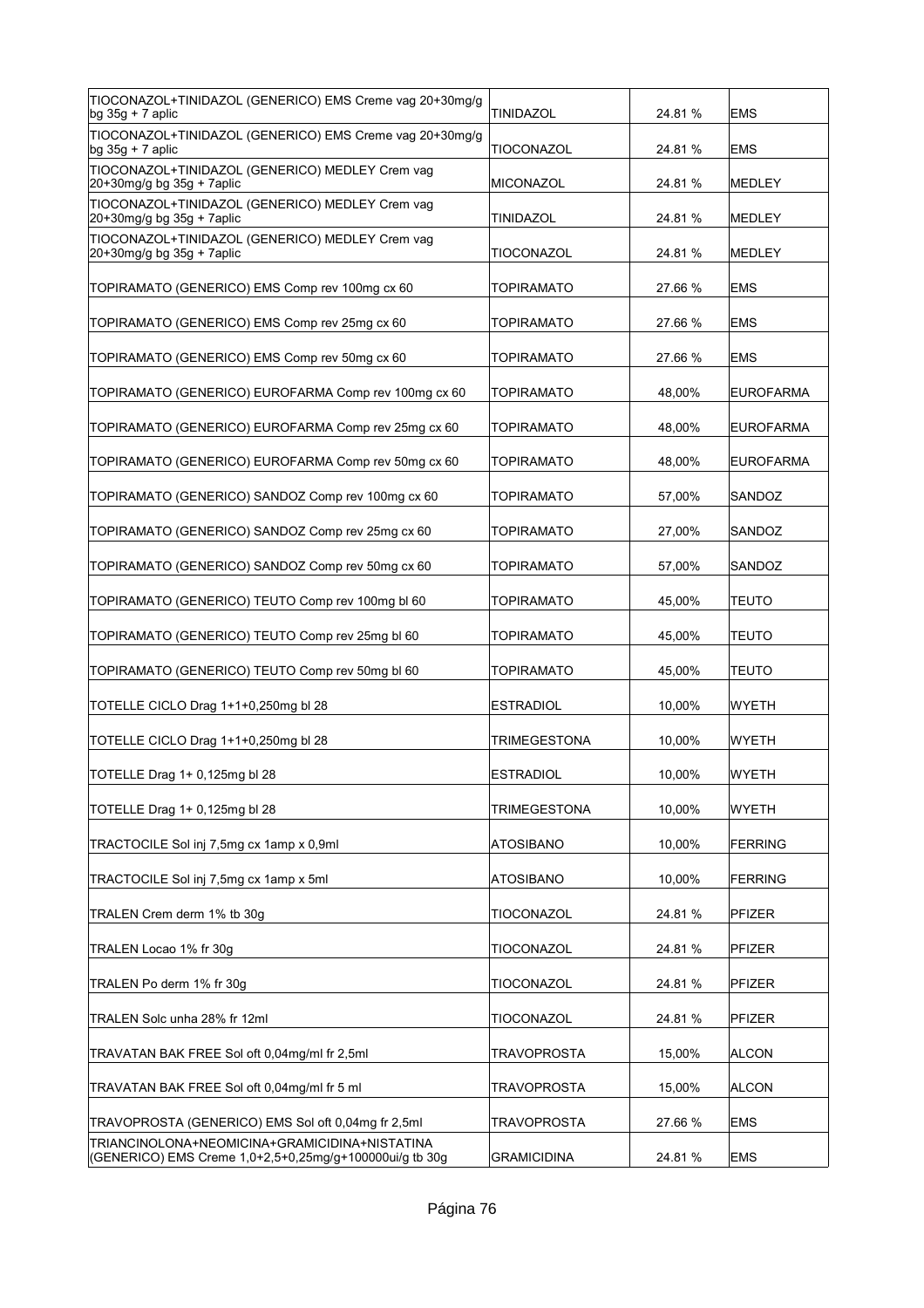| TRIANCINOLONA+NEOMICINA+GRAMICIDINA+NISTATINA<br>(GENERICO) EMS Creme 1,0+2,5+0,25mg/g+100000ui/g tb 30g    | NEOMICINA                    | 24.81%  | <b>EMS</b>       |
|-------------------------------------------------------------------------------------------------------------|------------------------------|---------|------------------|
| TRIANCINOLONA+NEOMICINA+GRAMICIDINA+NISTATINA<br>(GENERICO) EMS Creme 1,0+2,5+0,25mg/g+100000ui/g tb 30g    | NISTATINA                    | 24.81%  | <b>EMS</b>       |
| TRIANCINOLONA+NEOMICINA+GRAMICIDINA+NISTATINA<br>(GENERICO) EMS Creme 1,0+2,5+0,25mg/g+100000ui/g tb 30g    | TRIANCINOLONA                | 24.81 % | <b>EMS</b>       |
| TRIANCINOLONA+NEOMICINA+GRAMICIDINA+NISTATINA<br>(GENERICO) EMS Pom derm 1,0+2,5+0,25mg/g+100000ui/g bg 30g | <b>GRAMICIDINA</b>           | 24.81 % | <b>EMS</b>       |
| TRIANCINOLONA+NEOMICINA+GRAMICIDINA+NISTATINA<br>(GENERICO) EMS Pom derm 1,0+2,5+0,25mg/g+100000ui/g bg 30g | NEOMICINA                    | 24.81 % | <b>EMS</b>       |
| TRIANCINOLONA+NEOMICINA+GRAMICIDINA+NISTATINA<br>(GENERICO) EMS Pom derm 1,0+2,5+0,25mg/g+100000ui/g bg 30g | NISTATINA                    | 24.81 % | <b>EMS</b>       |
| TRIANCINOLONA+NEOMICINA+GRAMICIDINA+NISTATINA<br>(GENERICO) EMS Pom derm 1,0+2,5+0,25mg/g+100000ui/g bg 30g | TRIANCINOLONA                | 24.81 % | <b>EMS</b>       |
| TRIANCINOLONA+NEOMICINA+GRAMICIDINA+NISTATINA<br>(GENERICO) EUR Crem derm 1+2,5+0,25mg+100.000ui/g bg 30g   | <b>GRAMICIDINA</b>           | 48,00%  | <b>EUROFARMA</b> |
| TRIANCINOLONA+NEOMICINA+GRAMICIDINA+NISTATINA<br>(GENERICO) EUR Crem derm 1+2,5+0,25mg+100.000ui/g bg 30g   | NEOMICINA                    | 48,00%  | <b>EUROFARMA</b> |
| TRIANCINOLONA+NEOMICINA+GRAMICIDINA+NISTATINA<br>(GENERICO) EUR Crem derm 1+2,5+0,25mg+100.000ui/g bg 30g   | NISTATINA                    | 48.00%  | <b>EUROFARMA</b> |
| TRIANCINOLONA+NEOMICINA+GRAMICIDINA+NISTATINA<br>(GENERICO) EUR Crem derm 1+2,5+0,25mg+100.000ui/g bg 30g   | TRIANCINOLONA                | 48.00%  | <b>EUROFARMA</b> |
| TRIANCINOLONA+NEOMICINA+GRAMICIDINA+NISTATINA<br>(GENERICO) MED Creme 1,0+2,5+0,25mg/g+100000ui/g tb 30g    | <b>GRAMICIDINA</b>           | 24.81 % | <b>MEDLEY</b>    |
| TRIANCINOLONA+NEOMICINA+GRAMICIDINA+NISTATINA<br>(GENERICO) MED Creme 1,0+2,5+0,25mg/g+100000ui/g tb 30g    | NEOMICINA                    | 24.81 % | <b>MEDLEY</b>    |
| TRIANCINOLONA+NEOMICINA+GRAMICIDINA+NISTATINA<br>(GENERICO) MED Creme 1,0+2,5+0,25mg/g+100000ui/g tb 30g    | INISTATINA                   | 24.81%  | <b>MEDLEY</b>    |
| TRIANCINOLONA+NEOMICINA+GRAMICIDINA+NISTATINA<br>(GENERICO) MED Creme 1,0+2,5+0,25mg/g+100000ui/g tb 30g    | TRIANCINOLONA                | 24.81 % | <b>MEDLEY</b>    |
| TRIANCINOLONA+NEOMICINA+GRAMICIDINA+NISTATINA<br>(GENERICO) MED Pom derm 1,0+2,5+0,25mg/g+100000ui/g bg 30g | <b>GRAMICIDINA</b>           | 24.81 % | <b>MEDLEY</b>    |
| TRIANCINOLONA+NEOMICINA+GRAMICIDINA+NISTATINA<br>(GENERICO) MED Pom derm 1,0+2,5+0,25mg/g+100000ui/g bg 30g | NEOMICINA                    | 24.81 % | <b>MEDLEY</b>    |
| TRIANCINOLONA+NEOMICINA+GRAMICIDINA+NISTATINA<br>(GENERICO) MED Pom derm 1,0+2,5+0,25mg/g+100000ui/g bg 30g | INISTATINA                   | 24.81 % | <b>MEDLEY</b>    |
| TRIANCINOLONA+NEOMICINA+GRAMICIDINA+NISTATINA<br>(GENERICO) MED Pom derm 1,0+2,5+0,25mg/g+100000ui/g bg 30g | TRIANCINOLONA                | 24.81 % | <b>MEDLEY</b>    |
| TRILAX Comp 125+50+300+30mg cx 12                                                                           | <b>CAFEINA</b>               | 27,00%  | SANDOZ           |
| TRILAX Comp 125+50+300+30mg cx 12                                                                           | CARISOPRODOL                 | 27,00%  | SANDOZ           |
| TRILAX Comp 125+50+300+30mg cx 12                                                                           | <b>DICLOFENACO</b><br>SODICO | 27,00%  | SANDOZ           |
| TRILAX Comp 125+50+300+30mg cx 12                                                                           | PARACETAMOL                  | 27,00%  | SANDOZ           |
| TRILAX Comp 300+125+30+50mg cx 30                                                                           | <b>CAFEINA</b>               | 27,00%  | SANDOZ           |
| TRILAX Comp 300+125+30+50mg cx 30                                                                           | CARISOPRODOL                 | 27,00%  | SANDOZ           |
| TRILAX Comp 300+125+30+50mg cx 30                                                                           | <b>DICLOFENACO</b><br>SODICO | 27,00%  | SANDOZ           |
| TRILAX Comp 300+125+30+50mg cx 30                                                                           | PARACETAMOL                  | 27,00%  | SANDOZ           |
| TRILEPTAL Comp rev 300mg cx 60                                                                              | OXCARBAZEPINA                | 30,00%  | <b>NOVARTIS</b>  |
| TRILEPTAL Comp rev 600mg cx 60                                                                              | <b>OXCARBAZEPINA</b>         | 30,00%  | <b>NOVARTIS</b>  |
| TRILEPTAL Susp or 60mg/ml fr 100ml                                                                          | OXCARBAZEPINA                | 30,00%  | <b>NOVARTIS</b>  |
| TROFODERMIN Crem vag 5+5mg/g tb 45g                                                                         | <b>CLOSTEBOL</b>             | 24.81 % | PFIZER           |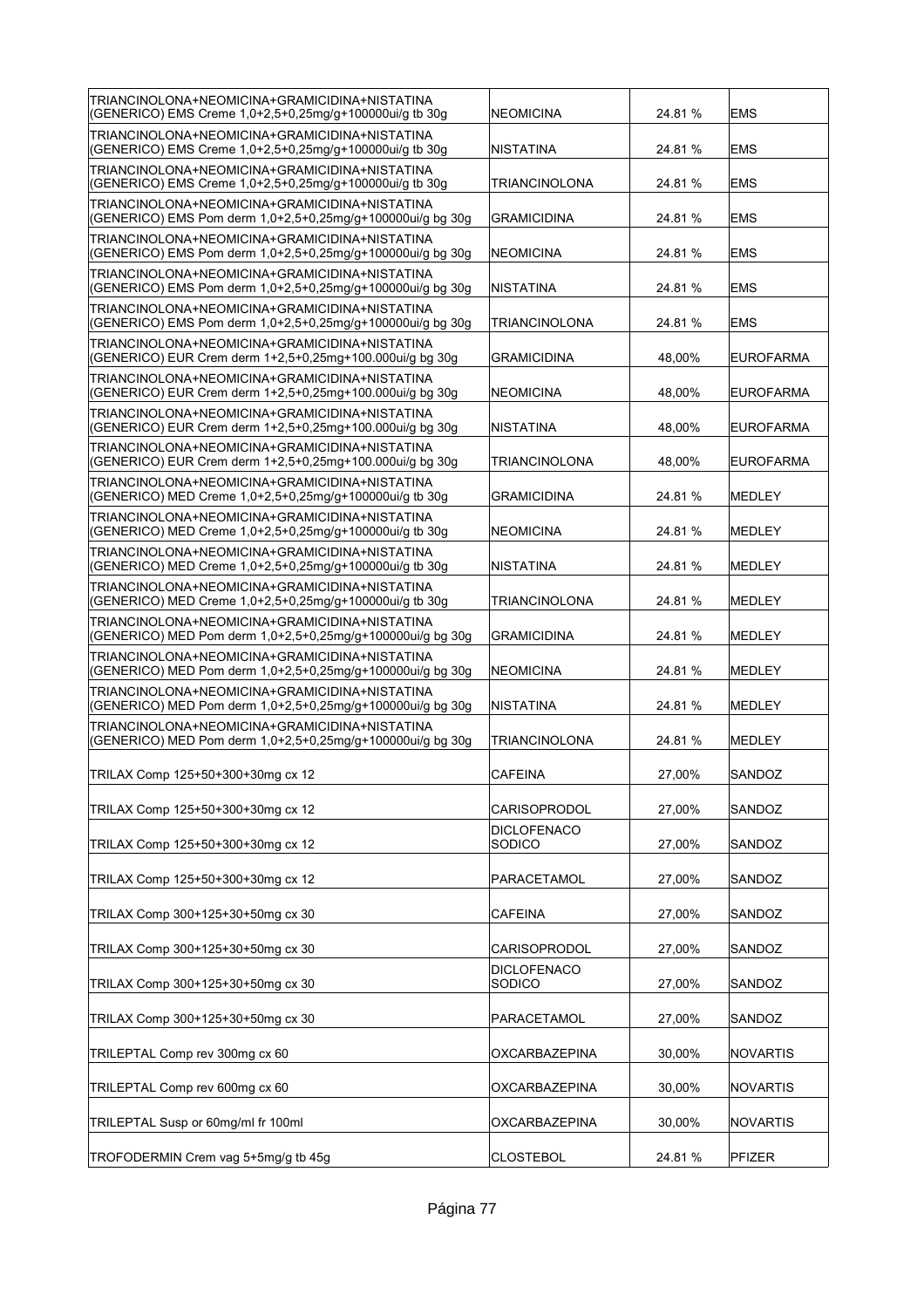| TROFODERMIN Crem vag 5+5mg/g tb 45g                                            | NEOMICINA                       | 24.81 % | <b>PFIZER</b>       |
|--------------------------------------------------------------------------------|---------------------------------|---------|---------------------|
| TROFODERMIN Creme tb 30g                                                       | CLOSTEBOL                       | 24.81 % | <b>PFIZER</b>       |
| TROFODERMIN Creme tb 30q                                                       | <b>NEOMICINA</b>                | 24.81 % | PFIZER              |
| TROMBOFOB Gel derm 200ui/g bg 40g                                              | HEPARINA                        | 10,00%  | ABBOTT              |
| TROMBOFOB Gel derm 200ui/g bg 40g                                              | NICOTINATO DE<br><b>BENZILA</b> | 10,00%  | ABBOTT              |
| TROMBOFOB Pom derm 50ui/g+2,067mg/g bg x 40g                                   | HEPARINA                        | 10,00%  | <b>ABBOTT</b>       |
| TROMBOFOB Pom derm 50ui/g+2,067mg/g bg x 40g                                   | NICOTINATO DE<br><b>BENZILA</b> | 10,00%  | <b>ABBOTT</b>       |
| TYLIDOL 750mg cx 20 comp                                                       | PARACETAMOL                     | 53.74 % | TEUTO               |
| TYLIDOL 750mg cx 200 comp (hosp)                                               | PARACETAMOL                     | 54.27 % | TEUTO               |
| TYLIDOL Comp 750mg 50 bl4                                                      | PARACETAMOL                     | 59.91 % | <b>TEUTO</b>        |
| <b>TYLIDOL Gotas fr x 15ml</b>                                                 | PARACETAMOL                     | 60,00%  | <b>TEUTO</b>        |
| ULTIBRO Cap po inal 110+50mcg cx 30+1 inal                                     | <b>GLICOPIRRONIO</b>            | 20,00%  | <b>NOVARTIS</b>     |
| ULTIBRO Cap po inal 110+50mcq cx 30+1 inal                                     | INDACATEROL                     | 20,00%  | <b>NOVARTIS</b>     |
| UNASYN Comp rev 375mg cx 10                                                    | SULTAMICILINA                   | 27.66 % | <b>PFIZER</b>       |
| UNASYN Po susp or 250mg fr 60ml                                                | SULTAMICILINA                   | 27.66 % | <b>PFIZER</b>       |
| UNDECILATO DE TESTOSTERONA (GENERICO) EUROFARMA Sol<br>inj 250mg/ml 1 amp 4ml  | TESTOSTERONA                    | 22,00%  | <b>EUROFARMA</b>    |
| UNO CICLO Sol inj 150 + 10mg 1fa 1ml                                           | ALGESTONA                       | 27.66 % | <b>GLENMARK</b>     |
| UNO CICLO Sol inj 150 + 10mg 1fa 1ml                                           | ESTRADIOL                       | 27.66 % | <b>GLENMARK</b>     |
| VACINA CONTRA GRIPE Sus inj 1 ser preen x 0.5ml                                | VACINA ANTIGRIPAL               | 10,00%  | <b>SOLVAY FARMA</b> |
| VALERATO BETAMETASONA (GENERICO) EMS Creme 1mg/g bg<br>30g                     | <b>BETAMETASONA</b>             | 24.81 % | <b>EMS</b>          |
| VALERATO BETAMETASONA (GENERICO) EMS Locao derm 1mg/g fr<br>50g                | <b>BETAMETASONA</b>             | 24.81 % | <b>EMS</b>          |
| VALERATO BETAMETASONA (GENERICO) EMS Pom 1mg/g bg 30g                          | BETAMETASONA                    | 24.81 % | <b>EMS</b>          |
| VALERATO BETAMETASONA (GENERICO) EMS Sol Cap 1mg/g fr<br>50ml                  | BETAMETASONA                    | 24.81 % | <b>EMS</b>          |
| VALERATO BETAMETASONA (GENERICO) MEDLEY Creme 1mg/g<br> bg 30g                 | <b>BETAMETASONA</b>             | 24.81 % | MEDLEY              |
| VALERATO BETAMETASONA (GENERICO) MEDLEY Locao derm<br>0,1% fr 50g              | <b>BETAMETASONA</b>             | 24.81 % | MEDLEY              |
| VALERATO BETAMETASONA (GENERICO) MEDLEY Pom 1mg/g bg<br>15g                    | <b>BETAMETASONA</b>             | 24.81 % | MEDLEY              |
| VALERATO BETAMETASONA (GENERICO) MEDLEY Pom 1mg/g bg<br>30 <sub>g</sub>        | <b>BETAMETASONA</b>             | 24.81 % | MEDLEY              |
| VALERATO BETAMETASONA+SULFATO NEOMICINA (GENERICO)<br>EMS Creme 1+5mg/g bg 30g | <b>BETAMETASONA</b>             | 24.81 % | <b>EMS</b>          |
| VALERATO BETAMETASONA+SULFATO NEOMICINA (GENERICO)<br>EMS Creme 1+5mg/g bg 30g | NEOMICINA                       | 24.81 % | EMS                 |
| VALERATO BETAMETASONA+SULFATO NEOMICINA (GENERICO)<br>EMS Pom 1+5mg/g bg 30g   | <b>BETAMETASONA</b>             | 24.81 % | <b>EMS</b>          |
| VALERATO BETAMETASONA+SULFATO NEOMICINA (GENERICO)<br>EMS Pom 1+5mg/g bg 30g   | <b>NEOMICINA</b>                | 24.81 % | <b>EMS</b>          |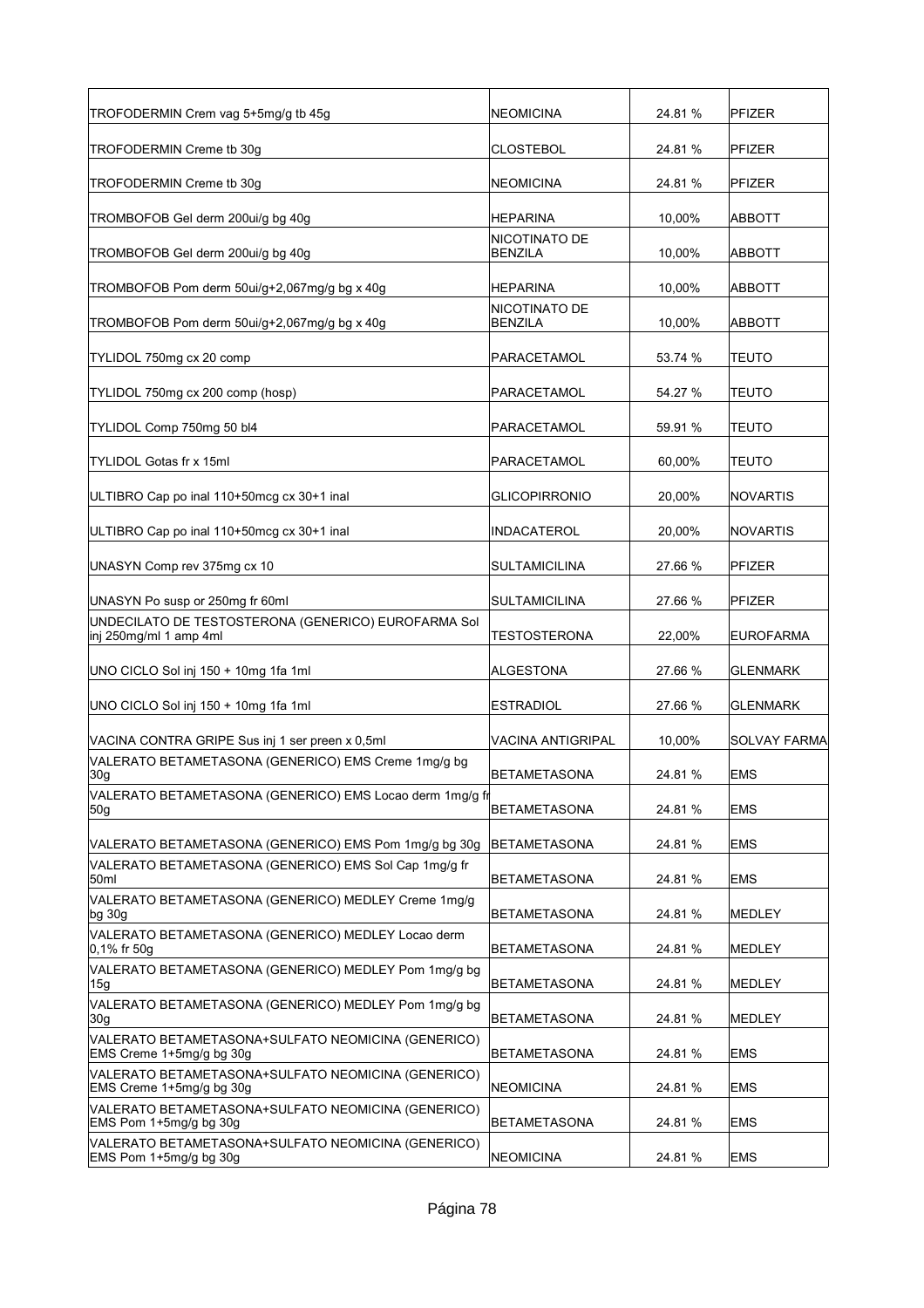| VALPROATO SODIO (GENERICO) EMS Xpe 250mg/5ml fr 100ml | VALPROATO                        | 27.66 % | <b>EMS</b>    |
|-------------------------------------------------------|----------------------------------|---------|---------------|
| VALSARTANA (GENERICO) EMS Comp rev 160mg 3bl 10       | VALSARTANA                       | 27.66 % | <b>EMS</b>    |
| VALSARTANA (GENERICO) EMS Comp rev 320mg 3bl 10       | VALSARTANA                       | 27.66 % | <b>EMS</b>    |
| VALSARTANA (GENERICO) EMS Comp rev 40mg 2 bl 15       | VALSARTANA                       | 27.66 % | <b>EMS</b>    |
| VALSARTANA (GENERICO) EMS Comp rev 80mg 3bl 10        | VALSARTANA                       | 27.66 % | <b>EMS</b>    |
| VALSARTANA (GENERICO) MEDLEY Comp rev 160mg bl 30     | VALSARTANA                       | 27.66 % | <b>MEDLEY</b> |
| VALSARTANA (GENERICO) MEDLEY Comp rev 160mg bl 60     | VALSARTANA                       | 27.66 % | MEDLEY        |
| VALSARTANA (GENERICO) MEDLEY Comp rev 320mg bl 30     | VALSARTANA                       | 27.66 % | MEDLEY        |
| VALSARTANA (GENERICO) MEDLEY Comp rev 80mg bl 30      | VALSARTANA                       | 27.66 % | MEDLEY        |
| VALSARTANA (GENERICO) MEDLEY Comp rev 80mg bl 60      | VALSARTANA                       | 27.66 % | <b>MEDLEY</b> |
| VALSARTANA (GENERICO) SANDOZ Comp 160mg cx 28         | VALSARTANA                       | 7,00%   | SANDOZ        |
| VALSARTANA (GENERICO) SANDOZ Comp 320mg cx 28         | VALSARTANA                       | 7,00%   | SANDOZ        |
| VALSARTANA (GENERICO) SANDOZ Comp 80mg cx 28          | VALSARTANA                       | 7,00%   | SANDOZ        |
| VARFARINA SODICA (GENERICO) TEUTO Comp 5mg cx 30      | VARFARINA                        | 45,00%  | TEUTO         |
| VENAFLON Comp rev 450+50mg cx 30                      | <b>DIOSMINA</b>                  | 60,00%  | TEUTO         |
| VENAFLON Comp rev 450+50mg cx 30                      | <b>HESPERIDINA</b>               | 60,00%  | <b>TEUTO</b>  |
| VENAFLON Comp rev 450+50mg cx 60                      | <b>DIOSMINA</b>                  | 60,00%  | <b>TEUTO</b>  |
| VENAFLON Comp rev 450+50mg cx 60                      | <b>HESPERIDINA</b>               | 60,00%  | <b>TEUTO</b>  |
| VENOCUR TRIPLEX Drag c/ 6 bl x 10                     | <b>AESCULUS</b><br>HIPPOCASTANUM | 10,00%  | <b>ABBOTT</b> |
| VENOCUR TRIPLEX Drag c/ 6 bl x 10                     | <b>ASSOCIACOES</b>               | 10,00%  | <b>ABBOTT</b> |
| VENOCUR TRIPLEX Drag c/ 6 bl x 10                     | <b>MIROTON</b>                   | 10.00%  | ABBOTT        |
| VENOCUR TRIPLEX Drag c/ 6 bl x 10                     | <b>RUTOSIDEO</b>                 | 10,00%  | <b>ABBOTT</b> |
| VENOCUR TRIPLEX Drag cx 20                            | <b>AESCULUS</b><br>HIPPOCASTANUM | 10,00%  | ABBOTT        |
| VENOCUR TRIPLEX Drag cx 20                            | ASSOCIACOES                      | 10,00%  | ABBOTT        |
| VENOCUR TRIPLEX Drag cx 20                            | <b>MIROTON</b>                   | 10,00%  | ABBOTT        |
| VENOCUR TRIPLEX Drag cx 20                            | <b>RUTOSIDEO</b>                 | 10,00%  | ABBOTT        |
| VIAGRA Comp rev 100mg bl 4                            | SILDENAFIL                       | 20,00%  | PFIZER        |
| VIAGRA Comp rev 25mg bl 4                             | SILDENAFIL                       | 20,00%  | PFIZER        |
| VIAGRA Comp rev 50mg cx 2                             | SILDENAFIL                       | 20,00%  | PFIZER        |
| VIAGRA Comp rev 50mg cx 4                             | SILDENAFIL                       | 20,00%  | PFIZER        |
| VIAGRA Comp rev 50mg cx 8                             | SILDENAFIL                       | 20,00%  | PFIZER        |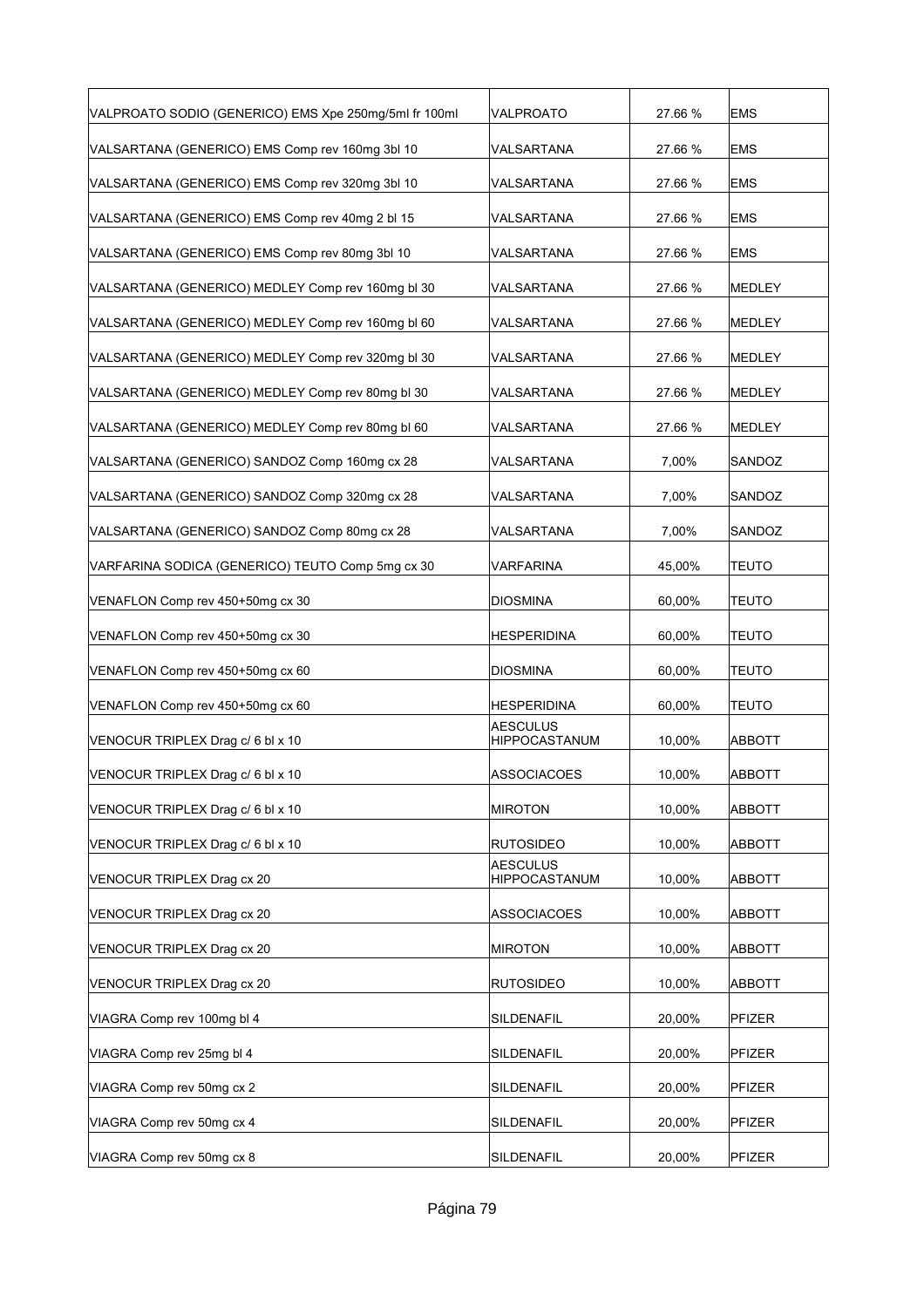| VIASIL Comp rev 50mg bl 1                         | <b>SILDENAFIL</b>             | 45,00%  | <b>TEUTO</b>    |
|---------------------------------------------------|-------------------------------|---------|-----------------|
| VIASIL Comp rev 50mg bl 2                         | SILDENAFIL                    | 45,00%  | TEUTO           |
| VIASIL Comp rev 50mg bl 4                         | SILDENAFIL                    | 45,00%  | <b>TEUTO</b>    |
| VIASIL Comp rev 50mg bl 8                         | SILDENAFIL                    | 45,00%  | TEUTO           |
| VIBRADOXIN 100mg cx 15 comp                       | <b>DOXICICLINA</b>            | 37,00%  | SANDOZ          |
| VIBRAL Sol or 30mg/ml fr cgt 10ml                 | <b>DROPROPIZINA</b>           | 10,00%  | <b>ABBOTT</b>   |
| VIBRAL Xpe 1,5mg/ml 120ml                         | <b>DROPROPIZINA</b>           | 10,00%  | ABBOTT          |
| VIBRAL Xpe 3mg/ml 120ml                           | <b>DROPROPIZINA</b>           | 10,00%  | ABBOTT          |
| VIBRAMICINA Comp soluvel 100mg cx 20              | <b>DOXICICLINA</b>            | 27.66 % | <b>PFIZER</b>   |
| VIBRAMICINA Drag 100mg cx 15                      | <b>DOXICICLINA</b>            | 27.66 % | <b>PFIZER</b>   |
| VIDENFIL 50mg cx 2 comp                           | <b>SILDENAFIL</b>             | 52,00%  | SANDOZ          |
| VIDENFIL 50mg cx 4 comp                           | SILDENAFIL                    | 47,00%  | SANDOZ          |
| VITAMINA E Cap 400mg fr 30                        | VITAMINA E<br>(ALFATOCOFEROL) | 37,00%  | SANDOZ          |
| VOLTAREN Comp rev 50mg cx 20                      | <b>DICLOFENACO</b><br>SODICO  | 30,00%  | NOVARTIS        |
| VOLTAREN RETARD Comp rev desint lenta 100mg cx 10 | <b>DICLOFENACO</b><br>SODICO  | 30,00%  | <b>NOVARTIS</b> |
| VOLTAREN SR Comp des lenta 75mg cx 20             | <b>DICLOFENACO</b><br>SODICO  | 30,00%  | NOVARTIS        |
| VOLTAREN Sol inj 25mg/ml cx 5 fa x 3ml            | <b>DICLOFENACO</b><br>SODICO  | 30,00%  | <b>NOVARTIS</b> |
| XALACOM Sol oft 50 mcg/ml+5mg/ml fr 2,5ml         | LATANOPROST                   | 20,00%  | <b>PFIZER</b>   |
| XALACOM Sol oft 50 mcg/ml+5mg/ml fr 2,5ml         | <b>TIMOLOL</b>                | 20,00%  | <b>PFIZER</b>   |
| XALATAN Sol oft 50 mcg fr 2,5ml                   | LATANOPROST                   | 20,00%  | <b>PFIZER</b>   |
| ZELMAC Comp 6mg cx 30                             | <b>TEGASERODE</b>             | 30,00%  | NOVARTIS        |
| ZELMAC Comp 6mg cx 60                             | <b>TEGASERODE</b>             | 30,00%  | <b>NOVARTIS</b> |
| ZEMPLAR Sol inj 5mcg/ml 5 amp 1ml                 | <b>PARICALCITOL</b>           | 10,00%  | <b>ABBOTT</b>   |
| ZITROMAX Comp 500mg cx 2                          | <b>AZITROMICINA</b>           | 27.66 % | PFIZER          |
| ZITROMAX Comp 500mg cx 3                          | <b>AZITROMICINA</b>           | 27.66 % | PFIZER          |
| ZITROMAX Po susp or 600mg                         | <b>AZITROMICINA</b>           | 27.66 % | PFIZER          |
| ZITROMAX Po susp or 900mg                         | <b>AZITROMICINA</b>           | 27.66 % | PFIZER          |
| ZOLOFT Comp rev 100mg cx 14                       | <b>SERTRALINA</b>             | 27.66 % | PFIZER          |
| ZOLOFT Comp rev 50mg cx 10                        | SERTRALINA                    | 27.66 % | PFIZER          |
| ZOLOFT Comp rev 50mg cx 20                        | SERTRALINA                    | 27.66 % | PFIZER          |
| ZOLOFT Comp rev 50mg cx 28                        | <b>SERTRALINA</b>             | 27.66 % | <b>PFIZER</b>   |